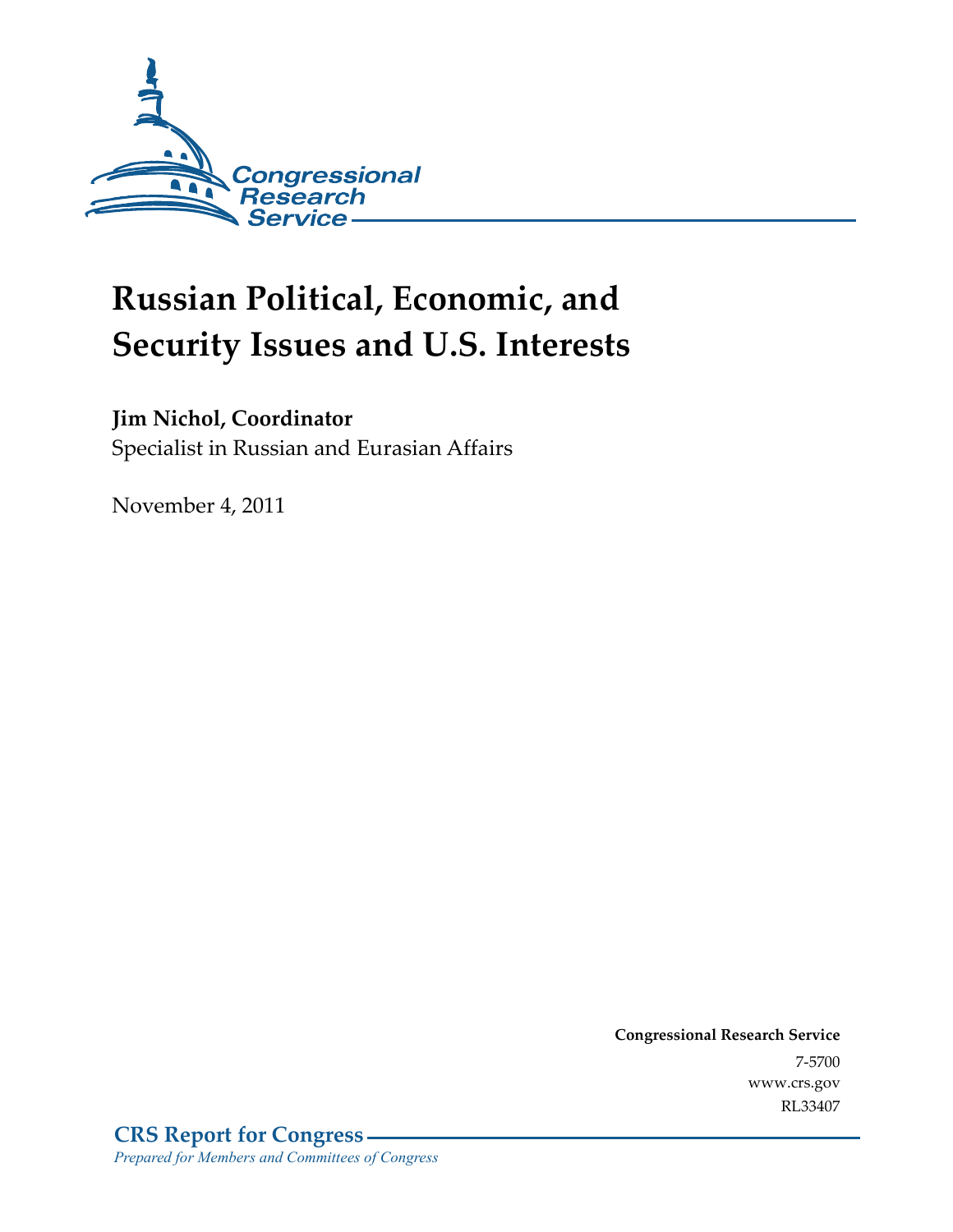## **Summary**

Russia made some uneven progress in democratization during the 1990s, but according to many observers, this limited progress was reversed after Vladimir Putin rose to power in 1999-2000. During this period, the State Duma (lower legislative chamber) came to be dominated by government-approved parties and opposition democratic parties were excluded. Putin also abolished gubernatorial elections and established government ownership or control over major media and industries, including the energy sector. The methods used by the Putin government to suppress insurgency in the North Caucasus demonstrated a low regard for the rule of law and human rights, according to critics. Dmitriy Medvedev, Vladimir Putin's chosen successor and long-time protégé, was elected president in March 2008 and immediately designated Putin as prime minister. President Medvedev continued Putin's policies. In August 2008, the Medvedev-Putin "tandem" directed wide-scale military operations against Georgia and unilaterally recognized the independence of Georgia's separatist South Ossetia and Abkhazia, actions denounced by most of the international community. In late September 2011, Putin announced that he would run in the upcoming March 2012 presidential election, and that Medvedev would then become prime minister. The two leaders claimed that they had agreed to consider this possible shift in roles in late 2007 when the two decided on their present arrangement.

Russia's economy began to recover from the Soviet collapse in 1999, led mainly by oil and gas exports, but the decline in oil and gas prices and other aspects of the global economic downturn beginning in 2008 contributed to an 8% drop in gross domestic product in 2009. In 2010-2011, rising world oil prices have bolstered the economy. Russia continues to be challenged by an economy highly dependent on the production of oil, gas, and other natural resources. It is also plagued by an unreformed healthcare system and unhealthy lifestyles; low domestic and foreign investment; and high rates of crime, corruption, capital flight, and unemployment.

Russia's military has been in turmoil after years of severe force reductions and budget cuts. The armed forces now number less than 1.0 million, down from 4.3 million Soviet troops in 1986. Troop readiness, training, morale, and discipline have suffered, and much of the arms industry has become antiquated. Russia's economic growth during most of the 2000s allowed it to increase defense spending to begin to address these problems. Stepped-up efforts were launched in late 2007 to restructure the armed forces to improve their quality. Russia's 2008-2009 economic downturn, opposition among some in the armed forces, mismanagement, and corruption have appeared to slow force modernization efforts.

After the Soviet Union's collapse, the United States sought a cooperative relationship with Moscow and supplied over \$18 billion in aid for Russia from FY1992-FY2011 to encourage democracy and market reforms and in particular to prevent the proliferation of weapons of mass destruction (WMD). U.S. aid to reduce the threat posed by WMD proliferation has hovered around \$700 million-\$900 million per fiscal year, while other foreign aid to Russia has dwindled. In past years, U.S.-Russia tensions on issues such as NATO enlargement and proposed U.S. missile defenses in Eastern Europe were accompanied by some cooperation between the two countries on anti-terrorism and non-proliferation. Russia's 2008 conflict with Georgia, however, threatened such cooperation. The Obama Administration has worked to "re-set" relations with Russia. The Administration has hailed the signing of a new Strategic Arms Reduction Treaty in April 2010, the approval of new sanctions against Iran by Russia and other members of the U.N. Security Council in June 2010, and cooperation in Afghanistan as signifying the "re-set" of bilateral relations.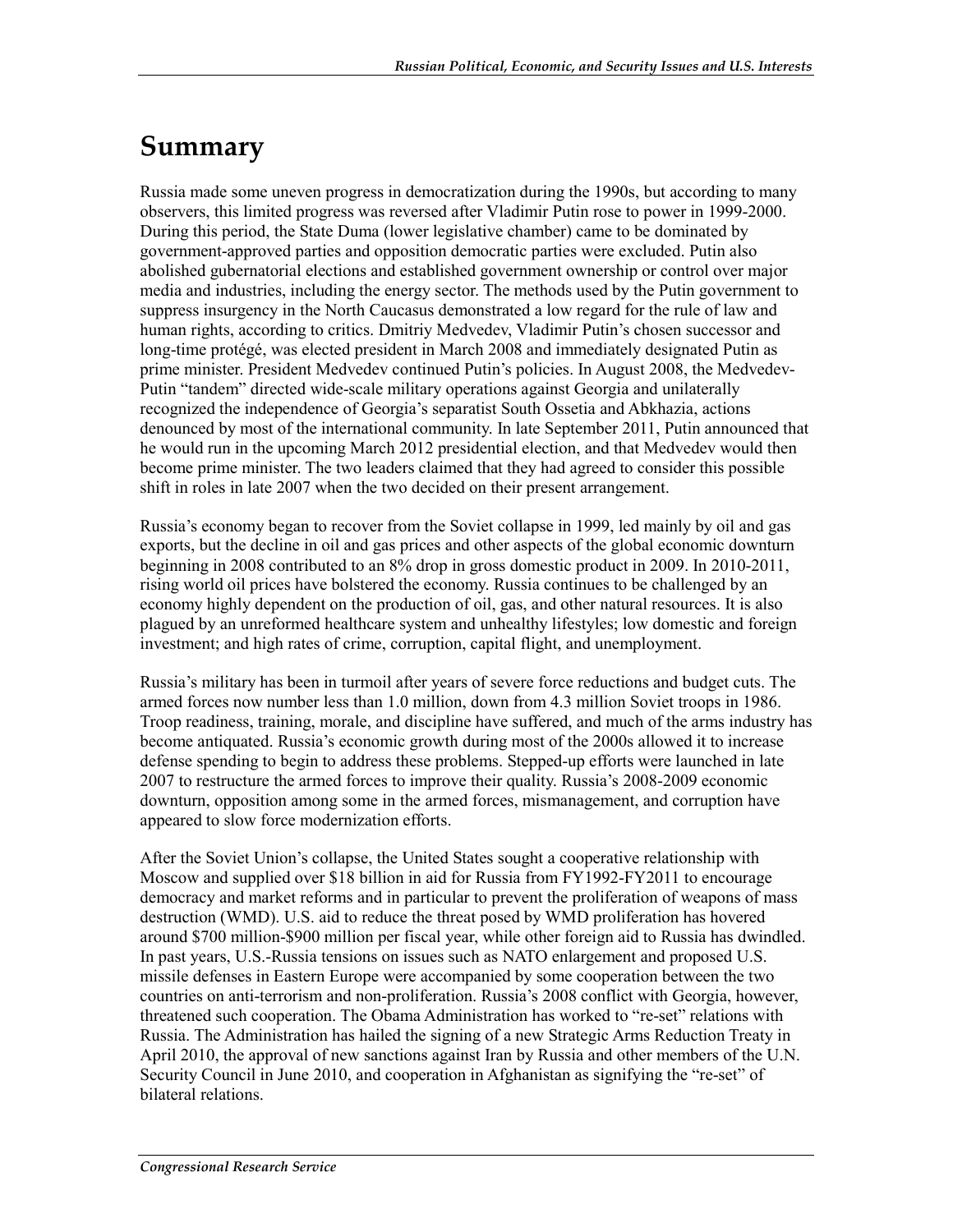## Contents

| Government Moves Against Non-Favored Political Parties and Leaders  8            |  |
|----------------------------------------------------------------------------------|--|
|                                                                                  |  |
|                                                                                  |  |
|                                                                                  |  |
|                                                                                  |  |
|                                                                                  |  |
|                                                                                  |  |
| Russia's Accession to the World Trade Organization (WTO) and PNTR for Russia  20 |  |
|                                                                                  |  |
|                                                                                  |  |
|                                                                                  |  |
|                                                                                  |  |
|                                                                                  |  |
|                                                                                  |  |
|                                                                                  |  |
|                                                                                  |  |
|                                                                                  |  |
|                                                                                  |  |
|                                                                                  |  |
|                                                                                  |  |
|                                                                                  |  |
|                                                                                  |  |
|                                                                                  |  |
|                                                                                  |  |
|                                                                                  |  |
|                                                                                  |  |
|                                                                                  |  |
|                                                                                  |  |
|                                                                                  |  |

## **Tables**

| Table 2. U.S. Government Funds Budgeted for Assistance to Russia, FY1992-FY2009 64 |  |
|------------------------------------------------------------------------------------|--|
|                                                                                    |  |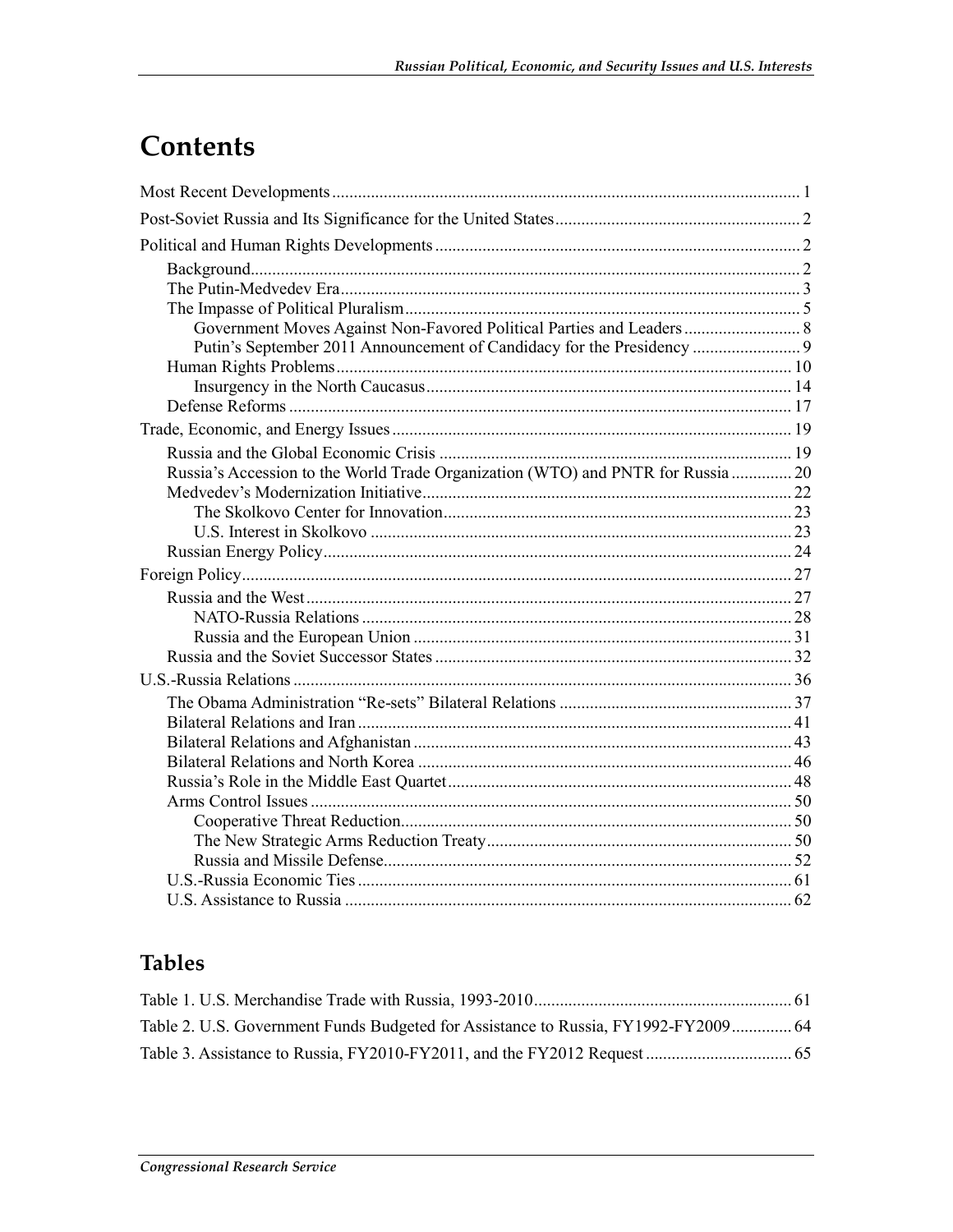## **Contacts**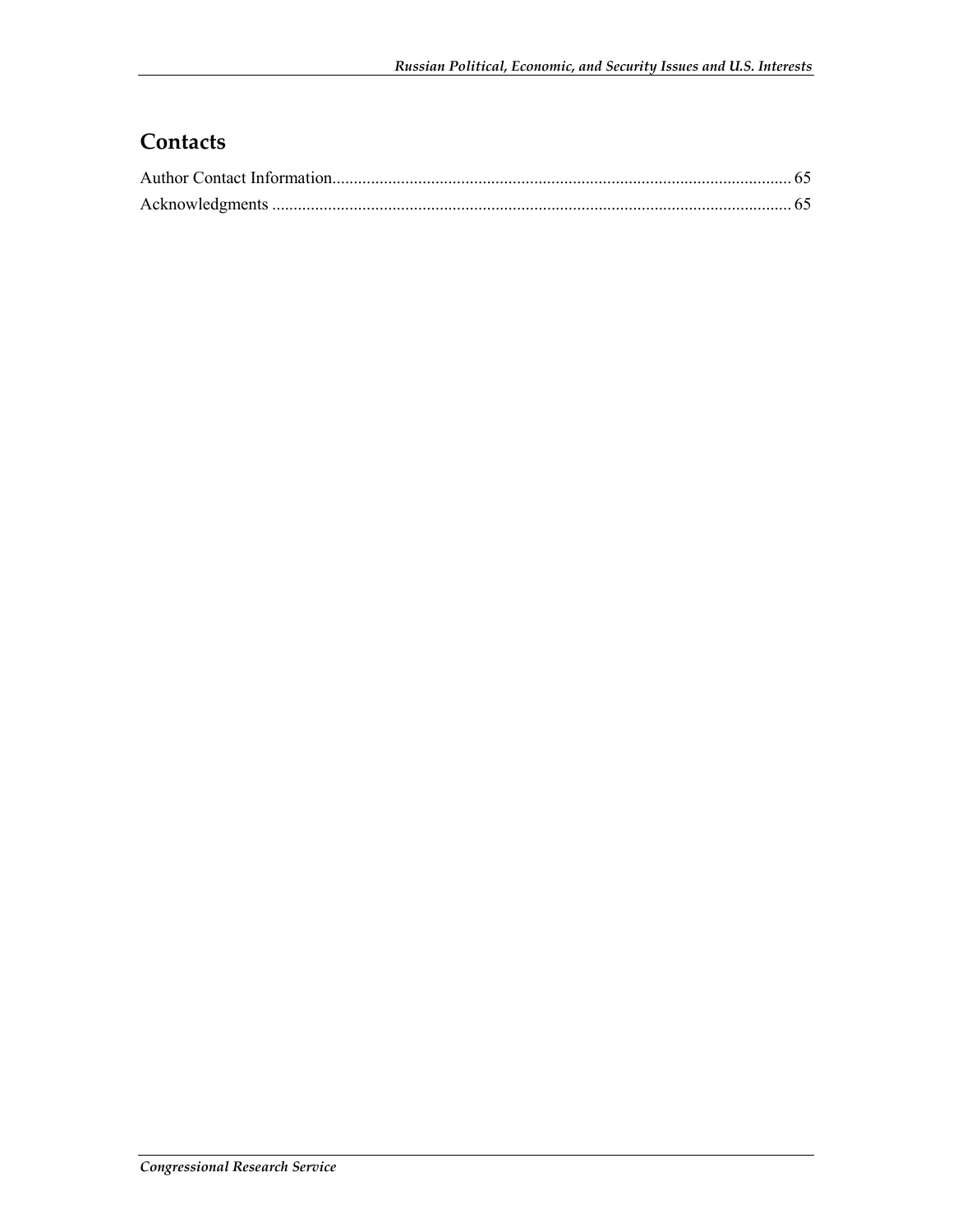## **Most Recent Developments**

In a television interview in mid-October 2011 that some observers termed "astonishing," Prime Minister Vladimir Putin argued that he had decided to return to the presidency and for current President Dmitriy Medvedev to head the ruling United Russia Party and become prime minister because Medvedev had been implementing successfully the country's development program for 2020 (for background, see below, "The Putin-Medvedev Era"). This rationale appears to beg the question of why Putin would step down as prime minister, since he also is in charge of such implementation. Putin not only stressed his past successes as president, but emphasized that as prime minister, he had "saved whole industries that were on the brink of collapse," as a result of the 2008-2009 global economic crisis, so that "we prevented a repeat of the 1998 crisis…. Today there are fewer unemployed than … before the crisis hit." He urged voters to return him to the presidency because "political stability is essential … when the country faces hard times and is steering itself out of crisis," as was the case when Franklin Roosevelt was elected president four times in the United States. Putin darkly warned that "things … could get worse" if he is not elected. He emphasized that the country might descend again into what he termed the chaos of the 1990s, when "we threw out the baby [the Soviet Union] with the bath water", civil war loomed, and the economy and welfare system collapsed. He stressed his and Medvedev's physical prowess and willpower, and appeared to state that they had been more efficacious in rebuilding Russia than former Soviet leaders in the aftermath of World War II.

Putin also proclaimed that if elected in 2012, he will "strengthen the foundations of our political system and our democratic institutions," diversify the economy, and improve the quality of life. He asserted that he had not changed the constitution in 2007 to permit a third consecutive term as president in order to show that a democratic political succession could occur. He also stated that Russia was a democracy because the voters would decide on whether to accept or reject his return to the presidency. He even insisted that Russia is becoming even more democratic than many Western countries, where economic crisis has contributed to "a crisis in authority and in people's trust for the Western multi-party parliamentary system." He claimed that some observers have warned that "this Western multi-party parliamentary democracy fails to offer the people a leader that will enjoy the trust of the majority of the population," but that in Russia, the "Popular Front and the primaries are, to my mind, the tools that should help expand the foundation of real direct democracy…."

When asked by a reporter whether he and Medvedev differed on democratization, he responded that it was obvious that he and Medvedev were "two different people," and that Medvedev had "humanize[d] some spheres of life." He accused the reporter of once working for the CIA and appeared to argue that the reporter's continued employment in media demonstrated that Medvedev and the "tandem" were liberalizing. He seemed to contrast this current period of liberalization to the previous period when he was president, when it was necessary to "tighten the screws" to combat the CIA, extreme federalism, and other "threats which were so formidable that the very existence of the Russian state was put in question." He pledged that if returned to the presidency, "I will not dramatically alter the things Mr. Medvedev has done."

Putin dismissed concerns that some countries viewed Russia as a second-tier world power, stating that "they are mistaken. Russia is not a country to be pushed around. Besides, we are not overeager to be accepted anywhere…. Our main task is to ensure this country's development and to improve people's living standards…. With a stable political situation at home, with an efficient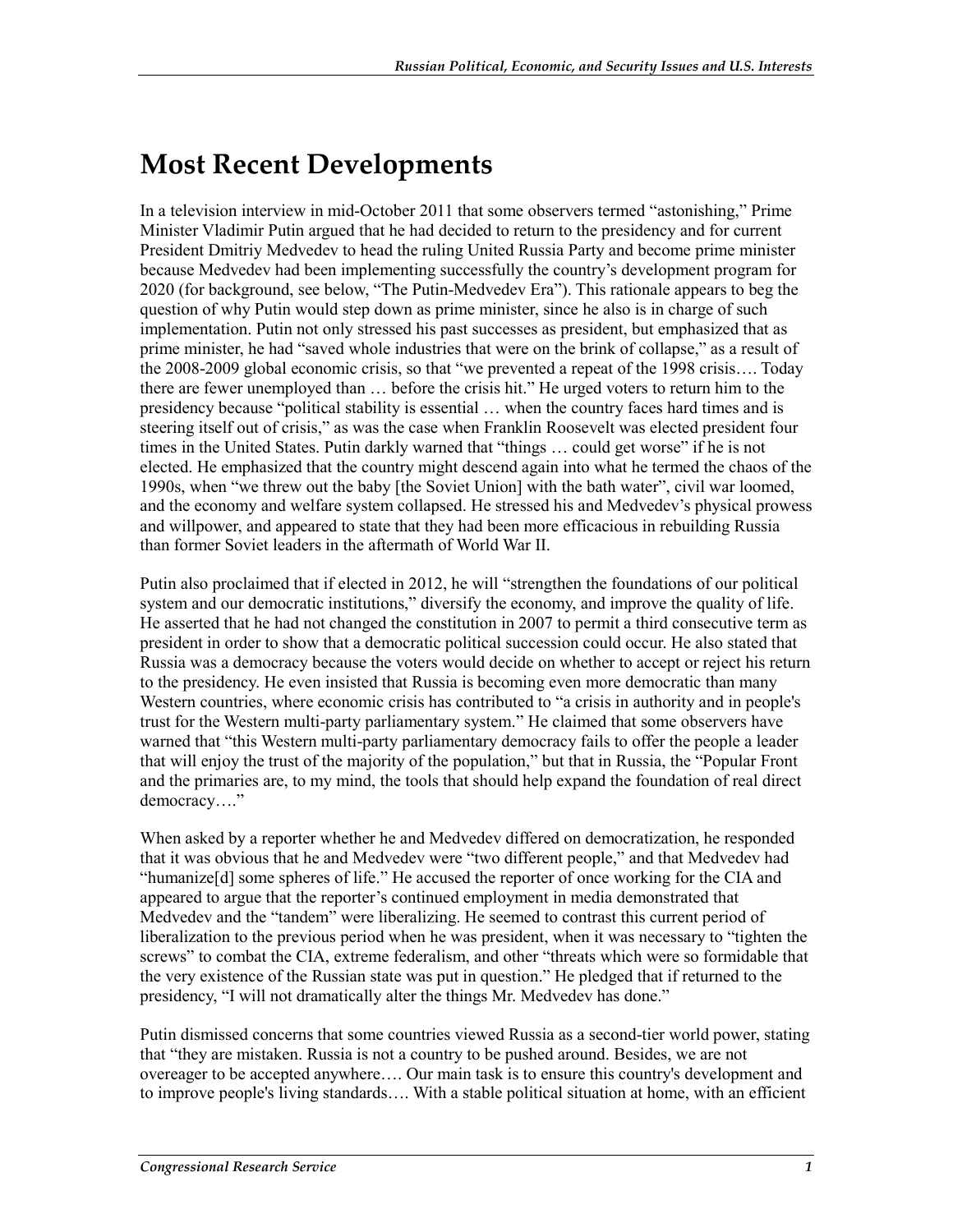and growing economy, with a fully secured defense capability, we will rise to a stature where the choosing will be ours…. It would be a big mistake for us to give ourselves superpower airs or try to impose our will where a business in hand is of no concern for us. If, on the contrary, it is, then we will certainly do our utmost to defend our interests. But it is no good posing as a world policeman." Putin also argued that "one of the key goals will be to build a sustainable political system [not dependent] on advice and orders from abroad. Our country cannot live as a satellite…. It is unacceptable for Russia to do as some of the countries from the former Warsaw Pact, or Eastern Bloc, or Soviet Bloc, do, [that] cannot even appoint a defense minister or a head of the general staff without consulting a foreign ambassador…. To preserve our independence and sovereignty, we need both a growing economy and a sustainable political system."<sup>1</sup>

## **Post-Soviet Russia and Its Significance for the United States**

Although Russia may not be as central to U.S. interests as was the Soviet Union, cooperation between the two is essential in many areas. Russia remains a nuclear superpower. It still has a major impact on U.S. national security interests in Europe, the Middle East, and Asia. Russia has an important role in the future of arms control, the nonproliferation of weapons of mass destruction (WMD), and the fight against terrorism.

Russia is a potentially important trading partner. Russia is the only country in the world with a greater range and scope of natural resources than the United States, including vast oil and gas reserves. It is the world's second-largest producer and exporter of oil (after Saudi Arabia) and the world's largest producer and exporter of natural gas. It has a large, well-educated labor force and scientific establishment. Also, many of Russia's needs—food and food processing, oil and gas extraction technology, computers, communications, transportation, and investment capital—are in areas in which the United States is highly competitive, although bilateral trade remains relatively low.

## **Political and Human Rights Developments**

## **Background**

1

Russia is a multi-ethnic state with over 100 nationalities and a complex federal structure inherited from the Soviet period that includes regions, republics, territories, and other subunits. During Boris Yeltsin's presidency, many of the republics and regions won greater autonomy. Only the Chechen Republic, however, tried to assert complete independence. During his presidency, Vladimir Putin reversed this trend and rebuilt the strength of the central government vis-à-vis the regions. In coming decades, the percentage of ethnic Russians is expected to decline because of relatively greater birthrates among non-Russian groups and in-migration by non-Russians. In many of Russia's ethnic-based republics and autonomous regions, ethnic Russians are becoming a declining share of the population, resulting in the titular nationalities becoming the majority

<sup>1</sup> Government of the Russian Federation, Prime Minister, *Transcript: Interview with Prime Minister Vladimir Putin*, October 17, 2011, at http://premier.gov.ru.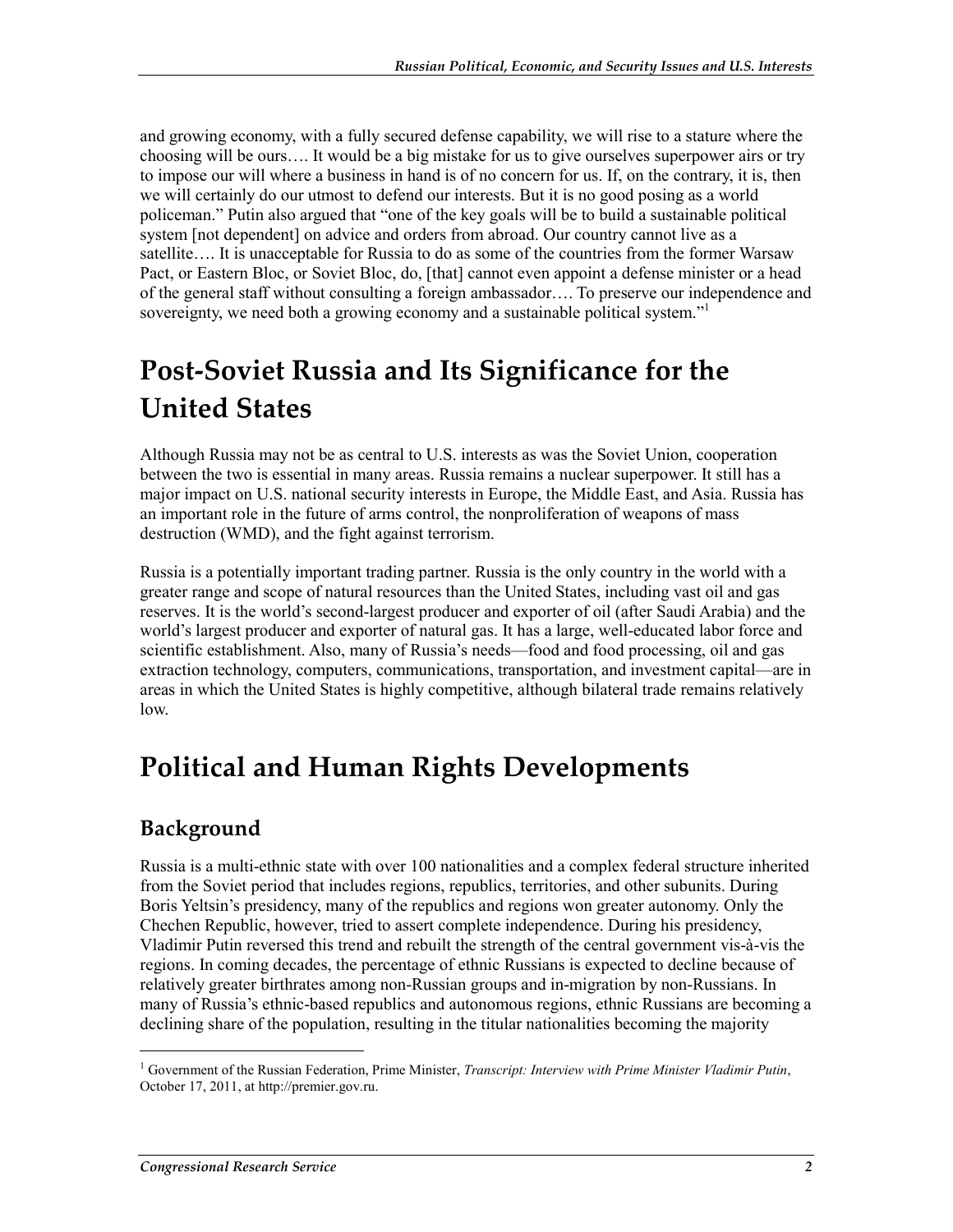populations. Implications may include changes in domestic and foreign policies under the influence of previously marginalized ethnic groups and federal devolution. Other consequences may include rising ethnic conflict and even separatism.

The Russian Constitution combines elements of the U.S., French, and German systems, but with an even stronger presidency. Among its more distinctive features are the ease with which the president can dissolve the legislature and call for new elections and the obstacles preventing the legislature from dismissing the government in a vote of no confidence. The president, with the legislature's approval, appoints a prime minister who heads the government. The president and prime minister appoint government ministers and other officials. The prime minister and government are accountable to the president rather than the legislature. In November 2008, constitutional amendments extended the presidential term to six years and the term of Duma deputies from four to five years. These changes will come into effect after the late 2011 Duma election and the early 2012 presidential election.

The bicameral legislature is called the Federal Assembly. The State Duma, the lower (and more powerful) chamber, has 450 seats. In May 2005, a law was passed that all 450 Duma seats would be filled by party list elections, with a 7% threshold for party representation. In the December 2007 legislative election, the pro-Kremlin United Russia Party won 315 seats, more than the two-thirds majority required to amend the constitution. The upper chamber, the Federation Council, has 166 seats, two from each of the current 83 regions and republics of the Russian Federation. Deputies are appointed by the regional chief executive and the regional legislature.

The judiciary is the least developed of the three branches. Some of the Soviet-era structure and practices are still in place. Criminal code reform was completed in 2001. Trial by jury was planned to expand to cover most cases, but instead has been restricted following instances where state prosecutors lost high-profile cases. The Supreme Court is

#### **Russia: Basic Facts**

**Area and Population:** Land area is 6.6 million sq. mi., about 1.8 times the size of the United States. The population is 138.7 million (*World Factbook*, mid-2011 est.). Administrative subdivisions include 46 regions, 21 republics, 9 territories, and 7 others.

**Ethnicity:** Russian 79.8%; Tatar 3.8%; Ukrainian 2%; Bashkir 1.2%; Chuvash 1.1%; other 12.1% (2002 census).

**Gross Domestic Product:** \$2.2 trillion; per capita GDP is about \$15,900 (*World Factbook*, 2010 est., purchasing power parity).

**Political Leaders:** President: Dmitriy Medvedev; Prime Minister: Vladimir Putin; Speaker of the State Duma: Boris Gryzlov; Speaker of the Federation Council: Valentina Matviyenko; Foreign Minister: Sergey Lavrov; Defense Minister: Anatoliy Serdukov.

**Biography:** Medvedev, born in 1965, received a doctorate in law from Leningrad (now St. Petersburg) State University in 1990. In 1991-1996, he worked with Vladimir Putin as an advisor to the mayor of Leningrad. In late 1999, he became deputy head of Putin's presidential administration, and in October 2003, chief of staff. From 2000-2008, he also was vice chairman or chairman of the board of Gazprom. In November 2005, he became first deputy prime minister and was elected President in March 2008.

the highest appellate body. The Constitutional Court rules on the legality and constitutionality of governmental acts and on disputes between branches of government or federative entities. Federal judges, who serve lifetime terms, are appointed by the president and must be approved by the Federation Council. The courts are widely perceived to be subject to political manipulation and control.

## **The Putin-Medvedev Era**

Former President Boris Yeltsin's surprise resignation in December 1999 was a gambit to permit then-Prime Minister Vladimir Putin to become acting president, in line with the constitution, and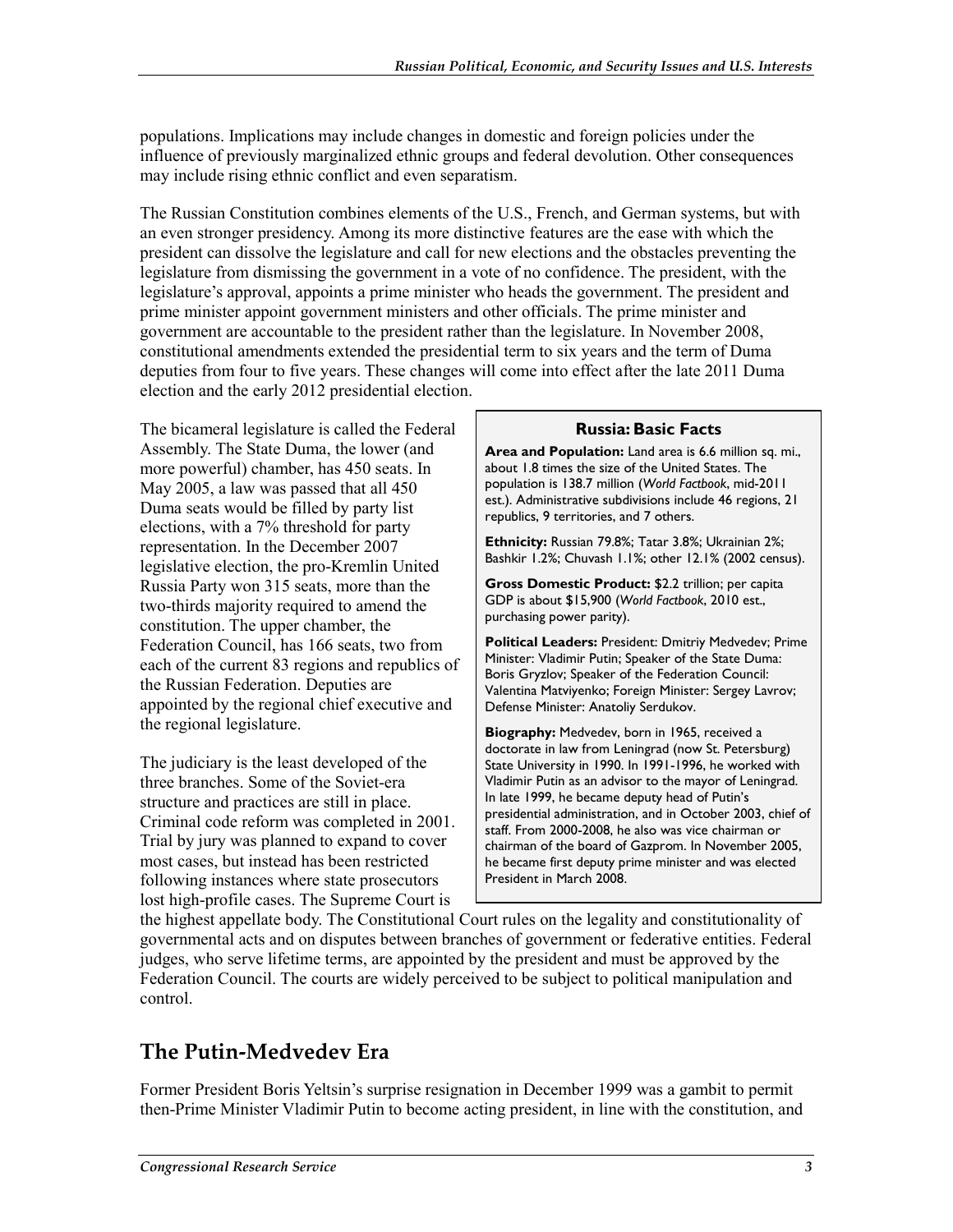to situate him as a known quantity for election as president in March 2000. Putin's electoral prospects were cemented by his depiction in state-owned television and other mass media as a youthful, vigorous, sober, and plain-talking leader; and by his decisive launch of military action against breakaway Chechnya. Putin was a Soviet KGB foreign intelligence officer for 16 years and later headed Russia's Federal Security Service (the domestic component of the former KGB).

Putin's priorities as president were strengthening the central government and restoring Russia's status as a great power. His government took nearly total control of nation-wide broadcast media, shutting down or effectively nationalizing independent television and radio stations. In 2006, the Russian government forced most Russian radio stations to stop broadcasting programs prepared by the U.S.-funded Voice of America and Radio Liberty. Journalists critical of the government have been imprisoned, attacked, and in some cases killed with impunity.

A defining political and economic event of the Putin era was the October 2003 arrest of Mikhail Khodorkovskiy, CEO of Yukos, then the world's fourth-largest oil company. Khodorkovskiy's arrest was triggered by his criticism of some of Putin's actions, his financing of anti-Putin political parties, and his hints that he might enter politics in the future. Khodorkovskiy's arrest was seen by many as politically motivated, aimed at eliminating a political enemy and making an example of him to other Russian tycoons. In May 2005, Khodorkovskiy was found guilty on multiple criminal charges of tax evasion and fraud and sentenced to eight years in prison. Yukos was broken up and its principal assets sold off to satisfy alleged tax debts. Since then, the government has renationalized or otherwise brought under its control a number of other large enterprises that it views as "strategic assets." These include ship, aircraft, and auto manufacturing, as well as other raw material extraction activities. At the same time, the Kremlin installed senior officials to head these enterprises. This phenomenon of political elites taking the helm of many of Russia's leading economic enterprises led some observers to conclude that "those who rule Russia, own Russia" (see also below). In December 2010, Khodorkovskiy was found guilty in a new trial on charges of embezzlement, theft, and money-laundering and sentenced to several additional years in prison. In February 2011, an aide to the trial judge alleged that the conviction was a case of "telephone justice," where the verdict had been dictated to the court by higher authorities. In late May 2011, the Russian Supreme Court upheld the sentence on appeal. $^{2}$ 

Another pivotal event was the September 2004 terrorist attack on a primary school in the town of Beslan, North Ossetia, that resulted in hundreds of civilian casualties. President Putin seized the opportunity provided by the crisis to launch a number of political changes he claimed were essential to quash terrorism. In actuality, the changes marked the consolidation of his centralized control over the political system and the vitiation of fragile democratic reforms of the 1980s and 1990s, according to many observers. The changes included abolishing the popular election of regional governors (replacing such elections with the appointment of presidential nominees that

 $\overline{a}$ 

<sup>&</sup>lt;sup>2</sup> S.Res. 189, introduced by Senator Roger Wicker on June 18, 2009, and a similar bill, H.Res. 588, introduced by Representative James McGovern on June 26, 2009, expressed the sense of the chamber that the prosecution of Khodorkovskiy was politically motivated, called for the new charges against him to be dropped, and urged that he be paroled as a sign that Russia was moving toward upholding democratic principles and human rights. S.Res. 65, introduced by Senator Wicker on February 17, 2011, expressed the sense of the Senate that the conviction of Khodorkovsky and Lebedev constituted a politically motivated case of selective arrest and prosecution and that it should be overturned. For Congressional comments after Khodorkovskiy received a second sentence, see Senator Wicker, *Congressional Record*, January 5, 2011, p. S54; Representative David Dreier, *Congressional Record*, January 19, 2011, p. H329.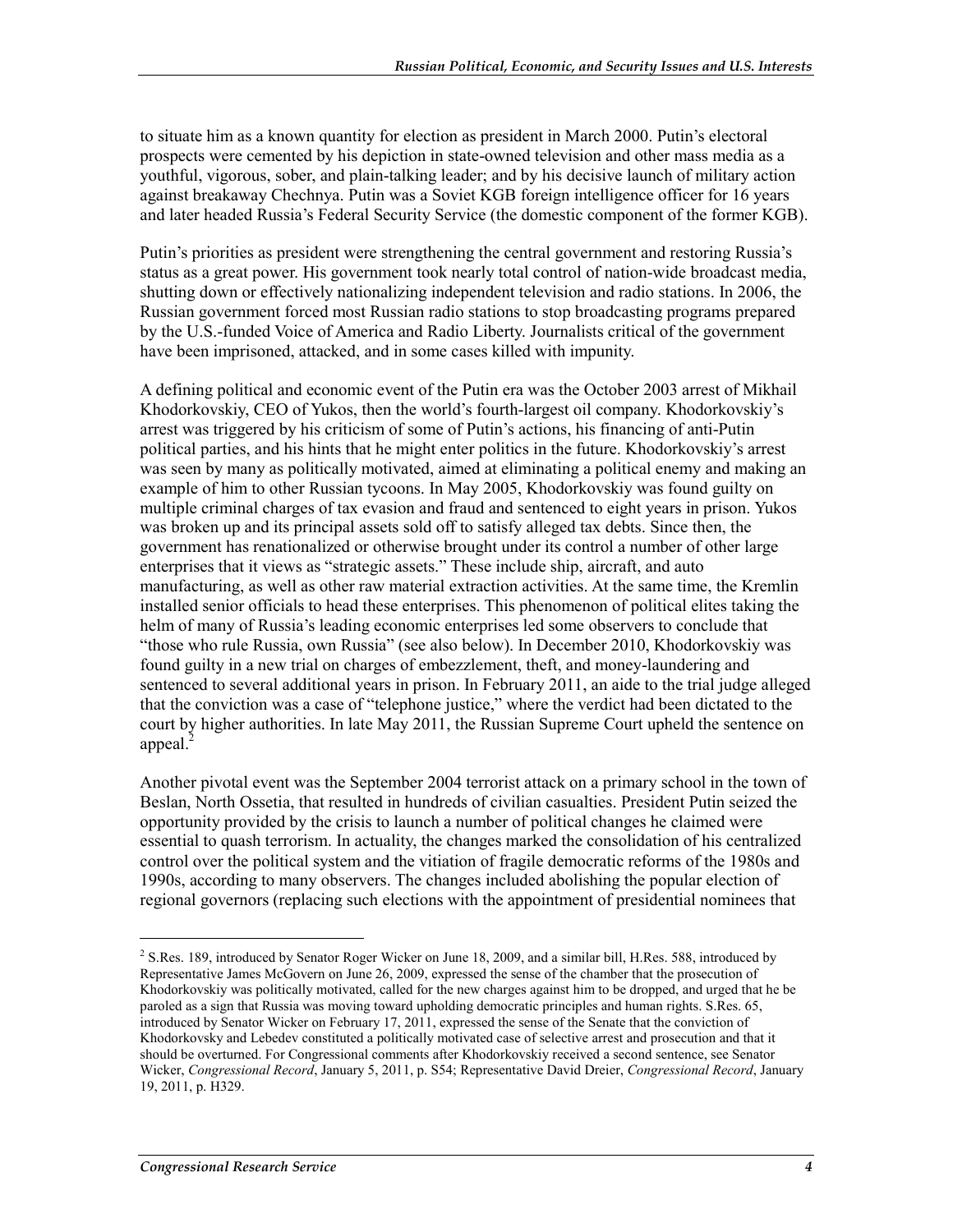are confirmed by regional legislatures) and mandating that all Duma Deputies be elected on the basis of national party lists. The first measure made regional governors wholly dependent on, and subservient to, the president. The second measure eliminated independent deputies, further strengthening the pro-presidential parties that already held a majority of Duma seats. In early 2006, President Putin signed a new law regulating non-government organizations (NGOs), which Kremlin critics charged has given the government leverage to shut down NGOs that it views as politically troublesome.

The Kremlin decided to make the December 2007 State Duma election a display of Putin's popularity. Putin's October 2007 announcement that he would run for a Duma seat at the head of the United Russia ticket made the outcome doubly sure (under the constitution, however, a sitting president is barred from also sitting in the Duma). Russian authorities effectively prevented the Organization for Security and Cooperation in Europe (OSCE) from sending observers by delaying the issuance of visas until the last minute, thus blocking normal monitoring of the election campaign. United Russia won 64.3% of the popular vote and 315 of the 450 seats—more than the two-thirds majority required to amend the constitution. Two other pro-Putin political parties won 78 seats, giving the Kremlin the potential support of 393 of the 450 Duma members. The only opposition party in the Duma is the Communist Party, which won 57 seats.<sup>3</sup> Closing out its four-year term, elections to the Duma are scheduled for December 4, 2011. As mentioned above, this new Duma will serve for five years as a result of constitutional changes.

Barely a week after the 2007 Duma election, Putin announced that his protégé Dmitriy Medvedev was his choice for president. Medvedev announced that, if elected, he would ask Putin to serve as prime minister. This arrangement presumably was meant to ensure political continuity for Putin and those around him. The Putin regime manipulated election laws and regulations to block "inconvenient" candidates from running in the prospective March 2, 2008, presidential election, according to many observers. Medvedev garnered 70% of the vote against three candidates. As with the Duma election, the OSCE refused to submit to restrictions demanded by Moscow and did not send electoral observers.<sup>4</sup>

## **The Impasse of Political Pluralism**

Many observers had hoped that President Medvedev would be more democratic than former President Putin. Despite some seemingly liberal statements and decisions by President Medvedev, the main trend was a continuation of the political system honed by current Prime Minister Putin, according to most observers.<sup>5</sup> In late 2008, President Medvedev proposed a number of political changes that were subsequently enacted or otherwise put into place. Observers regarded a few of the changes as progressive and most of the others as regressive. These included constitutional changes extending the presidential term to six years and State Duma deputies' terms to five years, giving small political parties more rights (see below), requiring annual government reports to the State Duma, permitting regional authorities to dismiss mayors, reducing the number of signatures for a party to participate in elections, reducing the number of members necessary in order for

<sup>&</sup>lt;sup>3</sup> See CRS Report RS22770, *Russia's December 2007 Legislative Election: Outcome and Implications*, by Jim Nichol. 4 RFE/RL, *Newsline*, February 5, 20, 2008.

<sup>&</sup>lt;sup>5</sup> Analyst Gordon Hahn argues that even though President Medvedev's overall reform record is disappointing, some changes in the criminal code have been progressive. See "Assessing Medvedev's Presidential Legacy," Other Points of View, November 3, 2011, at http://russiaotherpointsofview.com.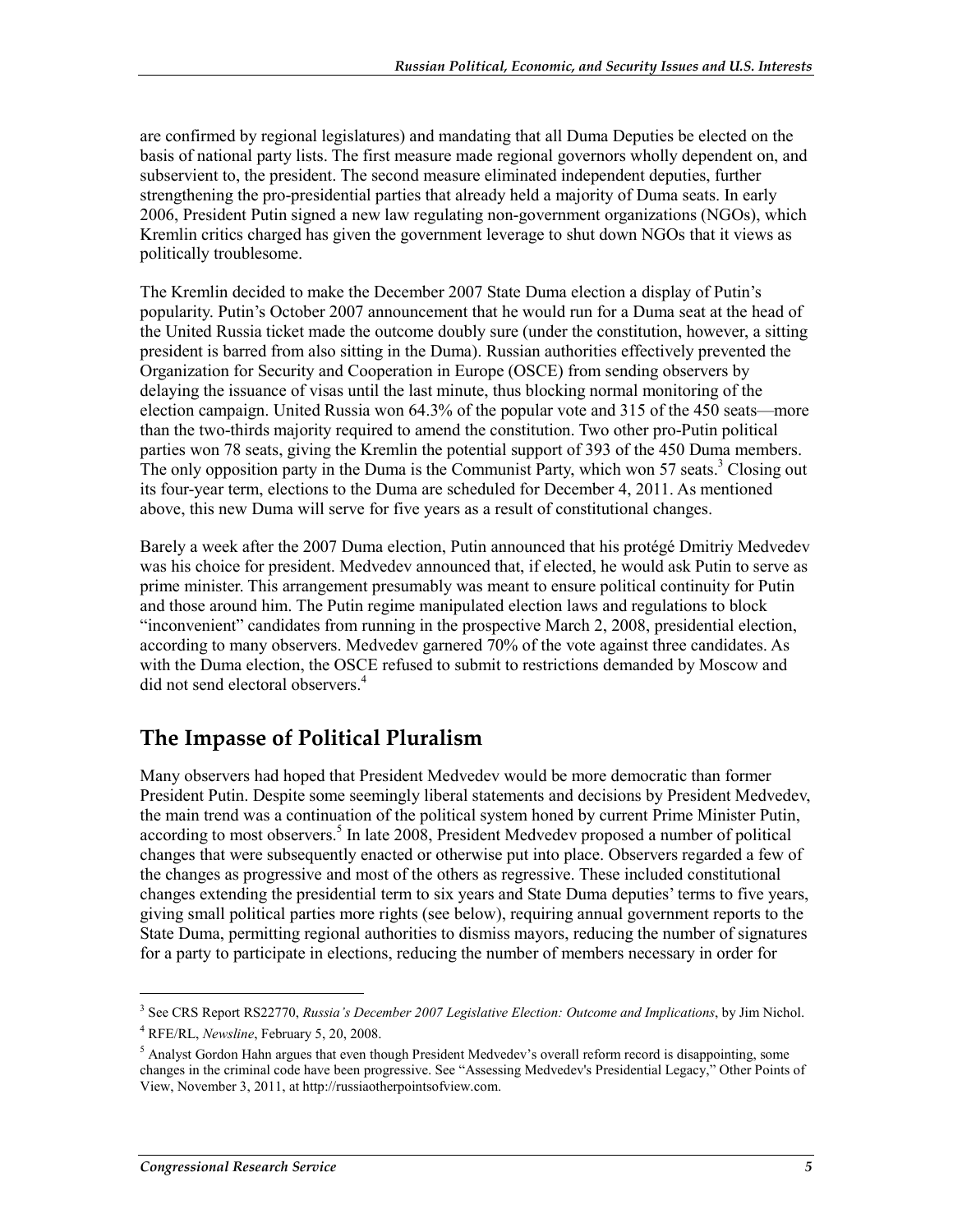parties to register, and abolishing the payment of a bond in lieu of signatures for participation in elections.

Seen by some observers as a possible sign of democratization, in February 2009 Medvedev revived a moribund "Presidential Council to Promote the Development of Civil Society Institutions and Human Rights." He met with the Council in April 2009, at which criticism of the human rights situation in Russia included that NGOs were being harmed by the 2006 NGO law. Some amendments proposed by the Council were signed into law in July 2009. Changes included easing some reporting requirements and limiting the ability of bureaucrats to inspect NGO facilities. Restrictions on foreign-based NGOs were only slightly eased, however. Some critics viewed the approved amendments as mainly cosmetic.<sup>6</sup> Seeming to be a sign of increasing political accountability, the Federal Assembly approved a Medvedev proposal in April 2009 for political parties that get between 5%-7% of the vote in future Duma elections (in the 2007 election, a party had to get 7% or more of the vote to gain seats) to win one or two seats.

A possible regressive move, in August 2009, President Medvedev called for further limiting jury trials (he had signed a law at the end of 2008 limiting jury trials in terrorist or extremist cases) that involve "criminal communities," which some legal experts and civil rights advocates criticized as an effort to further squelch unwanted acquittals by juries. At the end of 2010, Prime Minister Putin claimed that clan interests also tainted jury decisions. In February 2011, however, President Medvedev lamented that although jurors had many flaws, jury trials should not be abolished $<sup>7</sup>$ </sup>

President Medvedev authored an article in September 2009—"Go Russia"—that pledged that Russian democracy would be developed slowly so as not to imperil social stability and that "foreign grants" would not be permitted to influence the development of civil society (these views seemed to echo those of Central Asia's authoritarian leaders). He hailed such changes as political party participation in the Duma (mentioned above) as marking progress in democratization, but also admitted that "we have only just embarked" on creating a judicial system capable of protecting citizens' rights and freedoms.<sup>8</sup> In the state of the nation address to the Russian Federal Assembly on November 11, 2009, President Medvedev called for 10 political reforms—such as standardizing the ratio of deputies to the voting populations of the regions, using the internet to disseminate legislative debates and campaign information, and eliminating the gathering of signatures by parties in order to qualify to run in elections—that were viewed by some critics as useful but minor.

In June 2010, the Presidential Council to Promote the Development of Civil Society Institutions and Human Rights sent a legal analysis to President Medvedev in opposition to a bill that criminalized disobeying an employee of the Federal Security Service (FSB) or hindering him in the performance of official duties. The bill also permitted the FSB to issue warnings to individuals or groups whose actions it felt might jeopardize national security, even if the actions were not crimes. The Council warned that "this kind of return to the worst and unlawful practices

 $\overline{a}$ 

<sup>6</sup> Michael Allen, "Obama Trip Prompts Token NGO Reform, but Kremlin Incapable of Real Change," *Democracy Digest*, July 6, 2009.

<sup>7</sup> *CEDR*, February 14, 2011, Doc. No. CEP-46015. In May 2011, Supreme Court Chairman Vyacheslav Lebedev elucidated that such flaws included the weakness of jurors to lawyers who were "charming" debaters. *CEDR*, May 27, 2011, Doc. No. CEP-9017.

<sup>8</sup> *CEDR*, September 10, 2009, Doc. No. CEP-378001.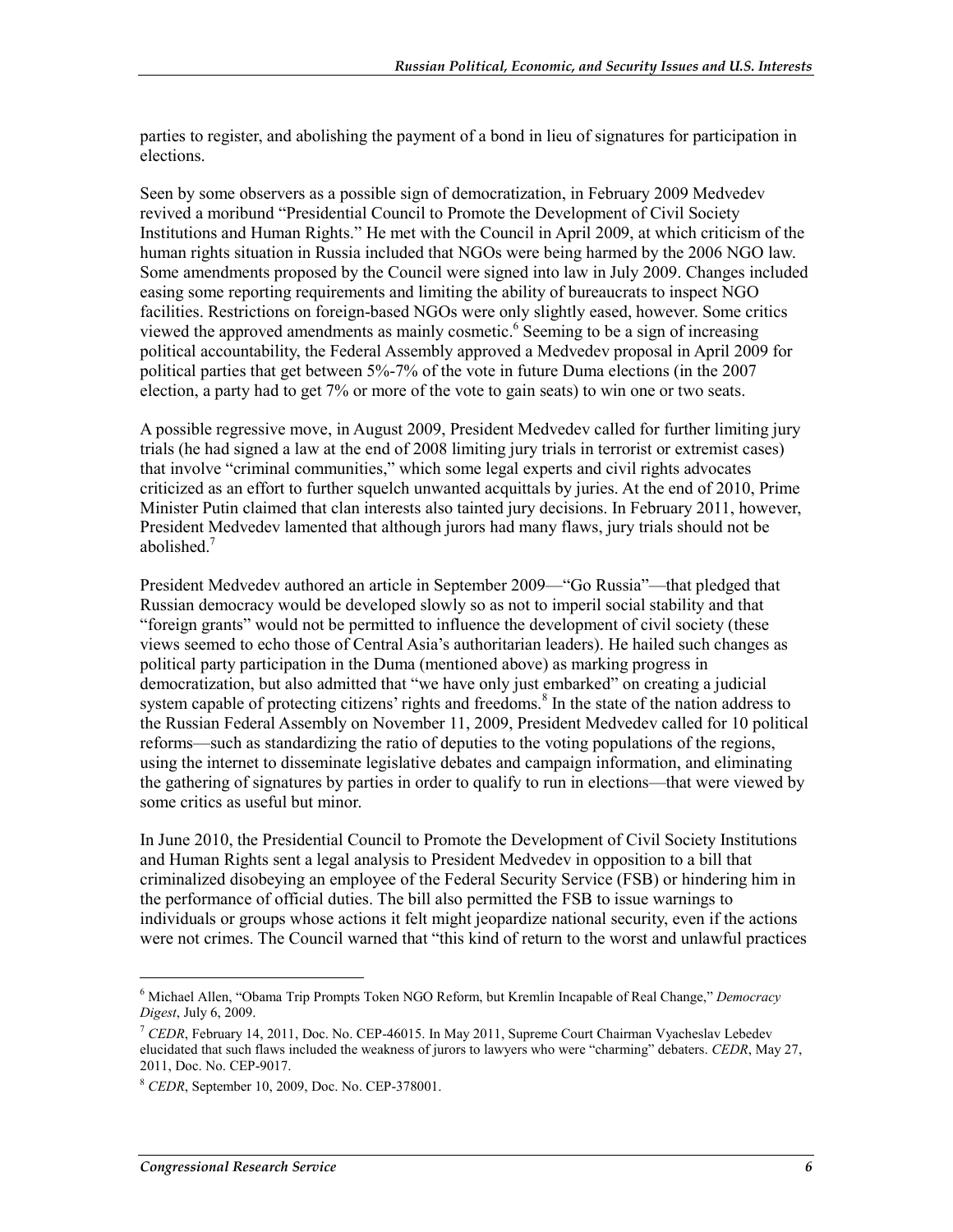of a totalitarian state … cannot be perceived by society as anything other that legitimizing the suppression of civil liberties and dissent."<sup>9</sup> Despite this criticism, the FSB bill was approved with minor changes and signed into law.

In a September 2010 speech, President Dmitry Medvedev built on his "Go Russia" article by spelling out five requirements of democratization in Russia and other countries: the enshrinement of humanistic values in legislation; economic and technological modernization to ensure a decent standard of living; protecting citizens from terrorism, corruption, drug trafficking, and illegal migration; a high level of education and culture, including a culture of self-restraint; and a personal feeling that one is free, that one can solve one's own problems, and that there is justice. He suggested that Russia is making progress in meeting these five standards since it rejected communism two decades ago, that it has some distance to travel, that the pace of change should be moderate to avoid social disruption, and that democratization is a process rather than an end point. He rejected the idea "that we are living under a police regime in an authoritative state," or in a "decorative democracy."<sup>10</sup> In the state of the nation address to the Russian Federal Assembly on November 11, 2010, President Medvedev appeared to argue that his political reforms largely had been completed. $11$ 

In an assessment of democratization trends as of the end of 2010, Freedom House, an NGO, concluded that not only did Medvedev fail to fulfill his pledges to implement the rule of law, but human rights conditions appeared to even worsen by the end of the year. According to the NGO, political stability was increasingly ensured through repression, including assassinations of media and civil society personnel. Elections too were increasingly controlled by the authorities, so that more and more Russian citizens declined to vote. The judiciary remained subject to political pressure, and media faced ongoing restrictions on coverage. The NGO warned that if either Putin or Medvedev run in the upcoming 2012 presidential election, the current authoritarian system might be expected to continue for some time.<sup>12</sup>

In 2011, in a meeting with political parties in July, Medvedev endorsed easing requirements for the registering of political parties. The Memorial human rights NGO has called for writing a new political party law to guarantee the rights of millions of Russians who currently cannot form parties to represent their interests.<sup>13</sup> President Medvedev signed legislation on October 19, 2011, to reduce the voting hurdle for party representation in the State Duma elected in 2016 from 7 to 5% (Putin had raised the limit from 5 to 7% in 2004). As with a similar move by President Nursultan Nazarbayev in Kazakhstan, the flip-flop in the percentage was proclaimed to mark advancing democratization. A draft law reportedly was being drawn up in the Justice Ministry in late October 2011 transferring responsibility for registering parties and NGOs to the tax authorities and for monitoring extremist activities to the Prosecutor General's office. Observers

<sup>&</sup>lt;sup>9</sup> *CEDR*, June 22, 2010, Doc. No CEP-4005; June 24, 2010, Doc. No. CEP-950171.

<sup>&</sup>lt;sup>10</sup> "Speech of President of Russia Dmitriy Medvedev at Plenary Session of Global Policy Forum 'The Modern State: Standards of Democracy and Criteria of Efficiency,'" and "Meeting of President of Russia Dmitriy Medvedev with Leading Russian and Foreign Political Analysts at Global Policy Forum," The Kremlin, President of Russia, September 10, 2010, at http://eng.kremlin.ru/news/920.

<sup>11</sup> *Presidential Address to the Federal Assembly of the Russian Federation*, The Kremlin, President of Russia, November 30, 2010, at http://eng.kremlin.ru/transcripts/1384.

<sup>&</sup>lt;sup>12</sup> Arch Puddington, "Freedom in the World 2011: The Authoritarian Challenge to Democracy," Freedom House, January 13, 2011; Robert Orttung, "Russia," *Nations In Transit 2010*, Freedom House, June 29, 2010.

<sup>13</sup> *CEDR*, August 26, 2011, Doc. No. CEP-950158.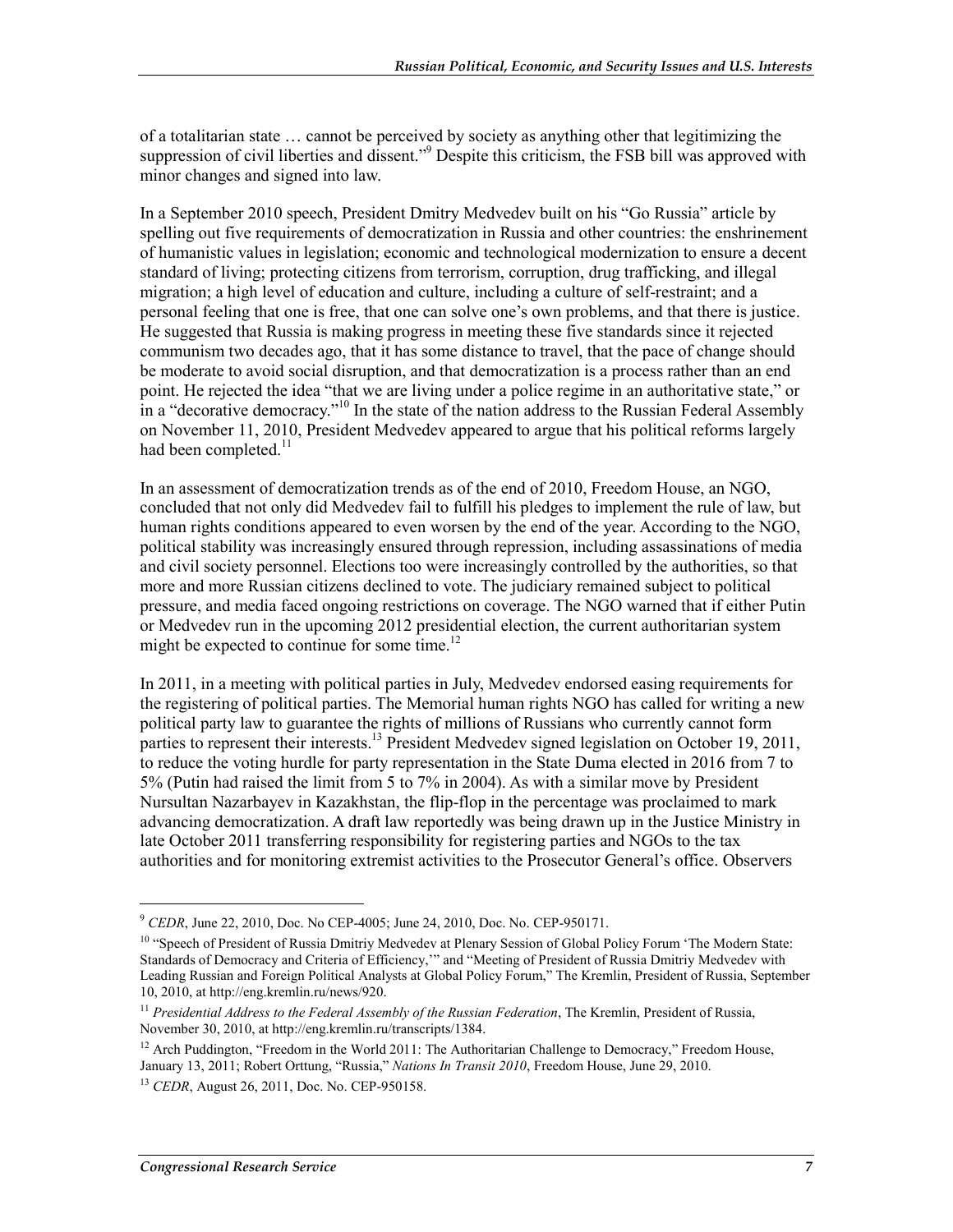have given mixed assessments about whether such changes will ease registration requirements or monitoring.

#### **Government Moves Against Non-Favored Political Parties and Leaders**

In February 2011, the then-head of the Just Russia Party and Speaker of the Federation Council, Sergey Mironov, stated that his party had decided not to endorse any presidential candidate nominated by United Russia and instead might nominate its own candidate. In mid-March 2011, he accused United Russia of becoming a "trade union of bureaucrats, which has united capital and power and developed a strategy for enriching itself at people's expense."14 Putin—then the chairman of United Russia, although not a formal member—appeared to question one of Mironov's remarks as extremist during a meeting in early April 2011, perhaps marking a loss of confidence by Putin in Mironov's leadership.<sup>15</sup> Within days of this meeting, Mironov announced that he was stepping down as chairman of Just Russia. According to one interpretation, Mironov stepped down as chairman as a means to quell growing criticism by United Russia and others that an increasingly vocal political oppositionist should not also be the head of the Federation Council (senators in the Federation Council, the majority of which are United Russia Party members, elected him as chairman; also, senators are supposed to be nonpartisan in the performance of their duties). United Russia, however, had decided to seek Mironov's ouster as head of the Federation Council, and its members in the St. Petersburg legislature led a overwhelmingly successful May 18 recall vote. Some critics argued that the Kremlin, which had created Just Russia in 2006 as a harmless foil to United Russia, had become incensed that Just Russia was becoming a real opposition party by fits and starts and was gaining in popularity.<sup>16</sup> Mironov subsequently filled a seat in the Duma vacated by a fellow Just Party deputy on his behalf. St. Petersburg Mayor Valentina Matviyenko—who helped orchestrate Mironov's ouster from the Federation Council subsequently became its new head. A Just Russia is running on an anti-corruption platform in the December 2011 Duma election.

At a meeting of United Russia on May 6, 2011, Prime Minister Putin called for the creation of a "broad popular front [of ] like-minded political forces," to participate in the Duma election, including United Russia and other political parties, business associations, trade unions, and youth, women's and veterans' organizations. Non-party candidates nominated by these various organizations would be included on United Russia's party list, he stated. Following Putin's speech, a headquarters and regional branches, leadership, and a website were quickly set up. Deputy prime minister and chief of government staff Vyacheslav Volodin has been named the head of the popular front headquarters. Critics objected that it is illegal for government resources and officials to be involved in political party activities. They also have claimed that the idea of the "popular front" is reminiscent of the one in place in the German Democratic Republic when Putin served there in the Soviet-era KGB.

A prospective pro-democracy party, the People's Freedom Party—co-headed by former Prime Minister Mikhail Kasyanov and liberal activists Vladimir Ryzhkov and Boris Nemtsov submitted signatures in late May 2011 to gain registration, but was turned down on the grounds

<sup>14</sup> *CEDR*, March 20, 2011, Doc. No. CEP-950025.

<sup>&</sup>lt;sup>15</sup> *RIA-Novosti*, the government press agency, quoted unnamed Kremlin officials as terming Mironov's proposal that the assets of officials suspected of corruption be confiscated as "strange," "populist," and "unconstitutional." *CEDR*, April 3, 2011, Doc. No. CEP-950042.

<sup>16</sup> *CEDR*, May 23, 2011, Doc. No. CEP-6025.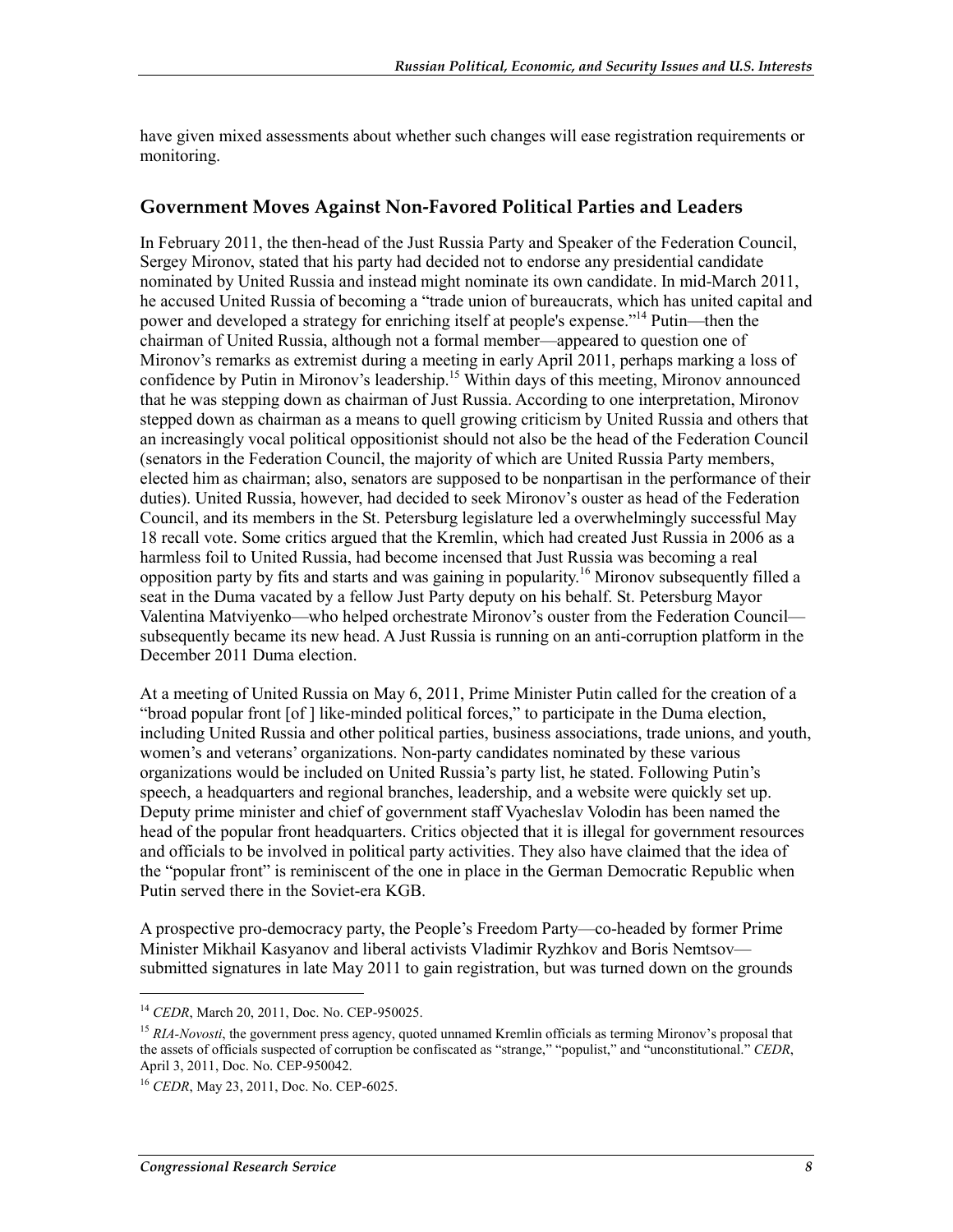that many of the signatures were invalid. According to some reports, authorities had pressured some individuals to repudiate their signatures. The U.S. State Department criticized the refusal to register the party as a setback for democratization in Russia.

Another party, Right Cause, had been set up with reported Kremlin support in early 2009 as a pro-government liberal party. In May 2011, the Kremlin allegedly picked Russian businessman Mikhail Prokhorov to head Right Cause, but he began to criticize the Kremlin's control over the party, and according to his account, was forced to step down in mid-September 2011. Among his allegations, he claimed that Russian presidential administration official Vladislav Surkov was dictating who the party could field as candidates in the upcoming Duma election and otherwise attempting to maintain control over the "puppet" party.<sup>1</sup>

#### **Putin's September 2011 Announcement of Candidacy for the Presidency**

On September 24, 2011, at the annual convention of the ruling United Russia Party, Prime Minister Putin announced that he would run in the March 2012 presidential election. President Medvedev in turn announced that he would not run for reelection, and endorsed Putin's candidacy. Putin stated that he intended to nominate Medvedev as his prime minister, if elected. The two leaders claimed that they had agreed in late 2007, when they decided that Medvedev would assume the presidency, that Putin could decide to reassume it in 2012. Until these announcements, the United Russia Party had left the leading slot open on its proposed party list of candidates for the planned December 2011 State Duma election. Putin suggested that Medvedev head the party list. All these announcements were acclaimed by the assembled delegates. In his speech to the delegates, Putin warned that global economic problems posed a severe test for Russia, implying that Russia needed his leadership to solve these problems. In his speech, Medvedev pledged that he would continue to modernize the political system, the judiciary, and the economy, would combat corruption, and strengthen the military. The official news service hailed the continuation of the "effective" and "successful" Putin-Medvedev "tandem" as the best assurance of Russia's future modernization, stability, and "dignity."18 Another meeting of United Russia delegates reportedly will be held to formally nominate Putin as the party's presidential candidate.

Just after the party convention, Medvedev fired Russian Finance Minister and Deputy Prime Minister Alexey Kudrin after Kudrin stated that he would not serve under Medvedev as prime minister (according to some reports, Kudrin may have expected to be named prime minister in a future government). Russian analyst Pavel Baev has stated that the legitimacy of Putin's return to the presidency "is seriously compromised because the spirit, if not the letter, of the constitution [which sets a limit of two presidential terms] is clearly violated."<sup>19</sup> Some critics have warned that Putin might well feel free to fill out another two terms as president until the year 2024, making his term in office longer than that of former General Secretary of the Soviet Communist Party Leonid Brezhnev, who served for 18 years and who was remembered for the "era of stagnation" during the latter period of his rule. One critic, referring to the Soviet period, has predicted that Putin will choose to serve for life.

<sup>17</sup> Open Source Center, *Central Eurasia: Daily Report*, September 16, 2011, Doc. No. CEP-9001.

<sup>18</sup> *ITAR-TASS*, September 25, 2011.

<sup>19</sup> *Eurasia Daily Monitor*, October 3, 2011.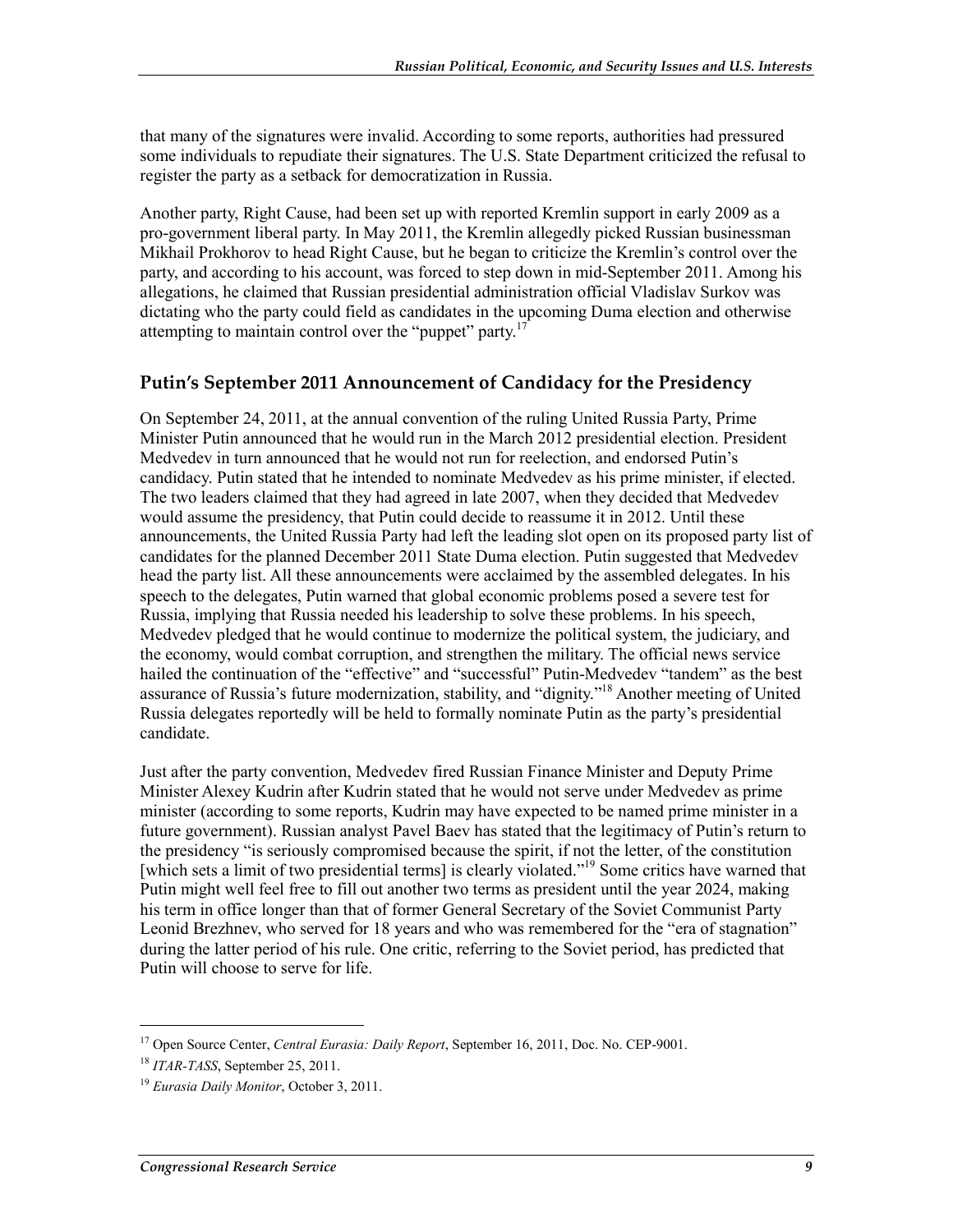In mid-October 2011, Medvedev unveiled his idea of "big government," involving the setting up of a group of his supporters, somewhat like the Public Chamber. He stated that during his presidency, he had "tried to develop our party and political system. This was not entirely successful and there were some failures, but nevertheless this is what I tried to do." He also argued that his government had worked to combat corruption and encourage the development of civil society and economic modernization, and should be endorsed by the electorate to continue such work.<sup>20</sup> Some observers suggested that by forming such a group, Medvedev aimed to attract more liberal voters who might not normally support United Russia but had favorable views toward Medvedev.

One observer argues that United Russia is conducting a low-key campaign, since a low electoral turnout—where mainly government and military personnel and pensioners vote—will ensure a majority vote for the party. Although some opposition groups are urging a boycott of the Duma election, others are calling for voting for any party but United Russia as a protest vote.

A popular front program was released on October 24, 2011. Although there were some plans for the program to be the main document used in the elections, the United Russia Party decided after the September 2011 convention to use a compilation of Putin's and Medvedev's speeches, with the program serving a supporting function. The program calls for setting up a retirement system that pays larger pensions to those who voluntarily delay their retirements, lowering taxes on businesses and increasing alcohol and tobacco taxes, creating reverse mortgages, raising the drinking and smoking ages, and drawing up an ostensibly more humane criminal code. Despite these possibly positive proposals, the program appears to emphasize the "stability" of the existing political and economic system over "modernization" initiatives as urged by Medvedev.

The OSCE's Office for Democratic Institutions and Human Rights (ODIHR) has been negotiating with Vladimir Churov, the head of Russia's Central Electoral Commission, on the size of the short- and long-term ODIHR delegations that plan to observe the State Duma and presidential elections. As a concession to Russia—in the face of its refusal to host what it considered overly large ODIHR delegations in 2007-2008—ODIHR proposed sending 60 long-term observers (to arrive a month beforehand) and 200 short-term observers (to arrive a few days beforehand) to monitor each election. Churov insisted on even fewer observers, and the sides finally agreed to 40 long-term and 160 short-term observers.

All the seven currently registered political parties are participating in the State Duma election (the four parties already in the Duma were automatically eligible, and the three not in the Duma were deemed to have submitted enough valid signatures).

## **Human Rights Problems**

According to the State Department's *Country Reports on Human Rights Practices for 2010,* there were numerous Russian government human rights problems and abuses during the year. There were numerous reports that police engaged in torture, abuse, and violence to coerce confessions from suspects, and there were allegations that authorities did not consistently hold police accountable for such actions. During the year, reports by refugees, non-governmental organizations (NGOs), and the press suggested a pattern of police beatings, arrests, and extortion

<sup>&</sup>lt;sup>20</sup> President of the Russian Federation, October 15, 2011, at http://www.kremlin.ru.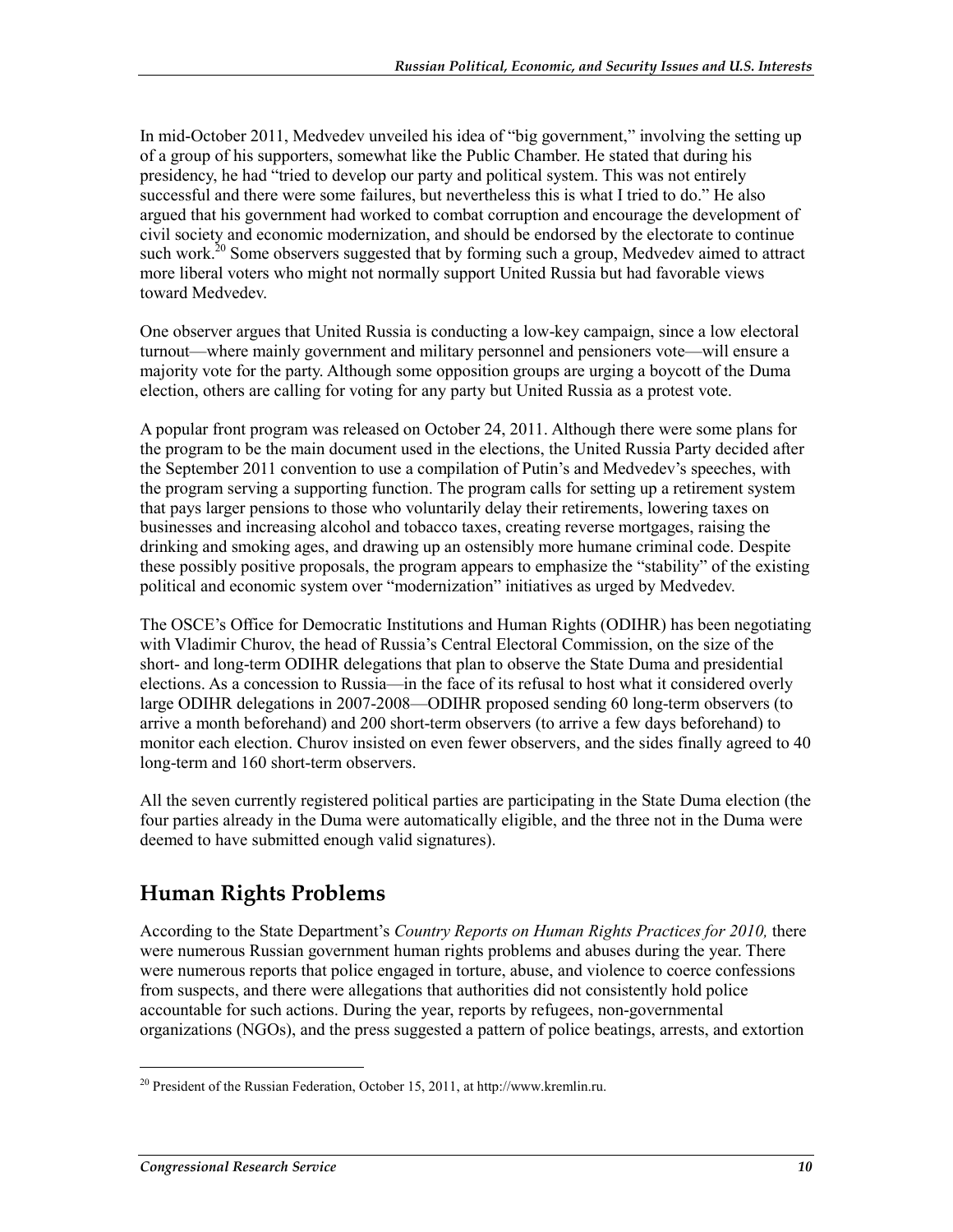when dealing with persons who appeared to be of Caucasus, Central Asian, African, or Romani ethnicity. Government forces engaged in the conflict in the North Caucasus reportedly tortured and otherwise mistreated civilians. Authorities selectively detained and prosecuted members of the political opposition. Human rights organizations and activists identified the following individuals during the year as political prisoners: Aleksey Sokolov, Igor Sutyagin, Zara Murtazaliyeva, Valentin Danilov, Mikhail Khodorkovskiy, and Platon Lebedev.

There were reports of attacks on and killings of journalists by unidentified persons for reasons apparently related to their activities. According to the Russian Glasnost Defense Foundation, an NGO, a number of journalists were killed during the year, possibly for reasons related to their professional activities, and there were 58 attacks against journalists, approximately the same level as in 2009. The government officially reopened investigations into the killings of several journalists from previous years, and there was an arrest in one case, that involving the killing of Novaya Gazeta reporter Anastasiya Baburova and lawyer Stanislav Markelov.

The government controlled many media outlets and infringed on freedoms of speech and expression. It harassed and intimidated some journalists into practicing self censorship and pressured major independent media outlets to abstain from critical coverage with regard to the conduct of federal forces in the North Caucasus, human rights, high-level corruption, and opposition political views. In some cases the government used direct ownership, or ownership by companies with government links, to control or influence media outlets, especially television. The federal government owned one of the six national television stations and had a controlling interest in one other. State-owned or state-affiliated companies owned controlling interests in three others, and the Moscow city administration owned the sixth. Approximately two-thirds of the other 2,500 television stations in the country were completely or partially government-owned. More than 60 percent of the country's 45,000 registered local newspapers and periodicals were governmentowned or controlled. The government maintained ownership of the two largest radio stations. According to media NGOs, some authorities used the media's widespread dependence on the government for transmission facilities, access to property, and printing and distribution services to discourage critical reporting.

Local authorities continued to restrict freedom of assembly. According to the Russian human rights NGO AGORA, more than 3,160 civil activists were arrested following public events during the year. Demonstrations that took place without official permission were often broken up by police, who frequently detained demonstrators. Many observers noted a selective and consistent pattern of encouraging rallies friendly to the government—while preventing politically sensitive demonstrations.

Rule of law and due process violations remained a problem. Judges remained subject to influence from the executive, military, and security forces, particularly in high profile or politically sensitive cases, such as the Khodorkovskiy case. Despite recent increases in judges' salaries, reports of judges accepting bribes continued. Legal limitations on detention were generally respected outside of the North Caucasus, and judges occasionally suppressed confessions of suspects if they were taken without a lawyer present. They also at times freed suspects who were held in excess of detention limits. Authorities did not provide adequate protection for witnesses and victims from intimidation or threats from powerful criminal defendants. During 2010 the European Court for Human Rights found 84 violations by the country involving the right to a fair trial and 29 violations involving proceedings that exceeded a "reasonable" length of time.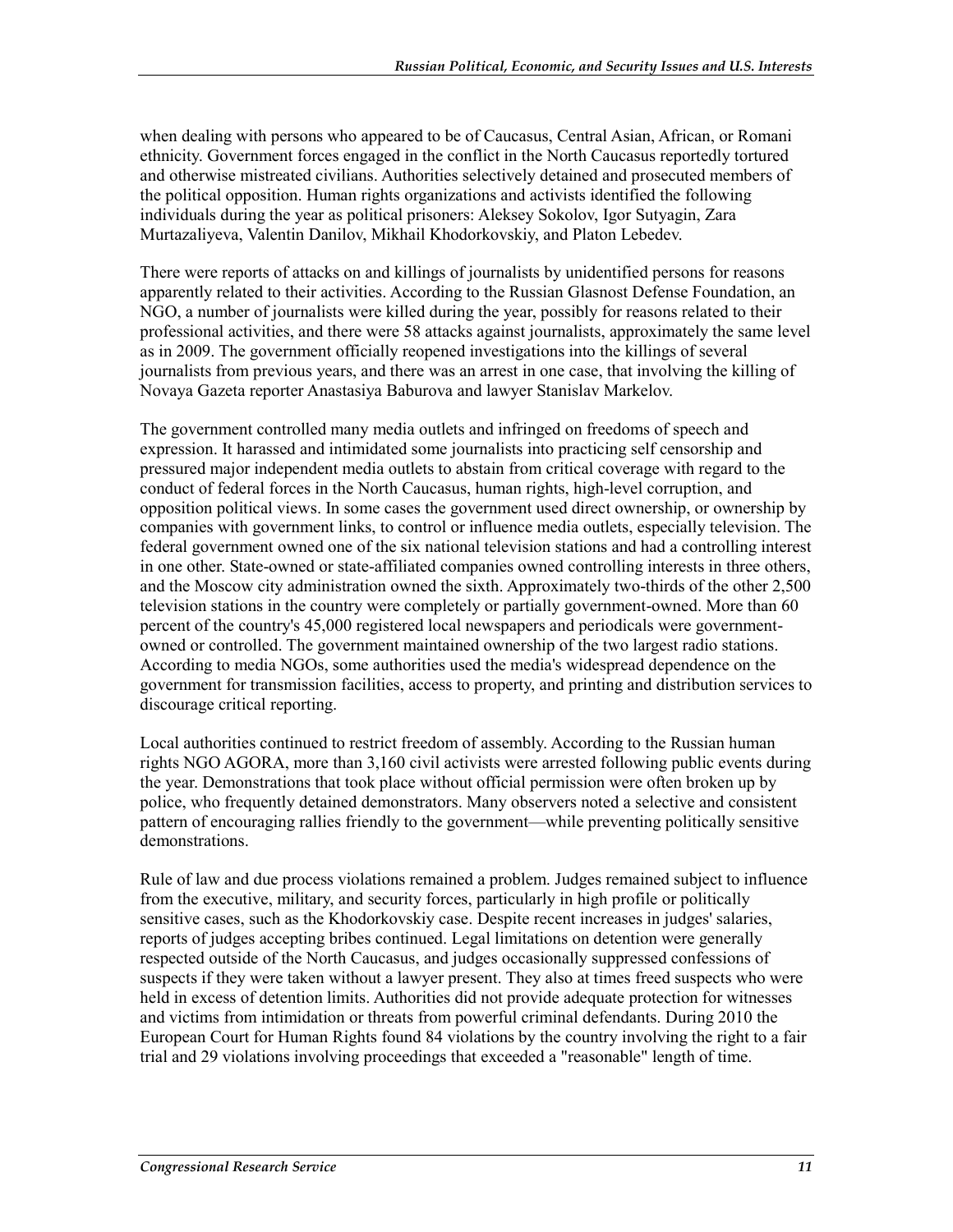The government made it difficult for some nongovernmental organizations (NGOs) to carry out their work. Unidentified assailants physically attacked NGO leaders who took positions opposed to government policies or private interests. Security services and local authorities at times fabricated grounds for legal justification for searches and raids on civil society groups. Authorities subjected some NGOs with foreign funding to lengthy financial audits or delayed the registration of their foreign-financed programs. $^{21}$ 

Responding to the State Department's human rights report, Mikhail Fedotov, head of the Presidential Council to Promote the Development of Civil Society Institutions and Human Rights, stated that it had overstressed problems of human rights in Russia and had not focused on positive signs such as the holding of some rallies, the opening of new television stations with diverse programming, and a Russian Supreme Court decision in 2010 that widened freedom of the media. He urged that "our council would like to see an appreciation of positive changes taking place in our country in the field of human rights. We have lots of problems, but it is important to see the trend and the direction in which we are trying to make our movement proceed. Perhaps we do not always succeed, but we do try."<sup>22</sup>

Among recent actions bearing on human rights taken by Russia, a Working Group on Civil Society, part of the U.S.-Russia Bilateral Presidential Commission (see below, "The Obama Administration "Re-sets" Bilateral Relations"), held its first U.S. meeting in late January 2010. As per agreement, the working group is composed mainly of government officials and a few NGO representatives. The officials and NGO representatives met in separate sessions, and then the two groups compared notes. The topics of discussion included countering corruption, protecting children, prison reform, and rights of immigrants (the White House subsequently has described these topics as discussed by separate subgroups). Some Members of Congress had called in December 2009 for the Administration to boycott the meetings until Russia changed its head of the group.<sup>23</sup> In late May 2010, the Working Group held another meeting in Vladimir, Russia.24 During the presidential summit in Washington, DC, in June 2010, a semi-official meeting of civil society groups took place on the sidelines of the summit. Follow-on meetings of civil society groups took place in several Russian cities in October 2010.25 A meeting of civil society groups took place in late May 2011, followed a week later by a session of the Working Group in Washington, DC. One Russian human rights activist not involved in the session, Lev Ponomarev, complained that the working group session was top-heavy with officials.<sup>26</sup>

As mentioned above, in June 2010, the Duma passed on first reading (introduced) amendments to the Law on the FSB that permitted the FSB to issue a warning to a person or group "on the impermissibility of actions that would comprise grounds and create conditions for the commission of crimes." Another amendment would introduce a fine by the FSB for "disobeying

<sup>21</sup> U.S. Department of State. *Country Reports on Human Rights Practices for 2010*, April 8, 2011.

<sup>22</sup> *CEDR*, April 11, 2011, Doc. No. CEP-950198.

<sup>23 &</sup>quot;Interview: McFaul on U.S., Russian Stereotypes and His Controversial Co-Chair, *RFE/RL*, January 28, 2010.

<sup>24</sup> Nikolaus von Twickel, "'Re-set' Delegation Visits Vladimir Prison," *The Moscow Times*, May 28, 2010; Simon Shuster, "Russian Human Rights: Is the U.S. Backing Off?" *Time*, June 5, 2010.

<sup>25</sup> *C2C: U.S.-Russia Civil Society to Civil Society Summit—2010*, Summary Report, International Research and Exchanges Board, November 15, 2010.

<sup>&</sup>lt;sup>26</sup> Andrey Denisov, "Khodorkovskiy May Land on Surkov-McFaul Commission Agenda: Kremlin Administration's Deputy Chief To Discuss Problems of Civil Society in Russia with Americans," *BBC Worldwide Monitoring*, June 8, 2011.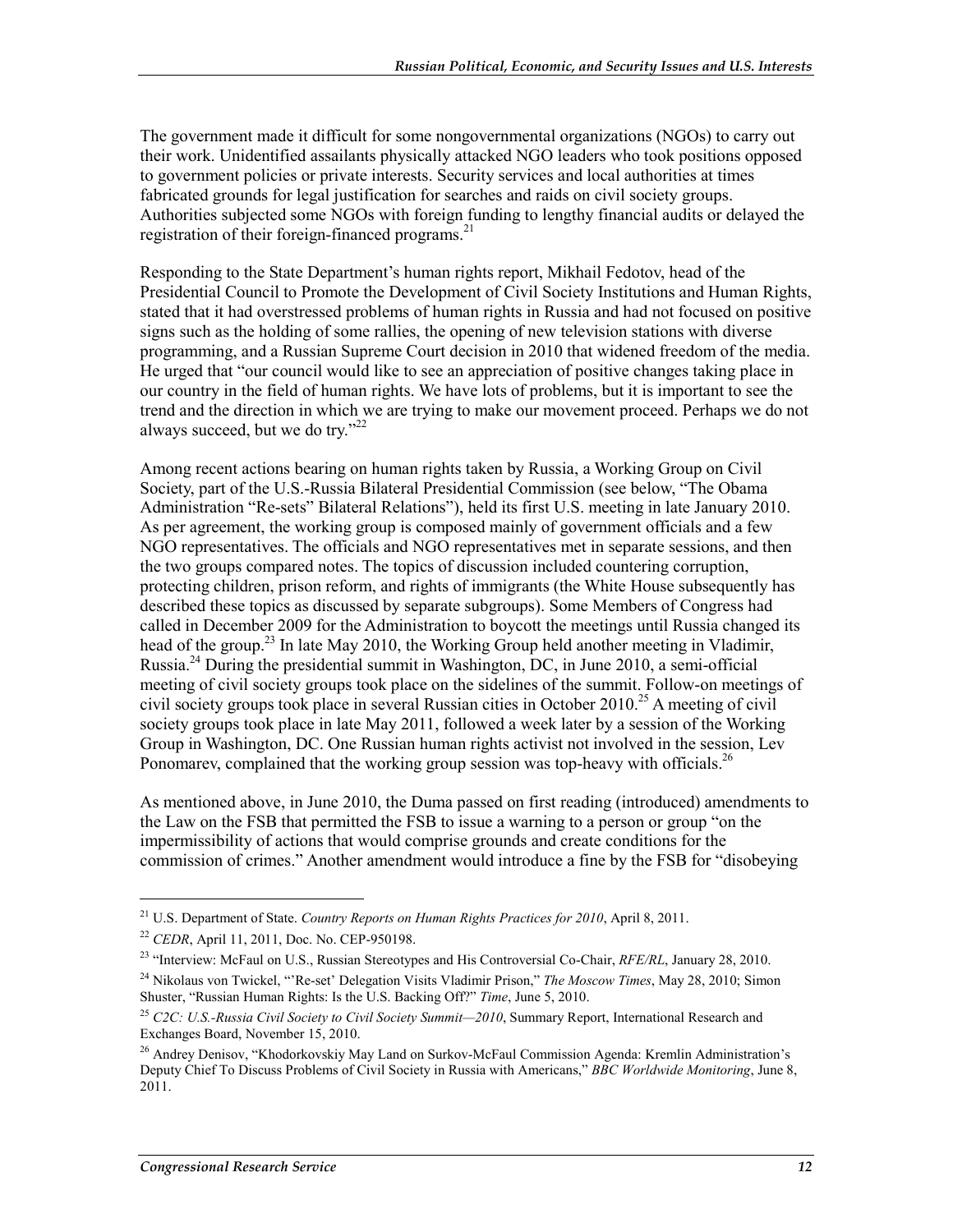the legal instruction or directive of an FSB official." Prime Minister Putin admitted that he authored the bill. The bill elicited widespread public criticism, so that it was slightly altered in its second reading on July 9, 2010 (considered the main vote, with a third reading being the final vote). Critics raised concerns that major rationales for the language included further restricting the ability of individuals or groups to hold demonstrations and of media to operate freely.<sup>27</sup> The bill received final approval and was signed into law by President Medvedev on July 29, 2010, despite the urging of human rights groups that it be reconsidered.

In February 2011, Medvedev signed into law an initiative to require police—renamed from their former title of militia(men)—to follow stricter legal principles during such operations as searches and by launching a recertification process to eliminate corruption and criminality from police ranks. According to some public opinion polls, these reforms have resulted in more positive views of the police.

The death of Sergey Magnitskiy—a lawyer for the Hermitage Fund, a private investment firm in November 2009 after being detained for 11 months has been a highly visible example of the failure of the rule of law in Russia, according to many observers. He had been detained on tax evasion charges after he alleged that police and other officials had illicitly raided Hermitage assets. Medvedev ordered an official investigation into Magnitskiy's death, and in early July 2011 these investigators narrowly concluded that his death was due to the negligence of prison doctors. The next day, however, the Presidential Council to Promote the Development of Civil Society Institutions and Human Rights issued a report providing evidence that Magnitskiy's arrest was unlawful, that he had been beaten and possibly tortured while in detention (including just before his death), and that prison officials and possibly higher-level officials had ordered doctors not to treat him. The Russian Prosecutor-General's Office and Interior Ministry have rejected the findings of the Presidential Commission.

In the  $112^{th}$  Congress, H.R. 1575 (McGovern), introduced on April 15, 2011, and S. 1039 (Cardin), introduced on May 19, 2011, impose sanctions on persons responsible for the detention, abuse, or death of Sergei Magnitskiy, for the conspiracy to defraud the Russian Federation of taxes on corporate profits through fraudulent transactions and lawsuits against Hermitage, and for other gross violations of human rights. The State Department announced that some unnamed Russian individuals they deemed responsible for Magnitskiy's detention and death would under existing law be subject to visa restrictions. In support of the bills, a Russian human rights group issued an expansive list of over 300 individuals it deemed had violated Magnitskiy's rights or those of other human rights activists. This latter list incensed some Russian officials who appeared to believe that it had become part of the State Department action. The State Duma began consideration of retaliatory legislation to ban entry to Russia for foreigners who had inflicted property or "emotional" damage on Russian citizens. In late October 2011, Foreign Minister Lavrov reported that some U.S. citizens had been placed on a Russian visa ban list (another ministry officials reportedly stated that the listed U.S. citizens had been involved in incidents linked to the Guantanamo Bay detention facility).

In December 2010, a series of riots took place in Moscow targeting dark-skinned Caucasian and Central Asian individuals. President Medvedev convened a joint session of the State Council and the Commission for the Implementation of Priority National Projects and Demographic Policy in late December to discuss the riots. He appeared to stress migration into Russia as a major source

<sup>27</sup> *CEDR*, July 7, 2010, Doc. No. CEP-8004; July 7, 2010, Doc. No. CEP-8022.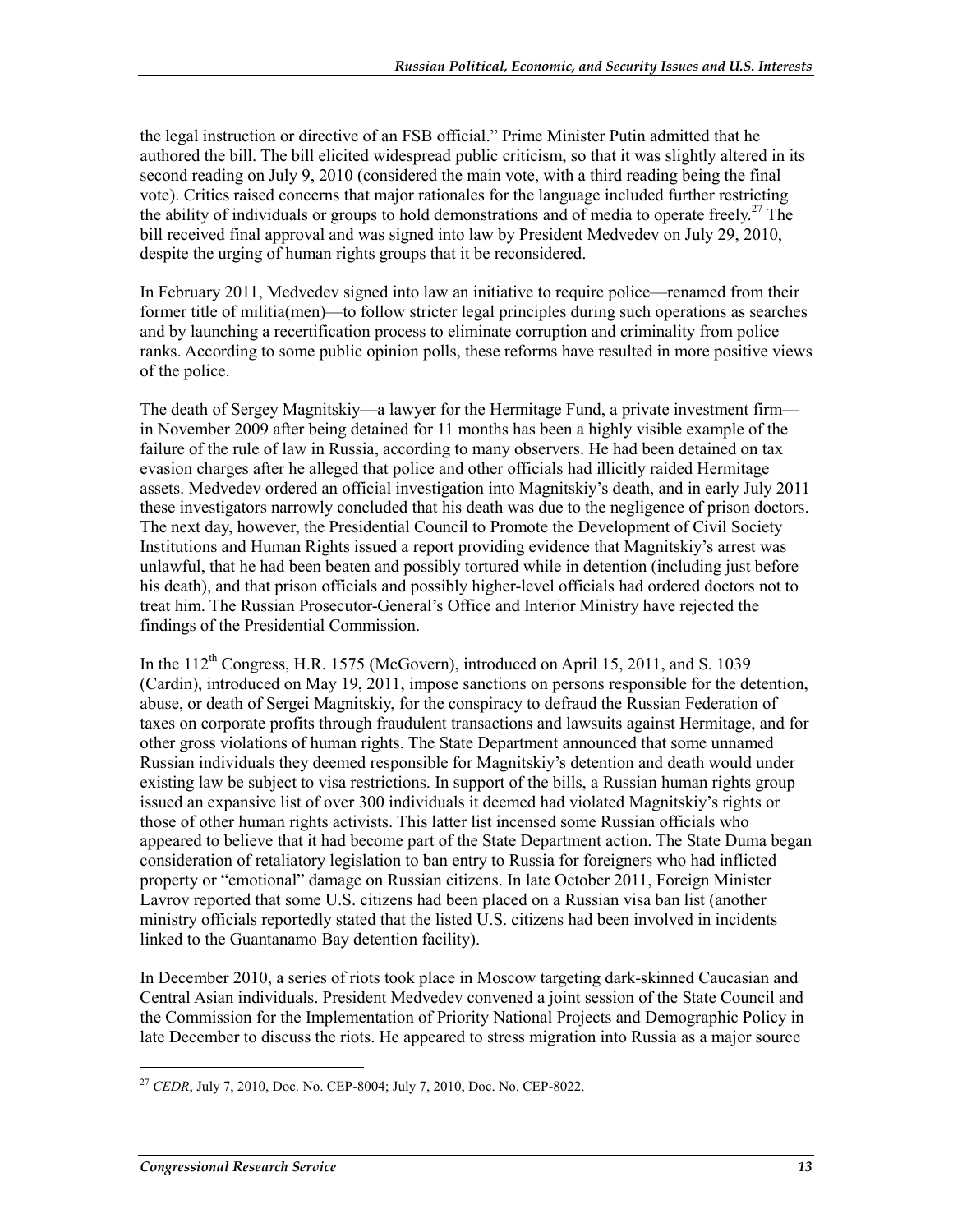of inter-ethnic tensions. He called for officials to encourage inter-ethnic harmony, for educational curricula to be altered to stress tolerance, for youth sports to be expanded, for a crackdown on illegal immigration, and for police to quell "ignorant rabble-rousers." Prime Minister Putin called at the session for the development of "all-Russian patriotism," as a substitute for Soviet nationality policy, which he claimed had "created an atmosphere of inter-ethnic and inter-faith peace." President Medvedev agreed that a statist identity needed bolstering, but stressed that during the Soviet period, inter-ethnic stability was ensured through "severe" methods, whereas in post-Soviet times, "other methods" needed to be developed to encourage ethnic peace. In January 2011, Medvedev stressed that "we must give attention to our multi-ethnic culture, but without any doubt, we must give particular attention to Russian culture.<sup> $28$ </sup>

On October 1 and 22, 2011, ultra-nationalists held "Do Not Feed the Caucasus" rallies in Moscow to call for cutting economic support for the region. On October 20, 2011, President Medvedev reportedly denounced such sentiments as common to "not very bright people or outright provocateurs." He argued that most regions of Russia depend on subsidies from the federal budget, and that the North Caucasus is a "fortress," whose citizens mainly assist Russia in countering international terrorist infiltration.<sup>29</sup> In a speech at the Federation Council on October 17, 2011, Medvedev called for the parties running in the Duma election to eschew ultranationalist rhetoric, stating that "the use of the nationalist card and fanning interethnic conflicts and religious discord are crimes…. And even if it is committed during the election campaign, it will be given the appropriate legal assessment, without reductions for democracy or freedom of speech."<sup>30</sup> However, some elements of the United Russia and popular front allegedly are making ultranationalist appeals. Ultranationalists plan to hold their yearly November 4 "Russia March," in central Moscow, even if a permit is not approved.

#### **Insurgency in the North Caucasus**

Some observers have argued that Russia's efforts to suppress insurgency in the North Caucasus a border area between the Black and Caspian Seas that includes the formerly breakaway Chechnya and other ethnic-based regions—have been the most violent in Europe in recent years in terms of ongoing military and civilian casualties and human rights abuses.<sup>31</sup> In late 1999, Russia's then-Premier Putin ordered military, police, and security forces to enter the breakaway Chechnya region. By early 2000, these forces occupied most of the region. High levels of fighting continued for several more years and resulted in thousands of Russian and Chechen casualties and hundreds of thousands of displaced persons. In 2005, then-Chechen rebel leader Abdul-Khalim Saydullayev decreed the formation of a Caucasus Front against Russia among Islamic believers in the North Caucasus, in an attempt to widen Chechnya's conflict with Russia. After his death, his successor, Doku Umarov, declared continuing jihad to establish an Islamic fundamentalist Caucasus Emirate in the North Caucasus and beyond.

<sup>28</sup> *Opening remarks at Joint Meeting of State Council and Commission for Implementation of Priority National Projects and Demographic Policy*, The Kremlin, President of Russia, December 27, 2010; *Meeting with Leaders of the Federal Assembly*, The Kremlin, President of Russia, January 17, 2011.

<sup>29</sup> *CEDR*, October 20, 2011, Doc. No. CEP-950226.

<sup>30</sup> *CEDR*, October 17, 2011, Doc. No. CEP-950131.

<sup>31</sup> For background information, see CRS Report RL32272, *Bringing Peace to Chechnya? Assessments and Implications*, by Jim Nichol.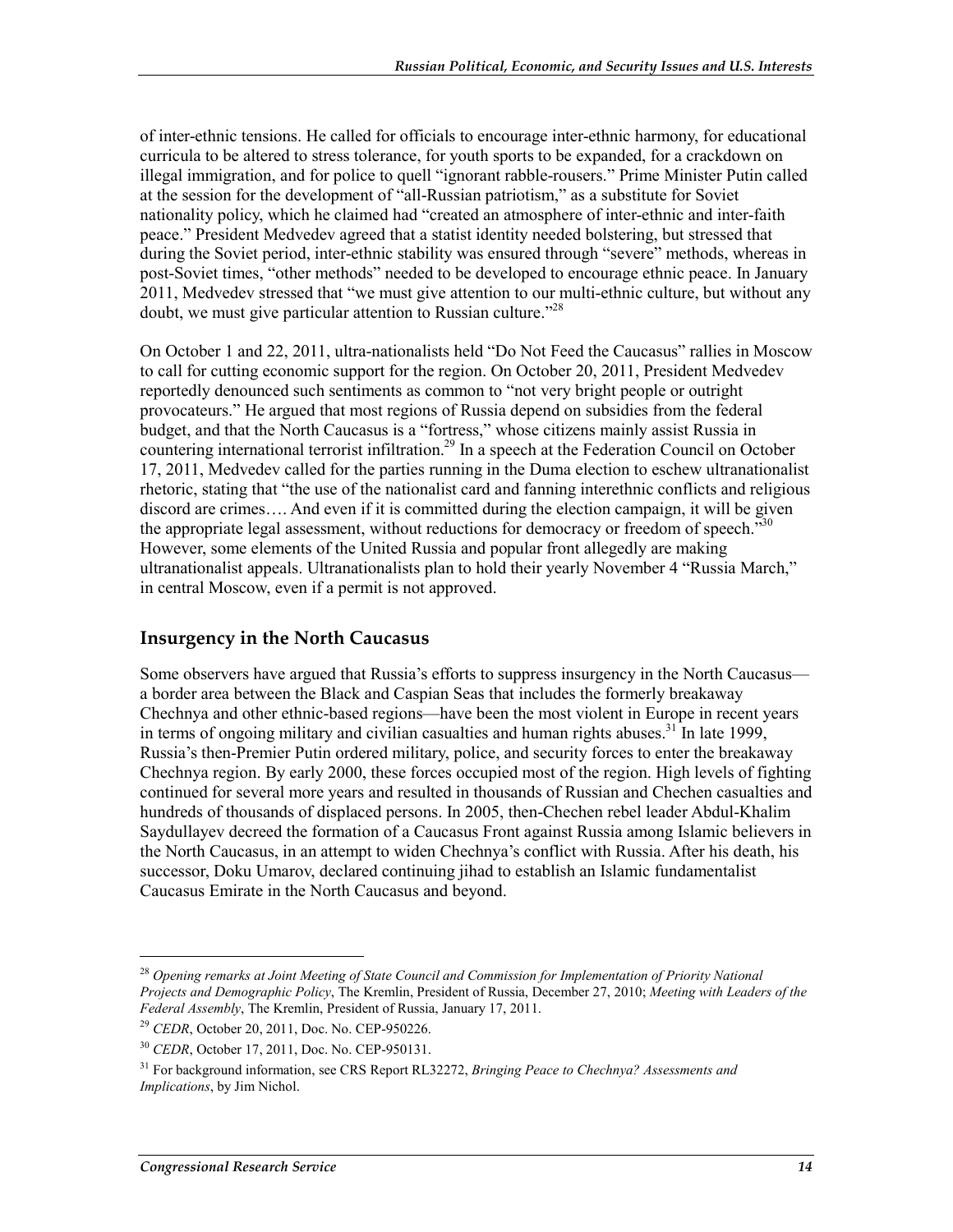Russia's pacification policy in Chechnya has involved setting up a pro-Moscow regional government and transferring more and more local security duties to this government. An important factor in Russia's seeming success in Chechnya has been reliance on pro-Moscow Chechen clans affiliated with regional President Ramzan Kadyrov. Police and paramilitary forces under his authority have committed flagrant abuses of human rights, according to myriad rulings by the European Court of Human Rights and other assessments.

Terrorist attacks in the North Caucasus have appeared to increase every year since 2007. Although the rate of increase of terrorist incidents may have lessened in 2010 from the high rate of increase in 2008-2009, the rate of civilian casualties substantially increased throughout the North Caucasus in 2010 and a rising number of terrorist incidents took place outside of Chechnya.<sup>32</sup> Analyst Gordon Hahn has reported that for the first half of 2011, there was an "unprecedented" increase in terrorist incidents in the North Caucasus (344 attacks). As was the case last year, the insurgents appear to be focusing more on killing civilians. There were larger numbers of civilians killed in the first half of 2011 than in the same period of 2010. The greatest number of terrorist attacks was in Dagestan, as in 2010, he states.<sup>33</sup>

Among recent terrorist incidents, on March 29, 2010, suicide bombings in Moscow's subway killed 39 people and wounded dozens. Prime Minister Vladimir Putin condemned the attack and pledged that law enforcement personnel would "track down the organizers of the crime [and] scrape them from sewer bottoms and bring them into God's light of day." Another suicide bombing in Russia's North Caucasus region of Dagestan two days later claimed 12 lives. Putin suggested that the bombings in Moscow and Dagestan were linked and that both were "crimes against Russia." President Dmitriy Medvedev vowed to "eliminate the terrorists" responsible for the bombings, to strengthen security forces in the North Caucasus, and to continue to carry out "pinpoint strikes" there to destroy terrorists "and their shelters." He also stressed that "resolving social and economic problems is in many respects the key to bringing about change in the situation," in the North Caucasus republics."<sup>34</sup> Umarov took responsibility for the Moscow bombings. President Obama condemned the "outrageous" bombings in Moscow and classed them with other "violent extremism and heinous terrorist attacks that demonstrate ... disregard for human life."<sup>35</sup>

On September 9, 2010, a car-bomb attack occurred at a crowded marketplace in Vladikavkaz, the capital of North Ossetia, killing 19 adults and children and injuring over 190. President Medvedev responded that "we will certainly do everything to catch these monsters, or in the case of resistance or other cases," to eliminate them. The Caucasus Emirate's Ingush Vilayet reportedly took responsibility, stating that the attack was aimed against "Ossetian infidels" on "occupied Ingush lands."36

<sup>32</sup> Gordon Hahn, "Trends in Jihadist Violence in Russia During 2010 in Statistics," *Islam, Islamism and Politics in Eurasia Report,* Monterey Institute for International Studies, January 26, 2011.

<sup>&</sup>lt;sup>33</sup> Gordon Hahn, "Islam, Islamism and Politics in Eurasia Report," No. 45, Center for Strategic and International Studies, October 10, 2011.

<sup>34</sup> Open Source Center. *Central Eurasia: Daily Report* (hereafter *CEDR*), March 30, 2010, Doc. No. CEP-950185; April 1, 2010, Doc. No. CEP-950200; The Kremlin. President of Russia. *Opening Remarks at Meeting with Security Council Members*, March 31, 2010; *Voice of America*, April 1, 2010.

<sup>35</sup> The White House. Office of the Press Secretary. *Statement by the President on the Bombings on the Moscow Metro*, March 29, 2010.

<sup>36</sup> *CEDR*, September 9, 2010, Doc. No. CEP-950171; September 17, 2010, Doc. No. CEP-4015.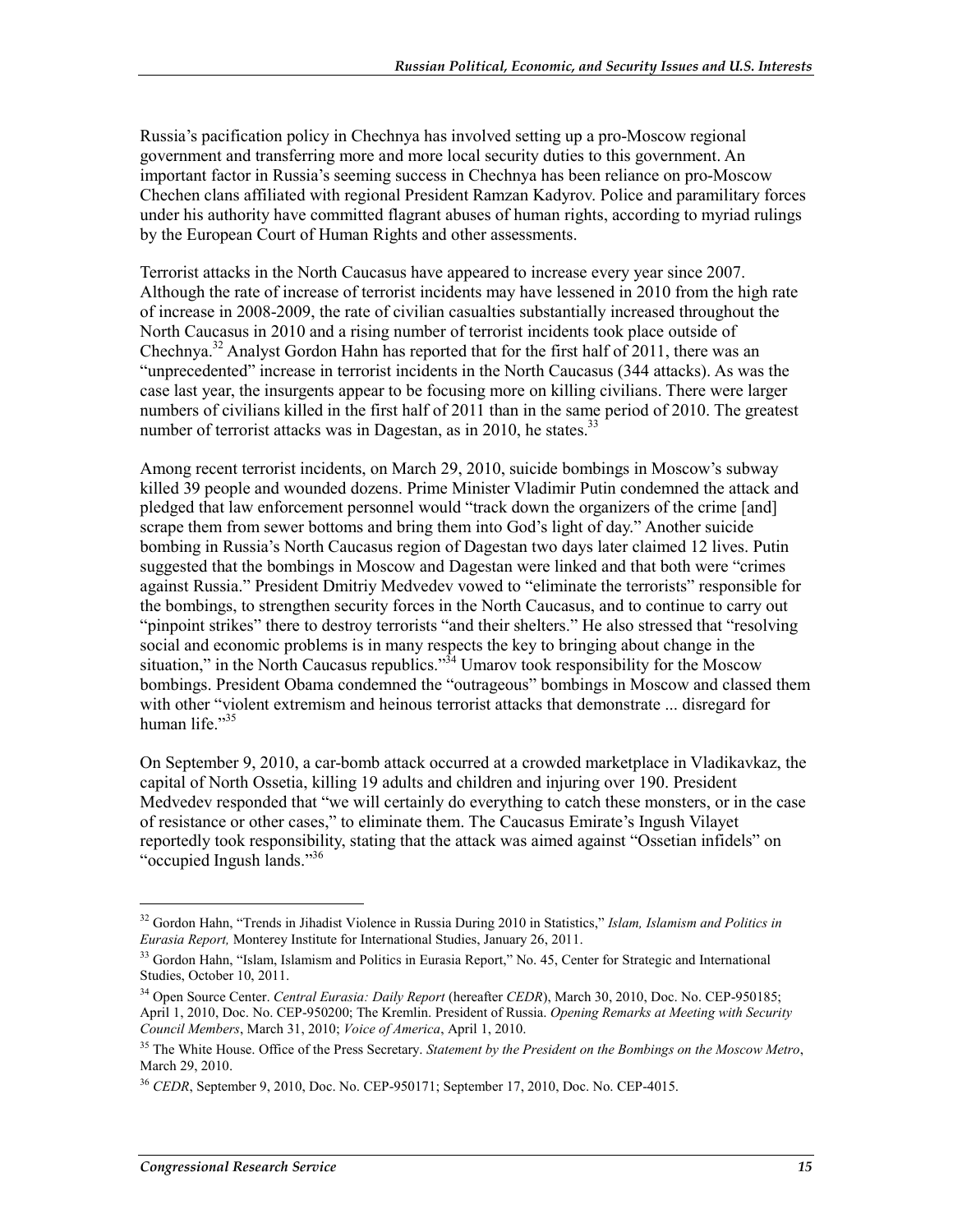On January 24, 2011, a suicide bombing in a publicly accessible area of Moscow's Domodedovo international airport resulted in over 40 reported deaths and nearly 200 injuries. Doku Umarov took responsibility. Caucasian terrorists also had taken responsibility for the 2004 bombing of two airplanes that had taken off from the same airport. President Obama reportedly telephoned President Medvedev the next day to offer condolences to the victims and to offer assistance in apprehending the perpetrators. In a speech to the FSB on January 25, President Medvedev stated that "terrorism remains a major threat to the security of our country, the main threat for Russia, for all our citizens." Claiming that the terrorist threat is greater in Russia than the United States, he denounced Russian security efforts that he claimed had not matched those of the United States. He condemned lapses in police and other agency protection at the airport and pledged to prosecute or dismiss those responsible for lapses.

Many observers suggested that the bombings were further evidence that Moscow's ongoing security operations in the North Caucasus—which have resulted in many human rights abuses as well as its efforts to boost the regional economy have not yet ameliorated instability there.

On June 23, 2010, Secretary of State Clinton designated Caucasus Emirates leader Doku Umarov as a terrorist under Presidential Executive Order 13224, which targets terrorists and those providing support to terrorists or acts of terrorism, to help stem the flow of financial and other assistance to Umarov. In the Congress, H.Res. 1315 (Hastings), introduced on April 29, 2010, had called on the Secretary of State to designate the Caucasus Emirate as a foreign terrorist organization. On May 26, 2011, the United States similarly designated the Caucasus Emirate under Presidential Executive Order 13224 as a Specially Designated Global Terrorist group, and included Doku Umarov in its "Rewards for Justice" program, offering a reward of up to \$5 million for information leading to his location.

At a May 2010 meeting of the Presidential Council to Promote the Development of Civil Society Institutions and Human Rights, President Medvedev argued that there needed to be a youth policy for the North Caucasus, including to ameliorate the 20% unemployment in the region, which heavily impacted youth. He also requested his presidential staff to study the issues of dwindling schooling and healthcare in the region. He dismissed calls to investigate past extrajudicial killings and urged focusing on the future. He also rejected use of the term "guerrillas" instead of "terrorists." He called for forging a new "Russian identity" in the region that would reduce interethnic conflict. $37$ 

An official North Caucasus development strategy was promulgated in September 2010. It sets forth goals through 2025, stressing investments in agriculture, tourism, health resorts, energy and mining, and light industry. It also calls for encouraging ethnic Russians to resettle in the area, including by initially setting employment quotas for ethnic Russians. Eventually, by encouraging inter-ethnic harmony, the strategy suggests, the practice of allocating jobs by ethnicity and clan rather than merit might be eliminated. The strategy sets forth an optimum scenario where average wages increase by 250% and unemployment decreases by 70% by 2025. An inter-agency commission to carry out the strategy was formed with Prime Minister Putin as its head. At a May 2011 session, Putin announced that 30 agriculture, tourism, and information technology development projects were moving forward, but he criticized progress in extending loan guarantees for private enterprise development. Regional Development Minister Viktor Basargin

<sup>37</sup> The Kremlin. *Speech at Meeting of Council for Civil Society Institutions and Human Rights*, May 20, 2010*; ITAR-TASS*, May 20, 2010.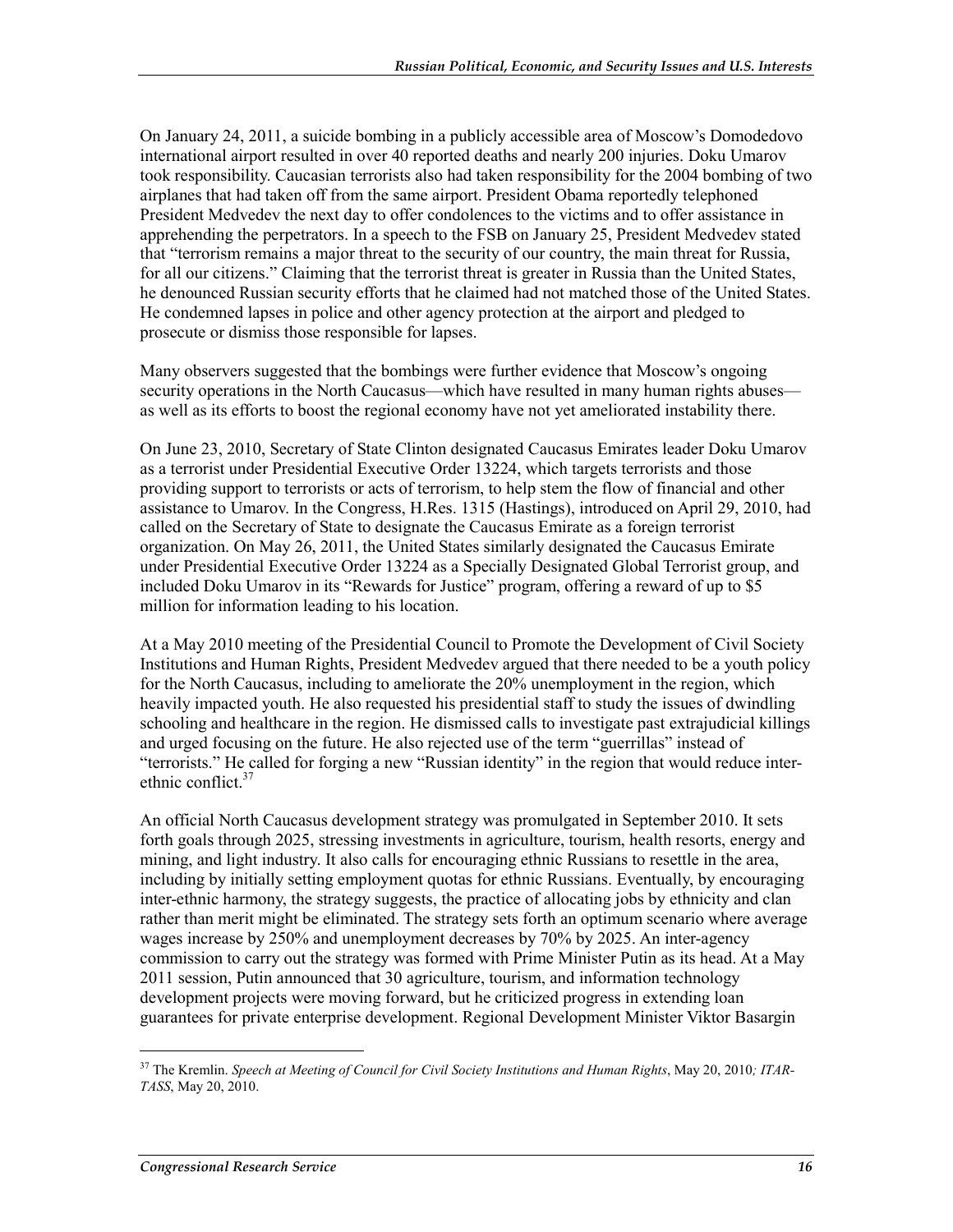stated that \$9.7 billion would be budgeted for development projects in the North Caucasus through  $2013.^{38}$ 

### **Defense Reforms**

Despite the sizeable reduction in the size of the armed forces since the Soviet period—from 4.3 million troops in 1986 to less than 1.0 million at present—the Russian military remains formidable in some respects and is by far the largest in the region.<sup>39</sup> Because of the deteriorating capabilities of its conventional forces, however, Russia relies on nuclear forces to maintain its status as a major power. There is sharp debate within the Russian armed forces about priorities between conventional versus strategic forces and among operations, readiness, and procurement. Russia is trying to increase security cooperation with the other Soviet successor states that belong to the Commonwealth of Independent States  $(CIS)$ .<sup>40</sup> The passage of legislation in October 2009 providing for the Federation Council to authorize the use of troops abroad to protect its "peacekeepers" and citizens, and to combat piracy at sea, appears to underline that Russia might use military force to reinforce the "lesson" that small countries adjacent to Russia may disregard Moscow's interests and warnings only at their peril.

The improvement of Russia's economy since 1999, fueled in large part by the cash inflow from rising world oil and gas prices, enabled Russia to reverse the budgetary starvation of the military during the 1990s. Defense spending increased substantially in most of the 2000s, and even continued to increase slightly after the global financial crisis of 2008 impacted Russia's economy. Even factoring in purchasing power parity, however, Russian defense spending still lags far behind current U.S. or former Soviet levels. The efficacy of the larger defense budgets is reduced by systemic corruption. Some high-profile military activities have been resumed, such as largescale multi-national military exercises, show-the-flag naval deployments to the Mediterranean and the Atlantic, and strategic long-range bomber patrols that approach U.S. and NATO airspace.

In February 2007, then-President Putin appointed Anatoly Serdyukov as defense minister. With a career outside the military establishment, many observers suggest that Serdyukov was chosen to carry out a transformation of the armed forces from a mobilization model—large divisions only partially staffed and dependent upon the mobilization of reserves during emergencies—to permanently staffed smaller brigades. Problems of force composition, training, command and control, equipment, and doctrine were highlighted during the August 2008 Russia-Georgia conflict.<sup>41</sup> Partly in response, a reform plan entitled "The Future Outlook of the Russian" Federation Armed Forces and Priorities for its Creation for the period of 2009–2020" was launched in October 2008 that called for accelerating planned cuts in the bloated officer corps, revamping the training of non-commissioned officers, cutting the number of personnel at the Defense Ministry and General Staff, and reducing the number of higher military schools. Also, the four-tier command system of military districts, armies, divisions, and regiments would be altered to a three-tier system of strategic and tactical commands and brigades. The total size of the armed forces would be reduced from 1.2 million to under 1 million.

<sup>38</sup> *Interfax*, May 4, 2011.

<sup>39</sup> For more detail, see CRS Report R42006, *Russian Military Reform and Defense Policy*, by Jim Nichol.

<sup>40</sup> Members include Armenia, Azerbaijan, Belarus, Moldova, Russia, Kazakhstan, Kyrgyzstan, Tajikistan, Ukraine, and Uzbekistan. Georgia withdrew following the August 2008 Russia-Georgia conflict.

<sup>41</sup> *The Military Balance*, p. 211.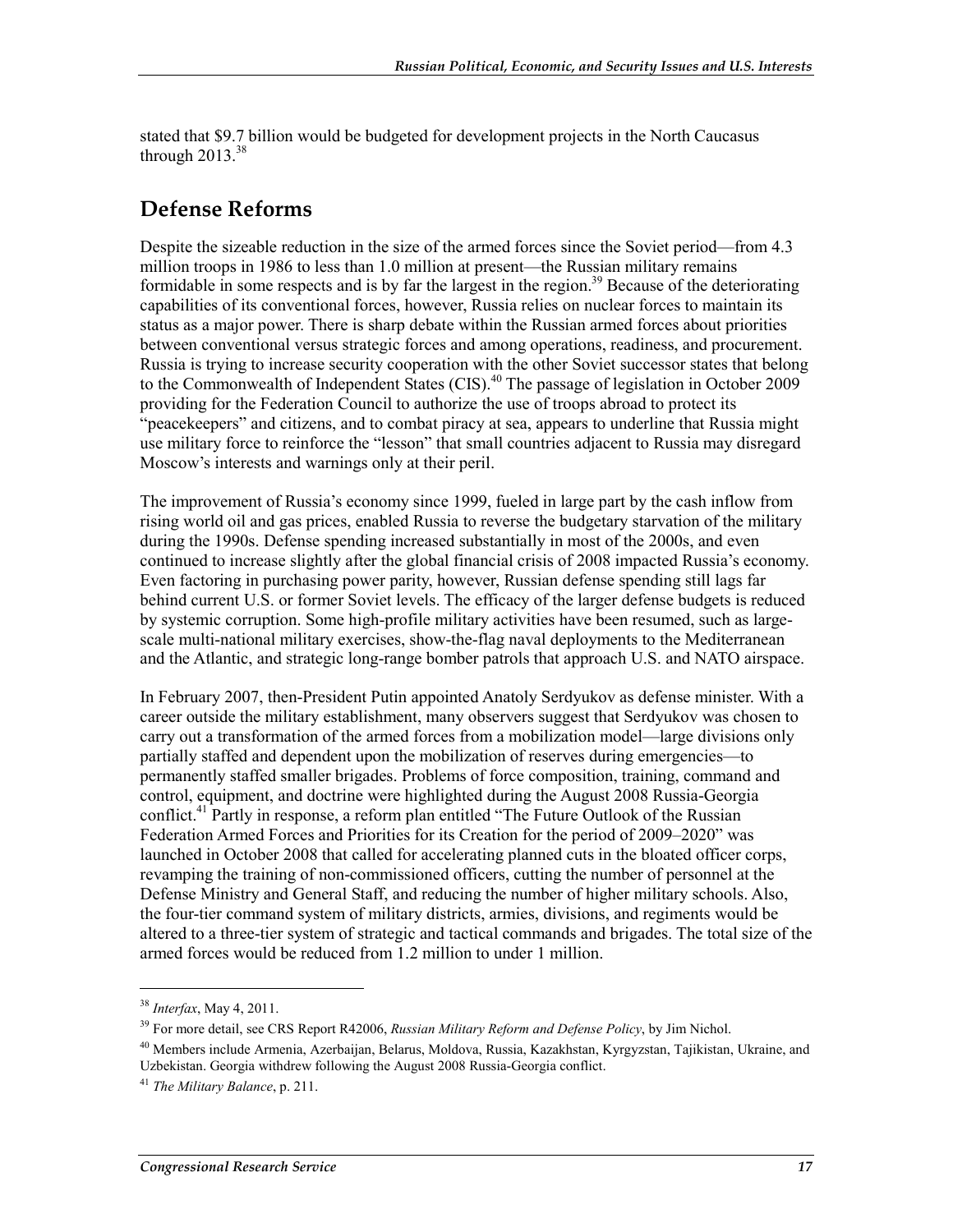During 2009, the brigade system for ground forces was set up and other reforms were carried out. Some reports suggested that many or most of the new brigades were not adequately supplied with weapons. Similarly, the Chief of the General Staff, Army General Nikolay Makarov, stated in February 2010 that the transition to professional (contract) soldiers had largely failed. Critics argued that the sums paid to contractees were far below adequate wages, so that the quality and number of contractees had remained low. Critics also alleged that large sums in the 2004-2007 defense budgets for transitioning to contracts had been pilfered.<sup>42</sup> The armed forces now face a crisis in finding enough young men to conscript for a one-year term of service given a sharp decline in births in past years and unhealthy living conditions. Alternatives include officially acknowledging and adjusting to an armed forces perhaps well below 1 million or increasing the length of service.

In July 2010, Makarov announced that the existing six military districts would be consolidated into Western, Eastern, Southern and Central military districts. Reportedly, these four districts were established by mid-October 2010. A massive weapons modernization plan for 2011-2020 also was launched. Substantial modernization is contingent on rebuilding the largely obsolete defense industrial complex. Some observers have argued that Russia is seeking as a partial alternative purchasing some advanced military weapons and technology from abroad. Beginning in 2009, Russia negotiated with France over the purchase of a newly designed French amphibious assault warship, called the Mistral. Some Members of Congress raised concerns with France over the Mistral negotiations, as did the country of Georgia, which feared that Russia might in the future use the ship against it. In mid-June 2011, Russia's Rosoboronexport (Russian Defense Export firm) General Director Anatoly Isaikin signed a contract with France's DCNS (Direction des Constructions Navales) Director Patrick Boissier on the purchase of two Mistral-class warships. The agreement calls for technology transfers necessary for the construction of the hulls and for information management and communications, but for no weapons systems to be transferred. The completed warships may be deployed to the Pacific Fleet. Two more Mistrals reportedly will be built in new shipyard facilities in Kronstadt, Russia, after which the facilities will be used to build other warships.<sup>43</sup>

As part of the Obama Administration's "reset" in U.S.-Russia relations, at the July 2009 U.S.- Russia Summit, the two sides agreed to the resumption of military-to-military activities, which had been suspended since the August 2008 Russia-Georgia conflict. The United States has pursued these relations in order to promote cooperation in counter-terrorism and international peace-keeping, including Russia's support for U.S. and ISAF operations in Afghanistan, to advocate democracy and respect for human rights within Russian military, and also to assess Russian military reforms and civil-military relations. In September 2010, the United States and Russia signed a military cooperation agreement during a visit by Serdyukov to the United States that replaced a 1993 agreement. Reportedly, 67 events, exchanges, exercises, and consultations between the armed forces are planned for 2011. The two sides also issued a declaration of cooperation and agreed to form the Working Group on Defense Relations—as part of the U.S.- Russia Bilateral Presidential Commission—to meet annually.44 Eight subgroups also were formed, ranging from logistics to strategy, which have held several meetings and have permitted the two countries to compare policies and practices. The brief public accounts of these meetings

<sup>42</sup> *CEDR*, June 24, 2010, Doc. No. CEP-358007.

<sup>43</sup> *CEDR*, January 26, 2010, Doc. No. CEP-349004.

<sup>44</sup> Roger McDermott, "Gates and Serdyukov Agree On Closer US-Russian Defense Cooperation," *Eurasia Daily Monitor*, September 21, 2010.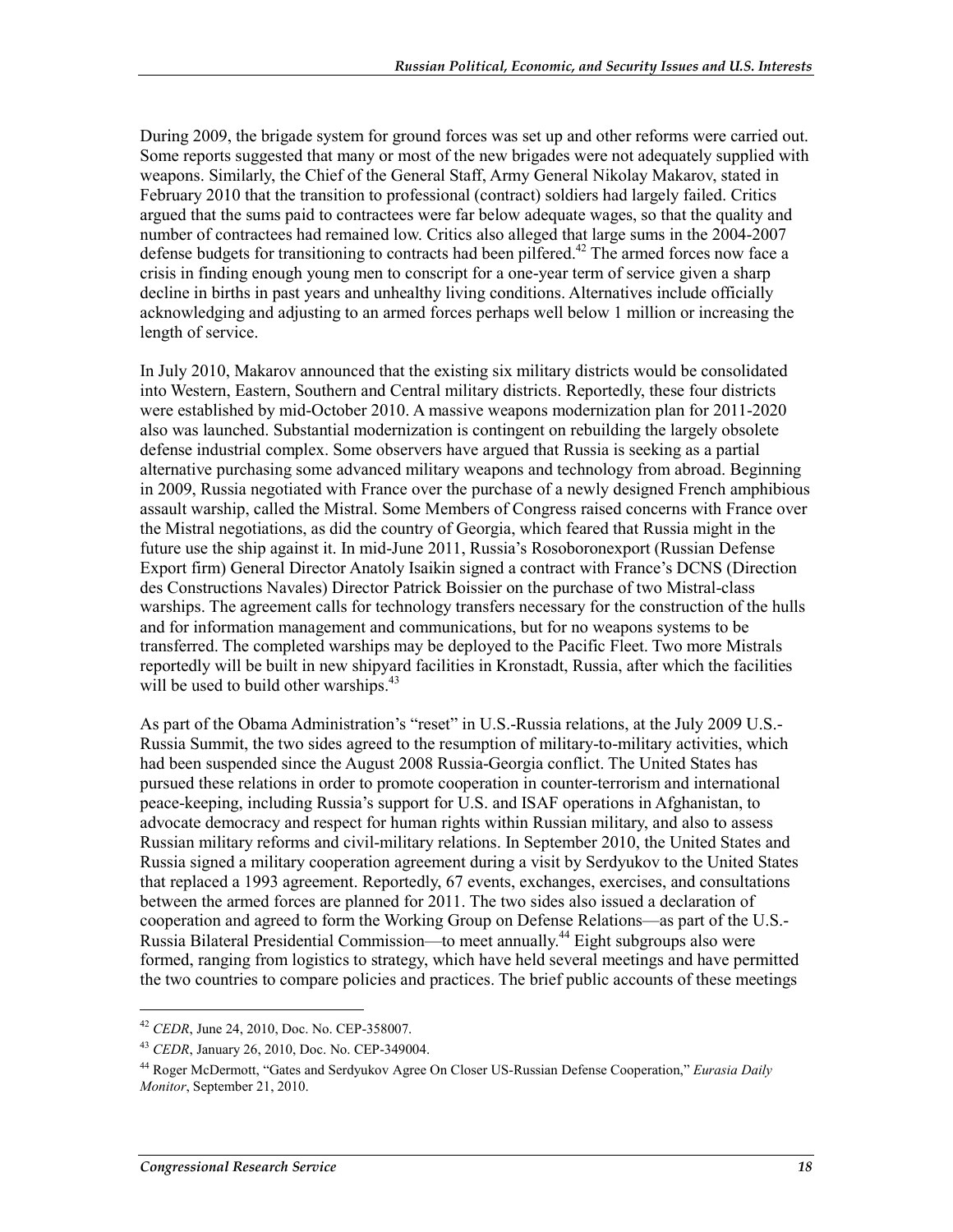seem to indicate that Russia seeks knowledge of best practices as part of the reform effort. Bilateral military cooperation also has been evidenced by the signing of a memorandum of understanding on counter-terrorism cooperation in May 2011 by Makarov and the Chairman of the Joint Chiefs of Staff, Admiral Mike Mullen. Although agreeing at the July 2009 summit to also renew the activities of the Joint Commission on POW/MIAs—that seeks to account for personnel from World War II, the Korean War, the Vietnam War, and the Cold War, including Soviet military personnel unaccounted for in Afghanistan—Russia only moved in June 2011 to appoint its co-chair, Defense Ministry official Yekaterina Priyezzheva, and 30 commissioners.

## **Trade, Economic, and Energy Issues**

## **Russia and the Global Economic Crisis45**

The Russian economy was hit hard by the global financial crisis and resulting economic downturn. The crisis exposed weaknesses in the economy, including its significant dependence on the production and export of oil and other natural resources and its weak financial system. Russia shows signs of economic recovery, but persistent flaws in the economy could limit the recovery's depth and length.

Before the global financial crisis, Russia experienced a decade of strong economic growth. From 1999 to 2008, Russia's gross domestic product (GDP) *increased* 6.9% on average per year in contrast to an average annual *decline* in GDP of 6.8% during the previous seven years (1992- 1998). The surge in economic growth—largely the result of increases in world oil prices—helped raise the Russian standard of living and brought a large degree of economic stability that Russia had not experienced since the collapse of the Soviet Union at the end of 1991. Russia's government revenues increased, and that, together with fiscal discipline, allowed the government to generate budget surpluses after years of large deficits. Economic growth also contributed to strong popular support for Vladimir Putin and Dmitriy Medvedev.

However, in 2008, Russia faced a rapid decrease in the prices for oil and other commodities. It also faced investor unease caused in part by Russia's military confrontation with Georgia in August 2008 and also by the Russian government's reassertion of control over major industries, especially in the energy sector. Along with these events, the global financial crisis hit Russia in the latter part of 2008 as foreign banking credits, on which many Russian companies depend, decreased. As a result, Russia's period of economic growth came to an abrupt end. Although Russian real GDP *increased* 5.6% in 2008 as a whole, it did not grow at all during the fourth quarter of 2008. Russian GDP *declined* 7.9% in 2009. The decline occurred across most sectors of the economy, with manufacturing, construction, and transportation hit especially hard.<sup>46</sup>

The economic downturn also exposed Russia's dependence on the production and export of oil, natural gas, and other fossil fuels for economic growth and government revenues. On July 4, 2008, the price of a barrel of Urals-32 (the Russian benchmark price for oil) peaked at \$137.61 and declined to a low point of \$34.02 by January 2, 2009—a drop of 75.3% in six months.<sup>47</sup> The

<sup>&</sup>lt;sup>45</sup> Prepared by William H. Cooper, Specialist in International Trade and Finance.

<sup>46</sup> Economist Intelligence Unit.

 $^{47}$  CRS calculations based on data from the U.S. Department of Energy, U.S. Energy Information Administration, (continued...)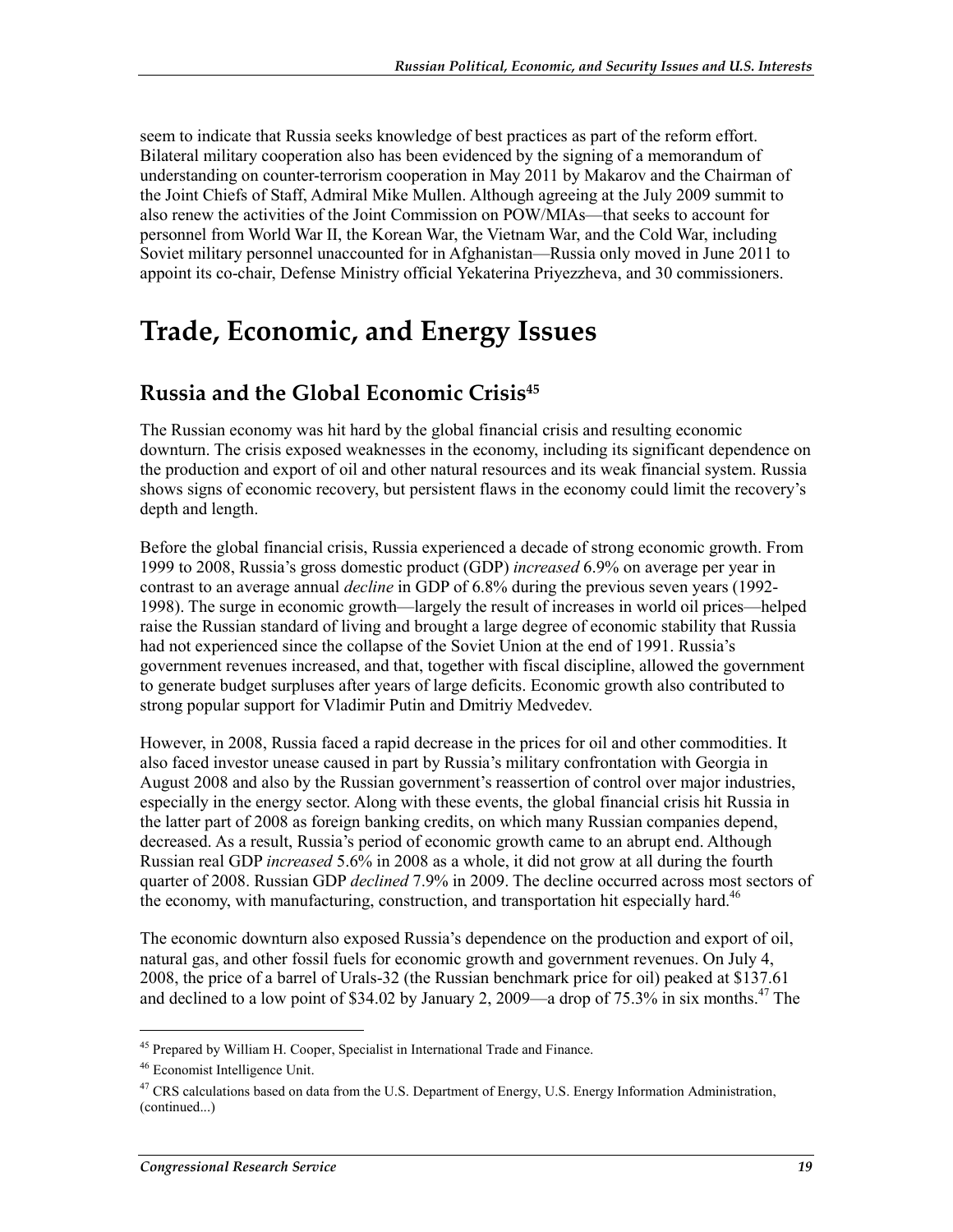fuels accounted for about two-thirds of Russia's export revenues and for more than half of government revenues. Such a sharp drop in oil prices, along with heightened government expenditures to stimulate the economy, forced the government to incur its first budget deficit in 10 years in 2009—a deficit equivalent to 5.9% of GDP. $^{48}$ 

The Russian government responded in 2008-2009 to the global financial crisis with various fiscal measures including heavier spending and tax cuts equivalent to more than 6% of GDP. These measures were designed mostly to support the banking system, increase social expenditures, and assist large state enterprises. The stimulus also included monetary measures that included reducing refinance rates by the Central Bank of Russia (CBR).<sup>49</sup> The CBR also drew down foreign reserves in order to defend the ruble against rapid depreciation.

Russia is slowly emerging from its recession. Russian real GDP is estimated to have increased by 4.0% in 2010, according to the Economist Intelligence Unit, as demand for Russian exports has increased and oil prices have risen. In 2010, the manufacturing and transport sectors rebounded, but construction continued to decline.<sup>50</sup> During the summer of 2010, Russia experienced a recordbreaking heat wave that adversely affected crops, including wheat, causing the government to impose a ban on wheat exports. Some companies, including auto manufacturing firms, closed down operations temporarily because of concerns for the health and safety of its workers, but these events are not expected to have a permanent effect on the Russian economy.<sup>51</sup> Nevertheless, in the long term, unless Russia can reduce its dependence on the production of oil and other commodities and diversify and reform its economy, any recovery will likely remain fragile.<sup>52</sup> On several occasions, President Medvedev has expressed the need for Russia to diversify its economy. As part of that effort, he visited Silicon Valley in California during his June 2010 trip to the United States in order to persuade U.S. high-tech companies to invest in Russia.53 The Russian government also announced that it planned to sell some of its shares in major companies, including several major banks and oil companies, beginning in  $2011$ <sup>54</sup>

## **Russia's Accession to the World Trade Organization (WTO) and PNTR for Russia**

Russia first applied to join the General Agreement on Tariffs and Trade (GATT—now the World Trade Organization (WTO)) in 1993. Russia has been in the process of completing negotiations with a WTO working party (WP), which includes representatives from about 60 WTO members, including the United States and the European Union (EU). WP members have raised concerns about Russia's IPR enforcement policies and practices, sanitary and phytosanitary (SPS) regulations that may be blocking imports of agricultural products unnecessarily, and Russia's

<sup>(...</sup>continued)

http://www.eia.doe.gov.

<sup>48</sup> Economist Intelligence Unit, *Country Report—Russia,* September 2010, p. 21.

<sup>49</sup> IMF. *Russian Federation: 2010 Article IV Consultation—Staff Report; and Public Information Notice on the Executive Board Discussion,* July 2010, p. 8.

<sup>50</sup> Economist Intelligence Unit*, Country Report—Russia,* September 2010, p. 18.

<sup>51</sup> Economist Intelligence Unit*. Country Report—Russia,* September 2010, p. 19.

<sup>52</sup> The World Bank, *Russian Economic Report,* No. 22, June 2010, p. 1.

<sup>53</sup> *Wall Street Journal,* June 24, 2010.

<sup>54</sup> Economist Intelligence Unit*. Country Report—Russia.* January 2010.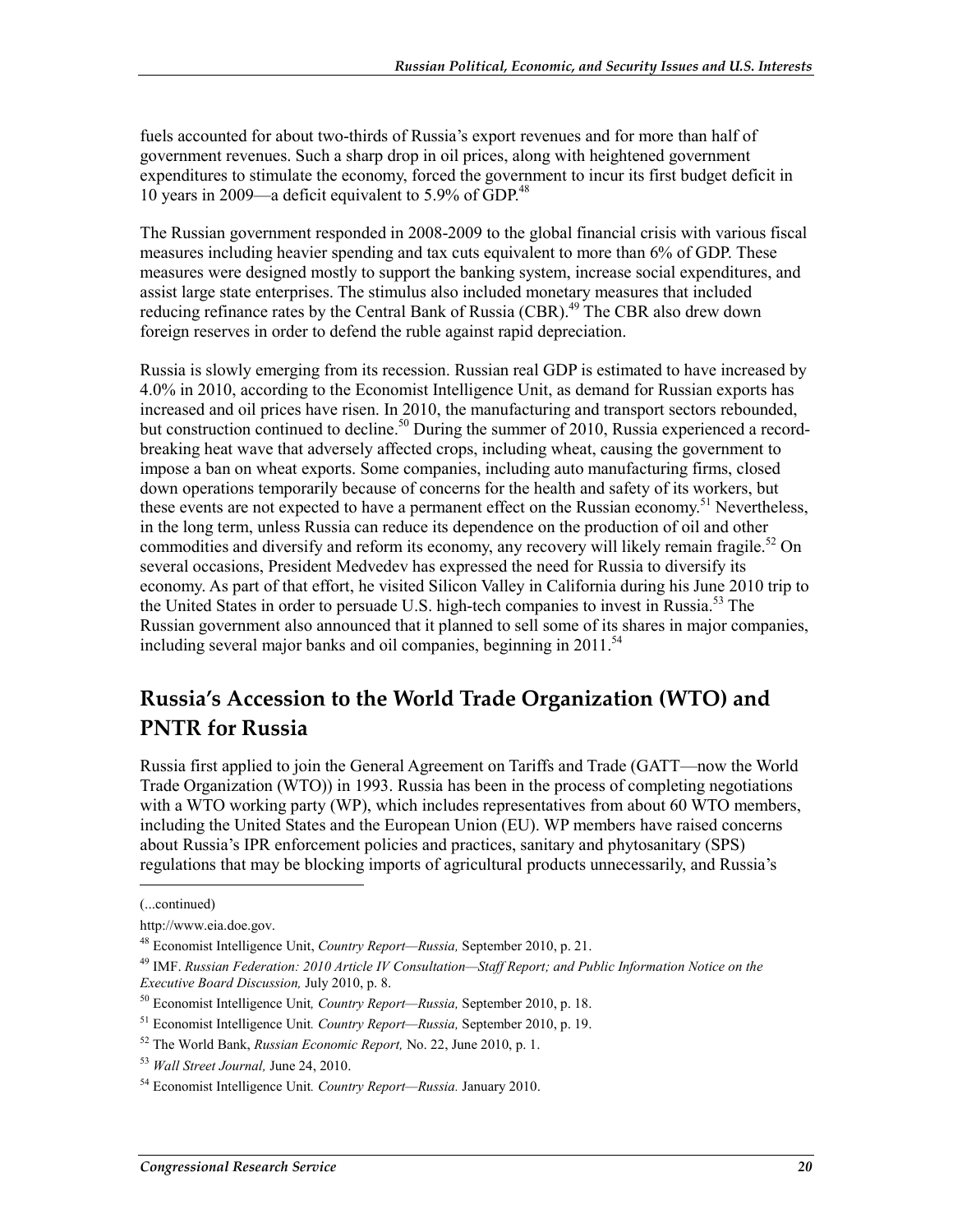demand to keep its large subsidies for its agricultural sector. The United States has also raised issues regarding the role of state-owned enterprises (SOEs) in the Russian economy and Russian impediments to imports of U.S. products containing encryption technology.

Prime Minister Putin's June 9, 2009, announcement that Russia would be abandoning its application to join the WTO as a single entity and would instead pursue it with Belarus and Kazakhstan as a customs union seemed to set back the accession process. However, after meeting resistance from WTO officials, Russia and the other two countries decided to pursue accession separately but with common proposed tariff schedules for the three countries. On June 24, 2010, during their meeting in Washington, DC, President Obama and President Medvedev pledged to resolve the remaining issues regarding Russia's accession to the WTO by September 30. The United States also pledged to provide technical assistance to Russia to speed up the process of Russia's accession, taking into account its customs union with Belarus and Kazakhstan. On October 1, 2010, USTR announced that the United States and Russia had resolved some key issues, including those related to IPR and the use of restrictive regulations on meat imports. In addition, Russia completed negotiations with the EU. Russia also appears to have completed negotiations with the WTO working party. A meeting of the working party is scheduled for November 10-11, 2011 meeting which may result in a completion of the working party report and other steps paving the way for Russia to be invited to join the WTO during the December 15-17 Ministerial meeting in Geneva.

The WTO requires that each member grant to all other members "unconditional" most-favorednation (MFN), or permanent normal trade relations (PNTR) status, the term used under U.S. law. WTO rules require that mutual PNTR must convey between WTO members to enable them to have the relationship within the WTO framework. If the United States has not given PNTR to a new WTO member, it must invoke the WTO's non-application clause, which would essentially preclude the United States and Russia from having a trade relationship under WTO rules. This would mean, for example, that the United States could not pursue dispute settlement action on discriminatory treatment against imported U.S. cars.

Normal Trade Relations (NTR) status is used under U.S. law to denote nondiscriminatory treatment of a trading partner compared to that of other countries. Russia's NTR status is governed by Title IV of the Trade Act of 1974, which includes the so-called Jackson-Vanik amendment (section 402). Under Title IV, Russia currently receives NTR on the condition that the President continues to determine that Russia complies with freedom-of-emigration criteria under section 402, subject to a semiannual review and to a possible congressional resolution of disapproval. In order for Russia to receive unconditional or "permanent" NTR (PNTR), Congress would have to pass, and the President would have to sign, legislation indicating that Title IV no longer applies to Russia. No such legislation was introduced in the  $111<sup>th</sup>$  Congress. However, as Russia's accession to the WTO approaches, legislation to do so could be introduced in the  $112<sup>th</sup>$ Congress. Russian leaders consider the absence of PNTR an affront and the Jackson-Vanik amendment to be a relic of the Cold War that should no longer apply to U.S.-Russia trade relations, especially since such still ostensibly communist countries as China and Vietnam are afforded PNTR status by the United States.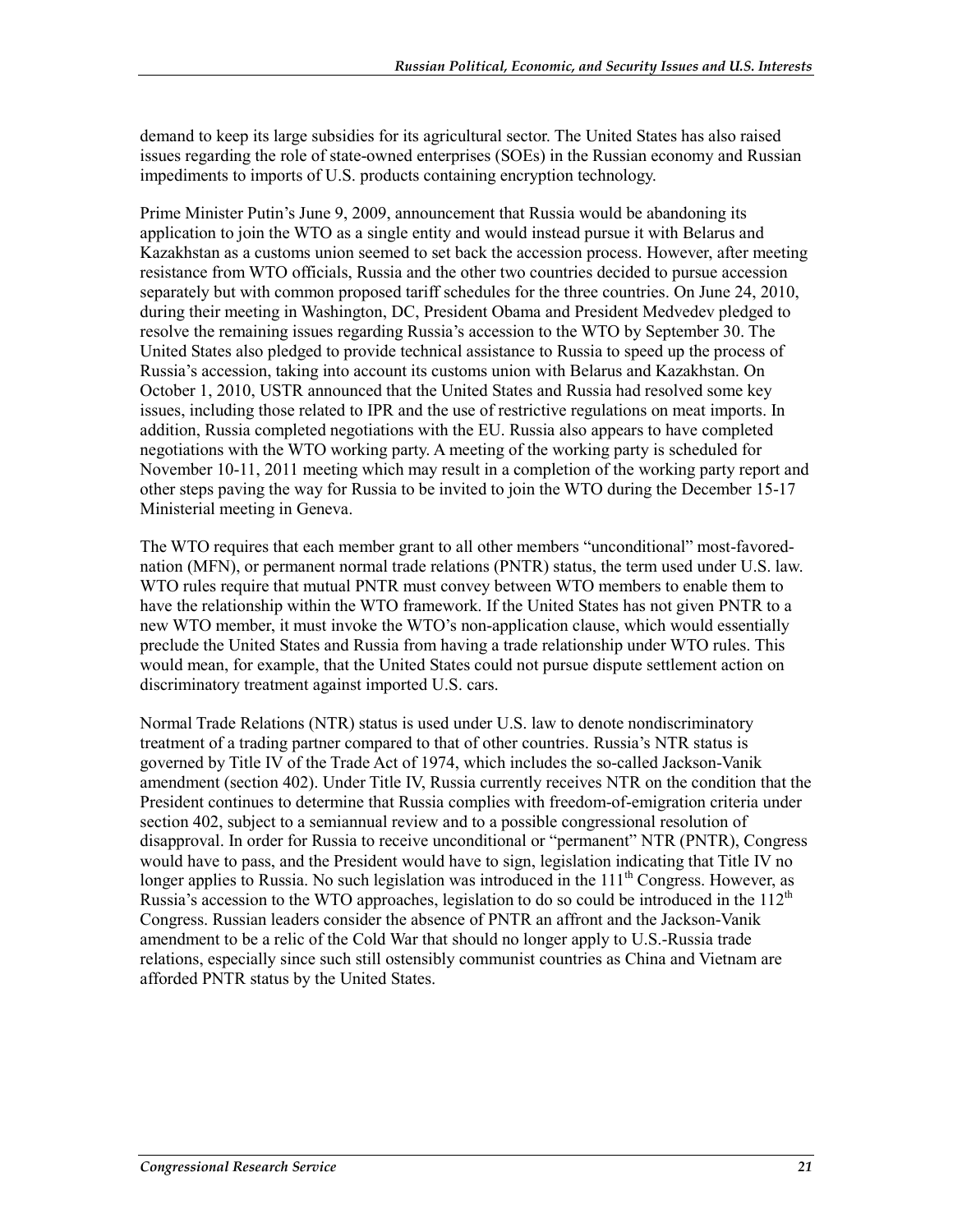## **Medvedev's Modernization Initiative55**

Toward the end of his presidency, Vladimir Putin called for an updated economic strategy to the year 2020 to guide his chosen successor, Dmitriy Medvedev. The goal of the strategy was to make Russia one of the five major economic powers in terms of technological innovation, energy development, and finance. The global financial crisis led the Medvedev government to promulgate an "anti-crisis plan" in early 2009, but it pledged to retain the goals of "Strategy 2020." In May 2009, Medvedev complained that technological innovation was lagging, including because private businesses were not making long-term investments, and he decreed the establishment of a "Presidential Commission on Modernization and Technological Development of the Russian Economy." The foci of the meetings of the Modernization Commission are on medical technology, pharmaceuticals, energy efficiency, nuclear technology, computer hardware and software, space technology, and telecommunications. It has a yearly budget for providing seed money for innovative projects.

In September 2009, Medvedev published the article "Go Russia!" (mentioned above) that deplored the economic downturn in Russia and called for stepped-up efforts to boost technological innovation. In a subsequent state of the nation address to the Russian Federal Assembly (legislature) in November 2009, he further spelled out his plans for technological modernization.

The Medvedev government has compiled a list of countries that are advanced in high technology of interest and has been inviting these states to invest in Russia. In a foreign policy speech in July 2010, President Medvedev argued that the global economic crisis had brought about a "paradigm shift in international relations [which] opens for us a unique opportunity to put Russia's foreign policy instruments to the most effective use possible to assist the country's modernization." He called for his diplomats and trade officials to forge a "modernization alliance" with Western democracies, such as the European Union and the United States, and other countries.<sup>56</sup>

In a September 2010 speech, Medvedev stressed that the purpose of technological innovation was to raise living standards. If existing government rules and regulations are rigorously applied and living standards are improved, he appeared to argue, then there is progress in democratization. He did not mention the need for progress on free elections, freedom of assembly, or other civil or human rights as components of democracy, according to some critics.<sup>57</sup>

During a meeting of the Modernization Commission and an associated trade show in late October 2011, President Medvedev attempted to dispel rumors that government funding for modernization initiatives would be reduced because of budget deficits. However, Russian media reported that the Finance Ministry planned to substantially reduce the budget for the Modernization Commission in 2013-2014, and that the overall budget for innovation was being reduced from \$2.3 billion in 2012 to \$900 million in 2013 and even less thereafter. One Russian official explained that innovation funding was being transferred to military acquisition. According to one report, the frequency of meetings of the Modernization Commission and its sub-groups have fallen off, and

<sup>&</sup>lt;sup>55</sup> Prepared by Jim Nichol, Specialist in Russian and Eurasian Affairs.

<sup>56</sup> *CEDR*, June 24, 2010, Doc. No. CEP-4950250; The Kremlin, *Speech by Dmitry Medvedev, President of the Russian Federation, at the Meeting with Russian Ambassadors and Permanent Representatives to International Organizations*, July 12, 2010.

<sup>57</sup> *CEDR*, September 13, 2010, Doc. No. CEP-4013; Doc. No. CEP-4009.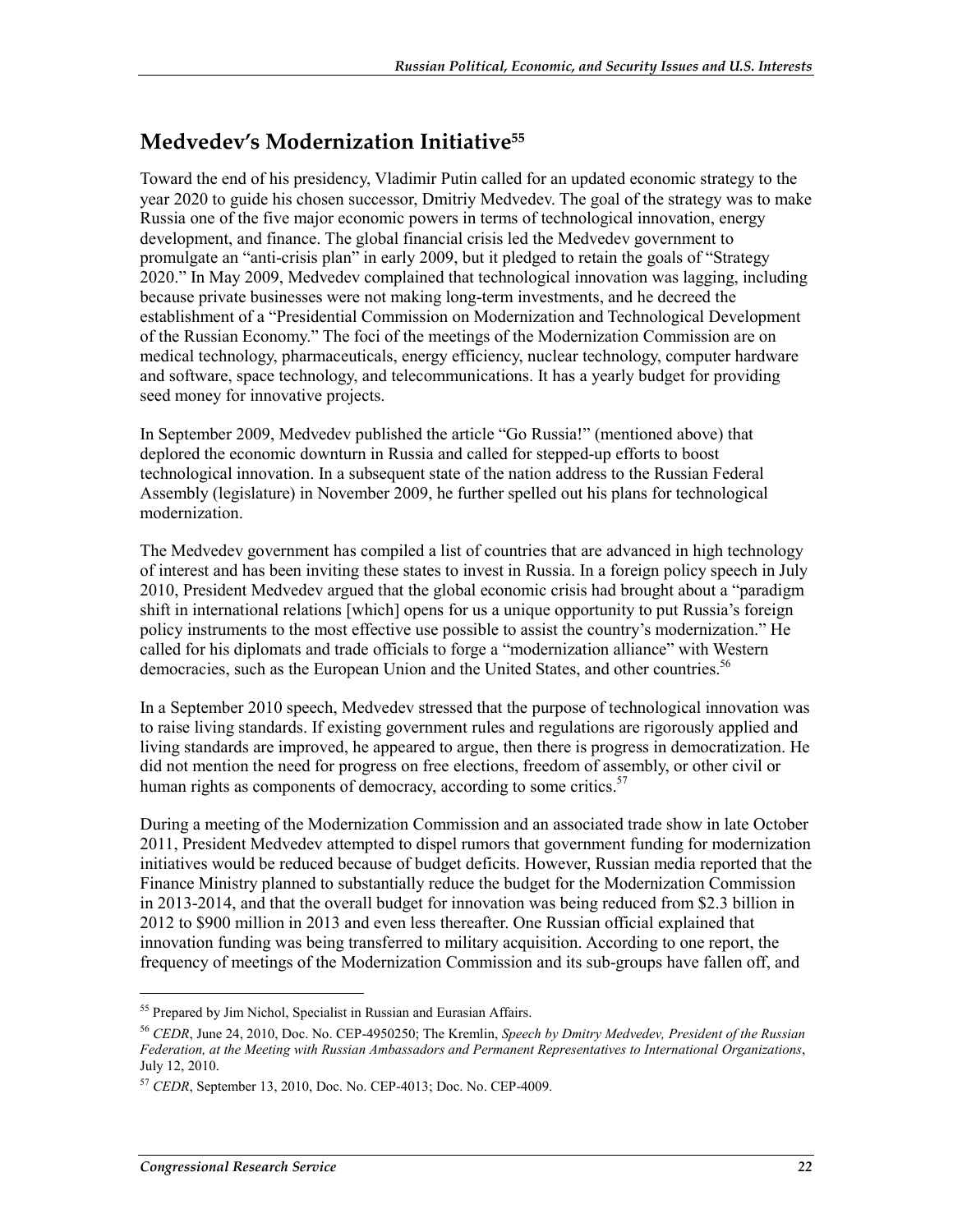the public has become disillusioned, since they have not seen any benefits from Medvedev's modernization initiative. Medvedev stated that he did not think that "modernization is no longer fashionable since it cannot bring political dividends…. Modernization is fashionable and it can bring political dividends," even during an election season.<sup>58</sup>

U.S. critic Leon Aron argues that in order to modernize, Russia must stop persecuting Russian businessmen, strengthen democratic institutions, protect property rights, and withdraw its troops from Georgia.<sup>59</sup>

#### **The Skolkovo Center for Innovation**

At a meeting of the Presidential Commission on Modernization in February 2010, Medvedev announced that a campus for high technology research and commerce would be constructed outside of Moscow near the town of Skolkovo. To attract domestic and foreign firms, tax benefits have been offered. Construction began in 2011. Critics have argued that the project has been slow to get off the ground.

Russian media have reported that planned government spending on the Skolkovo Center will be reduced in 2013. Officials at Skolkovo argue that the government funds are being reduced as per long-term planning as private funding increases. Presidential aide Arkady Dvorkovich has called for prospective President Putin to continue to support the Skolkovo Center.

According to U.S. critic Matthew Jojansky, Russia is unlikely to be successful in creating a Silicon Valley-like environment at Skolkovo, because Russia "does not have the rule of law climate, it does not have the investor-friendly climate, [and] it does not have the capital, [so] it has to attract it from abroad." Also, he stressed, Medvedev aimed to create Skolkovo by bureaucratic fiat, rather that "growing this thing organically by approaching the root-level drivers of innovation and profitability and commercialization of high technology…. He wants to create a little bubble outside of Moscow in which the rule of law, [such as] protections for intellectual property, will all be there within this bubble but not ... in the rest of Russia."<sup>60</sup>

#### **U.S. Interest in Skolkovo**

The United States and other countries and international corporations have pledged to become involved in the Skolkovo Center for Innovation, and many others have indicated interest in the project. After visiting Silicon Valley on June 24, 2010, President Medvedev traveled to Washington, DC, for a presidential summit meeting and a conclave hosted by the U.S. Chamber of Commerce. At the summit, the two presidents issued a "Joint Statement on a Strategic Partnership in Innovation" that expressed the intent of the two sides "to begin new and dedicated efforts to promote collaboration in the areas of development of civil technologies, open standards, and innovation and technology policy." The Skolkovo Innovation Center appeared to be referenced when the two sides pledged to develop "cooperation on innovation in science and

<sup>58</sup> *CEDR*, October 26, 2011, Doc. No. CEP-46004 and CEP-950089.

<sup>59</sup> Leon Aron, *Dmitriy Medvedev's Modernization Thaw: Objectives, Actions, and Policy Tests*, American Enterprise Institute, Summer 2010.

<sup>60</sup> Larisa Epatko, "Q&A: Medvedev Meets With Obama on Modernization Plan, Arms Control," *PBS Newshour*, June 24, 2010.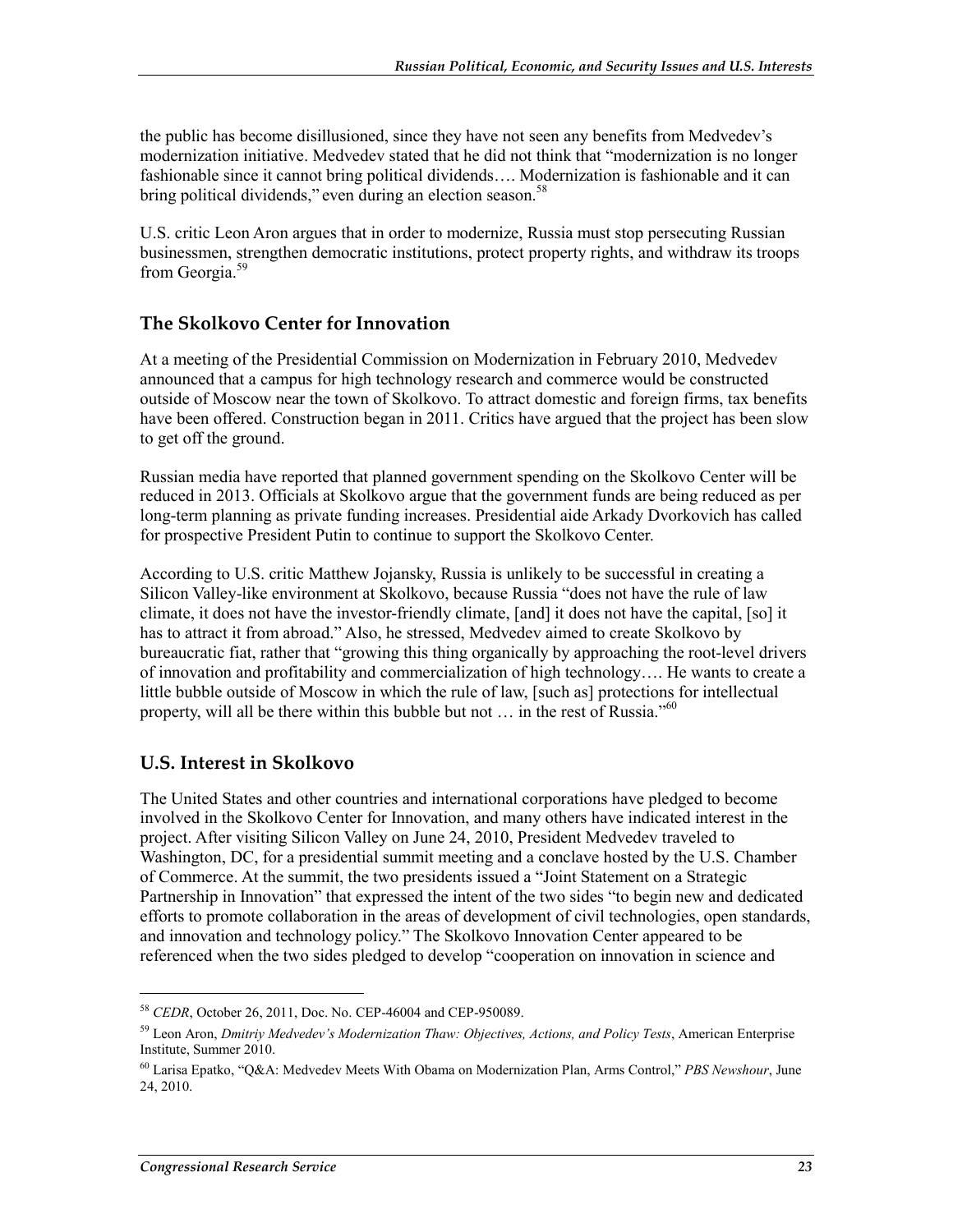technology through both existing mechanisms of strategic partnership and through new cooperation instruments at the level of government institutions, non-governmental organizations, and the private sector." At the "U.S.-Russia Business Summit" hosted by the Chamber of Commerce, President Obama specifically mentioned the Skolkovo Innovation Center, stating that he had "pledged to President Medvedev that the United States wants to be Russia's partner as he pursues his vision of modernization and innovation in Russia, including his initiative to create a Russian Silicon Valley outside of Moscow. American companies and universities were among the first to invest in this effort."61 Among recent interest, in late October 2011, President Medvedev witnessed the signing of an education and research agreement between the Skolkovo Center and the Massachusetts Institute of Technology.

## **Russian Energy Policy62**

The Russian oil and natural gas industries are important players in the global energy market, particularly in Europe and Eurasia. In 2010, Russia had by far the largest natural gas reserves in the world, possessing nearly 24% of the world's total. It was seventh in the world in oil reserves, with over 5% of the global total. Firms in these industries are either directly controlled by the Russian government or are subject to heavy Russian government influence. The personal and political fortunes of Russia's leaders are tied to the energy firms. Russian government revenues (in 2010, 46% of total Russian government revenue came from oil and gas taxes) and Russia's economic revival in the Putin/Medvedev era have been heavily dependent on the massive wealth generated by energy exports, mainly to Europe.

Some Members of Congress, U.S. officials, and European leaders (particularly those in central and eastern Europe) have claimed that European dependence on Russian energy and Russia's growing influence in large segments of Europe's energy distribution infrastructure poses a longterm threat to transatlantic relations. Russia accounts for about one-quarter of the EU's natural gas supplies. Analysts have noted that Russia views its natural resources as a political tool. Russia's "National Security Strategy to 2020," released in May 2009, states that "the resource potential of Russia" is one of the factors that has "expanded the possibilities of the Russian Federation to strengthen its influence on the world arena."<sup>63</sup>

Concerns about Russian energy policy have centered largely on Russia's natural gas supplies to Europe. The state-controlled Russian natural gas firm Gazprom halted all gas supplies transiting Ukraine for nearly three weeks after the two sides failed to reach agreement on several issues, including a debt allegedly owed by Ukraine to Gazprom and the price that Ukraine would pay for gas supplies for 2009. About 80% of Europe's natural gas imports from Russia transit Ukrainian pipelines. A similar Russian-Ukrainian dispute had led to a gas cutoff to Europe at the beginning of 2006. In 2010 and 2011, disputes between Russian and Belarus over a variety of issues, including energy prices, debts owed by Belarus, and transit fees paid by Russia for the use of Belarusian pipelines, led to temporary reductions of oil and natural gas supplies to Belarus and

 $\overline{a}$ 

<sup>61</sup> The White House, Office of the Press Secretary, *Joint Statement by the Presidents of the United States of America and the Russian Federation on a Strategic Partnership in Innovation*, June 24, 2010; *Remarks by President Obama and President Medvedev of Russia at the U.S.-Russia Business Summit*, June 24, 2010.

<sup>&</sup>lt;sup>62</sup> Prepared by Steven Woehrel, Specialist in European Affairs.

 $63$  The text of the National Security Strategy can be found at the website of the Russian National Security Council at http://www.scrf.gov.ru/documents/99.html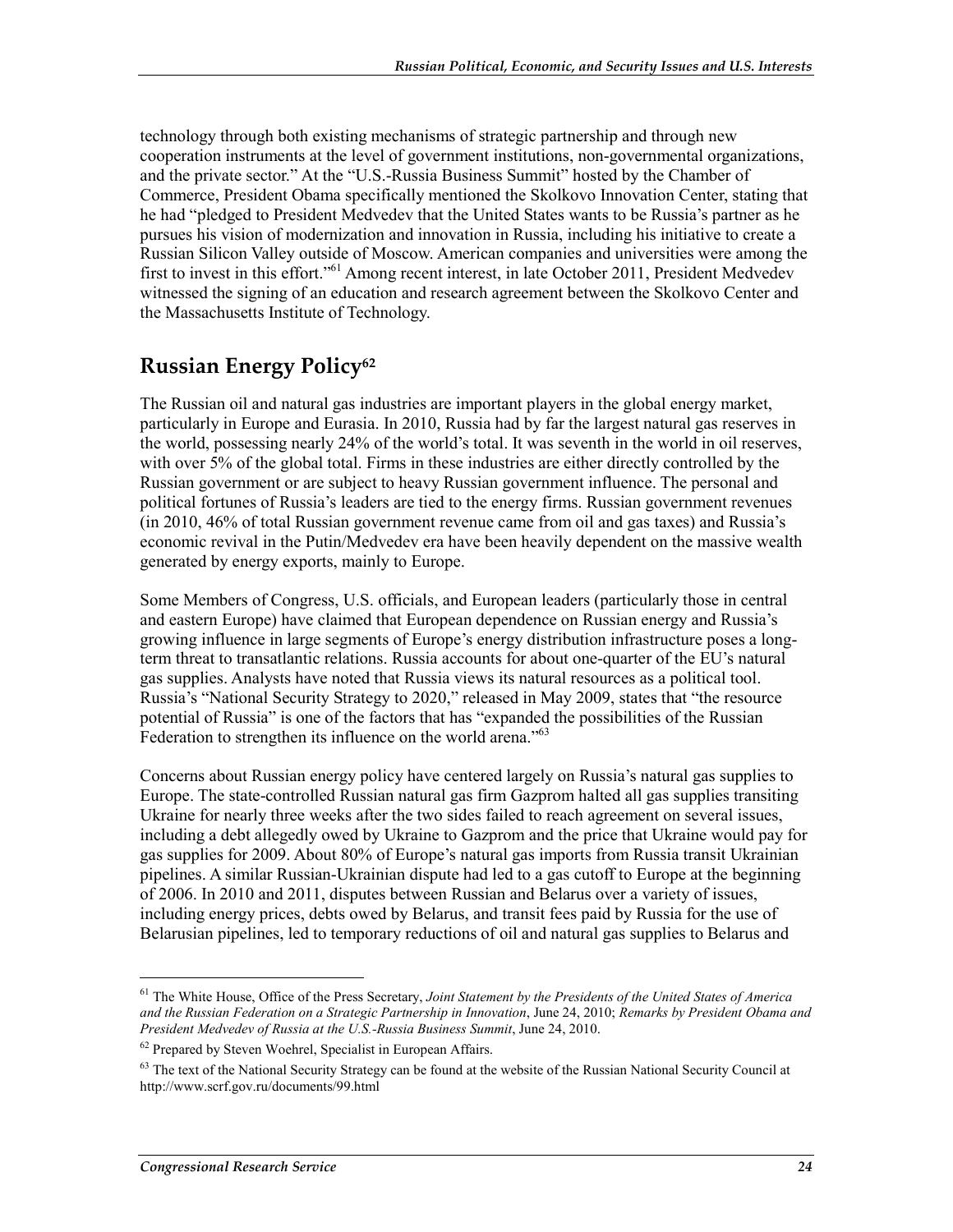neighboring countries. These incidents have provided further evidence of Russia's unreliability as an energy supplier, according to some observers.

On the other hand, concerns about the reliability of gas transit through Ukraine and Belarus have caused Russia and some European countries to support new pipeline projects to bypass these two countries, as well as others in central and eastern Europe. In October 2011, Gazprom began transporting natural gas directly from Russia to Germany under the Baltic Sea via a new pipeline, known as Nord Stream. When a second pipeline is completed in late 2012, Nord Stream will have a total capacity of 55 billion cubic meters (bcm) per year, as compared to the Ukrainian pipeline system, which usually delivers 120-130 bcm per year. Russia has raised the possibility of a third Nord Stream pipeline, but Germany has rejected the idea so far.

Another pipeline project favored by Moscow is South Stream. In November 2007, Gazprom and the Italian firm ENI signed an agreement to build South Stream, which would run from Russia under the Black Sea to Bulgaria, with branches to Austria, Italy, and Greece. Serbia and Hungary have also signed on to the project. Russia plans to start construction of South Stream in 2013, and begin deliveries in 2015. Like Nord Stream, South Stream would bypass Belarus, Ukraine, Poland, and other central European countries. The pipeline has a projected capacity of 63 bcm per year.

Many European Union countries are concerned about the possible consequences of overdependence on Russia for energy. The EU has called for the building of a "Southern Corridor" of pipelines circumventing Russian territory that would transport Central Asian gas supplies to Europe. The largest EU-supported project in the Nabucco pipeline, which could have a capacity of 31 bcm per year. It is expected to get its supplies from Azerbaijan's Shah Deniz field (Stage 2) through pipelines in Georgia and Turkey. Turkmenistan and Iraq may also supply gas to Nabucco. It is hoped that work on the pipeline could begin in 2013, with the first gas supplies available by 2018. Other, smaller, EU-backed projects for Central Asian gas include the Trans-Adriatic Pipeline (TAP) and the Interconnector Turkey-Greece-Italy (ITGI). Both are competing with Nabucco for access to Shah Deniz 2 gas.

While denying that Nabucco and South Stream are conflicting projects, Russian officials have cast doubt on Nabucco's prospects, claiming that the gas supplies for such a pipeline may be difficult to find. Russia has attempted to buy up gas supplies in Azerbaijan and Turkmenistan, in what some analysts view as an attempt to undermine Nabucco. It has tried to cast doubt on the legality of the planned and EU-supported Trans-Caspian Pipeline, which would transport gas from Turkmenistan to Nabucco.

In order to build political support for South Stream, Russia has enticed key western European companies to participate in the project. It has also discussed the possibility of modifying the pipeline's route in order to play potential transit countries off against each other. However, some observers are skeptical about South Stream's prospects as well, pointing to its projected cost. Observers also question Russia's ability to significantly expand its gas production so that it can fill current and planned pipelines. Russia could also free up supplies for export by curbing growing domestic demand for gas through raising domestic prices, but it has put off doing so, perhaps for political reasons.

While building pipelines that would circumvent Ukraine, Russia continues its long-standing efforts to gain control of Ukraine's pipeline system. Ukrainian President Viktor Yanukovych has expressed concern about the impact of Nord Stream and South Stream on transit volumes through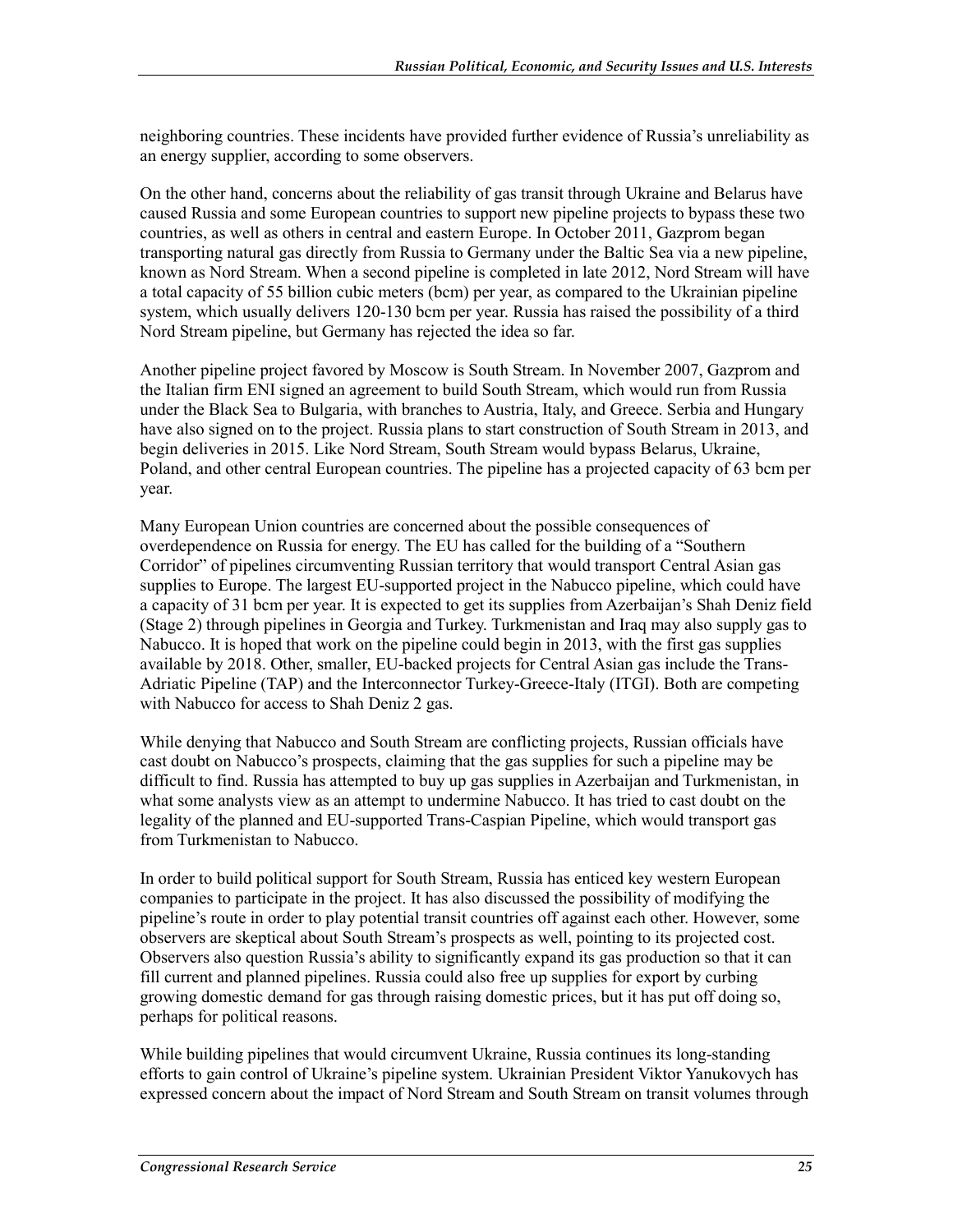Ukraine's pipeline system. He has offered Russia partial ownership of the Ukrainian pipeline system in exchange for a share in natural gas fields in Russia and guaranteed transit volumes through Ukraine's pipelines. So far Russia has not accepted Kyiv's terms. Instead, Moscow proposed the merger of Gazprom with Naftohaz, Ukraine's gas company. Ukraine has rejected this approach, noting that it would amount to a Russian takeover of Naftohaz, given Gazprom's vast size.

Russia has repeatedly rejected Ukraine's demands to renegotiate the current gas supply contract in order to cut the price Kiev pays for gas. However, Ukraine's seemingly desperation to secure lower gas prices could still induce it to give Gazprom de facto control over its pipelines in exchange for cheaper gas. On the other hand, if Ukraine breaks the contract unilaterally, some observers see the possibility of another gas supply cut-off to Ukraine and perhaps to western Europe as well.

Russia has had more success in gaining control of Belarus's gas infrastructure. In October 2011, Gazprom was near to completing a deal to buying all the shares of Beltransgaz, Belarus's gas pipeline transport company, in exchange for reduced gas prices. The Yamal-Europe gas pipeline, which runs through Belarus and Poland, has a capacity of 33 bcm.

Russia's formerly dominant role in the transport of Central Asian energy supplies faces challenges not only from projects like Nabucco, but also from demand in Asian countries. A pipeline from Turkmenistan to China opened in 2009, which will deliver 40 bcm of gas per year. Turkmenistan has also expanded its gas pipeline capacity to Iran to reach 20 bcm.

Other factors could diminish Russia's leverage over Eurasian natural gas supplies. The development of previously difficult-to-develop "unconventional" gas deposits, including shale gas, in Europe and elsewhere could diversify supplies and keep prices down. The growth of the spot market for natural gas and the development of liquefied natural gas infrastructure in Europe could also help diversify supplies as well as reduce dependence on Russian-controlled pipelines. Western European countries have sought a reduction in gas prices from Gazprom, and less reliance on long-term, inflexible "take or pay" contracts. In September 2011, investigators in 10 EU countries raided Gazprom offices as part of an EU Commission investigation into Gazprom's business practices, which are widely viewed as non-transparent. Russian officials assert that the investigation is a thinly veiled attempt to pressure Gazprom to reduce gas prices.

Russia has threatened to ship more gas to China and other Asian countries if Europe does not exempt Gazprom from the EU's Third Energy Package, which bars companies from controlling both the production of energy supplies and their transport and distribution. However, Russia's threat may be hard to implement, given that China has been unwilling to pay as much as Europe does for Gazprom's gas.

Like the Bush Administration, the Obama Administration has promoted the diversification of natural gas supplies and pipelines to Europe, including the building of pipelines from Central Asia and the Caspian region that bypass Russia, including Nabucco. However, the Obama Administration has been less critical of Nord Stream and South Stream than the previous Administration. Part of the change in tone may be due to the effort to "reset" ties with Russia that were frayed during the Bush years. Ambassador Richard Morningstar, the State Department Special Envoy for Eurasian Energy, has denied that the United States and Russia are involved in a "great game"—that is, a geopolitical struggle—for Central Asian energy supplies. Morningstar has said that the United States does not oppose Nord Stream and South Stream; that the United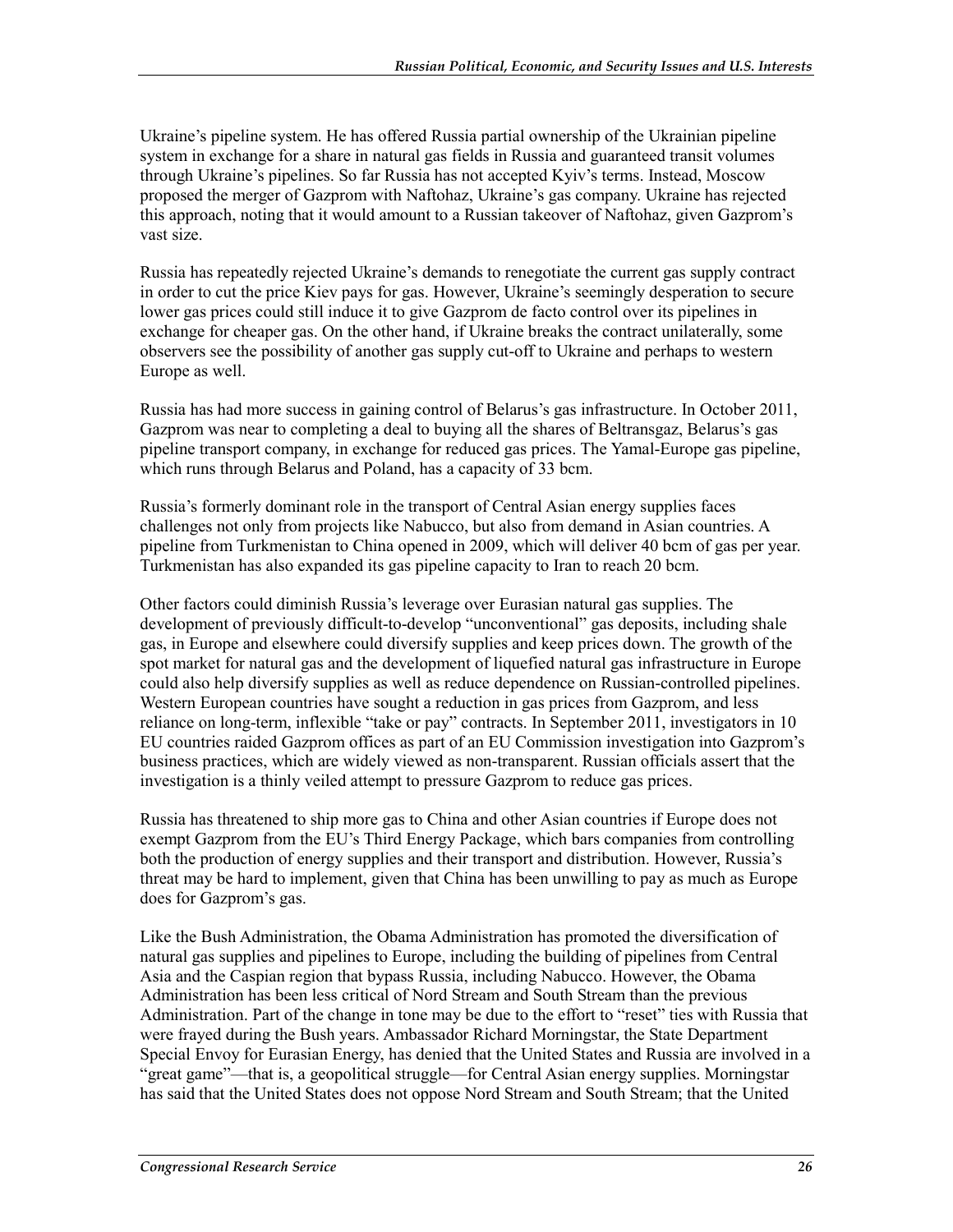States does not see Nabucco as being in competition with South Stream; and that it was possible that Russia could provide gas for Nabucco. $64$ 

## **Foreign Policy**

### **Russia and the West**

After the collapse of the Soviet Union and the turmoil associated with the Yeltsin period, a consensus emerged as the Putin era began on reestablishing Russia's global prestige as a "great power" and its dominance in "the former Soviet space." The pursuit of these goals by then-President Putin and his closest policy advisors seemed to be driven by the belief that the West, and in particular the United States, had taken advantage of Russia's political turmoil and overall weakness during the Yeltsin years. Putin and his advisors were determined to restore what they believed to be Russia's rightful place as a significant influence on the world stage.

Fueled in part by the massive inflow of petro-dollars, Moscow's self-confidence grew over the several years prior to the late 2008 global economic downturn, and officials and observers in Europe and the United States expressed growing concern about what they viewed as an increasingly contrarian Russian foreign policy. This was evident in recent years in Russia's sharp political struggles with Estonia and Ukraine, its opposition to a planned U.S. missile defense system in Eastern Europe, the suspension of compliance with the Conventional Armed Forces in Europe Treaty, and its strong opposition to NATO membership for Ukraine and Georgia.

According to analyst Dmitri Trenin, then-President Putin became greatly alarmed following the "orange revolution" in Ukraine in 2004-2005 and the "tulip revolution" in Kyrgyzstan later in 2005, and his attitude toward the United States hardened. Trenin claims that Putin viewed these popular revolts as "part of a U.S.-conceived and led conspiracy. At minimum, these activities ... aimed at drastically reducing Russia's influence.... At worst, they constituted a dress rehearsal for ... installing a pro-U.S. liberal puppet regime in the Kremlin."<sup>65</sup> In February 2007, at the 43<sup>rd</sup> annual Munich Security Conference, President Putin delivered a particularly harsh speech attacking Bush Administration policies and condemning the "unipolar" world he alleged the United States was creating.<sup>66</sup>

In contrast to Putin, President Medvedev has been considered by some observers to be a potentially pragmatic leader who could shift Russia's attitudes more positively toward the United States and the West. However, during Medvedev's first year or so in office, Russia's relations with the West became increasingly tense. In the aftermath of the August 2008 Russia-Georgia conflict, relations between Russia and the West reached what many considered to be their lowest point since the Cold War. Russia continued to voice strong opposition to NATO enlargement to Georgia and Ukraine; invaded Georgia and occupied two of its regions; refused to recognize

 $\overline{a}$ 

<sup>&</sup>lt;sup>64</sup> Morningstar's testimony before the House Foreign Affairs Committee Subcommittee on European and Eurasian Affairs, June 2, 2011; Senate Foreign Relations Committee hearing "\$150 Oil: Instability, Terrorism, and Economic Disruption, July 16, 2009; and State Department Foreign Press Center Briefing, June 23, 2009.

<sup>65</sup> Dmitri Trenin, "Russia's Spheres of Interest, not Influence," *The Washington Quarterly*, October 2009.

 $66$  The full text of Vladimir Putin's speech at the  $43<sup>rd</sup>$  Munich Conference on Security Policy, February 10, 2007, can be found at http://www.securityconference.de.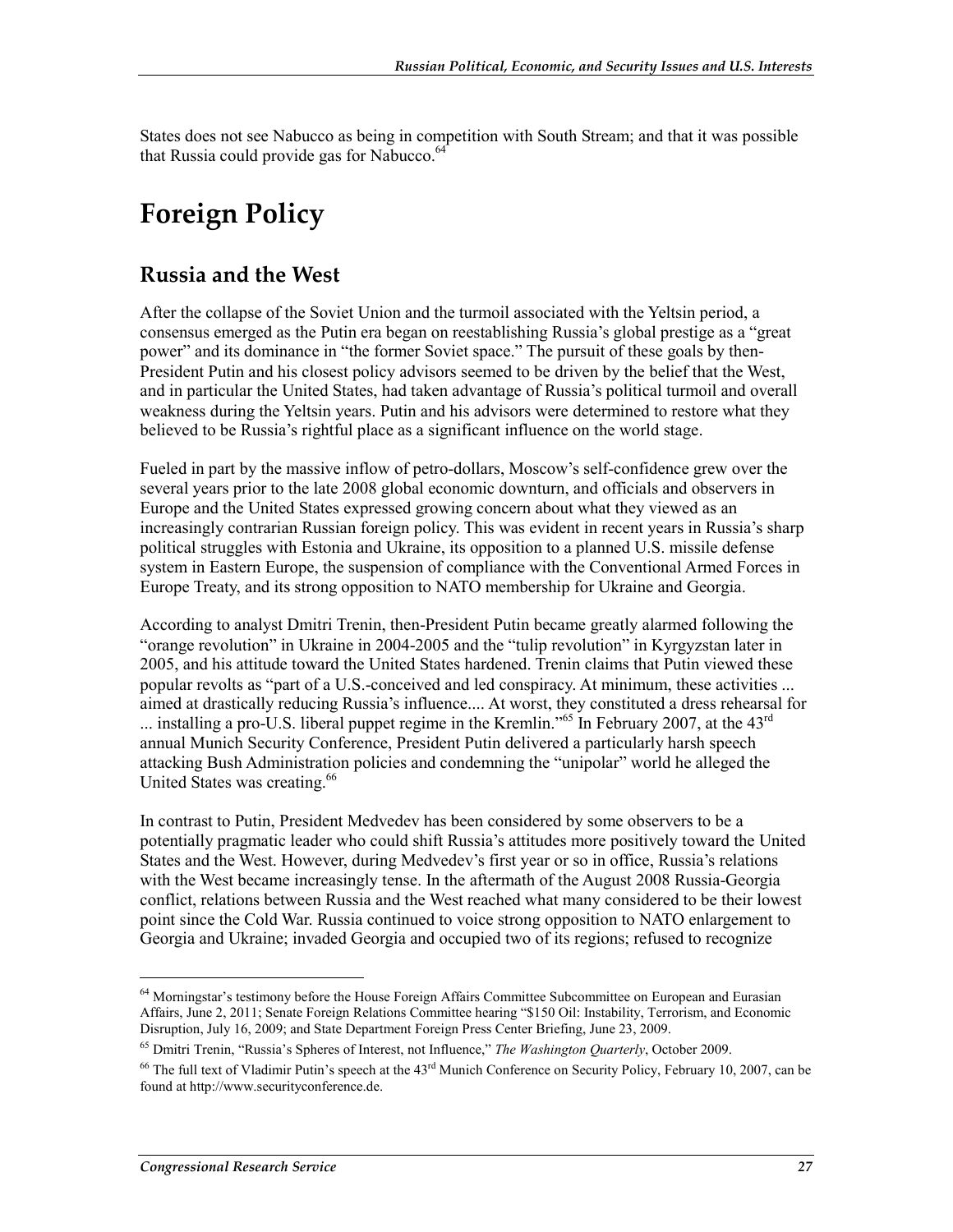Kosovo's independence; cut off or reduced energy supplies in disputes with Ukraine and Belarus; boosted ties with Cuba and Venezuela; and attempted to end the use of airbases in Central Asia by the United States and NATO.

Responding in part to the Obama Administration's efforts to "re-set" relations, Russia has appeared somewhat more conciliatory toward the EU and the United States in recent months. An alleged Russian Foreign Ministry document leaked to the media in May 2010 called for the government to adopt a more conciliatory foreign policy toward the West in order to attract foreign investment. Similarly, Russian analyst Igor Yurgens has argued that the Russian leadership no longer is concerned that the West seeks to foment "colored revolutions" in Russia, stating that "there is no danger that someone from the West will want to rock the situation in our country."67

According to Polish analyst Adam Balcer, in the future Russia may seek to develop a strategic partnership with the EU (and the United States) in order to counter growing Chinese influence on Russia, including in the economic realm. A variant situation might be more pragmatic Russia-EU (and U.S.-Russia) relations, whereby China's dominant influence over the Russian economy moderates Russia's formerly ultra-nationalistic and exceptional foreign policy toward the West.<sup>68</sup>

#### **NATO-Russia Relations<sup>69</sup>**

Post-Cold War efforts to build a cooperative NATO-Russia partnership have had mixed results, at best. Russian views toward NATO, particularly since the beginning of the Putin era, have been marked predominantly by suspicion and skepticism regarding NATO's intentions. However, since NATO-Russia relations reached a new low in the wake of Russia's 2008 invasion of Georgia, the two sides have renewed efforts to strengthen ties. At NATO's November 2010 Summit in Lisbon, Portugal, NATO Heads of State met with Russian President Medvedev to mark what they what they hoped would be the beginning of a new era NATO-Russia relations, based on practical cooperation on common security challenges. Observers point out though that while Russian officials have welcomed some NATO and U.S. overtures, they remain critical of many aspects of NATO policy. Similarly, some NATO members continue to disagree on their assessment of Russian intentions.

The principal institutional mechanism for NATO-Russia relations is the NATO-Russia Council (NRC), established in May 2002. Recognizing that both NATO and Russia face many of the same global challenges and share similar strategic priorities, Russian and NATO leaders structured the NRC as a "consensus" forum of equals with a goal of "political dialogue, common approaches, and joint operations."

Most observers agree that despite having advanced NATO-Russia cooperation in some key areas, the NRC has failed to live up to its potential. The NRC's perceived shortcomings are often attributed to Russian suspicion about NATO's long-term intentions. Many in Russia viewed NATO's 1999 and 2004 enlargements to 10 former Soviet satellite states as a serious affront to Russian power and prestige and Russian leaders continue to oppose the idea of NATO

<sup>67</sup> Owen Matthews and Anna Nemtsova, "The New Putin Profile," *Newsweek*, June 12, 2010; *CEDR*, June 22, 2010, Doc. No. CEP-4005.

<sup>68</sup> Adam Balcer, "The Dragon Has Already Entered," *Demos-EUROPA*, Center for European Strategy, January 21, 2011.

<sup>69</sup> Prepared by Paul Belkin, Analyst in European Affairs.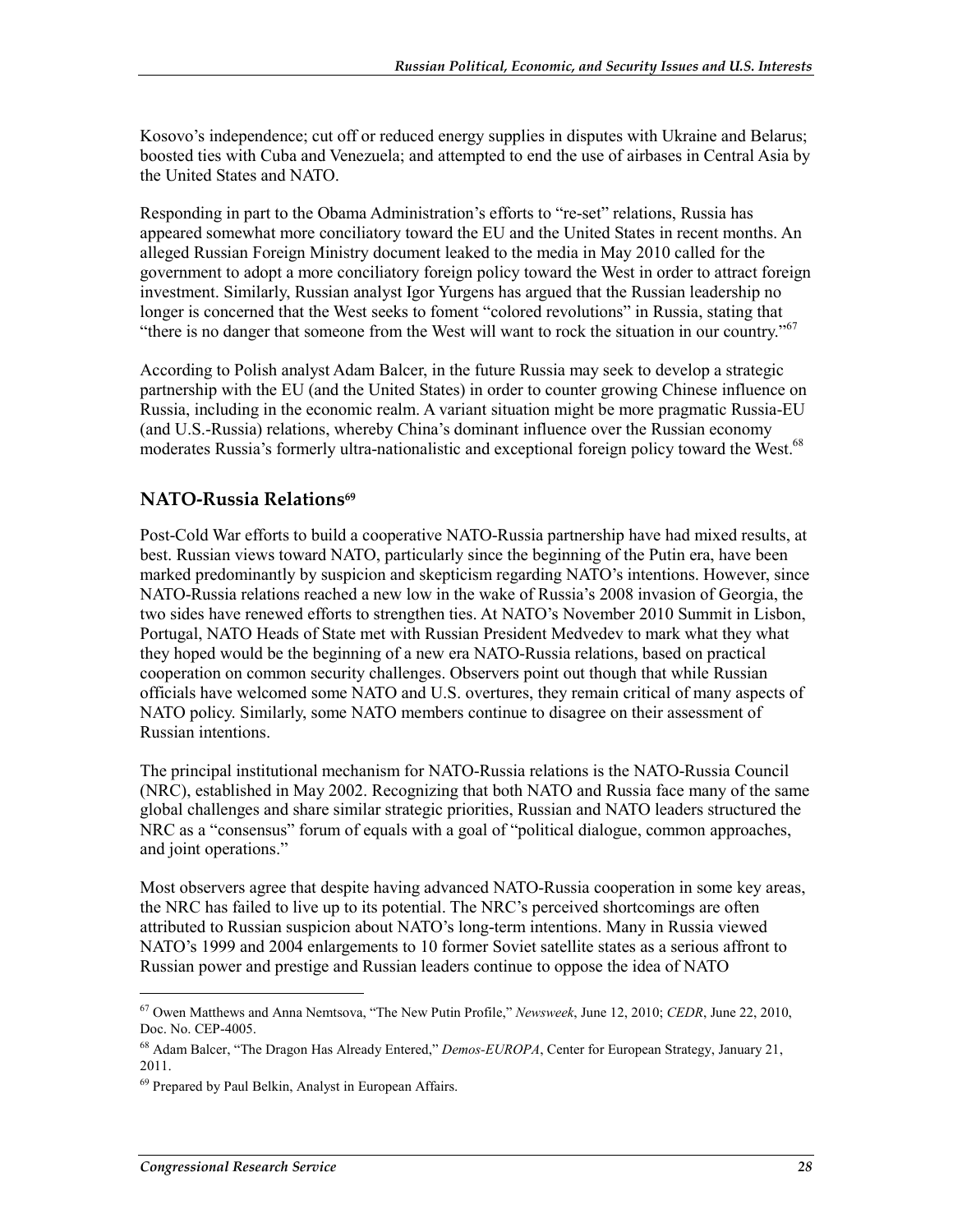enlargement to former eastern bloc countries.<sup>70</sup> The establishment of U.S. and NATO airbases in Central Asia for operations in Afghanistan after the September 11, 2001, terrorist attacks and a United States decision to establish military facilities, albeit non-permanent, in Bulgaria and Romania after NATO's 2004 enlargement were viewed by some in Moscow as further evidence of an encirclement of Russia by NATO and the United States.

Tensions between Russia and NATO escalated in the wake of Russia's August 2008 invasion of Georgia, after which the two sides suspended formal ties in the NATO-Russia Council. Russia's actions sparked a strong debate within the alliance over how Europe should react to what many considered a new, more aggressive Russian foreign policy intended to reestablish a Russian sphere of influence along its border with Europe. Some allies argued that NATO's inability or unwillingness to prevent Russia from moving to establish a permanent military presence in Abkhazia and South Ossetia could lead some to question the credibility of the alliance's core principle of collective defense, as enshrined in Article 5 of the North Atlantic Treaty. Although Georgia is not a member of the alliance, they contended that NATO had given the impression that it could concede to Russian demands in its relations with aspiring alliance members. Several Central and Eastern European allies also expressed concern about a reported lack of NATO contingency planning in response to the possibility of future Russian action against a NATO ally or partner.

More recently, Russian leaders appear concerned by NATO and U.S. plans for a ground-based missile defense system in Europe and NATO insistence that the alliance will not recognize a Russian sphere of influence along its borders. Moscow has criticized NATO member states for their refusal to recognize the Russian-encouraged independence of Abkhazia and South Ossetia and for their reluctance to establish alliance relations with the Russian-led Collective Security Treaty Organization (CSTO members include Armenia, Belarus, Kazakhstan, Kyrgyzstan, Tajikistan, and Uzbekistan). In 2007, Russia suspended compliance with the Treaty on Conventional Armed Forces in Europe (CFE Treaty); it has vocally opposed proposals to enhance NATO ties with Georgia and Ukraine; and Russian officials have said the country would develop offensive nuclear forces if the two sides were not to agree to a framework for cooperation on missile defense. Finally, Russian proposals for an alternative European security architecture have been viewed by many as an attempt to undermine NATO and to increase Russian influence in European affairs. Moscow has also been critical of those who have suggested a more formal role for NATO in European energy security issues.

The allies have consistently sought to assure Moscow that NATO does not pose a security threat to Russia. In addition, the allies have emphasized the two sides' shared interests and have agreed to make these interests the basis for enhanced cooperation. Since resuming meetings of the NATO-Russia Council in April 2009, NATO and Russia have developed a Joint Review of 21<sup>st</sup> Century Security Challenges, intended to serve as a platform for future cooperation. The shared assessment was formally adopted by NATO Heads of State and Russian President Medvedev at an NRC meeting at NATO's November 2010 summit in Lisbon. Common security challenges identified include: ongoing instability in Afghanistan; terrorism; the proliferation of weapons of mass destruction; piracy; and natural and man-made disasters. In Lisbon, NATO and Russia pledged to pursue formal cooperation on missile defense, to support the Afghan government and promote peace and stability in the region, to enhance joint counterterrorism efforts, and to jointly

 $70$  The Czech Republic, Poland, and Hungary joined the alliance in March 1999; Bulgaria, Estonia, Latvia, Lithuania, Romania, Slovakia, and Slovenia joined in March 2004.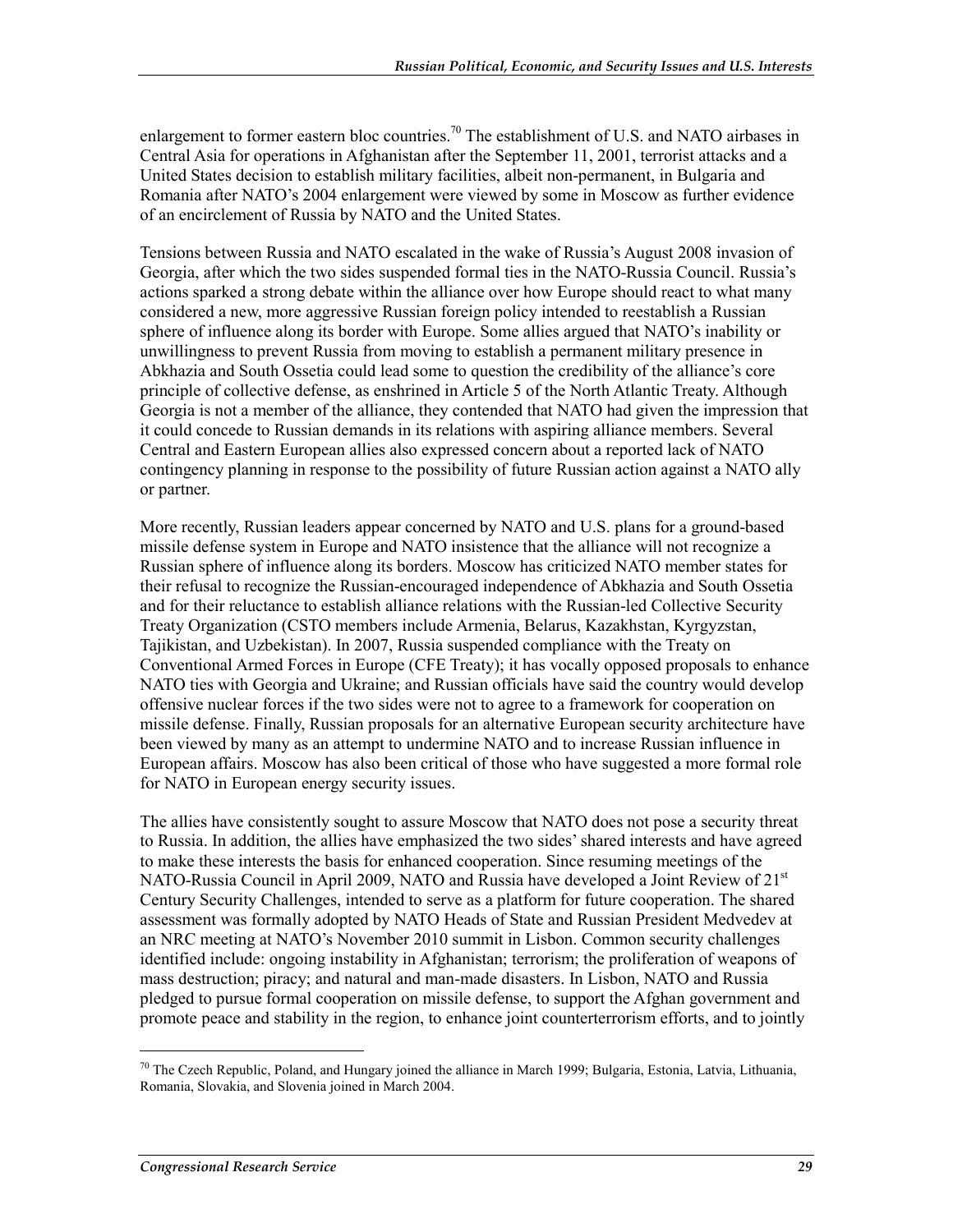combat piracy and armed robbery at sea, among other things. NATO-Russia cooperation in some of these areas has expanded in 2011, while NRC working groups have had difficulty making progress in other areas.

Allied officials point to several areas of enhanced NATO-Russia cooperation over the past several years, and particularly since the Lisbon Summit. Russia has allowed the establishment of air and land supply routes for the NATO mission in Afghanistan on its territory and has agreed to bolster training for Afghan and regional counter-narcotics officers. Russian helicopters, operated by civilian crews, have also begun providing transport in Afghanistan, and the NRC has established a Helicopter Maintenance Trust Fund. The Helicopter Maintenance Fund, jointly funded by NATO and Russia, will provide maintenance and repair support to the Afghan National Security Forces. In April 2011, the NRC approved a new Action Plan on Terrorism, designed to improve both sides' capabilities to deter, combat, and manage the consequences of terrorist attacks. Joint activities include exchange of classified information, development of technology to detect explosive devices, and improved protection of critical infrastructure. In early June 2011, NATO and Russian fighter aircraft held their first ever joint exercise over Poland and the Black Sea, as part of the Cooperative Airspace Initiative (CAI), aimed at preventing attacks like those of September 11, 2001, through coordinated interception of renegade aircraft.<sup>71</sup>

Observers point out that while progress has been made in some of the aforementioned areas, disagreement both within the alliance and between NATO and Russia persists on some core issues. NATO and Russia's November 2010 agreement to pursue cooperation missile defense was seen as a significant breakthrough in NATO-Russia ties and recognized as one of the biggest achievements of the Lisbon Summit. Analysts caution, however, that the two sides may face significant obstacles in reaching agreement on the conditions for such cooperation (discussed in more detail below). In addition, little, if any, progress has been made on the issue of Georgia's territorial integrity and NATO membership prospects, the unratified CFE Treaty, and Russian calls for more influence within the Euro-Atlantic security architecture.

President Medvedev introduced the idea of a new Euro-Atlantic security architecture in June 2008. He has argued that the United States, through its membership in NATO, continues to exercise disproportionate influence in European affairs and that Russia should have a more formal role in the current European security architecture. While Russian officials claim that a new security architecture would improve trust among Euro-Atlantic governments and reduce the risk of internal European conflicts, many in the United States and Europe view the Russian proposals as attempts to weaken NATO, constrain the OSCE, and stop further encroachment of these organizations on Russia's borders. The United States and most European countries maintain that any dialogue on the future of European security must build upon the existing Euro-Atlantic institutions.

NATO's ongoing efforts to enhance NATO-Russia ties appear in line with the Obama Administration's stated intention to pursue a path of constructive engagement with Russia. U.S. officials have emphasized the need to engage Russia in an effort to improve U.S.-Russia and NATO-Russia cooperation in areas ranging from the NATO mission in Afghanistan and counterterrorism, to arms control and non-proliferation and international efforts to curb Iran's nuclear

<sup>71</sup> See NATO, "NATO and Russia Building Trust Through Defense Cooperation," June 8, 2011, http://www.nato.int/cps/en/SID-B870F09C-E03D10D0/natolive/news\_75197.htm.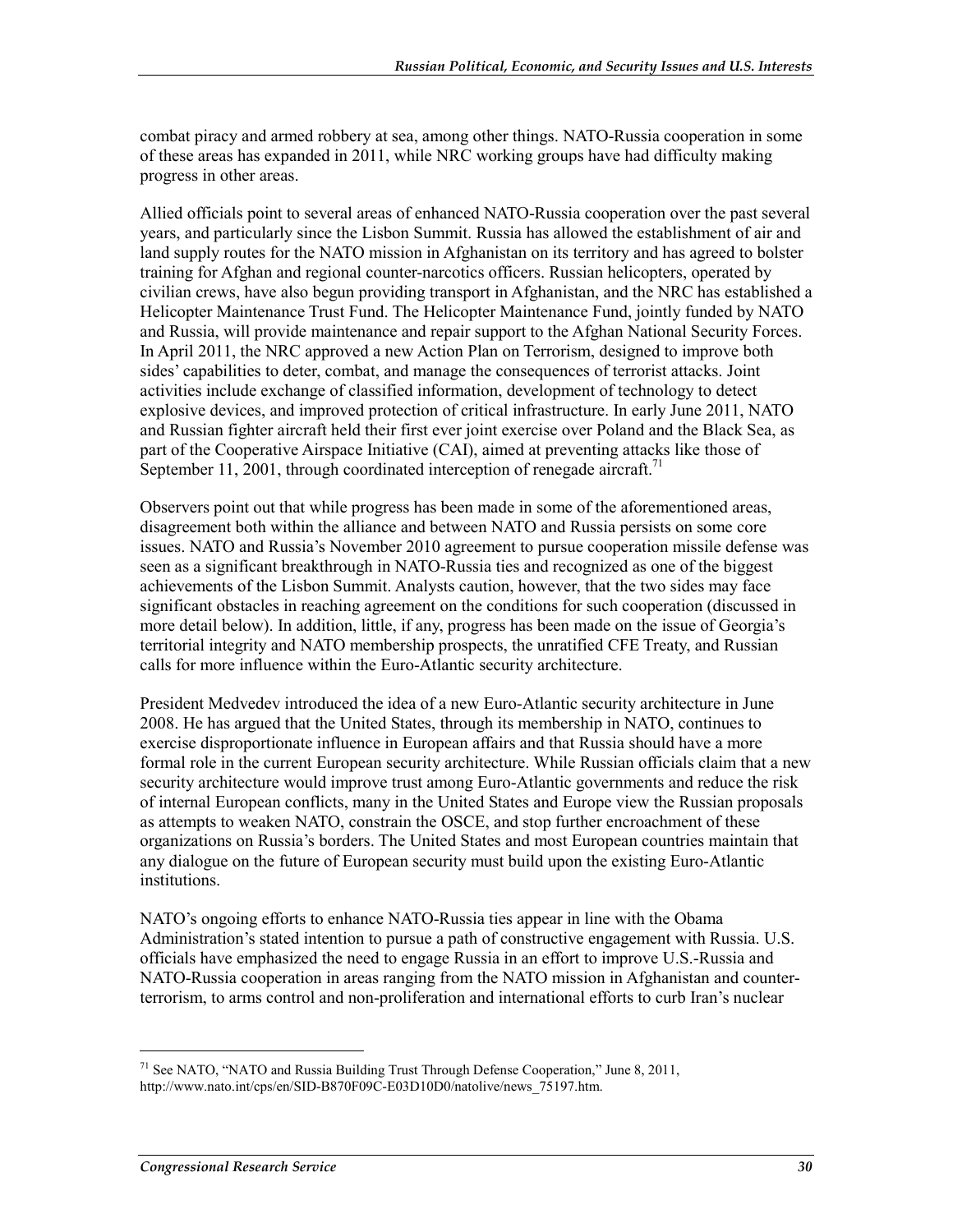program.<sup>72</sup> At the same time, NATO and U.S. officials stress that they will continue to oppose Russian policies that they perceive as conflicting with the core values of the alliance. They say, for example, that NATO will not recognize a Russian sphere of influence outside its borders and will continue to reject Russia's recognition of Georgia's breakaway regions, Abkhazia and South Ossetia. There continues to be concern among some NATO allies that Russia has not changed its fundamental view of NATO as a security threat and that unresolved issues will continue to plague NATO-Russia relations. Observers and officials in some allied nations—notably Poland and Lithuania—have at times expressed concern that NATO's reengagement with Russia could signal that the alliance is not serious about standing up to Russian behavior it has deemed unacceptable. In this vein, they have urged the United States Administration to consider the interests and views of all NATO allies as it seeks to improve relations with Russia.

#### **Russia and the European Union73**

Attitudes and outlooks on Russia differ considerably among the 27 member states of the European Union (EU). The governments of some countries, such as Germany, France, and Italy, are inclined to an approach based on pragmatism and engagement. They believe that the maintenance of extensive ties and constructive dialogue is the most effective way to influence Russia. Supporters of this approach also argue that Russia should be viewed as a strategic partner and observe that Russian cooperation is important on issues such as energy, Iran, climate change, and arms control. Countries such as Poland and the Baltic States, on the other hand, tend to view Russia more as a potential threat to themselves and their neighbors. Difficult relations between these countries and Russia are deeply rooted in the historical experiences of the Soviet domination of Eastern Europe. A partial Polish-Russian rapprochement that unfolded in spring 2010 reportedly diminished some of the sharpness of inter-European divisions about Russia, although some bilateral tensions between the two countries remain.

As a result of its internal differences, the EU has had difficulty developing coherent and robust common policies on Russia, and critics note that the EU lacks a comprehensive strategic approach to its eastern neighbor. The EU was critical of Russia's actions during the August 2008 conflict with Georgia and continues to object to Russia's support of Georgia's breakaway provinces. EU leaders also routinely express concerns about human rights, political pluralism, and rule of law in Russia, but critics note that the EU's attempts to influence Russia in such areas have been largely ineffective.

Relations between the EU and Russia revolve largely around energy and economics. Russia supplies the EU with more than one-quarter of its total gas and oil supplies, and some EU member states are almost completely reliant on Russian energy. As discussed above (see "Russian Energy Policy"), energy dependence and aggressive Russian energy policies contribute to the tensions felt by some of the countries of central and eastern Europe with regard to Russia. The EU's energy dependence on Russia is expected to grow substantially over the next 20 years and the apparent Russian inclination to use energy supplies as an instrument of foreign policy has raised concerns about potential vulnerabilities that could arise from this trend. Many officials and analysts agree on the need for the EU to further diversify its energy supply, but the EU has

<sup>&</sup>lt;sup>72</sup> See Remarks by Vice President Biden at the  $45<sup>th</sup>$  Munich Security Conference, February 7, 2009, http://www.whitehouse.gov/the\_press\_office/

RemarksbyVicePresidentBidenat45thMunichConferenceonSecurityPolicy/

 $73$  Prepared by Derek E. Mix, Analyst in European Affairs.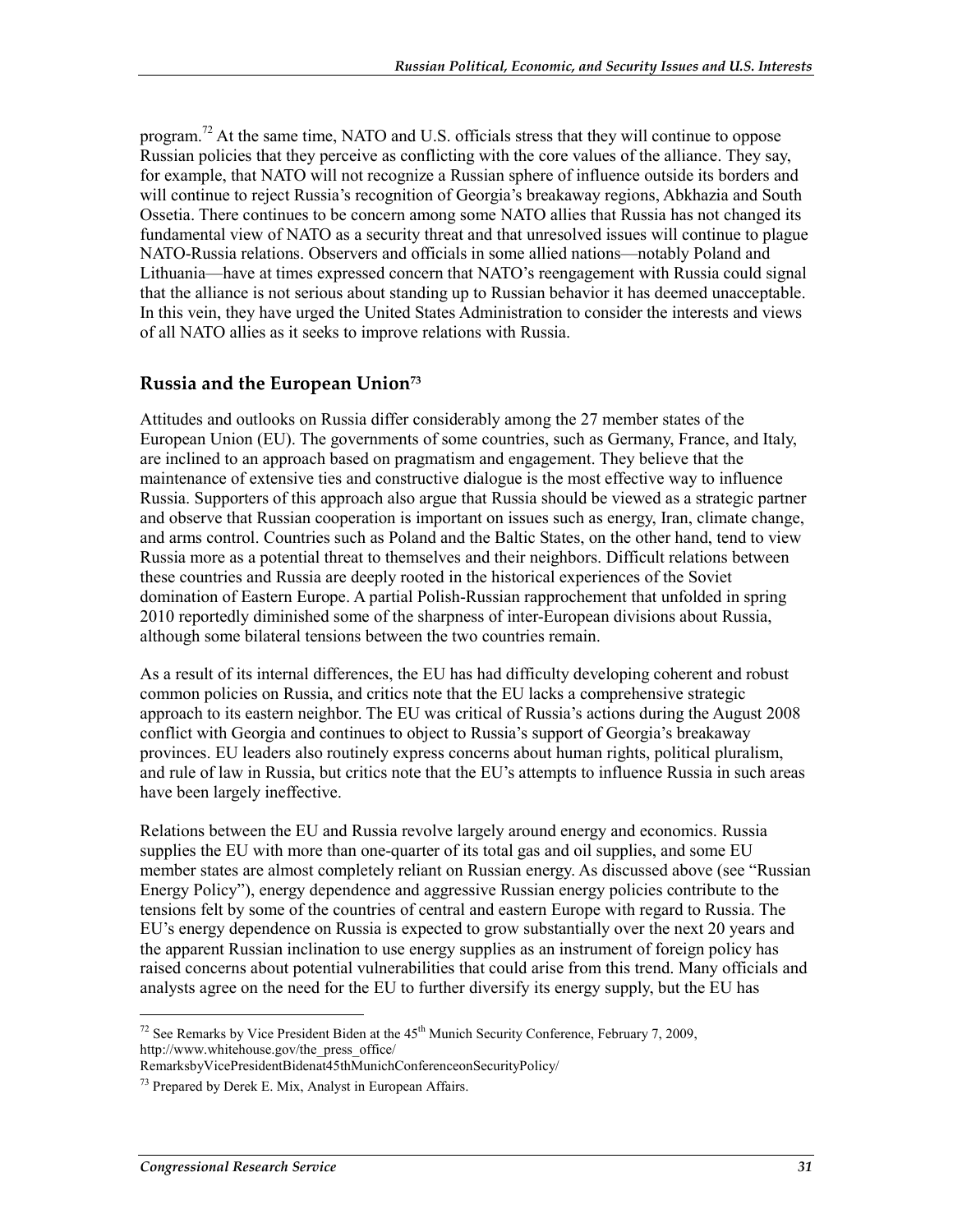struggled to formulate a common strategic energy policy. According to some observers, the willingness of numerous EU member states to conclude bilateral energy deals with Russia has served to undermine the prospects of developing a stronger common policy.

To some extent, however, the EU-Russia energy relationship works two ways: while Russia is a crucial energy supplier for Europe, Europe is also a vital energy market for Russia. In terms of trade and investment, the EU is an even more important partner for Russia, accounting for more than half of Russia's trade and three-quarters of its foreign direct investment (FDI).<sup>74</sup> Russia, in turn, is the EU's third-largest trade partner (behind the United States and China); EU-Russia trade totaled some  $\epsilon$ 245 billion (approximately \$343 billion) in 2010.<sup>75</sup>

The EU and Russia have been negotiating a new framework agreement to replace the EU-Russia Partnership and Cooperation Agreement (PCA) that came into force in 1997.<sup>76</sup> Progress was long slowed by contention over Russia's bid for membership in the World Trade Organization (WTO), but the two sides have resolved all outstanding bilateral issues and EU leaders have expressed hopes that the remaining multilateral WTO negotiations might be completed quickly. Under the original PCA, the EU and Russia launched efforts in 2003 to develop a more open and integrated Common Economic Space (CES) and to establish deeper cooperation on issues such as rule of law, human rights, research, education, crisis management, and non-proliferation.<sup>77</sup> The 2010 EU-Russia Summit launched a "Partnership for Modernization" in which the EU pledged to help develop and diversify the Russian economy while encouraging reforms related to governance and rule of  $\log^{78}$ 

Russian leaders have been particularly interested in the potential economic and technological benefits of the Partnership for Modernization, including loans from the European Investment Bank (EIB) and possible cooperation in areas such as Russia's Soyuz space program and the EU's Galileo global positioning systems. At the same time, increased investment in Russia by the private sector of the EU's member states does not appear to be immediately forthcoming, due in no small part to concerns over the rule of law in Russia's business environment. The two sides have also been discussing concerns such as the "frozen conflicts" in Transnistria, Nagorno-Karabakh, and Georgia and negotiating about a possible visa-free travel regime, an issue that has long been a priority for Russian leaders.

### **Russia and the Soviet Successor States79**

Russia's July 2008 Foreign Policy Concept and the May 2009 National Security Strategy hail cooperation within the CIS as "a priority foreign policy direction." The latter document proclaims

 $\overline{a}$ 

<sup>74</sup> European Commission, DG Trade, http://ec.europa.eu/trade/creating-opportunities/bilateralrelations/countries/russia/.

<sup>75</sup> Eurostat press release, *Partial recovery of trade in goods between EU27 and Russia in 2010*, June 9, 2011, http://europa.eu/rapid/pressReleasesAction.do?reference=STAT/11/82&format=HTML&aged=0&language=EN&guiL anguage=en.

<sup>&</sup>lt;sup>76</sup> The PCA was valid for an initial period of 10 years. Since 2007, it has been renewed on an annual basis.

<sup>77</sup> European Union External Action Service, http://eeas.europa.eu/russia/common\_spaces/index\_en.htm.

<sup>78</sup> Council of the European Union, *Joint Statement on the Partnership for Modernisation*, June 1, 2010, http://www.consilium.europa.eu/uedocs/cms\_data/docs/pressdata/en/er/114747.pdf.

 $79$  Prepared by Jim Nichol, Specialist in Russian and Eurasian Affairs, and Steven Woehrel, Specialist in European Affairs.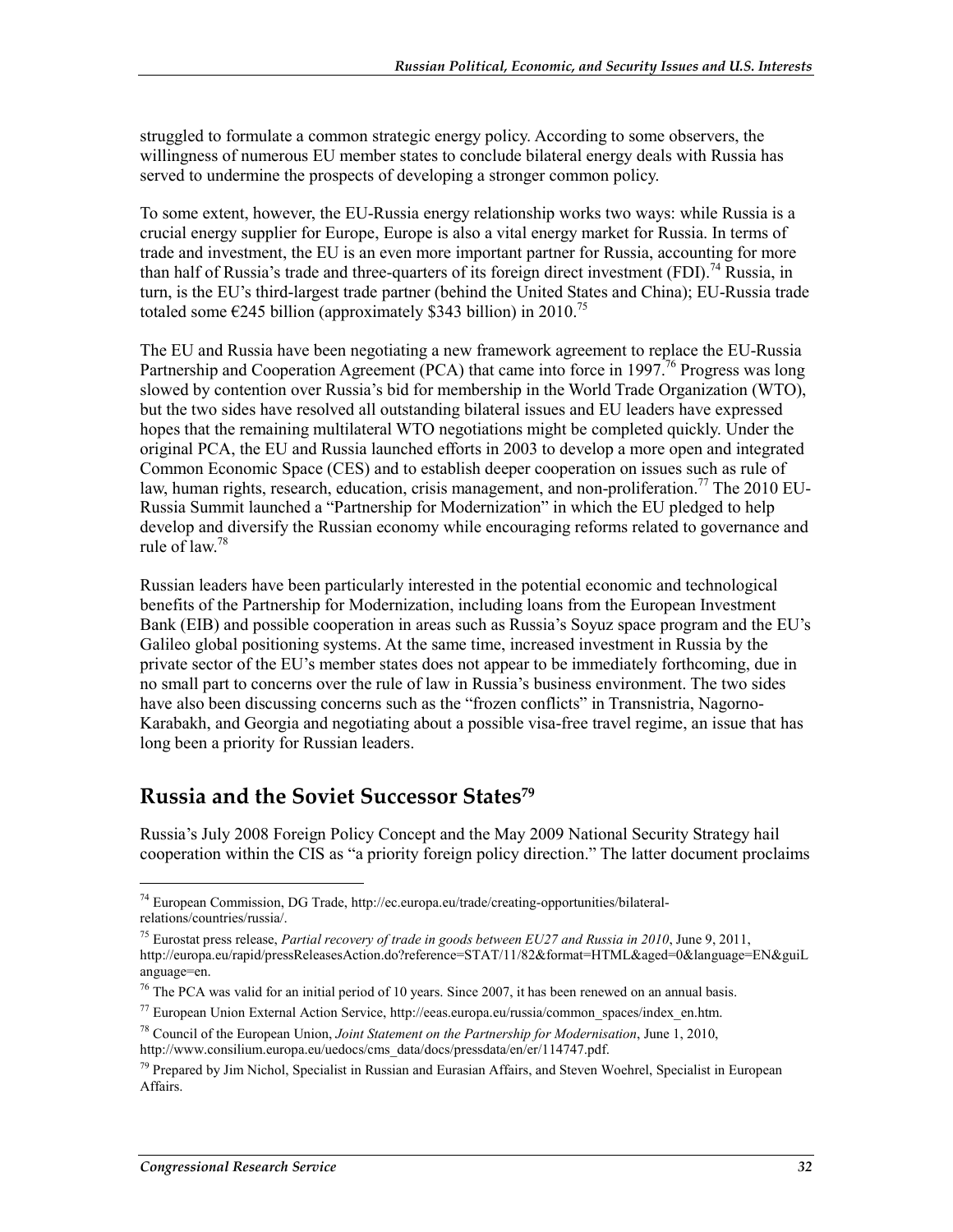that the Collective Security Treaty Organization (CSTO; composed of CIS members Armenia, Belarus, Kazakhstan, Kyrgyzstan, Russia, Tajikistan, and Uzbekistan) is "the main interstate instrument" to combat regional military threats.<sup>80</sup> The February 2010 Military Doctrine states that the priorities of military-political cooperation are Belarus (formally part of a union with Russia), the CSTO, and the CIS. Despite Russia's emphasis on interests in the CIS, there has long been scant progress toward overall CIS integration. Many CIS summit meetings have ended in failure, with many of the presidents sharply criticizing lack of progress on common concerns and Russian attempts at domination.

In early October 2011, Prime Minister Putin published an article calling for the creation of a "Eurasian Union" of Soviet successor states. This "Eurasian Union" would be integrated economically, politically, and militarily, and would unite the structures and functions of the CIS, the Union State between Belarus and Russia, and the CSTO, as well as the Common Economic Space between Russia, Belarus, and Kazakhstan that is planned to be inaugurated at the beginning of 2012. Putin raised the hope that the Soviet successor states would be able to integrate more rapidly than states forming the EU. The "Eurasian Union" would forge close links with the EU, he argued. The argument's strong presumption appears to be that economic and other contacts between Soviet successor states and the rest of the world (including the EU) would be mediated by Russia. One Russian critic dismissed the article as campaign rhetoric, arguing that in his past elections. Putin had attempted to attract the votes of those nostalgic for the Soviet era.<sup>81</sup>

In a speech in mid-October 2011, Prime Minister Putin elucidated that elements of the "Eurasian Union" concept had originated in 2002, when he met with visiting presidents Kuchma (Ukraine), Nazarbayev (Kazakhstan), and Lukashenko (Belarus) to discuss economic integration. He stated that "it does not take an expert to realize that combining our capabilities in such areas as technology, infrastructure, transport, energy, mineral resources, labor, and territory, in addition to our shared language … will result in a sharp increase in our competitiveness.… We will do away with various limitations between our countries, including customs, currency rates and multiple approaches toward technical regulations. And so on, and so forth. We will remove bureaucratic hurdles in the economy and form a single, essentially shared market for the free movement of goods, human resources and capital; we will introduce standard economic regulations, enhance the security of our outer borders, primarily the economic security, and will become more efficient and more attractive to our foreign partners." He argued that "we are not talking about … the revival of the Soviet Union," claiming that centralized decision-making in the EU is now greater than what existed in the Soviet Union, and "no one talks about imperial ambitions" in such integration.<sup>82</sup>

The CSTO was formed in 2002 with a headquarters in Moscow.<sup>83</sup> An airbase at Kant, Kyrgyzstan, was designated in 2002 to provide support for Central Asian rapid reaction forces, but the base has housed Russian troops. President Medvedev called in February 2009 for forming a new and

 $\overline{a}$ 

<sup>80</sup> The Kremlin. President of Russia. *The Foreign Policy Concept of the Russian Federation*, July 12, 2008; Russian Federation Security Council. *Russian Federation National Security Strategy Until 2020*, May 12, 2009; The Kremlin. President of Russia. *The Military Doctrine of the Russian Federation*, February 5, 2010.

<sup>81</sup> Vladimir Socor, "Putin's Eurasian Manifesto Charts Russia's Return To Great Power Status," *Eurasia Daily Monitor*, October 7, 2011; Pavel Felgenhauer, "Putin Prioritizes Rebuilding the Lost Empire," *Eurasia Daily Monitor*, October 6, 2011.

<sup>82</sup> Government of the Russian Federation, Prime Minister, *Transcript: Interview with Prime Minister Vladimir Putin*, October 17, 2011, at http://premier.gov.ru.

<sup>&</sup>lt;sup>83</sup> The Collective Security Treaty was signed in 1992 and renewed in 1999.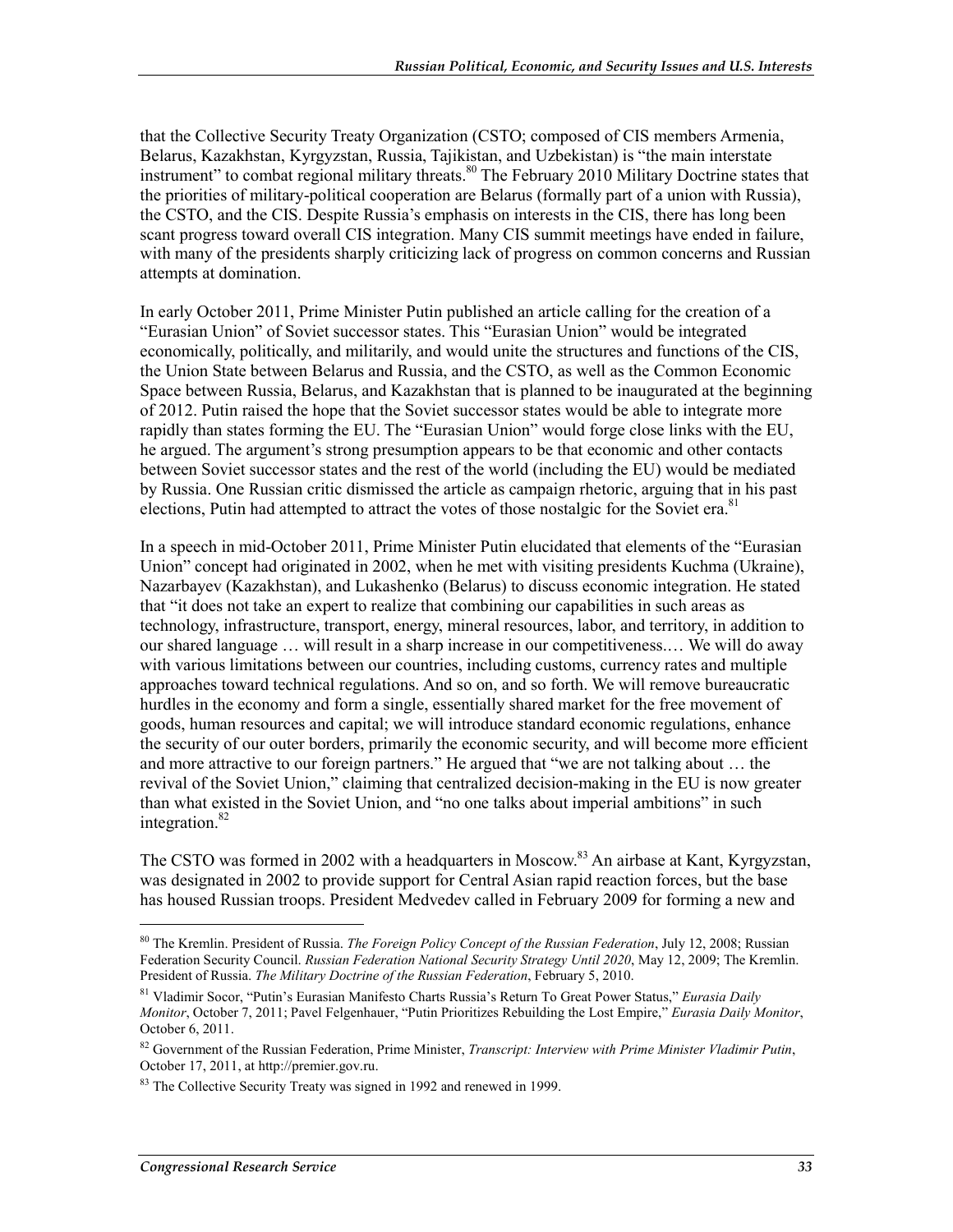sizeable CSTO rapid reaction force based in Russia, which he claimed would rival NATO. Uzbekistan raised concerns that the force could be used by Russia to intervene in its internal affairs, and refused to sign a June 2009 agreement on the formation of the force. Belarus too balked at signing the agreement until October 2009. Despite the lack of consensus within the CSTO, Russia moved forward unilaterally, assigning the  $98<sup>th</sup>$  Airborne Division and the 31<sup>st</sup> Airborne Assault Brigade (reportedly 8,000 troops) to the force. Although Russia welcomed Belarus as a member of the force in October, the Belarusian constitution forbids the use of its troops abroad. The rapid reaction force ostensibly is to be used to repulse military aggression from outside the CSTO, react to natural disasters, and to combat terrorist groups, trans-national organized crime, and drug traffickers. The force may be used outside the CSTO at the aegis of the U.N. The decision to use the rapid reaction force is made by the presidents of the member-states at the request of one or a group of member states. The worth of the CSTO has been a matter of debate among its members and others, since it has not been efficacious in protecting borders or halting internal disorder. The CSTO's worth appeared to be placed in added question in June 2010 when Russia and other members balked at Kyrgyzstan's request for troops to quell inter-ethnic conflict in southern Kyrgyzstan.

Russian policy toward Belarus has been focused on gaining control of Belarus's key economic assets, while limiting subsidies to the Belarusian economy. Moscow has forced Belarus to sell the Beltransgaz natural gas firm (which controls the pipelines and other infrastructure on Belarusian territory) to Russia by threatening steep gas price rises if it did not. Moscow has also manipulated the issue of export duties on and the price of Russian crude oil delivered to Belarusian refineries. Inexpensive and duty-free crude oil supplies, long a key de facto subsidy to Belarus's economy, have declined. In June 2011, the Russian-led Eurasian Economic Community offered Belarus a three-year, \$3 billion loan to bolster the country's rapidly deteriorating foreign exchange position, but in return Belarus had to agree to privatize \$7.5 billion in state-owned assets. Russia and Belarus are close to reaching agreement on the sale to Russia of the half of Beltransgaz that Russia does not already own. Russian businessmen are seeking to buy Belaruskali, the stateowned potash firm, and are also reportedly interested in opportunities in the banking sector.

Lukashenko has pointed to close military cooperation between the two countries and Belarus's geographical position between NATO and Russia as reasons for Russia to subsidize energy supplies to Belarus. Belarus is a member of the Russian-dominated Collective Security Treaty Organization (CSTO), which Russia hopes to make into a counterweight to NATO influence. However, Belarus has distanced itself from the CSTO's rapid reaction force, saying that Belarus would not deploy its forces outside its borders. Lukashenko has also agreed that Belarus will further integrate its economy with Russia's in a regional "Single Economic Space." On the other hand Belarus has shown independence from Moscow on some issues, such as refusing to recognize the independence of Georgia' breakaway regions of Abkhazia and South Ossetia, despite Russian pressure. In other circumstances, recent Russian economic pressure on Belarus could have caused Minsk to seek closer ties with the United States and EU, but relations with the West were seriously damaged by Lukashenko's repression of opposition groups in the wake of Belarus's fraudulent December 2010 election. However, many observers believe Moscow is now easing pressure on Belarus in the run-up to the 2012 Russian presidential election.

Russian forces remain in the Transnistria region of Moldova against the wishes of the Moldovan government (and in violation of Russia's 1999 commitment under the adapted CFE Treaty to withdraw the forces). Russia has also provided economic subsidies to bolster the pro-Russian separatist regime in Transnistria. The United States and the EU have called upon Russia to withdraw its forces from Moldova. Russian leaders have sought to condition the withdrawal of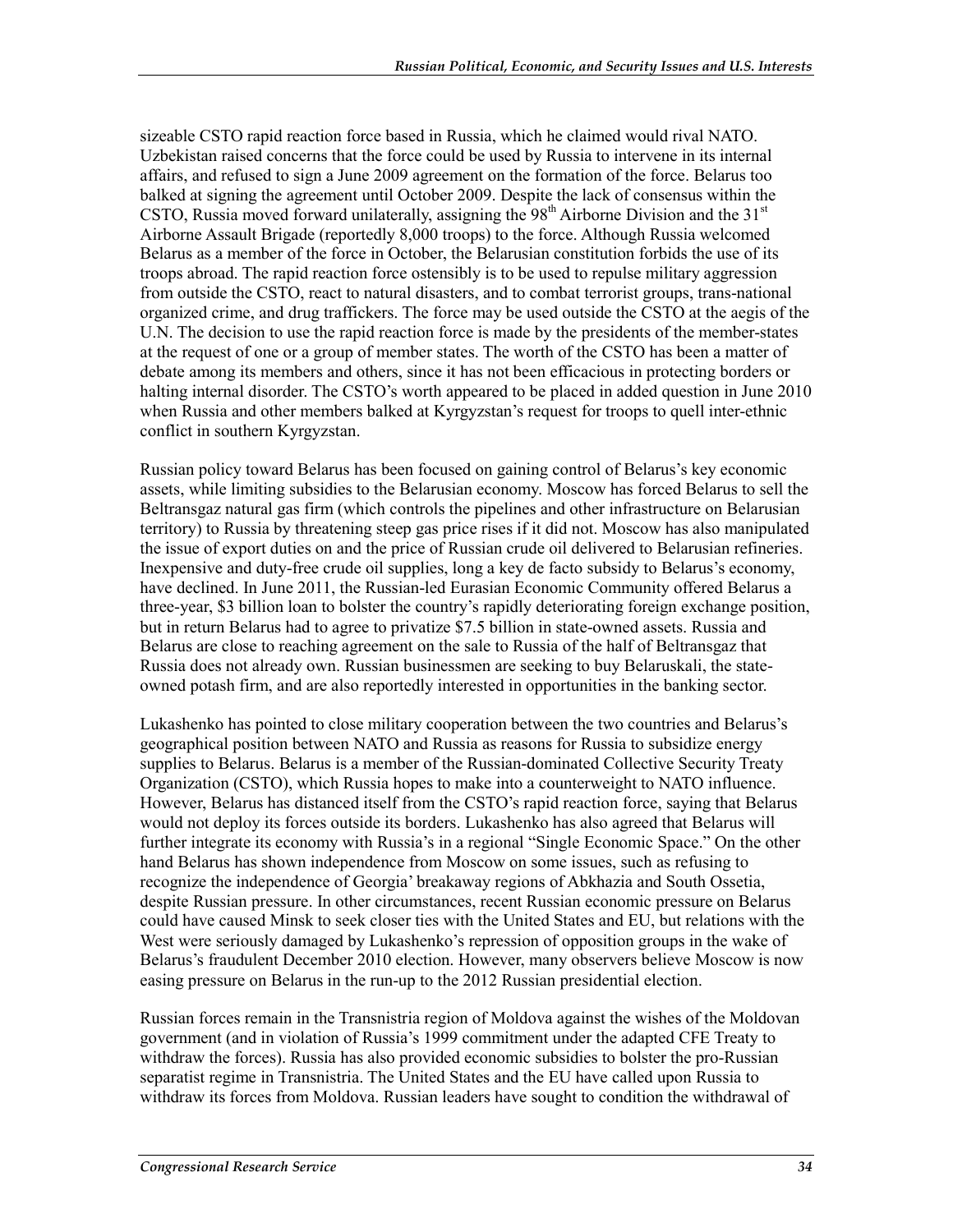their troops on the resolution of Transnistria's status. Transnistrian leaders have sought Russia's recognition of their independence, without success. Formal talks on Transnistria were held for the first time in five years in September 2011. Observers believe that Russia pressured Transnistrian leaders (who have sought and failed to receive Russian recognition of their independence) to return to the negotiating table in part due to Germany's influence. In June 2010, German Chancellor Angela Merkel and Russian President Dmitri Medvedev agreed in Meseberg, Germany, on a memorandum that appeared to offer German support for the creation of an highlevel EU-Russia Political and Security Committee in exchange for Russian support for restarting settlement talks and achieving "tangible results."<sup>84</sup> Some experts believe Russia may be pushing for a Transnistria settlement that would give the pro-Russian enclave effective veto power over Moldova's foreign and domestic policies, which could stymie Moldovan efforts toward European integration. In 2003, Russia offered such a proposal, called the Kozak Memorandum, that Moldova ultimately rejected.

Moscow has used the Armenian-Azerbaijani conflict over Nagorno-Karabakh to pressure both sides, maintain Armenia as an ally, and otherwise exercise regional influence. Citing instability and the threatened spread of Islamic extremism on its southern flank as a threat to its security, Moscow intervened in Tajikistan's civil war in 1992-1996 against Tajik rebels. Russia's policy of trying to exclude U.S. influence from Central Asia as much as possible was temporarily reversed by President Putin after the September 11, 2001, attacks, but appeared to be put back in place as the 2000s progressed. On July 29, 2005, the Uzbek government directed the United States to cease its operations at the Karshi-Khanabad (K2) airbase within six months. Tashkent is believed to have acted not only in response to Russian and Chinese urging but also after the United States criticized the Uzbek government's repression in Andijon in May 2005. In February 2009, Kyrgyzstan accepted a large loan proffered by Russia and simultaneously requested that the United States wind up operations at the Manas airbase by August 2009. After intense U.S.-Kyrgyz talks, Kyrgyzstan reversed course in late June 2009 and agreed to permit U.S. and NATO cargoes to transit through Manas, reportedly angering Putin.<sup>85</sup> In the wake of the "re-set" in U.S.-Russia relations since 2009, however, there has appeared to be increasing cooperation from Russia regarding the transit of materiel and the provision of other assistance to support U.S. and NATO military operations in Afghanistan and the continued (temporary) presence of U.S. and NATO bases in Central Asia.

The international community condemned Russia's military incursion into Georgia in early August 2008 and President Medvedev's August 26, 2008, decree officially recognizing the independence of South Ossetia and Abkhazia. Russian officials announced in September 2008 that two army brigades, each consisting of approximately 3,700 troops, would be deployed to new military bases in Abkhazia and South Ossetia (the brigades were reduced to a reported 1,700-1,800 troops each in mid-2009, allegedly because of Russia's budgetary problems). A part of the Black Sea Fleet also was deployed to Ochamchire in Abkhazia. The United States and others in the international community have called for Russia to reverse these deployments and rescind the recognitions of independence. Russia and Georgia have yet to reestablish diplomatic relations that Georgia broke off following the August 2008 conflict. From March-October 2011, Switzerland mediated talks

<sup>84</sup> See also CRS Report RS21981, *Moldova: Background and U.S. Policy*, by Steven Woehrel.

<sup>85</sup> For more on Russian policy in these regions, see CRS Report RL33453, *Armenia, Azerbaijan, and Georgia: Political Developments and Implications for U.S. Interests*, CRS Report RL33458, *Central Asia: Regional Developments and Implications for U.S. Interests*; and CRS Report R40564, *Kyrgyzstan and the Status of the U.S. Manas Airbase: Context and Implications*, all by Jim Nichol.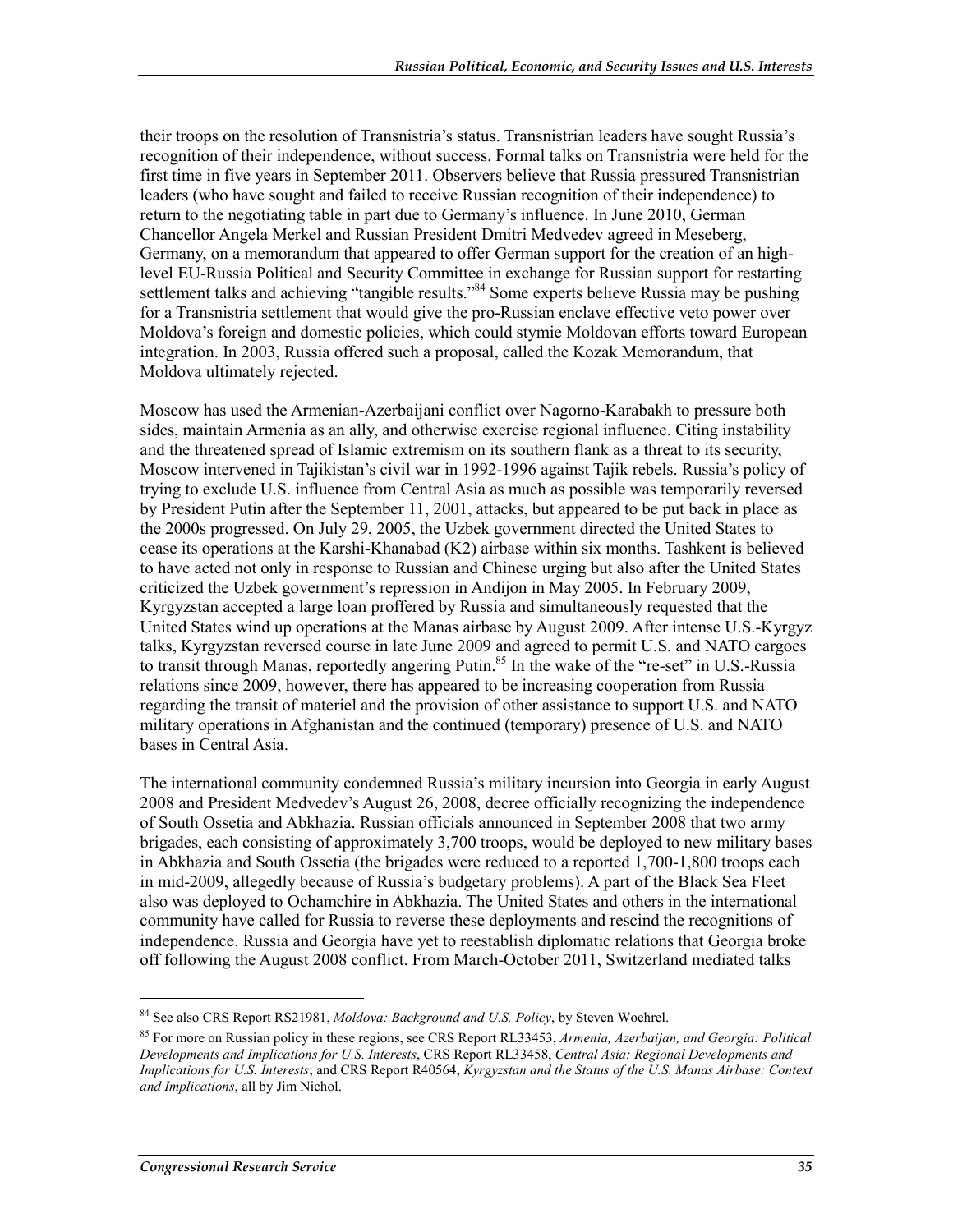between Georgia and Russia to address Georgia's calls for customs control along its borders between Russia and the breakaway regions, as a condition for Georgia's consent for Russia's joining the World Trade Organization. President Medvedev reportedly stated on November 3, 2011, that Russia would accept some private third-party monitoring of the border and electronic data on trade, resolving this issue blocking WTO accession.

During the presidency of Viktor Yushchenko from 2005 until February 2010, Russia's relations with Ukraine were often tense due to differences over such issues as the supply of Russian energy through Ukrainian pipelines (leading to shut-offs of natural gas to Europe in 2006 and 2009), Russia's conflict with Georgia in 2008, the status of the Russian Black Sea Fleet in Ukraine's Crimea region, and Yushchenko's advocacy of NATO membership for Ukraine. The victory of the pro-Russian Viktor Yanukovych in Ukrainian presidential elections in February 2010 led to a rapid improvement in Russian-Ukrainian relations. Yanukovych dropped Yushchenko's NATO membership aspirations, saying that the country will remain outside all military blocs. Russia and Ukraine have agreed to extend the stay of the Russian Black Sea Fleet in Crimea until 2042, from the original withdrawal date of 2017. In exchange, Russia is providing Ukraine with discounted prices for natural gas supplies for 10 years, a benefit that the two sides estimated as worth \$40 billion. However, rising global energy prices have negated much of the savings Kyiv counted on from the Black Sea Fleet accord, and Yanukovych continues to seek further gas price reductions from Russia. This situation may give Moscow more leverage to secure additional foreign policy and economic concessions from Kyiv. Russian firms, with Russian government support, have sought to buy key industrial assets in Ukraine since Yanukovych has come to power.

Some of Russia's boldest proposals appear to have gone further than Kiev can support. Ukraine has rebuffed Russian suggestions that it join the CSTO. It has not accepted Russia's proposal that that it join the customs union with Russia, Belarus and other former Soviet countries, which would conflict with Ukraine's WTO membership and its professed desire for a free trade agreement with the European Union. Russia has tried to dissuade Ukraine from signing a free trade agreement with the EU. Former Ukrainian Prime Minister Yuliya Tymoshenko's sentencing in October 2011 to seven years imprisonment by a Ukrainian court for abuse of power provoked a sharp reaction from the EU. As a result, it is unclear whether the EU will sign the free trade agreement with Kyiv (or the association agreement of which it is a part). If the EU agreement is not signed, Moscow hopes that Ukraine will change its mind on the customs union.

## **U.S.-Russia Relations**

The spirit of U.S.-Russian "strategic partnership" of the early 1990s was replaced by increasing tension and mutual recrimination in succeeding years. In the aftermath of the September 11, 2001, attacks, the two nations reshaped their relationship on the basis of cooperation against terrorism and Putin's goal of integrating Russia economically with the West.<sup>86</sup> However, tensions soon increased on a number of issues that contributed to ever-growing discord in U.S.-Russian relations. Cooperation continued in some areas, and then-Presidents Bush and Putin strove to maintain at least the appearance of cordial personal relations. In the wake of the August 2008 Russia-Georgia conflict, bilateral ties reached their lowest point since the Cold War.

<sup>&</sup>lt;sup>86</sup> For the change in Russian policy toward integration with the West and cooperation with the United States, see CRS Report RL31543, *Russian National Security Policy After September 11*, by Stuart D. Goldman.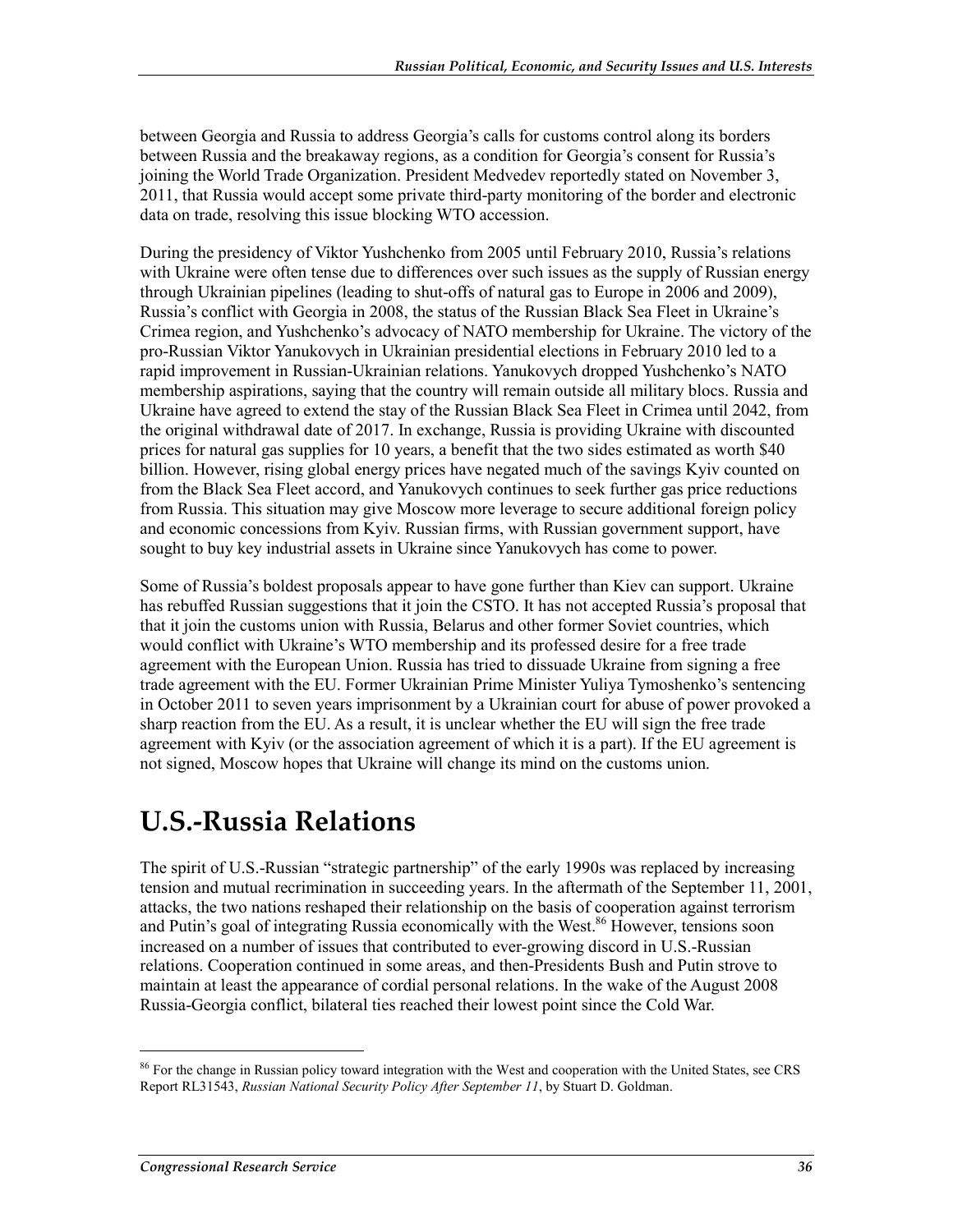## **The Obama Administration "Re-sets" Bilateral Relations**

The Obama Administration called for starting a dialogue with Russia from a fresh slate. A February 2009 speech in Munich by Vice President Biden to "re-set" U.S.-Russian relations was an early sign of the President's intentions. At their first "get acquainted" meeting on April 1, 2009, in London, Presidents Obama and Medvedev issued two joint statements on opening nuclear weapons talks and on U.S.-Russia relations.

In their joint statement on U.S.-Russia relations, the two presidents agreed to "deepen cooperation to combat nuclear terrorism" and to "support international negotiations for a verifiable treaty to end the production of fissile materials for nuclear weapons." President Obama confirmed his commitment to work for U.S. Senate ratification of the Comprehensive Nuclear Test Ban Treaty. Both sides also pledged to bring into force the bilateral Agreement for Cooperation in the Field of Peaceful Uses of Nuclear Energy, which former President Bush had withdrawn from consideration in the U.S. Senate following the August 2008 Russia-Georgia conflict. Russia agreed to assist the United States and the international community in responding to terrorism and the insurgency in Afghanistan and Pakistan, and to drug trafficking from Afghanistan. The two sides called for the continuation of the Six-Party Talks and for the verifiable denuclearization of the Korean Peninsula. They also pledged to strengthen Euro-Atlantic and European security, including through the OSCE and NATO-Russia Council.<sup>87</sup>

Reflective of Russia's views of the bilateral relationship, its May 2009 National Security Strategy states that Moscow strives to establish "an equal and full-fledged strategic partnership" with the United States. The Strategy claims that the two countries have "key" influence in the world and should work together on arms control, on confidence-building measures, on the nonproliferation of weapons of mass destruction, on counterterrorism, and on the settlement of regional conflicts. The Strategy proclaims that Russia will work to maintain parity with the United States in strategic offensive weapons even if the United States deploys a global missile defense system.<sup>88</sup>

At the July 2009 summit, President Obama stated that "the relationship between Russia and the United States has suffered from a sense of drift" in recent years, and that the two presidents had "resolved to re-set U.S.-Russian relations." He stressed that the United States wanted "to deal as equals" with Russia, since both countries are nuclear superpowers, and that the United States has recognized that its role "is not to dictate policy around the world, but to be a partner with other countries" to solve global problems. Some observers have argued that these statements were aimed at assuaging Russian sensitivities about the country's status in the world. Russia's hyperbole about its role in the world, these observers have suggested, was evidenced by President Medvedev's statement at the summit that the United States and Russia are "powerful states [that] have special responsibility for everything that is happening on our planet," and that strengthened bilateral cooperation "will ensure international peace and security."

The two presidents and other officials signed six accords and issued three joint statements (details on significant decisions and deliberations at the summit are discussed below). According to Michael McFaul, the Senior Director for Russian and Eurasian Affairs on the National Security Council, the main topics at the summit were Iran, a major U.S. concern, and missile defense, a

<sup>&</sup>lt;sup>87</sup> The White House. Office of the Press Secretary, Remarks By President Obama and Russian President Medvedev after Meeting, April 1, 2009.

<sup>88</sup> Russian Federation Security Council. *Russian Federation National Security Strategy Until 2020*, May 12, 2009.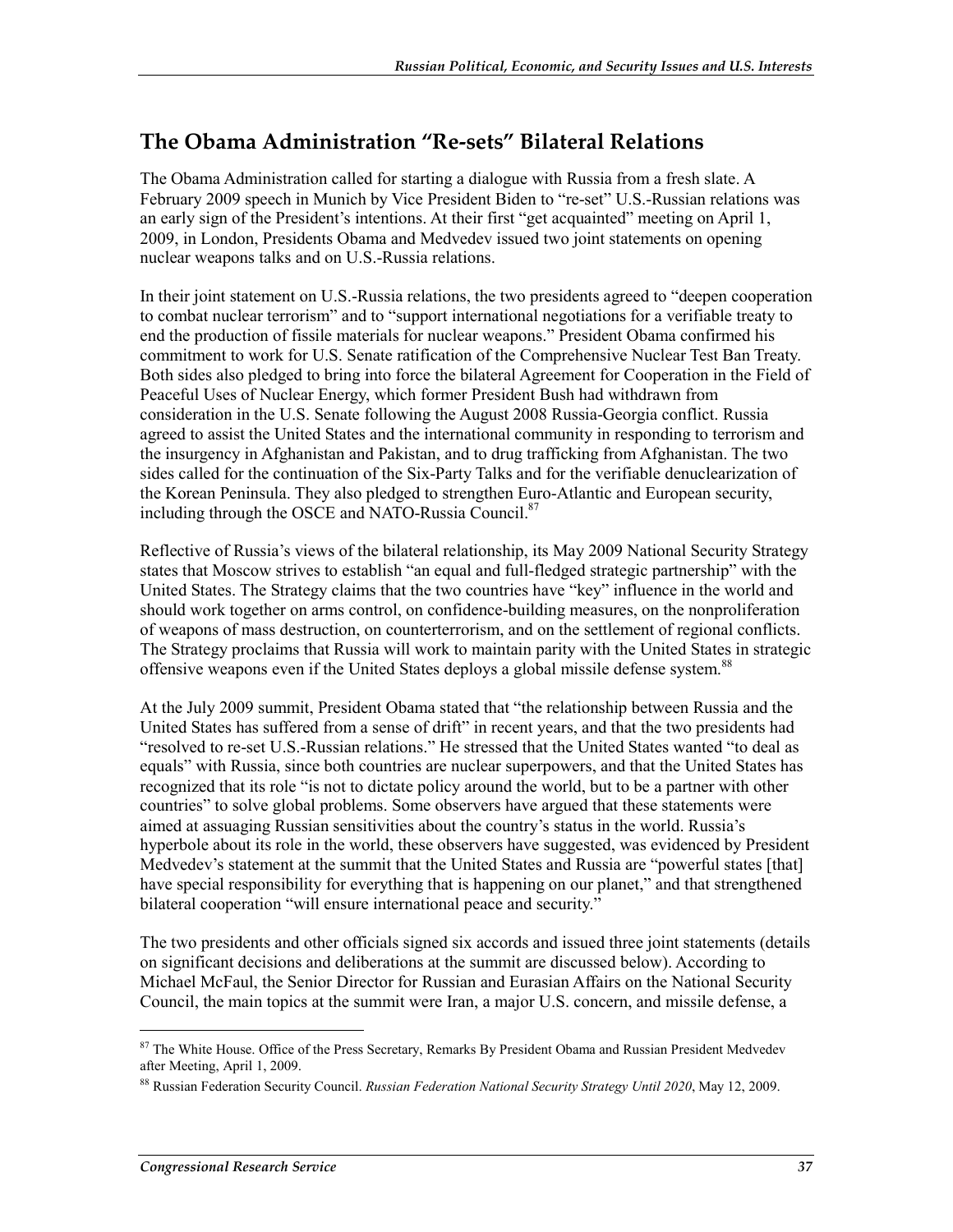major Russian concern. One achievement of the summit was the establishment of a U.S.-Russia Bilateral Presidential Commission intended to strengthen consultations and diplomacy. President Obama highlighted the commission as the "foundation" element in re-setting relations, since it would greatly expand communications between the two countries. The presidents are the cochairs, and the Secretary of State and the Foreign Minister coordinate meetings.

At the July 2009 summit, President Obama stated that one area where the two presidents "agreed to disagree" was on Georgia. McFaul reported that President Obama stated that the United States would not recognize South Ossetia and Abkhazia as independent states and also argued that the Russian idea of a "sphere of influence" in the Soviet successor states does not belong in the 21<sup>st</sup> century. The two presidents did agree, however, that "no one has an interest in renewed military conflict." They also discussed the Armenia-Azerbaijan conflict over Azerbaijan's breakaway Nagorno Karabakh (NK) region, according to McFaul, and agreed to continue cooperative efforts to resolve the conflict.

Secretary of State Hillary Clinton reported that her visit to Russia on October 12-14, 2009, had resulted in progress in negotiations to replace the expiring Strategic Arms Reduction Treaty (START), support for the Global Initiative To Combat Nuclear Terrorism, and cooperation in Afghanistan. Discussions about Iran's nuclear proliferation threat revealed ongoing differences, with Foreign Minister Lavrov stating that tightened sanctions against Iran were premature while diplomatic efforts were underway to ensure that Iran does not develop nuclear weapons. Meeting with Russian human rights advocates, Secretary Clinton argued that the United States would continue to advocate democratization and respect for human rights in Russia.

During her visit, Secretary Clinton and Foreign Minister Lavrov convened the first meeting of the U.S.-Russia Bilateral Presidential Commission. They agreed to create added working groups on counterterrorism, the environment, and on military-to-military ties. Several of the co-chairs of working groups attached to the commission also met. McFaul, who co-chairs the civil society working group, reportedly stated that government officials and representatives of nongovernmental groups would meet separately. Some Russian human rights groups criticized their exclusion from the working group. Ahead of Secretary Clinton's trip, some co-chair meetings already had taken place, including the education and culture working group and the anti-narcotics trafficking working group in Washington, DC, in late September. At the latter working group meeting, Russia urged the United States to greatly step up poppy eradication efforts in Afghanistan.

Meeting on November 15, 2009, on the sidelines of the Asia-Pacific summit in Singapore, Presidents Obama and Medvedev continued discussions on START and Iran. President Obama reported that he had again stressed to Medvedev that added international sanctions should be applied to Iran if it continued to defy its international obligation not to develop nuclear weapons.

The Obama Administration's National Security Strategy, released in May 2010, asserts that the United States endeavors "to build a stable, substantive, multidimensional relationship with Russia, based on mutual interests. The United States has an interest in a strong, peaceful, and prosperous Russia that respects international norms." The strategy calls for bilateral cooperation with Russia—termed one of the  $21<sup>st</sup>$  century centers of influence in the world—in bolstering global nonproliferation; in confronting violent extremism, especially in Afghanistan; in forging new trade and investment arrangements; in promoting the rule of law, accountable government, and universal values within Russia; and in cooperating as a partner in Europe and Asia. At the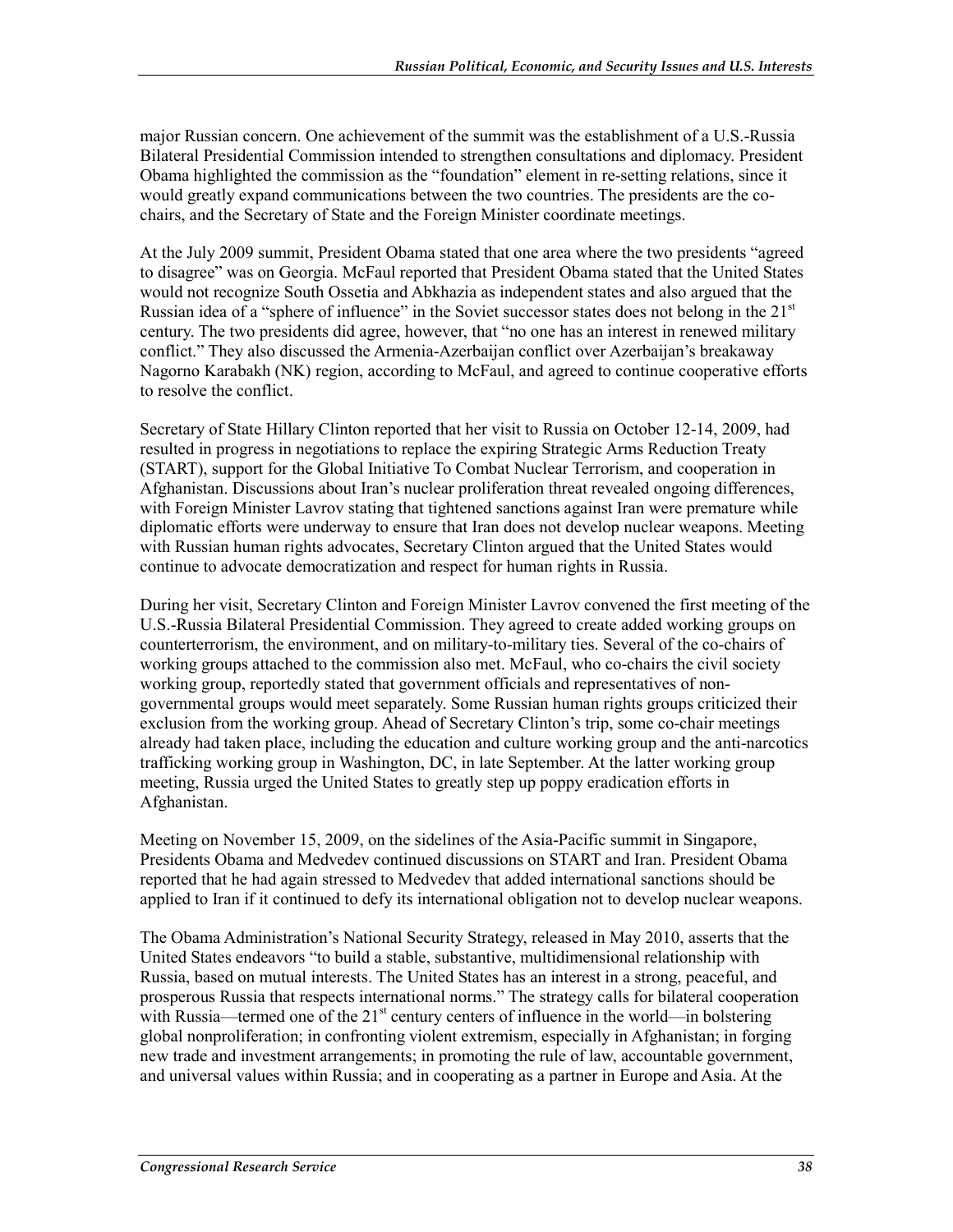same time, the strategy stresses that the United States "will support the sovereignty and territorial integrity of Russia's neighbors."89

President Medvedev visited the United States on June 22-24, 2010, to focus on business and technology ties between the two countries. In 11 joint statements, the two presidents pledged further cooperation to achieve stability in Afghanistan, to foster open government, and to strengthen counter-terrorism cooperation, among other issues. In a joint statement on strategic stability, they vowed to continue "the development of a new strategic relationship based on mutual trust, openness, predictability, and cooperation." President Obama also called for accelerating efforts with other members of the World Trade Organization (WTO) to complete the steps necessary for Russian accession to the WTO. He announced that Russia had agreed to purchase 50 Boeing aircraft, worth \$4 billion, and that the two countries had reached an agreement that would permit U.S. poultry products to again be exported to Russia.<sup>90</sup>

Just days after Medvedev's U.S. visit, the United States announced on June 28, 2010, the arrest of 11 Russian spies (one spy was outside the United States and apparently escaped). Some of the spies had been paired as couples by the Russian Foreign Intelligence Service. The spies had lived in several U.S. metropolitan areas for up to 10 years or longer. They were arrested on charges that included money-laundering and not registering as foreign agents. An FBI investigation against the "deep cover" agents reportedly had been ongoing for several years. The timing of the arrests may have been determined by suspicions of one of the agents that her cover had been blown. The 10 agents were swapped in Vienna, Austria, on July 9 for four Russian citizens whom Moscow had alleged were U.S. or British spies. Some U.S. observers suggested that the focus of the 10 Russian agents on seemingly public information gathering was a reflection of the paranoia and myopia of Russia's political leaders.<sup>91</sup> Some observers in the United States and Russia speculated that the quick resolution of the spy case indicated a concerted effort among policymakers in both countries to preserve the "re-set" in bilateral relations.

In November 2010, Presidents Obama and Medvedev met on the sidelines at the Group of 20 industrialized states in Seoul, South Korea, at the Asia-Pacific Economic Summit in Yokohama, Japan, and at the NATO-Russia summit in Lisbon, Portugal. At the session of the NATO-Russia Council in Lisbon, the heads of state agreed to work on cooperation on common security challenges, to resume theater ballistic missile defense exercises, to identify opportunities for Russia to cooperate with NATO's new territorial missile defense capability, to expand Russia's support for NATO operations in Afghanistan, and to explore revitalizing and modernizing the Conventional Forces in Europe (CFE) Treaty. President Obama hailed the agreements as part of the re-set in NATO-Russia relations and as indicating that Russia is a partner rather than an adversary of NATO. The  $112<sup>th</sup>$  Congress may hold oversight hearings on all of these issues.

In early December 2010, Secretary Clinton attended the OSCE Summit in Astana, Kazakhstan. On the one hand, Russia and the United States reportedly clashed, with Russia objecting to the establishment of an OSCE mission in Georgia that would have a mandate that included Georgia's breakaway Abkhazia and South Ossetia and the United States objecting to Russian calls for a new European security treaty. Secretary Clinton also stressed that all OSCE members should fully

<sup>89</sup> The White House. *National Security Strategy*, May 2010.

<sup>90</sup> The White House. Office of the Press Secretary. *U.S.-Russia Joint Statements*, June 24, 2010; *Remarks by President Obama and President Medvedev of Russia at Joint Press Conference*, June 24, 2010.

<sup>91</sup> *Financial Times* (London), July 1, 2010.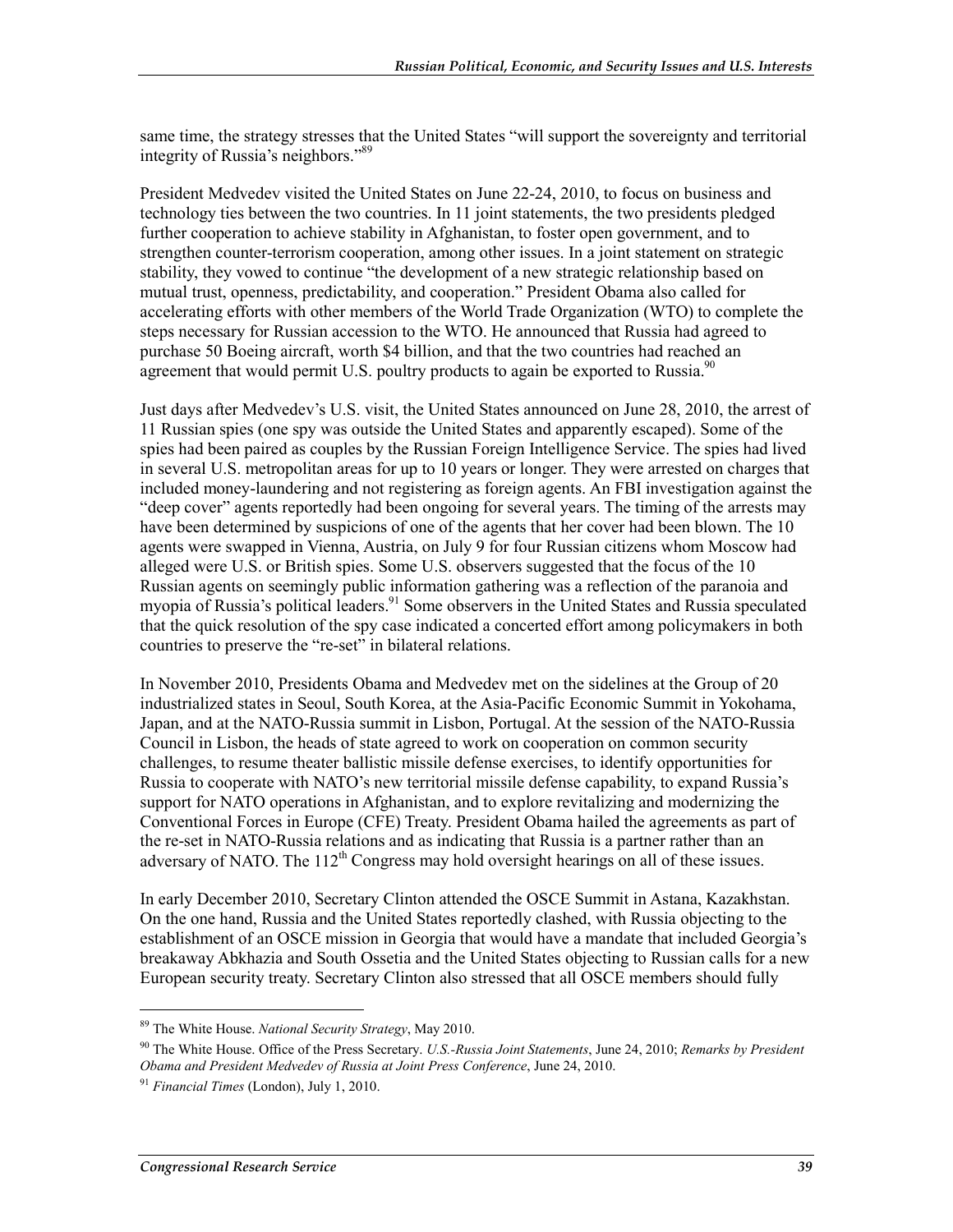implement their pledges to democratize and respect human rights. On the other hand, President Medvedev and Secretary Clinton joined in calling for the peaceful settlement of the Armenia-Azerbaijan conflict over the breakaway Nagorno Karabakh region, and the Astana summit declaration called for opening negotiations in 2011 on revitalizing the CFE Treaty.

In May 2011, Presidents Obama and Medvedev met on the sidelines at the Group of 8 industrialized states in Deauville, France. The main topics discussed included U.S. plans for missile defense deployments in Central Europe, counter-terrorism cooperation, and economic issues, including Russia's efforts to obtain entry into the World Trade Organization (WTO). President Medvedev indicated that Russia would continue discussions about its concerns over NATO missile defense plans, but stated that there was no breakthrough at the talks and suggested that progress might have to be deferred to 2020 (the final phase of missile deployments) and to "other politicians." Seemingly in contrast, National Security Council official Michael McFaul asserted that there was progress in discussing cooperation on missile defense. McFaul stated that a major part of the discussion of WTO was concerned with Georgia's concerns. The two presidents also discussed the "Arab Spring," Iran's nuclear program, and NATO actions in Libya. In regard to the latter issue, McFaul indicated that the views of the two presidents did not widely diverge, and Deputy National Security Advisor Ben Rhodes stated that President Obama agreed to consult with the Russians about events in Libya.

The two sides signed or issued nine agreements, statements, memoranda of understanding (MoU), and reports, including a protocol of cooperation on the global eradication of polio; statements of cooperation on visa issues, on counter-terrorism, and on the Bering Strait Region; memoranda of understanding on cooperation on civil aviation security, on "smart grid" energy, and on medical research; and reports on the progress of the U.S.-Russia Presidential Commission and on assessing future missile challenges (the presidents stated that the latter report had been finalized, but it was not released). It also was announced that two new working groups had been created at part of the bilateral Presidential Commission, a working group on innovation and a working group on the rule of law. The former group is headed by the U.S. Under Secretary of State and a Russian presidential advisor and the latter group is headed by the Russian Justice Minister and the U.S. Attorney General. According to McFaul, a major goal of the working group on innovation is to assist in Medvedev's modernization campaign, including investment at the Skolkovo Center (see below), and a major goal of the working group on the rule of law is to strengthen legal institutions in Russia to facilitate investment.<sup>9</sup>

Secretary Clinton and Foreign Minister Lavrov met in Washington, D.C. on July 13, 2011. They signed a long-anticipated adoptions agreement and a protocol to extend research on the effects of radiation. In addition, they announced an agreement on visa liberalization and on a new Air Navigation Services agreement. Secretary Clinton and Foreign Minister Lavrov also reviewed cooperation under the Presidential Commission and exchanged diplomatic notes to bring into force the U.S.-Russian Plutonium Management and Disposition Agreement.

<sup>92</sup> The White House, Office of the Press Secretary, *Remarks by President Obama and President Medvedev of Russia after Bilateral Meeting in Deauville, France*, May 26, 2011; *Fact Sheet: U.S.-Russia Agreements and Joint Statements*, May 26, 2011; *Press Briefing by National Security Council Senior Director for Russia and Eurasia McFaul and Deputy National Security Advisor Rhodes*, May 26, 2011.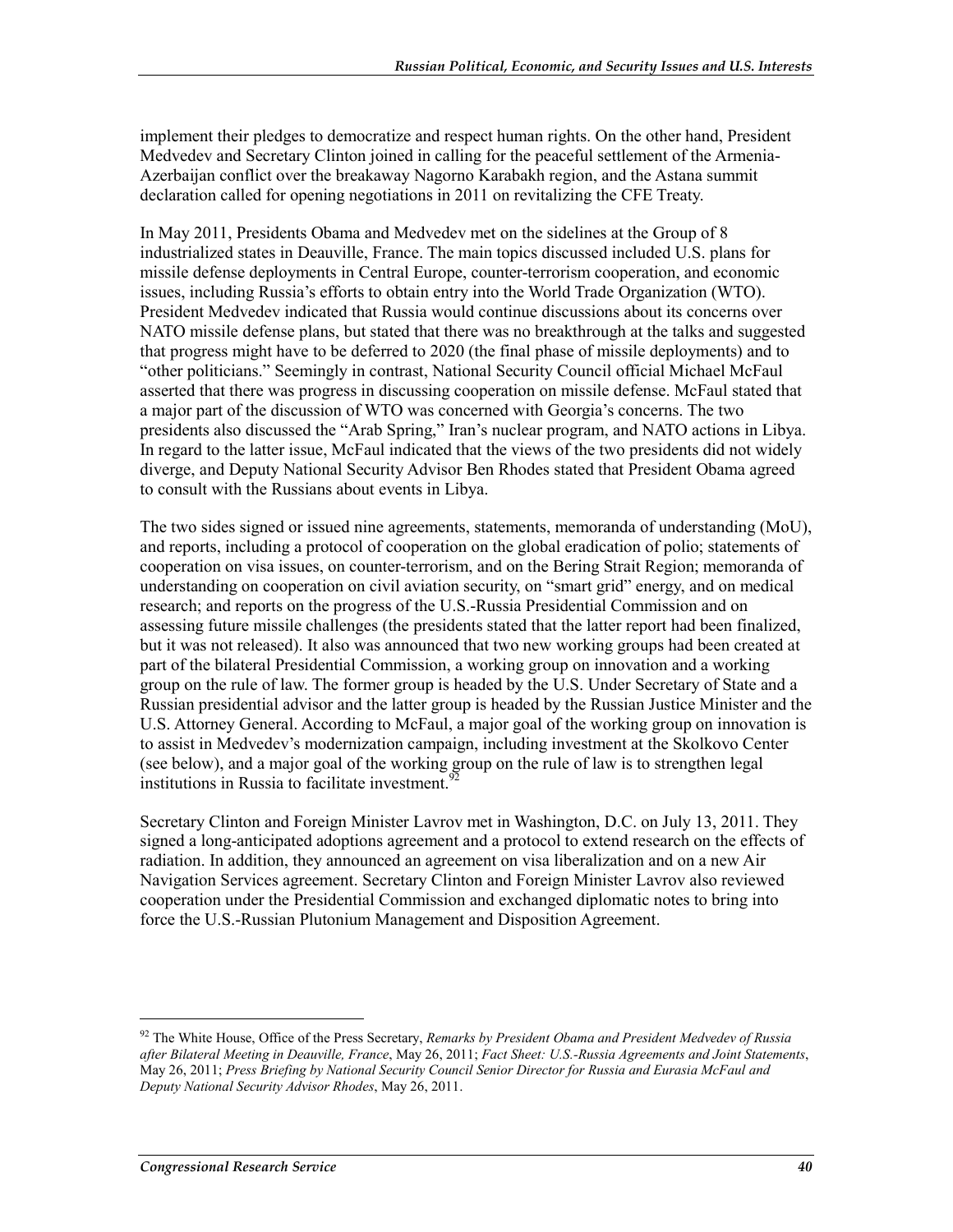## **Bilateral Relations and Iran**

Russian perceptions of the Iranian nuclear threat and its policies toward Iran are driven by a number of different and sometimes competing factors. Russia signed the agreement to build a nuclear power plant at Bushehr and provide other assistance to an Iranian civilian nuclear program in January 1995. Although the White House and Congress long argued that Iran would use the civilian nuclear reactor program as a cover for a clandestine nuclear weapons program, Russia refused to cancel the project. Moscow maintains that its cooperation with Iran's civilian nuclear program is legal, proper, and poses no proliferation threat, arguing that Iran is a signatory of the Nuclear Non-Proliferation Treaty (NPT), and that the light water reactor built by Russia is not well-suited for producing weapons-grade fissionable material.

Russia agrees with the United States and many other nations that a nuclear-armed Iran would be destabilizing and undesirable. After Iran's clandestine program to master the entire nuclear cycle, including uranium reprocessing, was revealed, Russia withheld delivery of nuclear fuel for the Bushehr reactor, pending agreement with Tehran about return of spent fuel to Russia for reprocessing. Russia joined the United States and the "EU-3" group (Great Britain, France, and Germany) in approving a series of limited U.N. Security Council (UNSC) sanctions related to Iran's nuclear infrastructure, including asset freezes and trade bans targeting certain Iranian entities and individuals.<sup>93</sup> Moscow temporarily withdrew most of its technicians and scientists from the unfinished Bushehr reactor in 2007. However, Russia soon resumed construction and shipment of nuclear fuel to Bushehr. Fuel delivery was completed in January 2008. In January 2011, Russia's permanent representative to NATO, Nikolay Rogozin, alleged that a computer virus had delayed the start-up of the reactor.<sup>94</sup> Reportedly, some damaged systems had to be replaced, but Russian officials announced that the reactor had begun operation on May 8, 2011. The plant began supplying power to the electric grid on September 3, 2011.

On September 21, 2009, Iran informed the IAEA that it had been building a second uranium enrichment plant near the city of Qom. Many observers raised fears that the disclosure was further evidence that Iran intended to build nuclear weapons. On September 23, President Obama reported that a meeting he held with President Medvedev on the sidelines of a U.N. General Assembly session dealt mostly with Iran. President Medvedev stated that the international "task is to create ... a system of incentives that would allow Iran to continue its fissile nuclear program, but at the same time prevent it from obtaining nuclear weapons."<sup>95</sup> In a meeting with concerned nations on October 1, 2009 (now termed the Sextet, consisting of the United States, United Kingdom, France, Russia, China, and Germany), Iran agreed to a late October IAEA inspection of the Qom enrichment site and initially appeared positive toward a plan to export most of its lowenriched uranium to Russia or France to be further enriched to fuel the Tehran Research Reactor. After inspecting the enrichment plant near Qom, the IAEA concluded that it was in an advanced stage of completion and that Iran's efforts to hide it for years heightened IAEA concerns that other nuclear facilities were being hidden. Russia reportedly mediated with Iran to urge it to accept the research reactor fuel deal, but on November 18, 2009, Iran rejected the deal. On November 27, Russia joined other representatives of the IAEA in censuring Iran for concealing

<sup>93</sup> See CRS Report RL32048, *Iran: U.S. Concerns and Policy Responses*, by Kenneth Katzman.

<sup>94</sup> *Interfax*, January 27, 2011.

<sup>95</sup> The White House. Office of the Press Secretary. *Remarks by President Obama and President Medvedev of Russia after Bilateral Meeting*, September 23, 2009.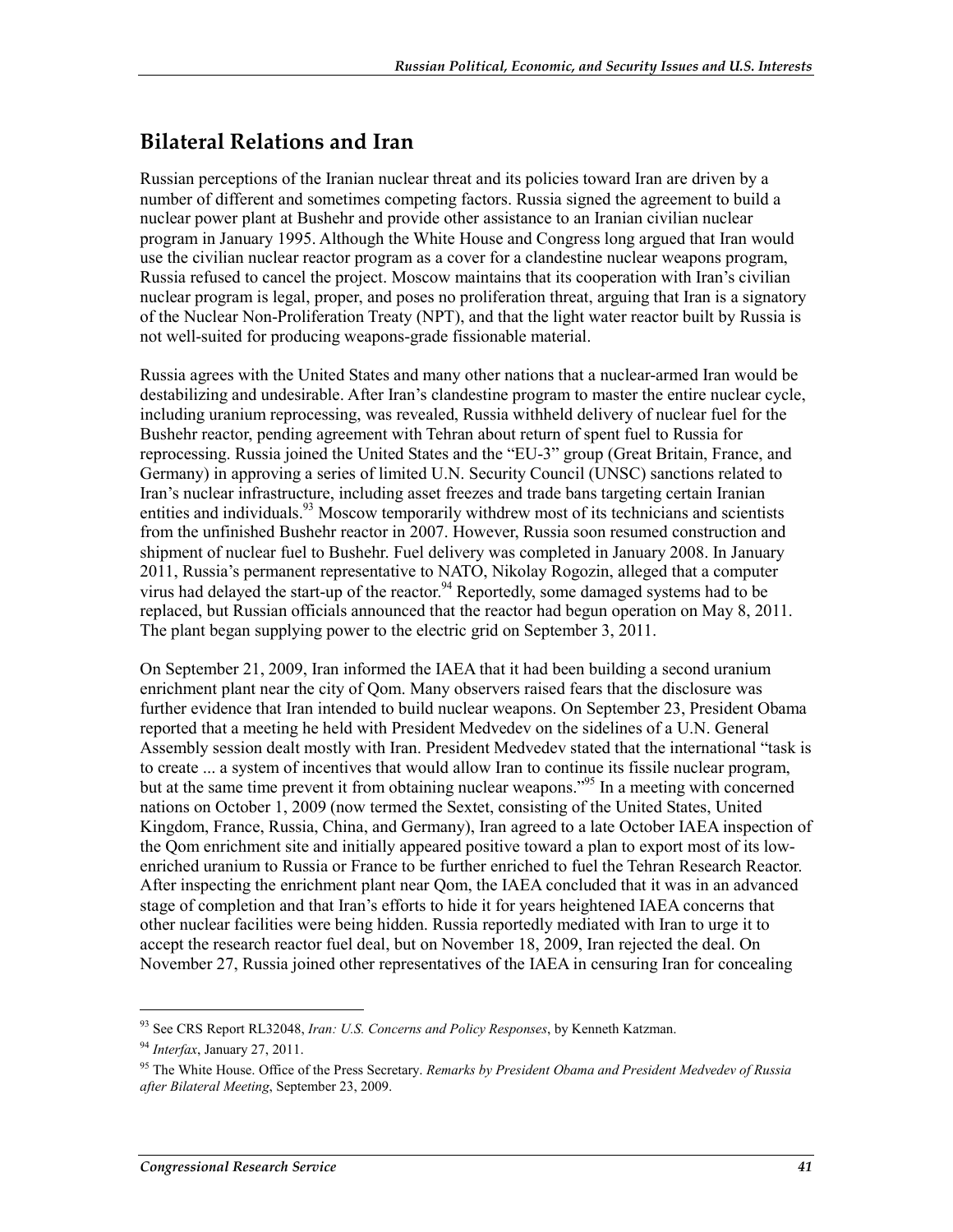the enrichment plant near Qom. In February 2010, Iran stated that it would start enriching uranium to 20% to fuel the Tehran Research Reactor.

On June 9, 2010, the IAEA reported that the United States, Russia, and France had raised joint objections to a uranium swap deal reached by Brazil and Turkey to supply nuclear fuel for the Tehran research reactor. Objections included that Iran had a larger amount of low-enriched uranium than was considered under the swap deal (and under the October 2009 proposal mentioned above).

Also on June 9, 2010, Russia supported the approval of UNSC Resolution 1929, which expressed growing international concern with Iran's lack of compliance with ensuring that its nuclear program is peaceful and directed an expanded international arms embargo and added restrictions on commerce dealing with "proliferation-sensitive activities" in Iran. Explaining Russia's vote for the resolution, U.N. ambassador Vitaliy Churkin stated that "it has become inevitable that additional restrictive measures should be adopted to constrain development in those Iranian activities that run counter to the task of strengthening the non-proliferation regime."<sup>96</sup> Perhaps also a significant factor, simultaneously with Russia's agreement on the draft resolution, its state arms export agency, Rosoboronexport, and other Russian firms were removed from U.S. lists of sanctioned entities.<sup>97</sup> Appearing to be one strategy to deflect Iran's anger, Russia has denounced added sanctions imposed by the United States, the EU, and other countries in the wake of the approval of UNSC Resolution 1929.

After CIA revelations about Iran's possession of highly enriched uranium, President Medvedev concurred in July 2010 that "Iran is nearing the possession of the potential which in principle could be used for the creation of a nuclear weapon." He also stated that "we should not forget that Iran's attitude [toward cooperation with the international community] is not the best one."<sup>98</sup> Causing further strains in Russian-Iranian relations, in September 2010 President Medvedev signed a decree banning the supply of the S-300 surface-to-air missile system to Iran, asserting that the weapons transfer to Iran was blocked by UNSC Resolution 1929.

In testimony in December 2010, Under Secretary of State William Burns asserted that "Russia's partnership [with the United States] in the diplomacy which led to Resolution 1929 and to its own decision to cancel the S–300 sale was crucial. Without Russia's partnership, I don't think we would have had Resolution 1929 [or] as significant a set of measures from the EU and from many others. So that painstaking effort to work together with regard to a shared concern about Iran's nuclear ambitions has been right at the core of our relationship with Russia over the last couple of years." At the hearing, some Members raised concerns that Russia's past and ongoing support for Iran's civil nuclear program might have facilitated its nuclear weapons ambitions. Under Secretary Burns argued that Russia and other countries have become increasingly worried about Iran's nuclear intentions and have intensified their support for countervailing international actions.99

<sup>&</sup>lt;sup>96</sup> United Nations. Security Council. 6335<sup>th</sup> Meeting, *Meeting Record*, S/PV.6335, June 9, 2010.

<sup>97</sup> CRS Report RL32048, *Iran: U.S. Concerns and Policy Responses*, by Kenneth Katzman.

<sup>98</sup> Ministry of Foreign Affairs of the Russian Federation. *Speech by Dmitry Medvedev, President of the Russian Federation, at the Meeting with Russian Ambassadors and Permanent Representatives to International Organizations*, July 13, 2010; *Agence Presse France*, July 13, 2010.

<sup>99</sup> U.S. House of Representatives, Committee on Foreign Affairs, *Hearing on Implementing Tougher Sanctions on Iran: A Progress Report*, December 1, 2010.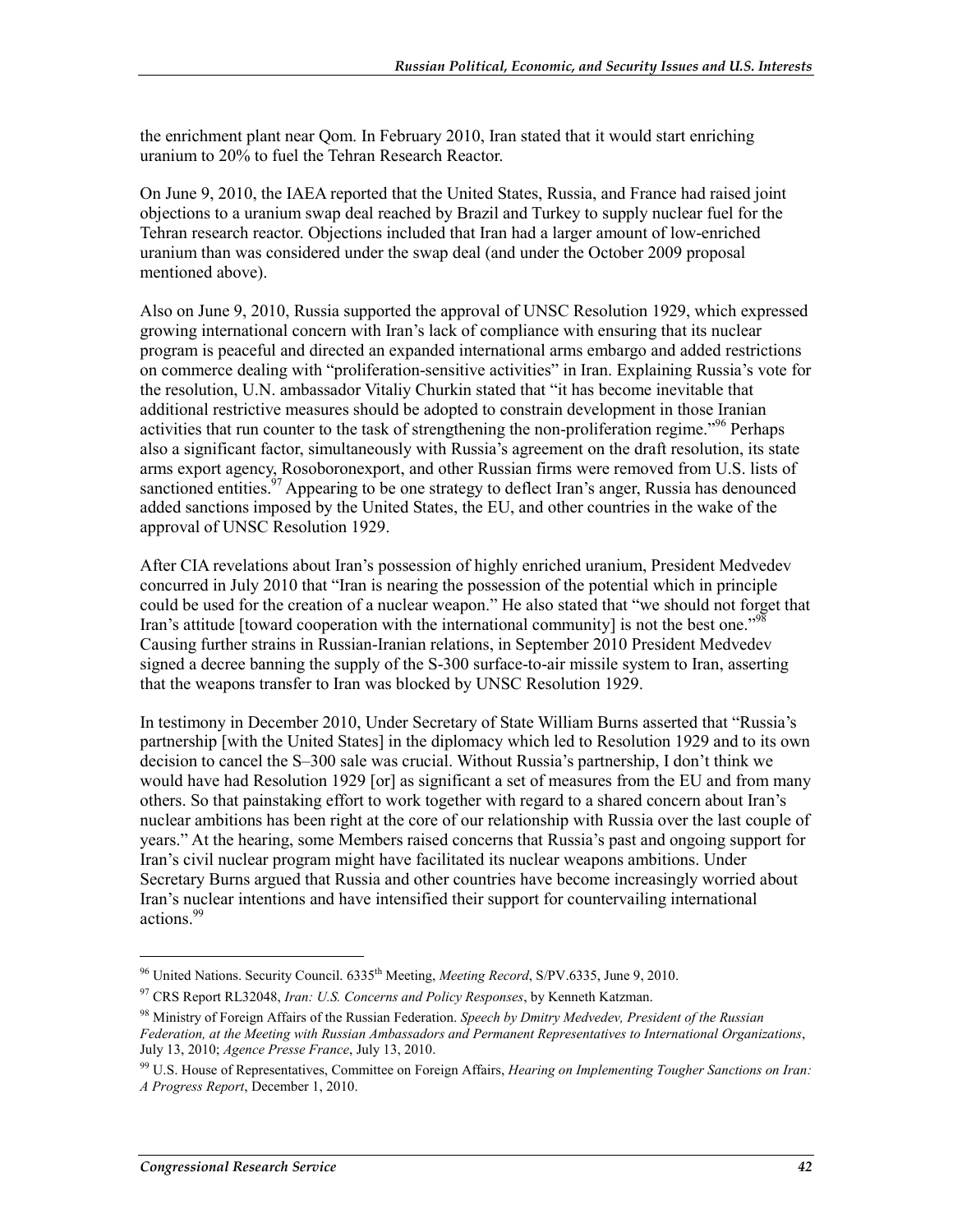In January 2011, Russia joined the other members of the Sextet at a meeting with Iran in Istanbul to urge Iran to commit to a modified agreement worked out by Russia, the United States, and France to exchange the bulk of Iran's low-enriched uranium for fuel rods for the Tehran research reactor. Iran raised preconditions to such an agreement that were rejected by the Sextet. Just before the meeting, Russia joined the Sextet in calling for fully implementing the sanctions under UNSC Resolution 1929, but again refused to join what it termed "unilateral sanctions" beyond those agreed to by the UNSC. On January 27, 2011, President Medvedev stated that "Iran needs to dispel the international community's doubts in relation to its nuclear program. It [Iran] should persuade us that this program is of a peaceful nature."<sup>100</sup>

The final declaration issued at the May 2011 meeting of the heads of state of the Group of 8 industrialized countries in France warned that "the severe proliferation challenges ... in Iran and North Korea ... pose a threat to global stability."<sup>101</sup>

On June 1, 2011, Lavrov stated that because the United States and European countries imposed added sanctions on Iran after the approval of UNSC Resolution 1929—sanctions that he claimed they had agreed to forego during negotiations prior to the approval of the resolution—Russia would not agree to further UNSC sanctions.<sup>102</sup> That same day, the Russian Foreign Ministry reported that Lavrov rejected a call by visiting Israeli Deputy Prime Minister Moshe Ya'alon for concerned countries to warn Iran that it faces military reprisals if it proceeds with its nuclear weapons development program. According to the Foreign Ministry, Lavrov reiterated Russia's views that concerns about Iran's nuclear program should be resolved exclusively through negotiations and that Iran has the right to pursue a peaceful nuclear program.<sup>103</sup>

On June 9, 2011, the Sextet issued a statement calling for Iran to hold discussions on many unresolved concerns to rule out a military component to Iran's nuclear program. The statement was issued in response to an announcement by Iran that it would greatly increase the amount of uranium it would enrich to 20%.

In October 2011, Russia's Foreign Ministry called for the IAEA to delay the planned release of a report on Iran's nuclear program, claiming that the issuance of the report might interfere with restarting the Sextet talks, which had not been held since January. At the same time, the Foreign Ministry asserted that Russia has the same goal as others in the Sextet, to diplomatically engage with Iran to encourage it to "answer<sup>[]</sup> the international community's questions and eliminate<sup>[e]</sup> concerns in the context of the Iranian nuclear program."104 Reportedly, the report may warn that Iran has intensified its nuclear weapons development program.

## **Bilateral Relations and Afghanistan**

In a meeting with Afghan President Hamid Karzai in August 2008, Russian President Medvedev called for "opening a new page in relations" between the two countries, "because, unfortunately,

<sup>100</sup> *Interfax*, January 27, 2011.

<sup>&</sup>lt;sup>101</sup> *G8 Declaration: Renewed Commitment For Freedom And Democracy*, G8 Summit of Deauville, France, May 26-27, 2011, at http://www.g20-g8.com/g8-g20/g8/english/live/news/renewed-commitment-for-freedom-anddemocracy.1314.html

<sup>&</sup>lt;sup>102</sup> Ministry of Foreign Affairs of the Russian Federation, June 2, 2011.

<sup>103</sup> *CEDR*, June 1, 2011, Doc. No. CEP-950139; June 1, 2011, Doc. No. CEP-365001.

<sup>104</sup> *Interfax*, October 26, 2011.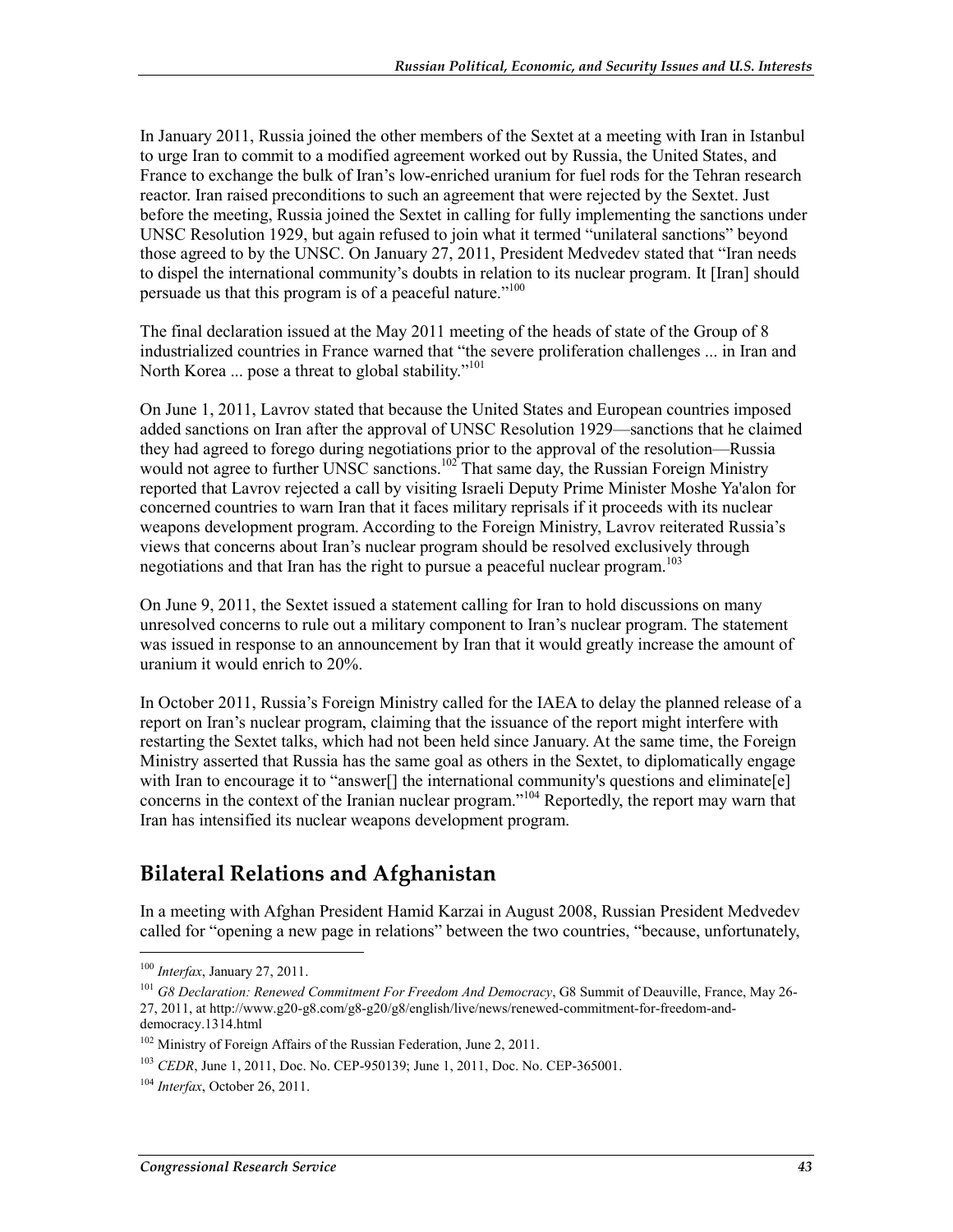our countries are coming up against similar threats and problems." Russia provides some foreign assistance and investment to Afghanistan, although it has rejected sending military forces. Russia hosted a Shanghai Cooperation Organization conference on Afghanistan, counter-terrorism, and counter-narcotics in late March 2009, which was attended by U.S. and NATO observers. The conference communiqué praised the efforts of the International Security Assistance Force (ISAF) in Afghanistan but offered no substantive assistance. At the July 2009 U.S.-Russia summit, a joint statement on assistance to Afghanistan called for enhancing cooperation within the U.S.-Russia Counter-Terrorism Working Group (established in 2000); further implementing the Russia-NATO Council's counter-narcotics project; supporting Afghanistan-related activities of the OSCE; increasing training for the Afghan National Army, police, and counter-narcotics personnel; and greatly increasing cooperation to halt illicit financial flows related to heroin trafficking in Afghanistan. The two sides also called for enhancing counter-terrorism cooperation between Afghanistan and Pakistan.

The State Department reported that an agenda-setting meeting of the Counter-Terrorism Working Group took place in Berlin in November 2009. The Russian permanent representative to NATO, Dmitry Rogozin, and Moscow Regional Governor Boris Gromov (the former commander of Soviet forces in Afghanistan) called in January 2010 for NATO forces not to "withdraw without victory" in Afghanistan. They asserted that the "Russian position" is that NATO should ensure political stability in Afghanistan and claimed that Russia is forming the CSTO's rapid reaction forces to protect Central Asia as a hedge against NATO's failure in Afghanistan. In late March 2010, Rogozin suggested that Russia should link its cooperation as a transit state for supply shipments to Afghanistan (see below) to a NATO pledge to combat drug trafficking into Russia. Seeking to elevate its status, the CSTO repeated a call for NATO to formally cooperate with it in order to stanch drug trafficking from Afghanistan and to defeat the Taliban.<sup>105</sup>

In January 2011, Russia's ambassador to Afghanistan, Andrey Avetisyan, stressed that NATO forces should not leave Afghanistan until the country is able to defend itself. He stated that Russia was ready to assist Afghanistan in rebuilding infrastructure and facilities that had been constructed by the former Soviet Union, but that such rebuilding would need international financing. He also renewed Russia's call for NATO to combat drug production. He also dismissed what he claimed were U.S. arguments that combating poppy growing in Afghanistan was complicated because it risked antagonizing farmers, stating that "the money made on the production of drugs … finances the militants … and part of the Afghan heroin also goes to Europe and the United States."<sup>106</sup>

#### *Alternative Supply Routes to Afghanistan*

In late 2008, the United States and NATO stepped up efforts to develop supplemental air and land routes into Afghanistan because of growing problems in sending supplies through Pakistan. The incoming Obama Administration also planned increasing the number of troops in Afghanistan, which also spurred the search for alternate supply routes. A "northern supply network" was envisaged for transits through Russia or the South Caucasus to Central Asia and then to Afghanistan. The U.S. Manas airbase in Kyrgyzstan, established in late 2001, was to be a

<sup>105</sup> *ITAR-TASS*, January 18, 2010; Boris Gromov and Dmitry Rogozin, "Russian Advice on Afghanistan," *The International Herald Tribune*, January 12, 2010; *BBC Worldwide Monitoring*, March 31, 2010; "NATO Not Cooperating Sufficiently with Russia—CSTO Head," *RIA Novosti*, March 27, 2010.

<sup>106</sup> *Interfax*, January 27, 2011.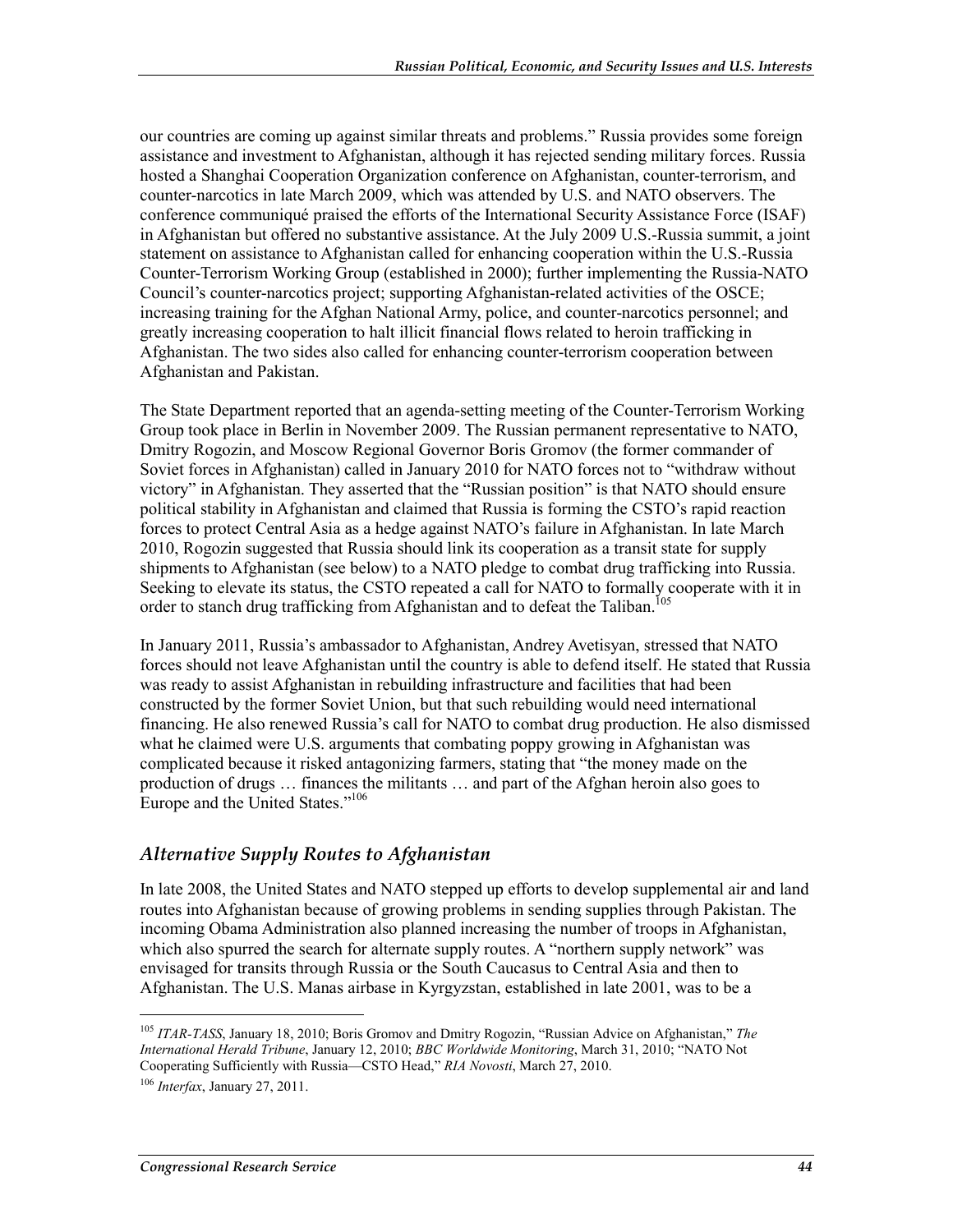component of this route. In February 2009, however, Kyrgyzstan announced that it intended to close the airbase, but an agreement was reached in late June 2009 to keep it open in exchange for higher U.S. rent and other payments.

As early as the April 2008 NATO summit, Russia's then-President Putin had offered to permit the shipment of non-lethal NATO goods through Russia to Afghanistan. In late 2008, Russia also permitted Germany to ship weapons and other equipment by land to its troops in Afghanistan. NATO reached agreement with Russia in February 2009 on the land transit of non-lethal supplies to Afghanistan, and all the Central Asian states except neutral Turkmenistan also agreed to permit overland shipments. The first railway shipment from the Baltic states reached Afghanistan—after transiting Russia, Kazakhstan, and Uzbekistan—in late March 2009.

At the U.S.-Russia summit meeting in early July 2009, Foreign Minister Lavrov and Under Secretary of State Burns signed an agreement allowing up to 4,500 annual official air flights of troops and lethal supplies through Russia to Afghanistan, and unlimited numbers of commercial charter flights of nonlethal supplies. Lauded by McFaul as "historic," the agreement complements the NATO-Russia arrangement reached in early 2009 on land transit. The Administration reports that air transit through Russia could save the United States government up to \$133 million annually in fuel, maintenance and other transportation costs, and that this agreement would be free of any air navigation charges.

Reportedly, the first flight by the United States using this route took place in early October 2009, and another took place in November 2009. Allegedly, Russia was slow in facilitating such flights, and the United States and NATO used alternative air transit through the Caspian region to reach Afghanistan. According to Assistant Secretary of State Philip Gordon, these air transit problems were resolved. He stated in mid-2010 that "on average, two U.S. planes a day to fly over Russia carrying troops and supplies in support of the mission in Afghanistan. To date, over 275 flights have carried over 35,000 passengers and valuable cargo. Russia's rail network has facilitated transit of more than 10,000 containers of supplies…. About 30% of cargo to Afghanistan goes through the Northern Distribution Network (NDN) and 60% of the NDN [cargo] goes through Russia."107 An April 2011 Administration factsheet stated that 1,000 U.S. official flights over Russia had carried over 150,000 passengers and cargo. The factsheet also stated that more than  $25,000$  containers had transited Russia under the NATO-Russia transit agreement.<sup>108</sup>

A June 2010 Administration factsheet on the results of the "re-set" gave some information on Russian commercial support for the Afghan conflict. It stated that Russian companies had made over 12,000 flights in support of U.S. operations in Afghanistan and Iraq, had supplied over 30% of the fuel U.S. military troops use in Afghanistan, and provided over 80 MI-17 helicopters to the Afghan National Army, Afghan National Police, and Afghan Drug Interdiction Forces.<sup>109</sup>

During his confirmation hearing in July 2011 as Commander of the U.S. Transportation Command, Gen. William Fraser stated that the aim was to boost the percentage of surface transit

<sup>107</sup> U.S. Department of State. *U.S.-Russia Relations Under the Obama Administration: Remarks at the German Marshall Fund*, June 16, 2010.

<sup>108</sup> The White House, Office of the Spokesman, *1000th ISAF Supply Mission Transits Russian Airspace*, April 20, 2011.

<sup>109</sup> The White House. Office of the Press Secretary. *U.S.-Russia Relations: "Re-set" Fact Sheet*, June 24, 2010.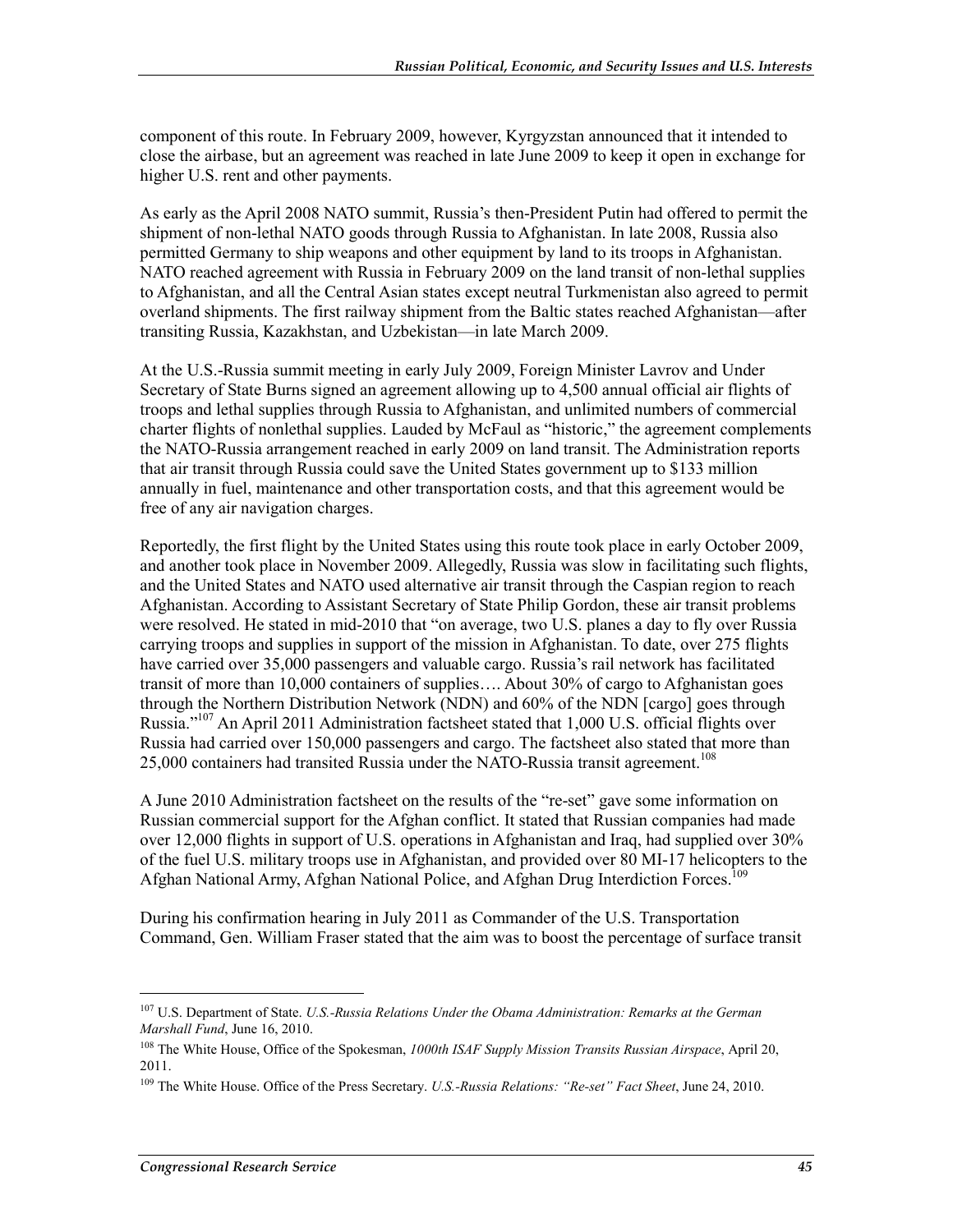through the NDN.<sup>110</sup> Part of this growing significance of Russia is as an egress route for materiel as the United States draws down its military operations in Afghanistan.

Russia is a substantial supplier of jet fuel for U.S. and NATO operations in Afghanistan. This relationship became more apparent in September 2011 when the US Defense Logistics Agency placed its first order for fuel with the Gazpromneft-Aero-Kyrgyzstan joint venture, which is majority-owned by Russia's Gazprom state-controlled gas firm, to initially supply 20% of the aviation fuel needs of the Manas Transit Center in Kyrgyzstan. The Transit Center is the main U.S. airbase in Central Asia, and provides major aerial refueling services over northern Afghanistan. According to one report, the fuel is directly supplied from Gazprom's oil refineries and transported by the Russian Transoil company to the transit center.<sup>111</sup>

## **Bilateral Relations and North Korea**

Russia has expanded its ties with North Korea in recent years as part of its policy of strengthening its role as an Asia-Pacific power. Russia stresses a negotiated settlement of the Korean conflict that protects the stability of its eastern regions and ensures a draw-down of U.S. forces in South Korea. Russia also seeks the continuation of the six-party talks on North Korea's denuclearization (see below) as a means of containing, if not reducing, the threat posed by a nuclear-armed Pyongyang, according to some observers. Russia prefers that the transition of power from Kim Jong Il to his son be relatively peaceful, rather than involve a regime collapse that could involve refugee flows into Russia or other trans-border problems, or the occupation of North Korea by South Korea or China, according to some observers. Moscow will seek to retain effective relations with Pyongyang throughout the succession period, in this view. Russia seeks working relations with South Korea for many of the same reasons—the pursuit of Asia-Pacific regional influence and stability in areas near its borders—as well as for economic and trade benefits. $112$ 

A phase of closer Russia-North Korea ties was launched in February 2000, when the foreign ministers of the two countries signed a Treaty on Friendship, Good-Neighborly Relations and Cooperation. Then-President Vladimir Putin visited Pyongyang in July 2000 and Supreme Leader Kim Jong Il visited Russia in August 2001. Because of the closer bilateral ties, North Korea insisted in 2003 that it would not take part in multinational denuclearization talks unless Russia also participated. These six-party talks (including the two Koreas, the United States, Russia, China, and Japan) opened in August 2003. Russia-North Korea relations appeared strained somewhat after Russia supported UNSC Resolution 1718 in October 2006 that criticized a North Korean nuclear test and applied sanctions. In February 2007, North Korea pledged to shut down and dismantle its Yongbyon nuclear facilities in exchange for humanitarian and developmental assistance, but further progress evaporated and six-party talks have been halted since December 2008. In April 2009, North Korea announced its withdrawal from the talks.

<sup>&</sup>lt;sup>110</sup> U.S. Senate, Committee on Armed Services, Confirmation Hearing for William M. Fraser to be Commander, U.S. Transportation Command, August 2, 2011. See also Subcommittee on Seapower, Hearing on the FY2012 Budget Request for Strategic Airlift Aircraft, July 13, 2011.

<sup>111</sup> *CEDR*, September 28, 2011, Doc. No. CEP-950073.

<sup>112</sup> Alexander Vorontsov, *Current Russia—North Korea Relations: Challenges And Achievements*, The Brookings Institution, February 2007; Georgy Toloraya, "Russia and the North Korean Knot," *The Asia-Pacific Journal: Japan Focus Newsletter*, April 19, 2010.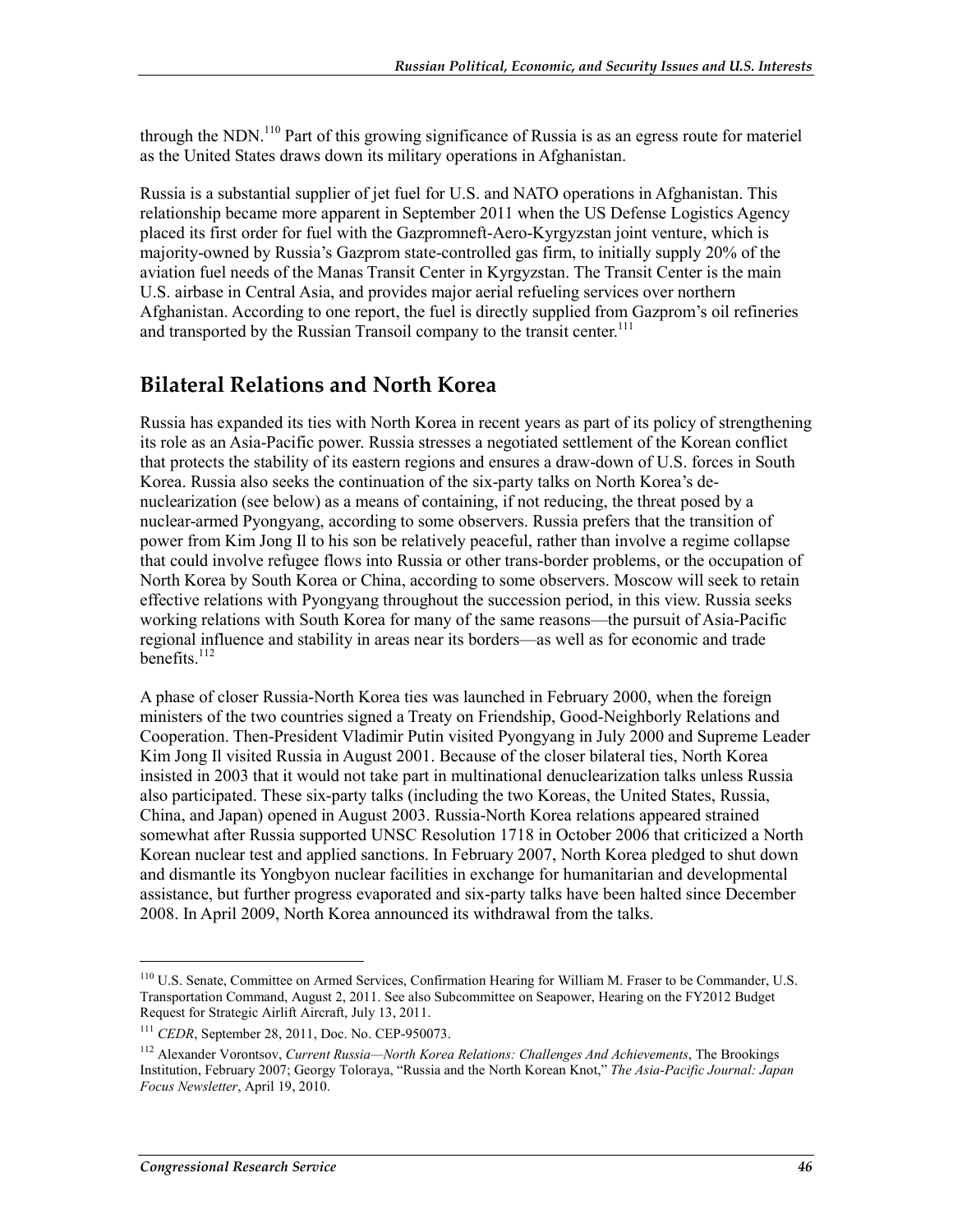Russian-North Korean tensions increased in April-May 2009 after Russia supported the UNSC in approving Resolution 1874 that condemned North Korean missile and nuclear tests and increased sanctions on North Korea. Russia's Permanent Representative to the U.N., Vitaliy Churkin, stressed that the sanctions excluded military force and argued that they would be reviewed once North Korea renewed cooperation within the format of the six-party talks. Russia and China insisted that a UNSC Presidential Statement issued in July 2010 not assess blame for the sinking of the South Korean naval corvette *Cheonan*. Russia argued that its stance of not assessing blame would help "de-escalate tensions on the Korean Peninsula, restore dialogue and interaction between North Korea and South Korea, and resume the six-party talks."<sup>113</sup>

Seemingly taking a stronger stance than in the case of the attack on the *Cheonan*, Russian Foreign Minister Lavrov immediately condemned the North Korean artillery attack and the loss of life on South Korea's Yeonpyeong Island in late November 2010, but also called for restraint by both sides. He similarly expressed "profound concern" over revelations by North Korea in November 2010 that it was enriching uranium as part of a civil nuclear power program, and termed such enrichment a violation of UNSC resolutions and the 2005 denuclearization statement.<sup>114</sup>

In mid-May 2011, the head of Russia's Foreign Intelligence Service, Mikhail Fradkov, visited North Korea, perhaps indicating that Pyongyang continues to consider contacts with Russia as well as China as means to engage the outside world, according to some observers.<sup>115</sup> The heads of state of the Group of 8 industrialized nations issued a statement in late May 2011 warning that the nuclear programs of North Korea and Iran are a threat to global stability. In early June 2011, Russian Deputy Prime Minister Sergei Ivanov appeared to claim that Russia has little influence over North Korea. He stated that "Russia plays its role as much as we can [in the six-party talks]. Currently we have nearly no trade or connection with North Korea despite our common border<sup>"116</sup>

In late August 2011, Supreme Leader Kim Jong-Il met with President Medvedev in the southeastern Russian town of Ulan-Ude. Kim Jong-Il reportedly reiterated a proposal to return to the six-party talks "without preconditions," while accepting a moratorium on nuclear tests and production after the resumption of the talks. The U.S. State Department issued a statement that "any engagement with the North Koreans should be conducted in a way that does not detract from the international community's clear message of concern about the North's weapons programs, and the necessity for Pyongyang to do what is necessary to return to the Six-Party talks.<sup>5117</sup> The Russian ambassador to South Korea admitted that the announcement by North Korea that it would resume six-party talks "without preconditions" was a repudiation of U.S. and South Korean calls for North Korea to halt all of its nuclear activities and allow U.N. inspectors to verify the suspension before the resumption of talks. He asserted that Russia agrees with the other

<sup>113 &</sup>quot;Moscow Backs UN Security Council Statement on S. Korean Corvette Incident," *Russia & CIS General Newswire*, July 10, 2010.

<sup>114</sup> *CEDR*, December 1, 2010, Doc. No. CEP-8009; Ministry of Foreign Affairs of the Russian Federation*, Working Visit to Russia by Pak Ui Chun, Foreign Minister of the DPRK*, December 14, 2010.

<sup>115</sup> *CEDR*, May 19, 2011, Doc. No. CEP-9016.

<sup>116</sup> *Question & Answer Session with Russian Deputy Prime Minister Sergei Ivanov and Singapore Defense Minister Dr. Mg Eng Hen at the Sixth Plenary Session of the 10<sup>th</sup> IISS Asia Security Summit*, The International Institute for Strategic Studies, June 5, 2011.

<sup>117</sup> U.S. Department of State, Office of the Spokesperson, *Taken Question: Russia/North Korea: Joint Naval Exercises in 2012*, September 15, 2011.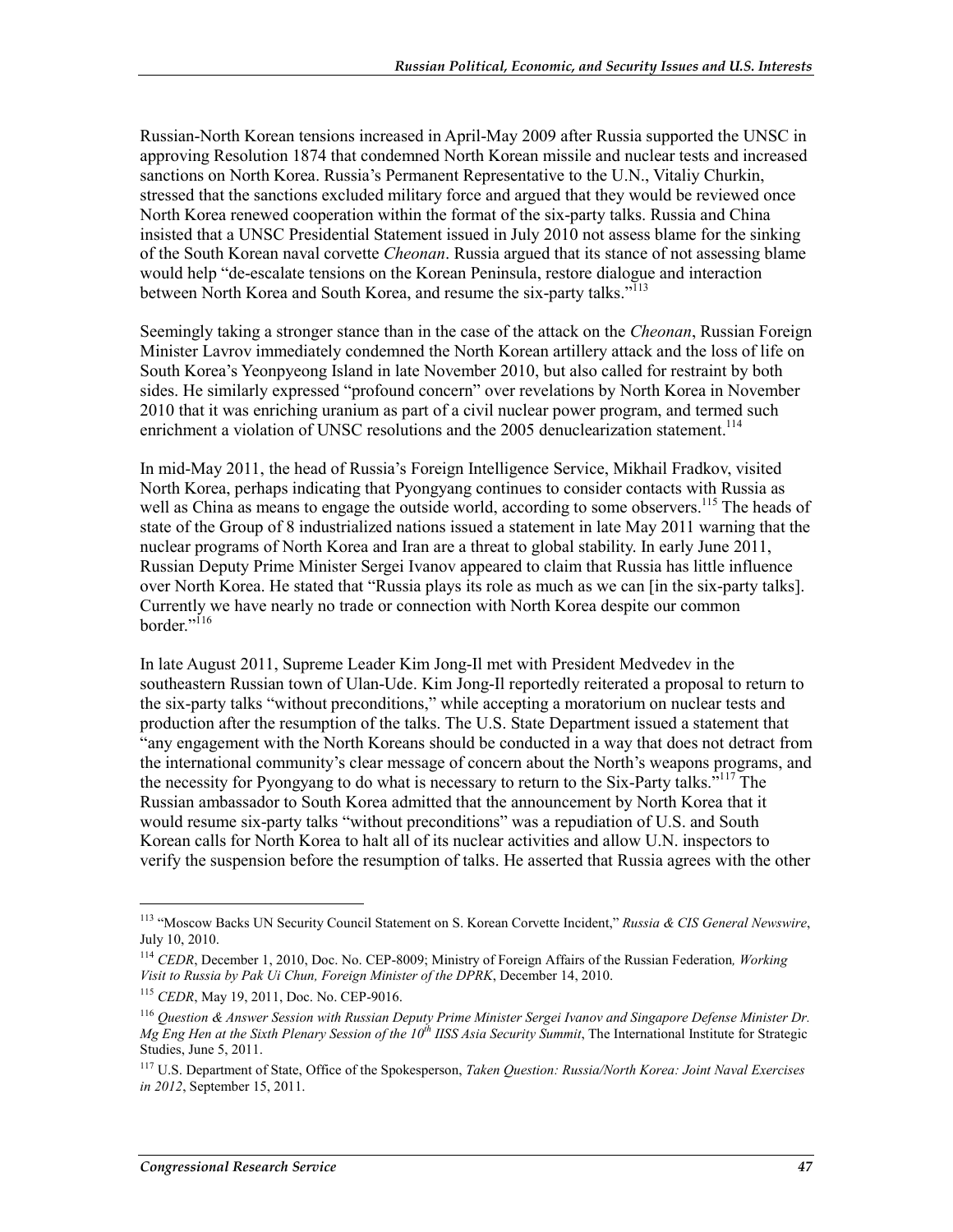parties to the talks, but he appeared to argue for further talks with North Korea to alter its stance.<sup>118</sup>

### **Russia's Role in the Middle East Quartet**

Russia is a member of "the Quartet" (formed in 2002 by Russia, the United States, the EU, and the U.N.) that mediates between Israel and the Palestine Liberation Organization (PLO), chaired by President Mahmoud Abbas. Russia supported the holding of the U.S.-brokered Annapolis Conference in 2007 on a two-state solution, and the Quartet has agreed in principle to a Russian proposal to hold a follow-on conference in Moscow at some point.

According to Russian analyst Dmitriy Trenin, Russia seeks to present itself as an unbiased arbiter in the Quartet, and participates in order to demonstrate its status as a great power.<sup>119</sup> Russian Foreign Minister Lavrov met with Hamas leader Khaled Meshaal in 2006 to discuss the future of the peace process after Hamas won a majority of seats in the Palestinian National Authority Legislative Council. Russia argues that Hamas has popular support among Palestinians and that Russian contacts with Hamas enable Russia to urge Hamas to moderate its behavior and take part in the establishment of a peaceful Palestinian state. The other members of the Quartet maintain that that there should be no engagement with Hamas until it forswears terrorism, recognizes Israel's right to exist, and supports the Middle East peace process as outlined in the 1993 Oslo Accords. Russian President Medvedev met with Meshaal during his May 2010 trip to Syria. Israel condemned Medvedev's meeting with Meshaal.<sup>120</sup>

Russia and other members of the Quartet urged the resumption of direct talks between the PLO and Israel after the last such talks in 2008. The sides agreed to resume direct talks in August 2010 and PLO chairman Mahmoud Abbas and Israeli Prime Minister Benjamin Netanyahu met on September 2, 2010, in Washington, DC. Just days before the end of Israel's moratorium on settlements on the West Bank, the Quartet met and issued a statement on September 21, 2010, calling for the moratorium to be continued.

In January 2011, President Medvedev met with President Abbas in Jericho, where Medvedev did not declare recognition of Palestinian statehood but reaffirmed a statement of such support made by the former Soviet Union in 1988. At this Quartet meeting, Secretary Clinton, Russian Foreign Minister Lavrov, EU High Representative for Foreign Affairs and Security Policy Catherine Ashton, and U.N. Secretary General Ban Ki-moon issued a statement urging the immediate resumption of peace talks, given the civil turmoil in the Middle East. On February 18, 2011, the United States vetoed a UNSC draft resolution supported by Russia that the United States termed "unbalanced and one-sided" in its condemnation of all Israeli settlements established in occupied Palestinian territory since 1967 as illegal.

Russia supported the signing of the agreement in May 2011 between Fatah and Hamas on forming a power-sharing Palestinian Authority government for the West Bank and the Gaza Strip. Russia endorses the formation of a cabinet composed of "technocrats" rather than politicians who

<sup>118</sup> Open Source Center, *Korean Peninsula: Daily Report*, August 26, 2011, Doc. No. KPP-971084.

<sup>119</sup> Dmitriy Trenin, *Russia's Policy in the Middle East: Prospects for Consensus and Conflict with the United States*, The Century Foundation, 2010.

<sup>120 &</sup>quot;Israel Slams Russia's Hamas Stance," *Jerusalem Post*, May 12, 2010; Baraq Ravid, "Are Russia-Israel Ties Really 'Better Than Ever' Under Lieberman?" *Haaretz*, November 15, 2010.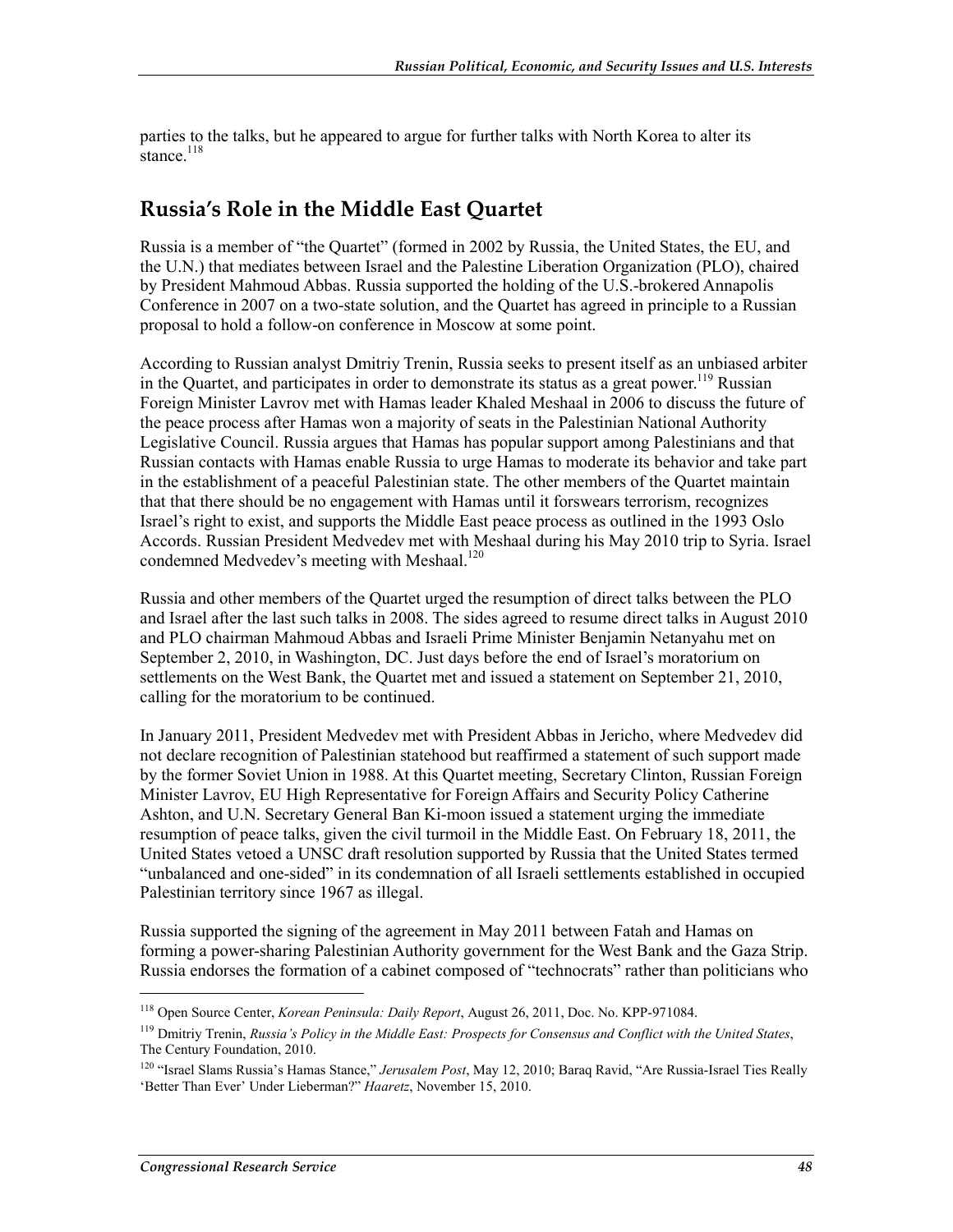will "base their policies on the platform of the PLO and on the Arab peace initiative," including the recognition of Israel, rejection of violence, and adherence to the Quartet decisions. Following the formation of the cabinet of technocrats, legislative and presidential elections are proposed to be held within one year.<sup>121</sup> On May 20, 2011, the Quartet issued a statement of support "for the vision of Israeli-Palestinian peace outlined by U.S. President Barack Obama on May 19, 2011. The Quartet agrees that moving forward on the basis of territory and security provides a foundation for Israelis and Palestinians to reach a final resolution of the conflict through serious and substantive negotiations and mutual agreement on all core issues."122 Deputy Prime Minister Moshe Ya'alon visited Russia in early June 2011 and reportedly praised Russia's participation in the Quartet, but stressed that "Hamas cannot be a partner for negotiations [and] cannot be recognized as the legitimate authority in Gaza until it recognizes the State of Israel and renounces terror entirely."123 The United States has rejected dealing with Hamas unless it renounces terrorism and meets other principles enunciated above by the Quartet, and has been wary of French and Russian proposals for convening international conferences until the Israelis and the Palestinians themselves make progress toward reopening talks.

The Obama Administration opposed the application for U.N. membership submitted by Palestine to the UNSC on September 23, 2011, a submission supported by Russia. After the submission, the Quartet issued a statement that acknowledged the submission, but stressed the resumption of direct bilateral Israeli-Palestinian negotiations without delay or preconditions. The Quartet called for progress on settling issues of territory and security within a few months, and it endorsed Russia's call for convening a Moscow conference to examine progress.

The UNSC is holding discussions and may in coming weeks schedule a vote on recommending Palestine's U.N. admission, which then would be forwarded to the U.N. General Assembly, where approval requires a two-thirds majority vote. Russia has indicated that it will vote to recommend admission in the UNSC, but President Obama has stated that if necessary the United States will exercise its veto in the UNSC.

Holding the presidency at the  $187<sup>th</sup>$  session of the UNESCO Executive Board in September-October 2011, Russia recommended that the UNESCO General Conference at the end of October vote to admit Palestine as a member. The United States voted against admission and later announced that under current U.S. law, it would halt financial contributions to UNESCO. Foreign Minister Lavrov explained that Russia accepted the argument of Palestine that admission would not substitute for reaching a negotiated peace settlement with Israel, and "regretted" the U.S. decision to halt contributions.<sup>124</sup>

 $\overline{a}$ 

<sup>&</sup>lt;sup>121</sup> Bloomberg Full Transcript Of Sergey Lavrov Interview, June 1, 2011, Moscow Ministry of Foreign Affairs of the Russian Federation, June 2, 2011; *Transcript of Foreign Minister Sergey Lavrov's Interview with Russian Media after Attending CSTO Foreign Ministers Council Meeting in Minsk, May 31, 2011*, Moscow Ministry of Foreign Affairs of the Russian Federation, June 1, 2011.

<sup>122</sup> U.S. Department of State, Office of the Spokesman, *Joint Statement by the Quartet*, May 20, 2011.

<sup>123</sup> *CEDR*, June 1, 2011, Doc. No. CEP-365001.

<sup>124</sup> For details, see CRS Report R42022, *Palestinian Initiatives for 2011 at the United Nations* , by Jim Zanotti and Marjorie Ann Browne.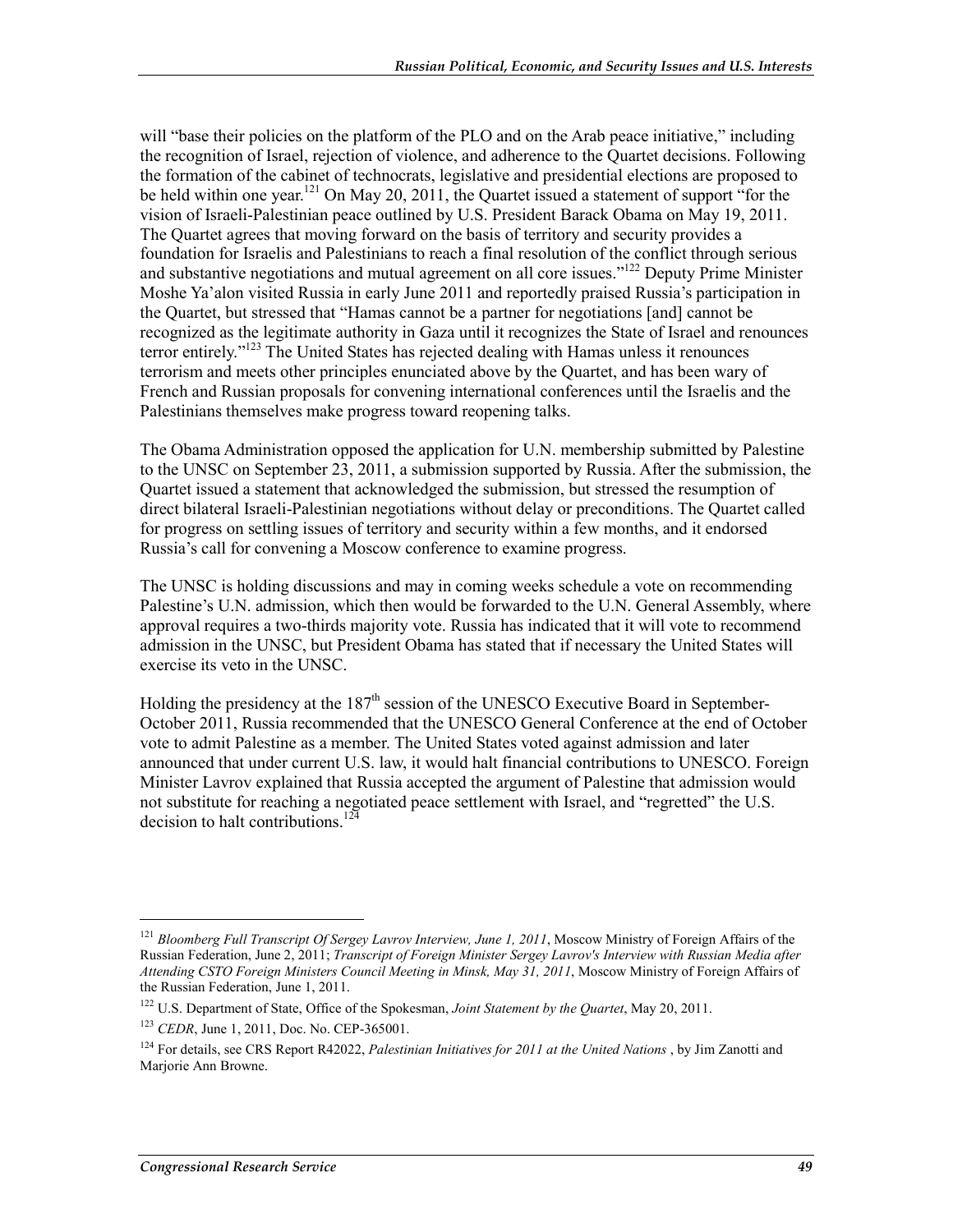## **Arms Control Issues125**

#### **Cooperative Threat Reduction**

Since 1992, the United States has spent over \$9 billion to help Russia and the other former Soviet states dismantle nuclear weapons and ensure the security of nuclear weapons, weapons-grade nuclear material, other weapons of mass destruction, and related technological know-how. This funding supports the Cooperative Threat Reduction Program (CTR) managed by the Department of Defense, along with nonproliferation programs managed by the Departments of Energy and State. These programs have helped to eliminate nuclear weapons and delivery vehicles in Ukraine, Belarus, and Kazakhstan, and to transport, store, and eliminate weapons in Russia. They have also funded improvements in security at storage areas for both nuclear weapons and nuclear materials. During the Bratislava Summit in 2005, Presidents Bush and Putin agreed to enhance their cooperation and move more quickly in securing weapons and materials. As a result, the Department of Energy has nearly completed its efforts to secure nuclear warheads in storage in Russia and nuclear materials at a number of critical sites. The two sides have also cooperated to construct a chemical weapons destruction facility in Shchuch'ye, which, after overcoming congressional concerns between 2000 and 2002, is nearing completion.

The focus of U.S. threat reduction and nonproliferation assistance has changed over the years. Initially, many in Congress saw U.S. assistance as an emergency response to impending chaos in the Soviet Union. Even after the sense of immediate crisis passed in 1992 and 1993, many analysts and members of Congress remained concerned about the potential for diversion or a loss of control of nuclear and other weapons. Now, much of the work on strategic offensive arms reductions has been completed, and the United States has allocated a growing proportion of its funding to projects that focus on securing and eliminating chemical and biological weapons and securing storage sites that house nuclear warheads removed from deployed weapons systems. Further, in recent years, the United States has increased funding for projects that seek to secure borders and track materials, in an effort to keep weapons of mass destruction away from terrorists. This has directed a growing proportion of the funding to nations other than Russia.

Many analysts in the United States see the U.S. threat reduction and nonproliferation programs in Russia as a model for U.S. nonproliferation and anti-terrorism assistance to nations around the world. Some who support this expansion of U.S. threat reduction assistance argue, however, that the United States should not increase funding for other nations at the expense of funding for programs in Russia because Russia is still home to large stocks of insecure nuclear materials.

#### **The New Strategic Arms Reduction Treaty**

In 2006, in advance of the impending December 2009 expiration of the 1991 Strategic Arms Reduction Treaty (START), the United States and Russia began to discuss options for the future of their arms control relationship. Many analysts had expressed concern that the two nations would not be able to monitor compliance with the 2002 Moscow Treaty without START, as the newer treaty lacked any verification provisions. They, and others who saw arms control as a key feature of U.S.-Russian relations, hoped the two sides would agree to either extend or replace START. Others suggested the two sides no longer needed to regulate their competition with arms

<sup>&</sup>lt;sup>125</sup> Prepared by Amy Woolf, Specialist in Nuclear Weapons Policy.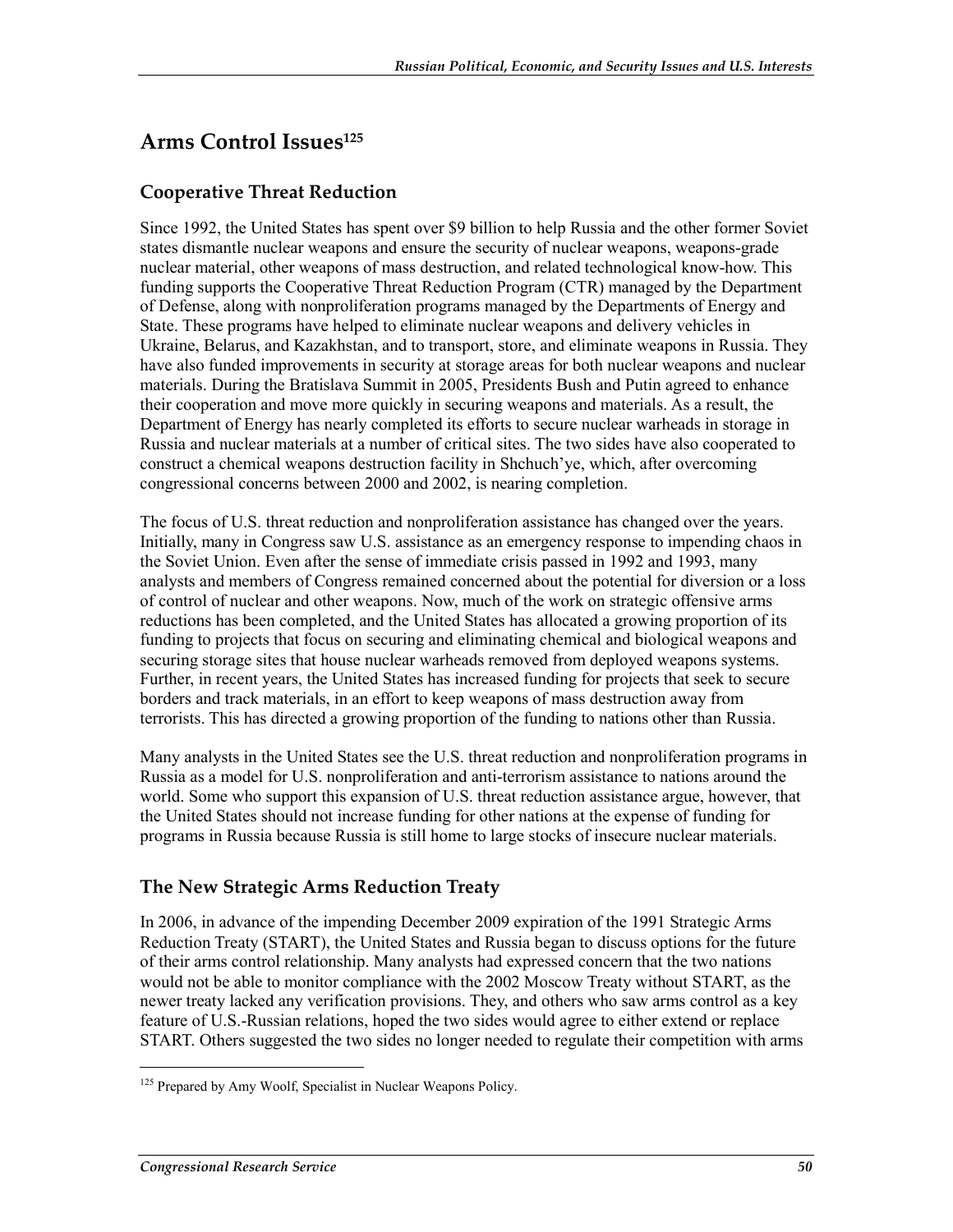control agreements, and favored a posture that would allow START to lapse and allow both sides to pursue nuclear force postures that met their own national security needs. When the discussions began in 2006, Russia sought to replace START with a new, formal treaty that would include many of the same definitions, counting rules, and restrictions as START, albeit with lower levels of nuclear forces. The Bush Administration rejected this approach and offered, at most, to attach an informal monitoring regime to the 2002 Moscow Treaty. When the Bush Administration ended, the two sides had not agreed on whether or how to advance their arms control relationship.

The Obama Administration pledged to pursue arms control negotiations with Russia and to, specifically, negotiate a new treaty to replace START. In April 2009, Presidents Obama and Medvedev agreed that their nations would pursue stepped-up negotiations toward this end, and that a new treaty would address deployed strategic offensive nuclear forces, leaving discussions on nonstrategic nuclear weapons and warheads in storage to a future agreement, and to reduce their deployed forces to levels below those set by the 2002 Moscow Treaty.

After nearly a year of negotiations, the United States and Russia signed the New START Treaty on April 8, 2010. This treaty limits each side to no more than 800 deployed and nondeployed ICBM and SLBM launchers and deployed and nondeployed heavy bombers equipped to carry nuclear armaments. Within that total, each side can retain no more than 700 deployed ICBMs, deployed SLBMs, and deployed heavy bombers equipped to carry nuclear armaments. The treaty also limits each side to no more than 1,550 deployed warheads. The new treaty also contains a number of complex and overlapping monitoring provisions that will help each side verify the other's compliance with the treaty. Many analysts believe that this verification regime is particularly important because it mandates transparency and cooperation between the two sides.

The Obama Administration has argued that the New START Treaty will strengthen U.S. security and contribute to the "re-set" in relations with Russia. The Administration has also noted that the treaty contributes to U.S. nuclear nonproliferation goals by indicating that the United States and Russia are both committed to meeting their disarmament obligations under Article VI of the Nuclear Nonproliferation Treaty. Some, however, have questioned whether the United States and Russia need a treaty to maintain stability in their relationship and reduce their nuclear weapons. They note that Russia is already reducing its forces as it retires aging systems. Moreover, some question whether arms control agreements between the United States and Russia will have any affect on the goals and interests of nations seeking their own nuclear weapons. The Foreign Relations Committee, Senate Armed Services Committee, and Senate Intelligence Committee held a total of 21 hearings and briefings with Administration officials, senior statesmen, and outside analysts between April and July, 2010. Most witnesses praised the treaty, and, although recognizing that it contains only modest reductions in U.S. and Russian nuclear weapons, argued that, on balance, it will enhance stability and predictability. Many also noted that its verification regime will restore the ability of the United States and Russia to monitor each other's strategic forces. Some, however, questioned whether the treaty might restrain U.S. missile defense programs. The Administration sought to alleviate this concern by noting that the treaty contains no limits on current or planned missile defense programs and simply acknowledges that robust missile defenses can undermine offensive forces. Others have noted that the treaty does not address Russia's stockpile of nonstrategic nuclear weapons. Treaty supporters agree with this point but argue that the United States and Russia cannot move on to a treaty that will address these weapons until the parties ratify and implement New START. On September 16, 2010, the Senate Foreign Relations Committee approved the Resolution of Ratification on the New START by a vote of 14-4. The full Senate approved the treaty's ratification by a vote of 71-26, on December 22, 2010.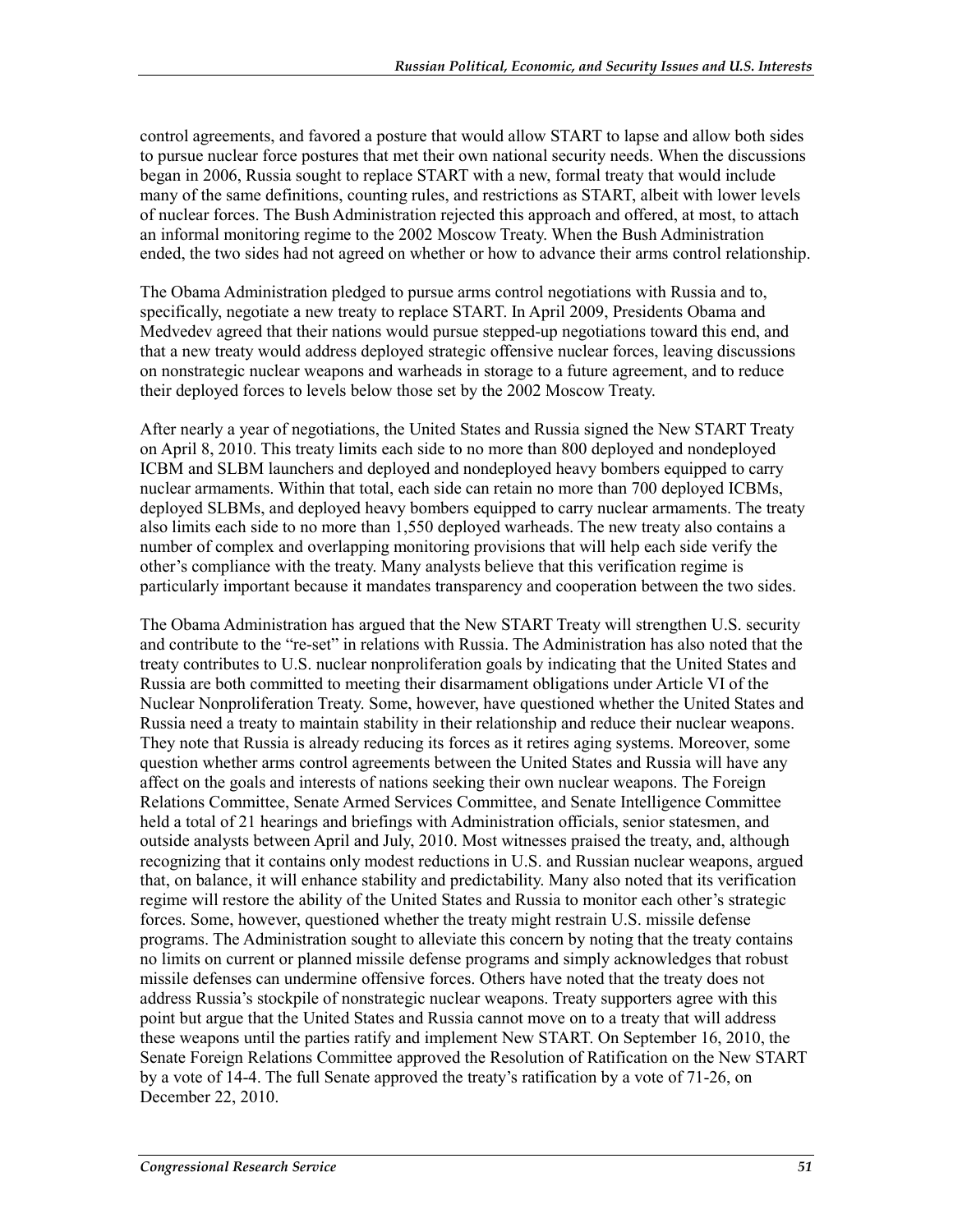#### **Russia and Missile Defense126**

#### *Background: Recent U.S. Missile Defense Plans127*

Successive U.S. governments have supported the development of a missile defense system to protect against long-range ballistic missile threats from adversary states. The Bush Administration argued that North Korea and Iran represented strategic threats and questioned whether they could be deterred by conventional means. In 2007, the Bush Administration proposed deploying a ground-based mid-course defense (GMD) element of the larger Ballistic Missile Defense (BMD) system in Europe to defend against a possible Iranian missile threat. This "European Capability" (EC) system would have included 10 interceptors in Poland and a radar in the Czech Republic. Both countries signed agreements with the Bush Administration permitting GMD facilities to be stationed on their territory; however, the two countries' parliaments decided to wait to ratify the accords until after the Obama Administration clarified its intentions on missile defense policy.

In September 2009, the Obama Administration canceled the Bush-proposed European BMD program. Instead, Defense Secretary Gates announced U.S. plans to further develop a regional BMD capability that could be surged on relatively short notice during crises or as the situation might demand. Gates argued this new capability, known as the Phased Adaptive Approach (PAA), would be based initially around existing BMD sensors and Patriot, THAAD and Aegis BMD interceptors, and would be more responsive and adaptable to growing concern over the direction and pace of Iranian short- and medium-range ballistic missile proliferation. The Administration plans for the PAA to evolve and expand over the next decade to include BMD against intermediate- and long-range Iranian ballistic missiles. This effort is largely supported by the Congress. Phase 1 of the Administration's European Phased Adaptive Approach will be completed as planned by the end of December 2011.

#### *The Russian Response128*

The EC program significantly affected U.S.-Russia relations. At the February 2007 Wehrkunde security conference in Munich, then-Russian President Vladimir Putin strongly criticized the Bush Administration's proposal, maintaining that it would lead to "an inevitable arms race." Russia threatened to abrogate the 1987 Intermediate-Range Nuclear Forces Treaty, and also announced that it had suspended compliance with the Conventional Forces in Europe Treaty. In August 2008, following the signing of the U.S.-Poland agreement, Russia once more vociferously objected to the Bush Administration's missile defense plan; a Russian general stated that Poland's acceptance of the interceptors could make it a target for a nuclear attack.

Some analysts argued that Russia had other motives for raising alarms about the U.S. missile defense system: to foment discord among NATO member states, and to draw attention away from Russia's suppression of domestic dissent, its aggressive foreign policy actions, and its past nuclear technology cooperation with Iran. Observers pointed out that Russian acceptance of NATO enlargement in 2004 was conditioned on a tacit understanding that NATO or U.S. military

<sup>&</sup>lt;sup>126</sup> For additional information, see CRS Report RL34051, *Long-Range Ballistic Missile Defense in Europe*, by Steven A. Hildreth and Carl Ek.

<sup>&</sup>lt;sup>127</sup> Prepared by Steven A. Hildreth, Specialist in Missile Defense.

<sup>&</sup>lt;sup>128</sup> Prepared by Carl Ek, Specialist in International Relations.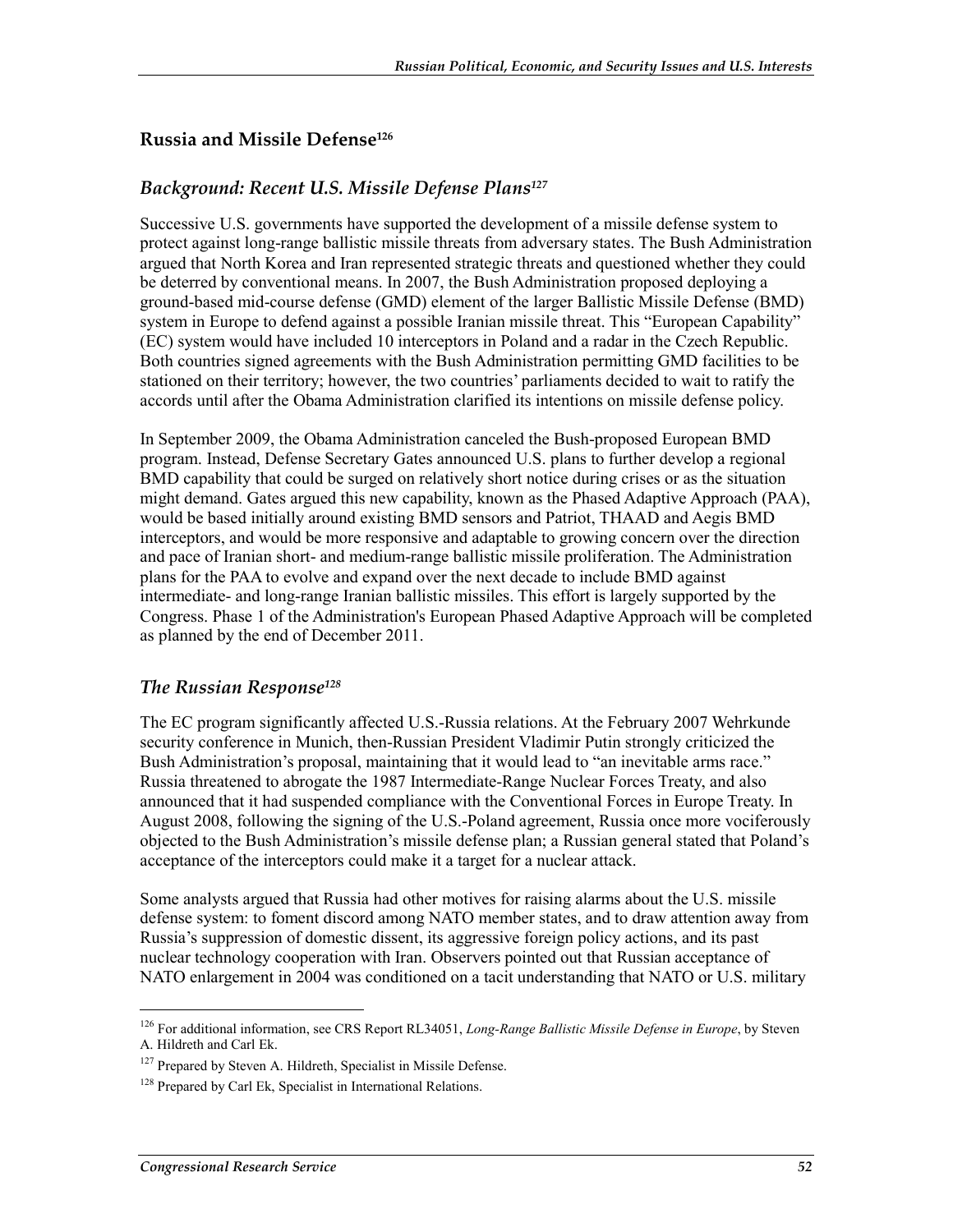expansion into the new member states would not occur. The proposed European GMD in this regard was seen as unacceptable to Russia.

On November 5, 2008—the day after the U.S. presidential election—President Medvedev stated that Russia would deploy short-range Iskander missiles to the Russian exclave of Kaliningrad, which borders Poland and Lithuania, if the EC were built. In late January 2009, however, the Russian media reported that Moscow had "suspended" plans to move short-range missiles to Kaliningrad because the Obama Administration was not "pushing ahead" with the EC deployment. However, there were reports that President Medvedev at the July 2009 G-8 (Group of eight highly industrialized nations) summit may have intimated that the Iskander deployment was still an option.

On February 7, 2009, at the annual Wehrkunde conference, Vice President Biden stated that "we will continue to develop missile defenses to counter a growing Iranian capability…. We will do so in consultation with our NATO allies and Russia."<sup>129</sup> However, the Obama Administration also indicated that it was prepared to open talks with Tehran if it is willing to shelve its nuclear program and renounce support of terrorism. During a February 10 visit to Prague, Secretary of State Hillary Clinton said that any change in U.S. policy on missile defense would depend on Iran, but that "we are a long, long way from seeing such evidence of any behavior change" in Iran. $130$ 

In early March 2009, the media reported that President Obama had sent a letter to President Medvedev offering to stop the development of the EC if Russia cooperated with international efforts to halt Iran's nuclear weapons and missile programs. President Obama denied such a *quid pro quo*, stating that "what I said in the letter was that, obviously, to the extent that we are lessening Iran's commitment to nuclear weapons, then that reduces the pressure for, or the need for a missile defense system. In no way does that diminish my commitment to [the security of ] Poland, the Czech Republic and other NATO members."<sup>131</sup>

In a joint statement issued at their "get acquainted" meeting on April 1, 2009, Presidents Obama and Medvedev acknowledged that differences remained in their views toward the placement of U.S. missile defenses in Europe, but pledged to examine "new possibilities for mutual international cooperation in the field of missile defense." Later that month, however, Russian Deputy Foreign Minister Sergey Ryabkov charged that "[U.S.] work in the missile defense has intensified, including in the NATO format." Shortly thereafter, in a Russian media interview, Ryabkov was asked to comment on U.S.-Russia-NATO cooperation on missile defense through the use of Russian radar installations. He explained that the Russian offer was predicated on the fulfillment of "certain preliminary stages," including the U.S. cancellation of the EC program, followed by a threat assessment, and then by political and economic measures to eliminate the threat. $132$ 

 $\overline{\phantom{a}}$ 

<sup>129</sup> *Vice President Joseph Biden's speech at the 45th Munich Security Conference*, http://www.securityconference.de/ konferenzen/rede.php?menu\_2009=&menu\_konferenzen=&sprache=en&id=238&

<sup>130 &</sup>quot;Clinton Says Missile Shield Hinges in Part on Iran," *Reuters*, February 10, 2009; "Obama Seen Unlikely to Hedge on Missile Defense," *Associated Press*, February 13, 2009.

<sup>131</sup> The White House. Office of the Press Secretary. *Remarks By President Obama and British Prime Minister Gordon Brown After Meeting,* March 3, 2009.

<sup>132 &</sup>quot;President Obama, Russian President Medvedev Commit To Reduce Nuclear Arms, Reset Relationship," *US Fed News,* April 11, 2009; "Russia Warns U.S. Stepping Up Shield Plans – Agency," *Reuters,* April 21, 2009; Russian Ministry of Foreign Affairs. *Interview of Russian Deputy Minister of Foreign Affairs Sergey Ryabkov on Disarmament*  (continued...)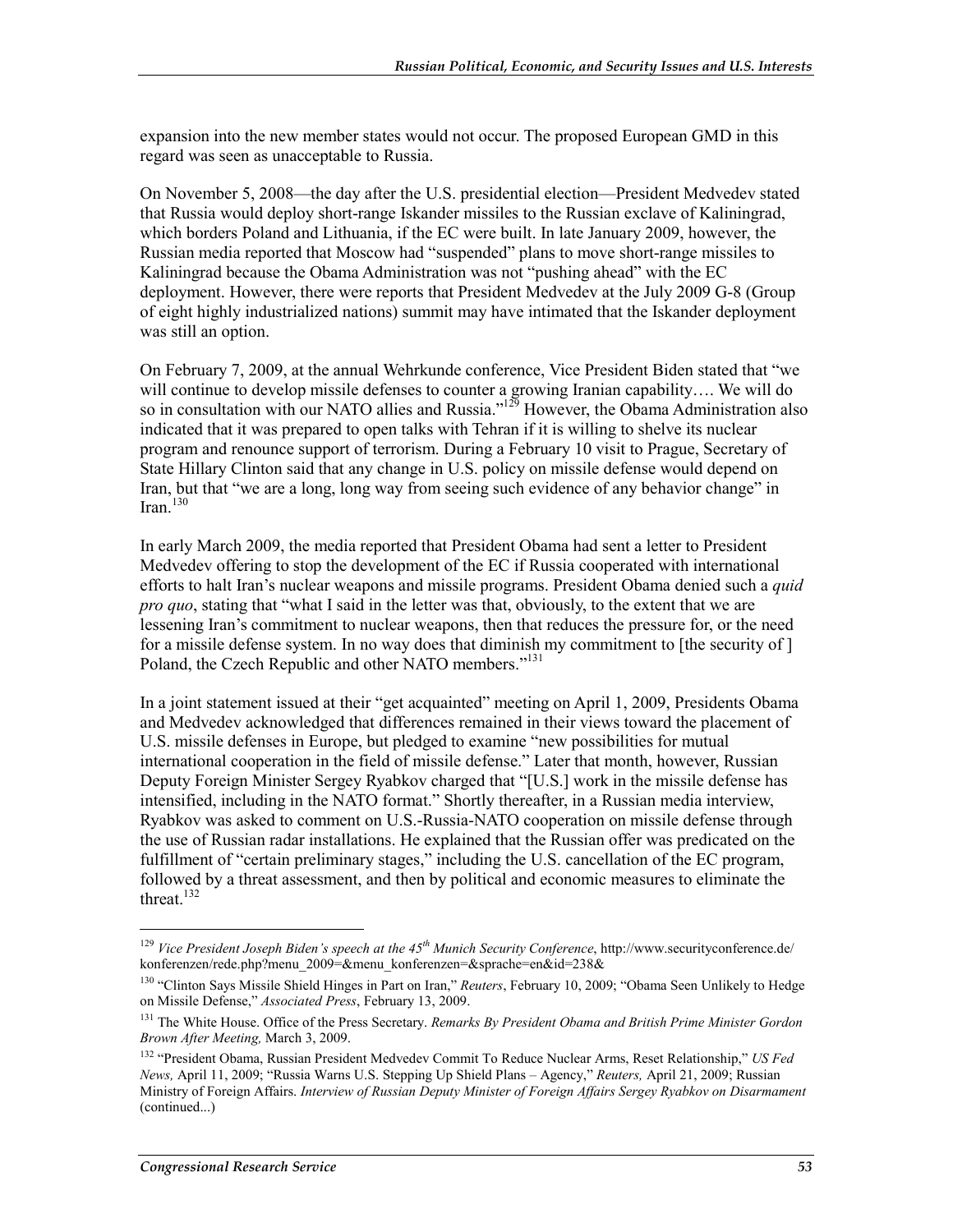In early June 2009, a Russian official indicated that Moscow would not likely be willing to reduce its nuclear weapons arsenal unless the United States were to scrap plans to establish its missile defense site in Poland and the Czech Republic. However, the Russian government also stated that it still might deploy Iskander missiles to Kaliningrad if the United States were to transfer Patriot missile batteries to Poland.133

At the July 2009 U.S.-Russia summit, the two presidents declared in a joint statement that their governments "plan to continue the discussion concerning the establishment of cooperation in responding to the challenge of ballistic missile proliferation," and that both countries would task experts "to work together to analyze the ballistic missile challenges of the  $21<sup>st</sup>$  century and to prepare appropriate recommendations, giving priority to the use of political and diplomatic methods." One day after the meeting, however, Russian Foreign Minister Sergey Lavrov stated that if the Obama Administration decided to pursue missile defense unilaterally, Russia might be reluctant to reduce its nuclear arsenal.<sup>134</sup>

As noted above, in September 2009 the Obama Administration's announced a new program for a European-based BMD. In Russia, President Medvedev called the change "a responsible move," adding that "we value the responsible approach of the U.S. President to our agreement. I am ready to continue our dialogue."<sup>135</sup> In addition, Moscow appeared to back away from its earlier signal that it might deploy Iskander missiles to Kaliningrad. In November, the U.S. ambassador to Ukraine quashed rumors that the United States had been discussing with Kiev deployment of missile defense facilities in Ukraine.

Some analysts on both sides of the Atlantic, however, argued that cancelling the Bush Administration's BMD plan could be viewed by Moscow as a climb-down resulting from Russia's incessant diplomatic pressure.<sup>136</sup> Further, some critics faulted the White House for not having gained anything from Moscow in exchange for its change in policy. However, Obama Administration supporters maintained that Russia likely would not have wished to reveal an obvious *quid pro quo* immediately; Administration backers advised critics to wait and see what actions Russia would take, particularly with respect to cooperation with the United States on policy toward Iran.

In October 2009, during a visit to Warsaw by Vice President Biden, Polish President Donald Tusk announced that Poland would participate in the Obama Administration's new BMD program by hosting SM-3 short- to medium-range missiles.<sup>137</sup>

<sup>(...</sup>continued)

*Issues*, April 23, 2009.

<sup>133 &</sup>quot;Russian General Links Arms Cuts To Missile Shield," *Associated Press*. June 5, 2009; "Russian Source: Patriot Missiles To 'Cloak' Strategic Effort," *Interfax*, May 22, 2009.

<sup>134</sup> The White House. Office of the Press Secretary. *Joint Statement By Dmitry A. Medvedev, President of the Russian Federation, and Barack Obama, President of the United States, On Missile Defense Issues*, July 6, 2009; "Russia Warns U.S. Over Missile Shield," *Associated Press*, July 7, 2009.

<sup>135 &</sup>quot;Obama Cancels Bush Plan For European Missile Shield That Had Soured Relations With Russia," *Associated Press Newswire*. September 17, 2009; "Medvedev Praises Obama's Move on Europe Missile Shield," *RIA Novosti*, September 17, 2009.

<sup>136 &</sup>quot;Russia Could Scrap Baltic Missile Plans Following U.S. Move," *RIA Novosti*, September 18, 2009.

<sup>137 &</sup>quot;US/CEE: Biden Touts New Missile Plan In Central Europe," *Oxford Analytica,* October 22, 2009.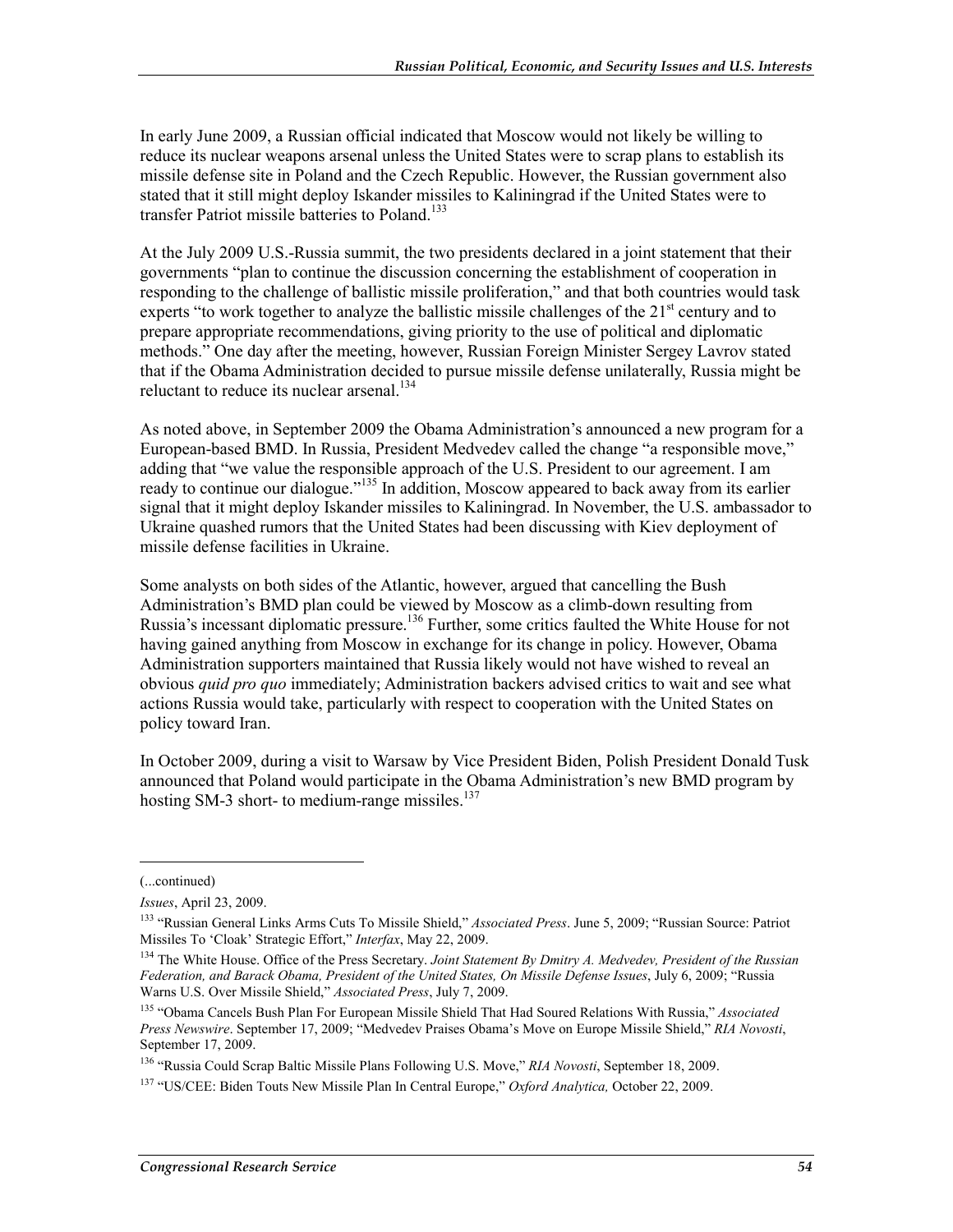In December 2009, NATO foreign ministers commented favorably on the new U.S. missile defense plan, and reiterated the alliance's willingness to cooperate with Russia on the issue, stating that they reaffirmed "the Alliance's readiness to explore the potential for linking United States, NATO and Russian missile defence systems at an appropriate time. The United States' new approach provides enhanced possibilities to do this." The Russian media reported that NATO and Russia had formed a working group to study the issue. In a speech shortly thereafter, NATO Secretary General Anders Fogh Rasmussen said that he hoped the alliance and Russia would have a joint system by  $2020$ .<sup>138</sup>

Before long, however, Russia began to criticize the new U.S. plan for missile defense against Iran, reviving the argument that it would compromise Russia's nuclear forces. In late December Prime Minister Putin tied discussions over missile defense to the renegotiation of START. He asserted that Moscow would need to beef up its offensive nuclear weapons forces in order to "preserve a strategic balance" with the planned U.S. missile defense system. A State Department spokesperson acknowledged the relationship between offensive and defensive missile capabilities, but maintained that the two countries should discuss missile defense "in a separate venue." The Administration also said that it would "continue to reject any negotiated restraints on U.S. ballistic missile defenses."139 Observers assert that Putin's intervention would not likely affect the disarmament talks. Regarding missile defense, in January 2010 Russian Foreign Minister Lavrov stated that Russia had "told the U.S. and NATO that it is necessary to start everything from scratch – to jointly analyze the origin and types of missile proliferation risks and threats."<sup>140</sup>

Also in January 2010, the United States and Poland announced that, under the terms of the August 2008 agreement between Warsaw and Washington, a battery of short-range, surface-to-air Patriot missiles—along with a crew of about 100 U.S. service personnel—would be rotated from Germany to Poland in June and stationed close to Poland's border with Kaliningrad. Foreign Minister Lavrov claimed that he "doesn't understand" the apparent need for Poland to defend itself from Russia. In response to the planned deployment of the Patriots, a Russian official indicated that Moscow might strengthen its Baltic fleet. In February 2010, a Polish official expressed doubts that the Patriots would be stationed permanently in Poland.<sup>141</sup>

On February 4, 2010, the U.S. and Romanian governments announced that Bucharest had agreed to host U.S. short-to-medium-range interceptor missiles to extend missile defense into southern Europe. The Romanians reportedly hope that the deployment will help cement bilateral ties, as well as protect Romanian territory—the Bush Administration's plan would only have covered the western part of the country from a possible Iranian missile launch. A State Department

 $\overline{\phantom{a}}$ 

<sup>138</sup> NATO. *Meeting of the North Atlantic Council at the level of Foreign Ministers held at NATO Headquarters, Brussels: Final Statement*, December 4, 2009, at http://www.nato.int/cps/en/natolive/news\_59699.htm?mode= pressrelease; "Russia, NATO Form Working Group on Missile Defense – Rogozin," *RIA Novosti*, December 5, 2009; "Russia Not Ready to Set Up Missile Defense Shield Together With U.S. – Lavrov," *Interfax,* January 22, 2010.

<sup>139</sup> *U.S. Department of Defense. Ballistic Missile Defense Review Report, Pt. IV*, February 2010.

<sup>140 &</sup>quot;Putin Plays MD Card, Placates Hardliners," *Oxford Analytica*, December 29, 2009; "Russia to Continue Offensive Arms to Balance U.S. – Putin," *RIA Novosti*, December 29, 2009; "U.S. Missile Shield Holding Up Nuclear Deal – Putin," *Reuters*, December 29, 2009; "U.S. Rejects Russia Shield Concerns," *BBC News*, December 29, 2009.

<sup>141 &</sup>quot;CEE/Russia: CEE Attitudes to Russia become More Sober," *Oxford Analytica*, January 21, 2010; "Polish Missile Base Reignites Tension with Russia," *Deutsche Welle*, January 22, 2009; "USA May Renege on Patriot Missile Deployment Accord – Polish Daily," *BBC Monitoring European*, February 12, 2010.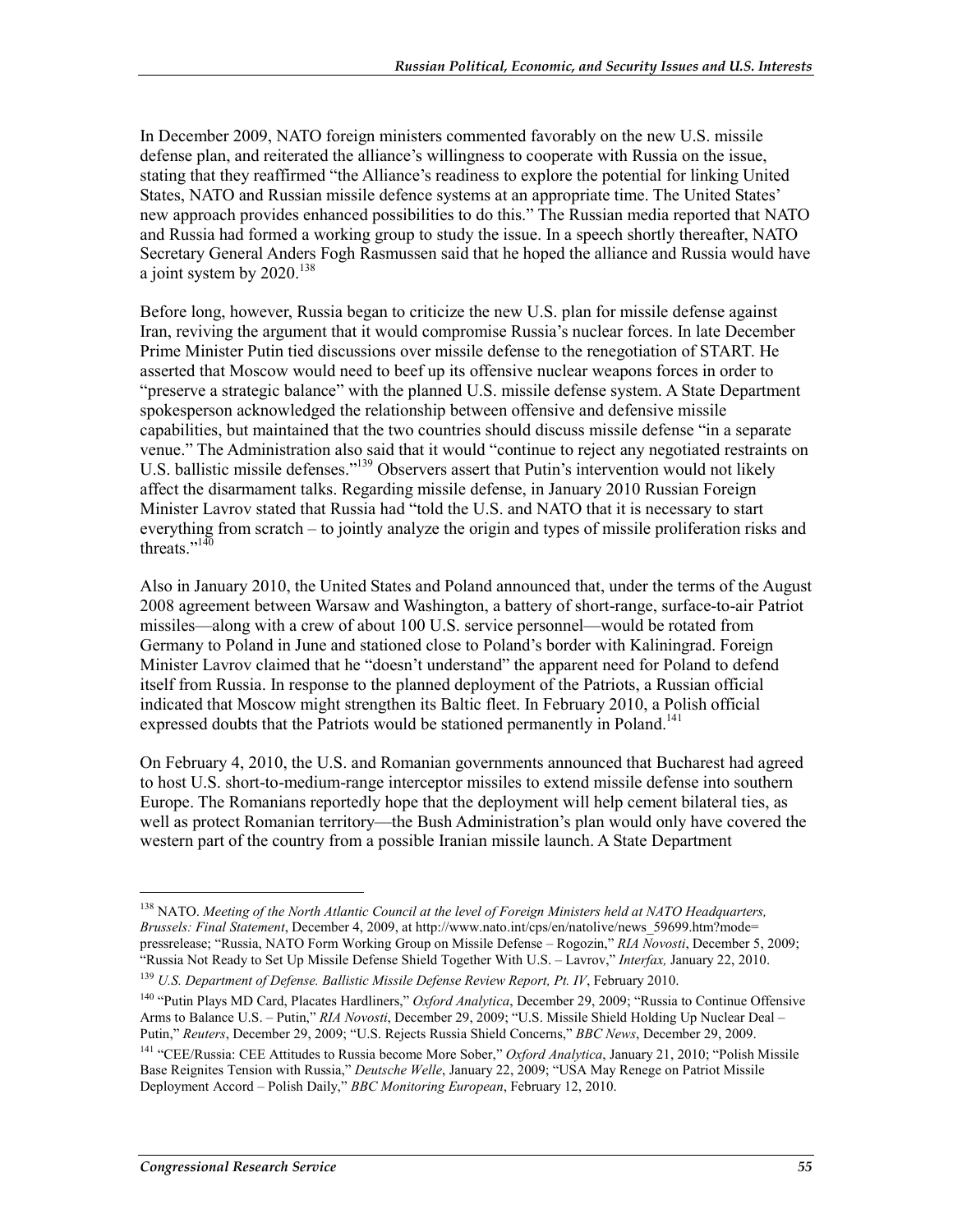spokesperson and Romanian President Traian Basescu both stated that the system was not intended to guard against Russia.

Russian officials, including the chief of Russia's general staff, countered that the missile defense system was indeed directed at Russia, and that the proposed deployment likely would delay negotiations in arms talks between Russia and the United States. Moscow also expressed vexation over the possibility of U.S Aegis anti-missile ships patrolling the Black Sea. Nevertheless, commenting on Iran's stepped-up uranium enrichment activities, the head of Russia's National Security Council appeared to confirm international concerns about whether Iran's eventual goals are scientific or military; he stated that doubts about Iran's intentions "are fairly well-grounded."

However, Dmitry Rogozin, Russia's ambassador to NATO, stated that "maybe [U.S. BMD] is against Iran, but this system could be aimed against any other country, including against Russia's strategic nuclear potential." The ambassador took a rather truculent attitude toward the planned deployment. Writing in Twitter, Rogozin, who reportedly has a reputation for being outspoken, responded to the Romanian announcement by stating "the Americans and their allies want to surround the cave of the Russian bear? ... How many times must they be reminded how dangerous this is!? The bear will come out and kick the ass of these pathetic hunters."<sup>142</sup>

Some analysts have argued, however, that the interceptors planned for Romania would not be able to take out a Russian ICBM launched at the United States. A Russian military analyst, writing in *RIA Novosti*, conceded that the Obama-proposed SM-3 interceptors stationed anywhere in Europe would be incapable of downing Russian long-range ballistic missiles. He argued that Moscow's main objections were that 1) it had not been consulted on the decision, and 2) the U.S. system might be subject to change. On the first point, a spokesperson for the Romanian Foreign Ministry maintained that Russia had been kept in the loop, stating that "information coming from our American partners indicate that in the time that followed the September 2009 announcement by the U.S. president, the U.S. had detailed consultations with Russia concerning their plans for the anti-missile defense system." Also, on February 16, U.S. Under Secretary of State for Arms Control and International Security Ellen Tauscher stated that Russia had been told of the planned deployment to Romania. On the latter point, Russia is concerned that the SM-3 interceptors could eventually be upgraded to bring down ICBMs without Russia's knowledge, as the United States is not required to share information about its missile defense system.<sup>143</sup>

On February 12, Bulgaria's prime minister announced that he supported participation in the U.S. missile defense system; the U.S. ambassador to Bulgaria confirmed that discussions on such a deployment were in their early stages with Bulgaria—and with other countries. Bulgaria's foreign minister noted that the missile shield would also protect Russia from the threat of Iranian missiles. Russia, however, professed that it had been caught unawares by the announcement; Foreign Minister Lavrov stated that "we have already questioned our U.S. partners in Washington

 $\overline{\phantom{a}}$ 

<sup>142 &</sup>quot;Russia Says Concerned at Romania Hosting U.S. Missiles," *Reuters News*, February 5, 2010; "Russia: Disconnect Between MD Policy, Iran Persist," *IHS Global Insight Daily Analysis*, February 5, 2010; "Romania Agrees to Host U.S. Anti-Missile System," *Oxford Analytica*,*.* February 10, 2010; "Russia Toughens Line on Iran Nuclear Ambitions," *Agence France Presse*, February 9, 2010; "Twitter Diplomacy: Envoy Says Russia Will 'Kick Ass' of U.S." *Agence France Presse*, February 10, 2010.

<sup>143 &</sup>quot;Romania Says U.S. Informed Russia on Anti-missile Shield Plan," *BBC Monitoring European*, February 10, 2010; "U.S. Kept Russia Informed About Romania Missiles Plan – U.S. Diplomat," *Interfax*, February 16, 2010; "U.S. and Romania: A New Alignment?" *RIA Novosti*, February 9, 2010; "Russia Cool to U.S. Plan for Missiles in Romania," *New York Times*, February 6, 2010.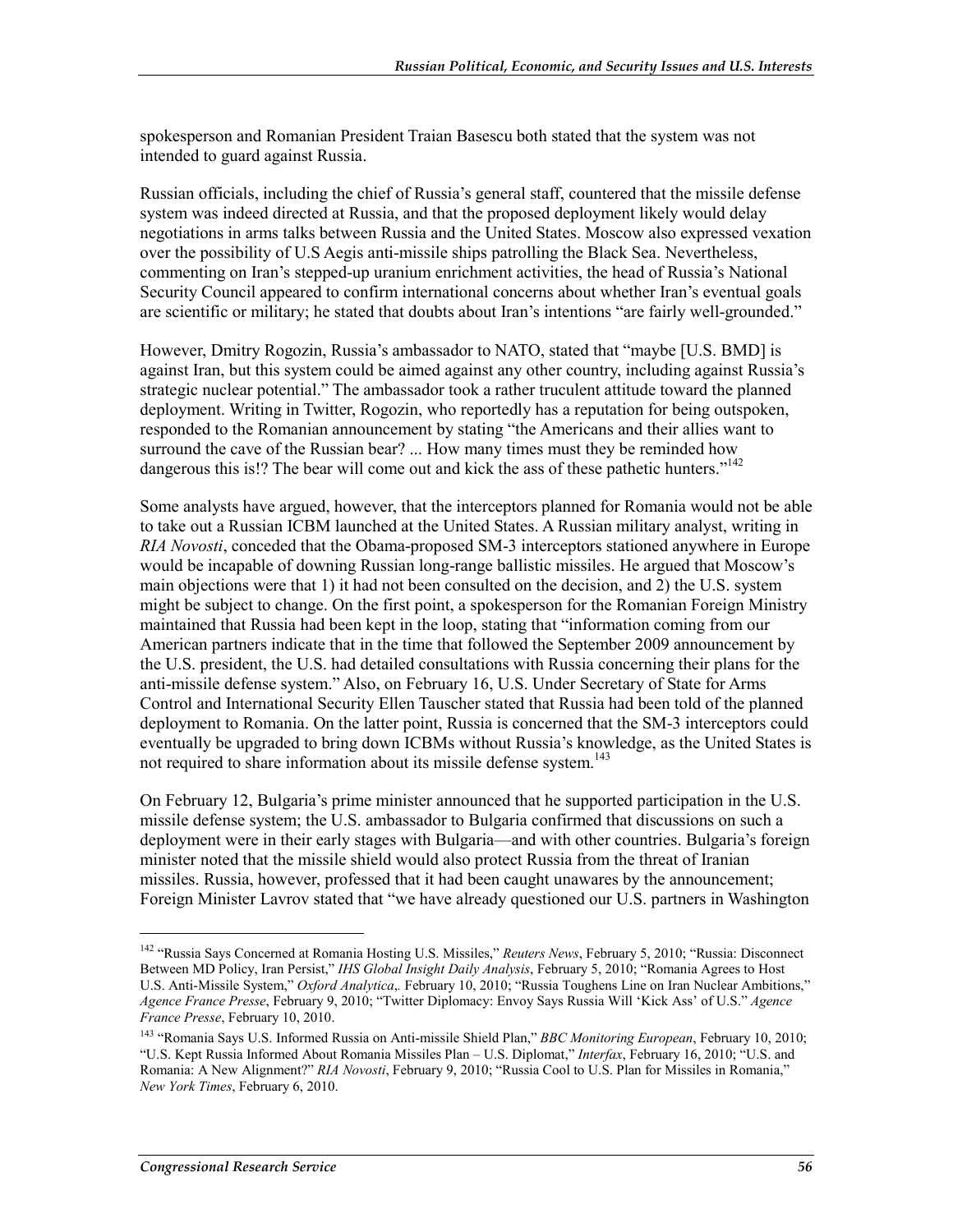... as to the meaning of this, and why we have this Bulgarian surprise after the Romanian surprise." Russian NATO Ambassador Rogozin tweeted that "Bulgarians are our brothers, but politically they are promiscuous." A few days later, Russia turned aside an apparent offer by Transnistria, a breakaway region of Moldova, to host Russian Iskander missiles.<sup>144</sup>

It has been argued that the new U.S. focus on Southern Europe is likely viewed with less alarm by Russia than the former plan, which included Poland and the Czech Republic. However, a member of the Russian Duma claimed that the possible deployments do not square with the Obama Administration's intention to improve relations with the Russian Federation. Konstantin Kosachyov, chairman of the Duma's International Affairs Committee, stated on February 16 that "the most regrettable thing is that these plans [to deploy missile defense facilities] do not fit the well known 'reset' program in Russian-American relations in any way."145

Russia sought to tie discussions over missile defense to the renegotiation of START, contrary to the July 2009 agreement reached by Presidents Obama and Medvedev not to link the two. However, the United States refused to accede to the Russian position, and on April 8, 2010, the two governments signed the New START Treaty, which was ratified by the U.S. Senate in December and by the Russian Duma in January 2011. The agreement acknowledges that there is a relationship between offensive and defensive systems, but does not place any limits on missile defense or on the expanded system that has been proposed by the Obama Administration.<sup>146</sup>

On July 3, 2010, Secretary of State Clinton and Polish Foreign Minister Radek Sikorski signed an annex to the 2008 U.S.-Poland agreement permitting the deployment of U.S. BMD in Poland. The amendment provided approval for the deployment of SM-3 missiles, rather than silo-based interceptors. After the signing ceremony, Sikorski stated that Russia would be permitted to inspect the facilities. Russian Deputy Foreign Minister Ryabkov declared that Moscow did not believe that the potential threat from Iran warranted an anti-missile system such as the Obama Administration was planning to put in place; Foreign Ministry Spokesman Andrei Nesterenko echoed these comments, and also complained of insufficient consultation. However, a Russian parliamentarian stated that "there will be detailed discussions [concerning the proposed SM-3 deployment], but they will not be confrontational."<sup>147</sup>

Also in July 2010, it was reported that NATO Secretary General Rasmussen hoped not only to have the Obama Administration's PAA adopted as an additional alliance capability, but also to have Russia participate with NATO in missile defense. Partnering with Russia would, in Rasmussen's words, "demonstrate that missile defence is not against Russia, but to protect Russia."<sup>148</sup> In September, Russia was invited to attend the Lisbon summit meeting in November;

<sup>144 &</sup>quot;Bulgaria Wants to Participate in US Missile Defense Shield: PM," *Agence France Presse*, February 12, 2010; "Russia Wants Bulgaria to Explain favor of U.S. Missile Shield," *Agence France Presse*, February 14, 2010; "Russia's NATO Envoy Quashes Transdniestr Missiles Bid – Report," *Dow Jones International Press*, February 16, 2010; "U.S. Missile Shield Not Targeting Russia, Bulgaria Says," *Agence France Presse*, February 17, 2010; "Dmitry Rogozin Accuses Bulgarian Leadership of 'Political Promiscuity,'" *WPS: Defense and Security*, February 17, 2010.

<sup>145 &</sup>quot;U.S. New Missile Defense Plans Do Not Fit Logic of 'Reset' Policy – Russian MP," *Interfax*, February 16, 2010. 146 CRS Report R41251, *Ballistic Missile Defense and Offensive Arms Reductions: A Review of the Historical Record*, by Steven A. Hildreth and Amy F. Woolf.

<sup>147 &</sup>quot;Moscow Says European Missile Defense Unjustified," *RIA Novosti*, July 6, 2010; "U.S. & NATO Good Intentions at Discrepancy with Deeds – RF ForMin," *ITAR-TASS World Service*, July 5, 2010; "Moscow to Discuss Missile Defense with Warsaw in Non-confrontational Way," *Interfax: Russia & CIS Military Newswire*, July 5, 2010.

<sup>148 &</sup>quot;Trust, But Make Military Plans/NATO and Russia," *The Economist*. July 31, 2010. For additional information, see "A Primer On transatlantic Missile Defense," by Patricia A. Puttmann and Robert Bracknell, The Atlantic Council. (continued...)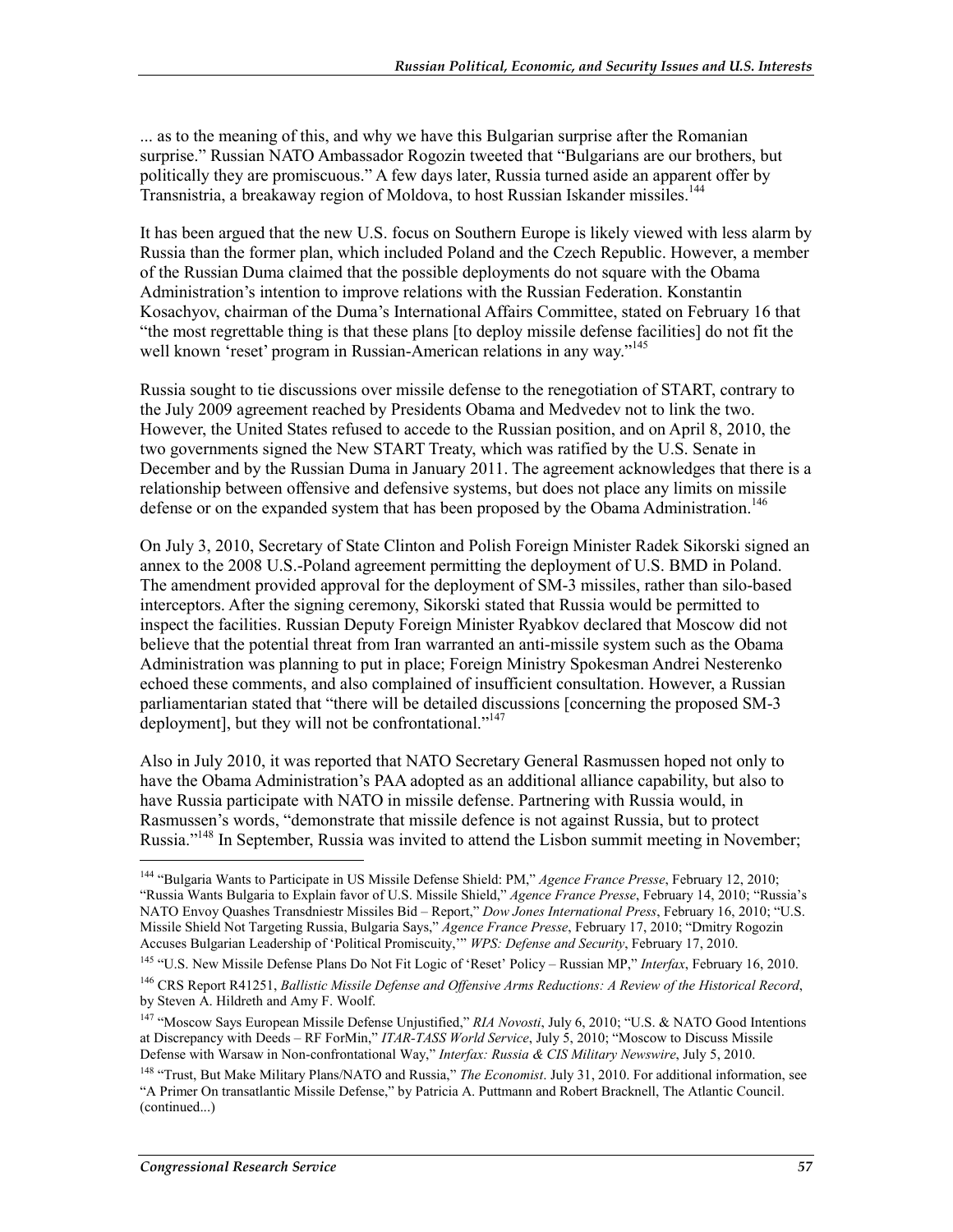Rasmussen indicated he hoped that cooperation on missile defense could be taken up by the NATO-Russia Council. Although some Russian officials continued to express misgivings about the U.S./NATO missile defense plans, on October 20, 2010, President Medvedev announced that he would attend the meeting in Lisbon.<sup>149</sup>

At their November 19-20, 2010, summit in Lisbon, NATO heads of state and government officially identified territorial missile defense as a core alliance objective, and adopted it as a NATO program in response to the threat of ballistic missile proliferation by potentially unfriendly regimes. The NATO-Russia Council (NRC) meeting, held in conjunction with the alliance meeting, endorsed cooperation between NATO and Moscow in the area of missile defense. The NRC Joint Statement declared that

[w]e agreed to discuss pursuing missile defense cooperation. We agreed on a joint ballistic missile threat assessment and to continue dialog in this area. The NRC will also resume Theater Missile Defense Cooperation. We have tasked the NRC to develop a comprehensive Joint Analysis of the future framework for missile defense cooperation. The progress of this Analysis will be assessed at the June 2011 meeting of NRC Defense Ministers.<sup>150</sup>

The NATO-Russia accord did not constitute immediate full collaboration; rather, Russia approved the involvement of Russian technicians in the planning and development of the system. President Medvedev cautioned that missile defense cooperation must eventually amount to "a full-fledged strategic partnership between Russia and NATO." However, a State Department official emphasized that, although Russia would be involved in the program, the United States would "continue to reject any constraints or limitations on our missile defense plans." In a televised interview with Larry King, Prime Minister Putin indicated that if Russia perceives that the PAA/NATO missile defense program is compromising Moscow's nuclear deterrent, "Russia will just have to protect itself using various means, including the deployment of new missile systems to counter the new threats to our borders."<sup>151</sup>

Analysts have argued that, despite its often-voiced reservations, Moscow may have believed itself compelled to cooperate on missile defense; because Russia could "neither block the [emergence of missile defense] in Europe nor restrict its capacity by means of treaty constraints, [instead] the only way ... to influence its shape is to join the [missile defense] program on as favorable terms as can possibly be snatched."152 On December 20, 2010, Foreign Minister Lavrov indicated that Russian acceptance of and participation in NATO missile defense would be fundamental to the

 $\overline{\phantom{a}}$ 

<sup>(...</sup>continued)

October 2010.

<sup>149 &</sup>quot;Russia Voices Skepticism Over NATO Missile Shield," *Agence France Presse*. October 15, 2010. "Russia Accepts Invitation To Attend NATO Summit Meeting," *New York Times*. October 20, 2010.

<sup>&</sup>lt;sup>150</sup> NATO-Russia Council Joint Statement. November 20, 2010. NATO web site:

http://www.nato.int/cps/en/natolive/news\_68871.htm?selectedLocale=en

<sup>151 &</sup>quot;NATO Invites Russia To Join Europe Missile Shield," *The Washington Post*, November 20, 2010. "Russia To Aid NATO On Anti-Missile Network In Europe.'" *The Washington Post*, November 20, 2010. Europe and Eurasia: The Obama Administration's Efforts To Implement the European Phased Adaptive Approach. Testimony before the House Armed Services Subcommittee on Strategic Forces by U.S. Deputy Assistant Secretary of State Frank A. Rose. December 2, 2010. Transcript of TV Interview Vladimir Putin to CNN's Larry King. *RIA-Oreanda News*. December 2, 2010.

<sup>&</sup>lt;sup>152</sup> Prospects For Joint Russia-NATO Missile Defence System. By Beata Gorka-Winter, Robert Smigielski. Bulletin of the Polish Institute of International Affairs. No. 129 (205). October 29, 2010.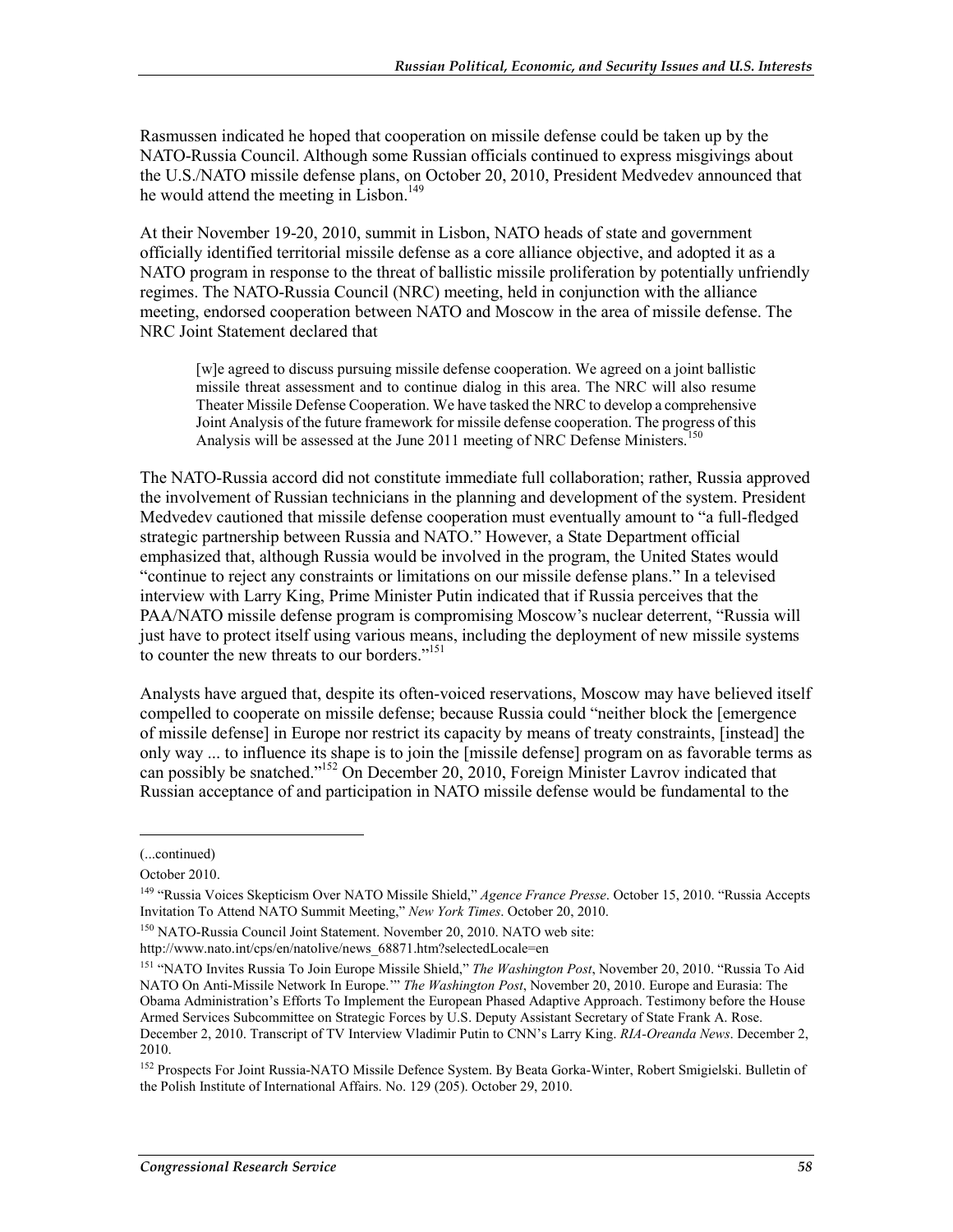success of such a system—and for improved Russia-NATO relations.<sup>153</sup> Although details as to how Russia might cooperate technologically remain to be seen, it is clear that NATO and the United States want to find ways to engage Russia in partnership on BMD.

In an address to the nation on November 30, 2010, Russian President Medvedev buttressed his case for striking a deal with Washington on missile defense. The Russian leader emphasized that the absence of such an agreement might lead to a new arms buildup—one that a financially strapped Russia could ill afford: "We will either come to terms on missile defense and form a fullfledged joint mechanism of cooperation or ... we will plunge into a new arms race and have to think of deploying new strike means, and it's obvious that this scenario will be very hard." A Russian political analyst noted that "we know that it was the arms race that led to the disintegration of the Soviet Union.... Russia is not ready financially for a new arms race."<sup>154</sup>

At the Lisbon summit, Medvedev suggested without elaborating that Moscow preferred a "sectoral" approach to missile defense. The plan was later clarified as one under which Russia and NATO would guard the airspace above their respective territories: Russia would be responsible for taking out missiles crossing its territory toward Europe, while NATO countries would shoot down over Europe any missiles headed toward Russia. Moscow reportedly is seeking agreement on such a plan because it remains concerned that the Phased Adaptive Approach might eventually compromise Russia's nuclear forces.

Although Moscow is advocating a "common" system with sectoral defense responsibilities, NATO Secretary General Rasmussen has insisted that NATO and Russia must maintain independent systems, and that cooperation will consist of information sharing. The Russian proposal reportedly is unacceptable to NATO for reasons of both sovereignty and capabilities. According to Rasmussen, NATO "is responsible for protecting the territory of NATO member states and for the safety of their populations. We do not intend to transfer that responsibility to anyone else." In addition, analysts note that current Russian missile defense technology lags far behind that of the NATO countries.<sup>155</sup> But Moscow has stated that it wants specific details about the arrangement. Russian leaders claim that they have not received "a direct and clear" description of Russia's role.<sup>156</sup> Moscow is also now seeking written assurances from the United States and NATO that the interceptors not be aimed at Russia.<sup>157</sup>

In March 2011, the Russian media reported a view that appeared to be somewhat at variance with other comments of the country's political and military leaders. According to an official within the

<sup>153 &</sup>quot;Success of Russia-NATO Relations Improvement Process Not Guaranteed - Lavrov Tells Interfax," *Interfax Russia and CIS General Newswire*. December 20, 2010.

<sup>154 &</sup>quot;Russian President Warns of New Arms Race," *Washington Post*, December 1, 2010. p. A8.

<sup>155 &</sup>quot;Medvedev Wants Missile Defence Carve-up Of Europe: Reports," *Agence France Presse*, November 22, 2010. "NATO, Russia Missile Systems To Stay Separate: NATO Chief," *Agence France Presse*, January 20, 2011. "NATO, Russia vow unity on terrorism, disagree on shield," *Agence France Presse*, January 26, 2011. "The Boogeyman the Kremlin Loves To Hate," *The Moscow Times*, February 8, 2011.

<sup>156</sup> CRS Report R41549, *Missile Defense and NATO's Lisbon Summit*, by Steven A. Hildreth and Carl Ek. "NATO, Russia Missile Systems To Stay Separate: NATO Chief," *Agence France Presse*, January 20, 2011. "Russia Waiting For NATO Response To European Missile Defense Offer – Medvedev," *Interfax: Russia & CIS Military Newswire*, January 24, 2011.

<sup>157 &</sup>quot;Russia Seeks Pledge From NATO On Missile Defense," *New York Times*, May 21, 2011.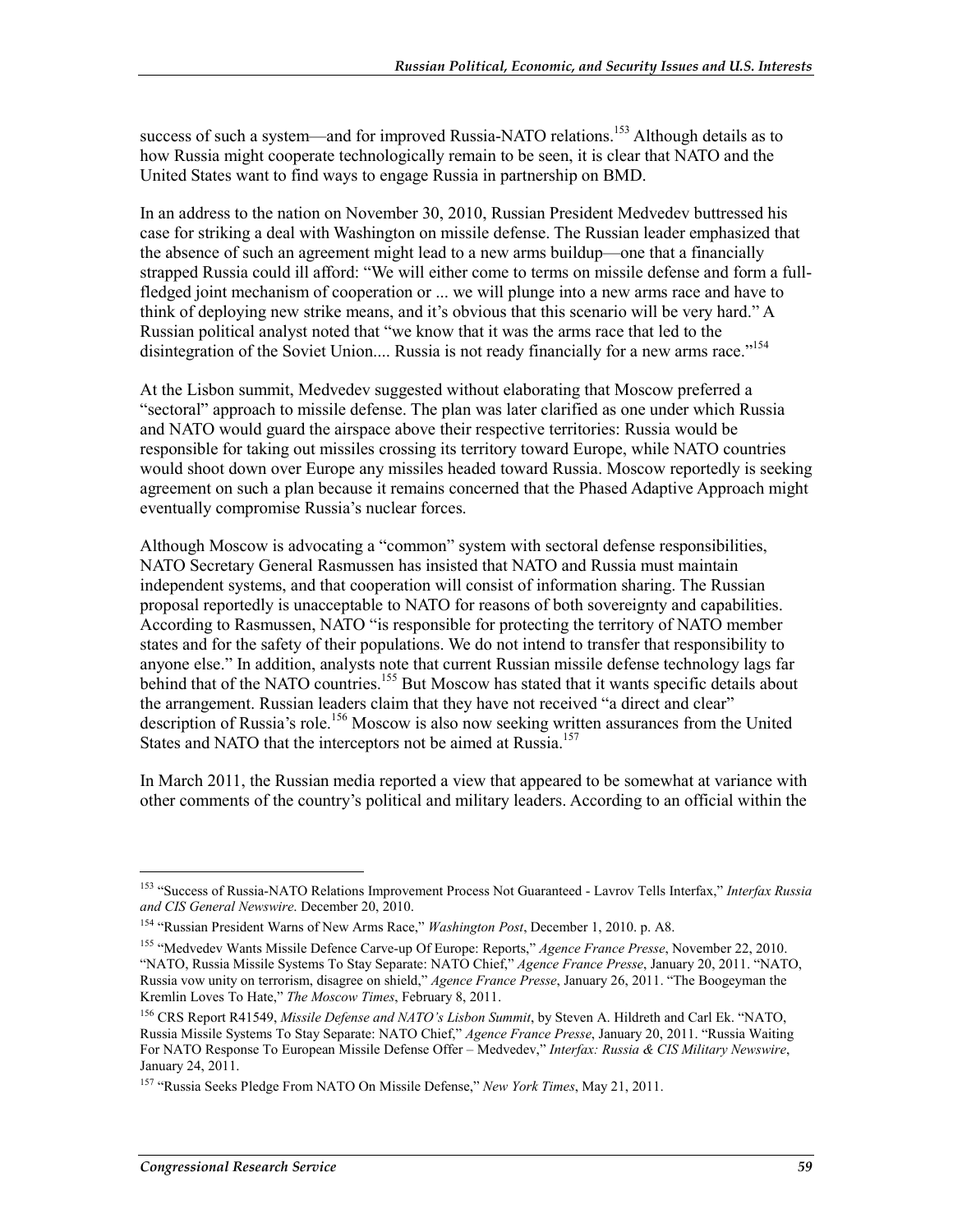Russian general staff, interceptors deployed in Poland would not represent a threat to Russia's nuclear force, as they would only be capable of shooting down mid- and short-range missiles.<sup>158</sup>

Negotiations over a new missile defense architecture continued through the first half of the year. Vice President Joseph Biden met with President Medvedev and Prime Minister Putin in mid-March 2011, and Admiral Mike Mullen, then Chairman of the Joint Chiefs of Staff, met with his Russian counterpart in early May 2011, and at the end of the month, President Obama and Medvedev discussed the issue during the G-8 meeting in Deauville, France.

On June 1, 2011, during a meeting in Bulgaria of a working group on missile defense, Russian Duma International Affairs Committee Chairman Konstantin Kosachyov warned that the European missile defenses would be inoperable without Russian participation. He also questioned whether the presumed threat justified the "colossal" costs of deploying a missile defense system. On June 2, President Medvedev expressed impatience with the pace of ongoing negotiations, stating "So far, I'm not pleased with how the U.S. and all NATO countries reacted to my proposals because we are losing time."159

Russia also expressed objections to the announcement in that Turkey would permit missile defense radar to be based on its soil, and to Spain's decision in October to permit Aegis ships to be stationed at its the naval port at Rota. $160$ 

Discussions in the second half of 2011 have centered around two major sticking points: Moscow's proposal for sectoral missile defense, and its insistence upon written legal guarantees that the missile shield will not be directed against Russia. Both proposals are unacceptable to NATO. As Secretary-General Rasmussen noted, acceding to the first demand would violate the very concept of Article 5, NATO's mutual defense clause, and would be equivalent to "outsourcing" missile defense for the treaty area. Similarly, the alliance has rejected the demand for written legal guarantees because it would permit Russia to determine alliance defense doctrine and would tie the hands of future political and military leaders. As an alternative, U.S. Under Secretary of State Ellen Tauscher proposed that Russia be offered "written assurances" that EPAA would not be directed against Russia.

Some observers have questioned whether the Russian leadership might have realized at the outset that their proposals would be unacceptable, but stuck to them anyway because they never intended to cooperate on missile defense and wished to portray the alliance as unreasonable. Other observers point out that Russia will have presidential elections in 2012, and speculate that the hard-line stance might be motivated by domestic political considerations. Finally, some argue that Russia may be hoping to create a rift within NATO; they note that in June, Russian Defense Minister Anatoly Serdyukov stated that the missile defense debate depended on Washington's views, claiming that "[t]his is a U.S. position. There is a number of [NATO] countries expressing only concern. We could have received their support."<sup>161</sup>

 $\overline{\phantom{a}}$ 

<sup>158 &</sup>quot;US Plans To Deploy ABM In Poland 'No Threat To Russia' – Russian Source," *Interfax*, March 5, 2011.

<sup>&</sup>lt;sup>159</sup> "Without Russia, European Missile Defense Is Doomed," *The Voice of Russia*, June 1, 2011. "Medvedev Says Russia, US 'Losing Time' On Missile Defense," *Space Daily*, June 2, 2011.

<sup>160 &</sup>quot;Moscow Anxious On Turkey's Shield Role," *Hurriyet Daily News [Turkey],* July 28, 2011. "Russia Says U.S. Approach to Missile Defense 'Unacceptable,'" *Bloomberg Government,* October 6, 2011.

<sup>161 &</sup>quot;Russia May Develop Nuclear Offensive," *RIA Novosti,* June 8, 2011.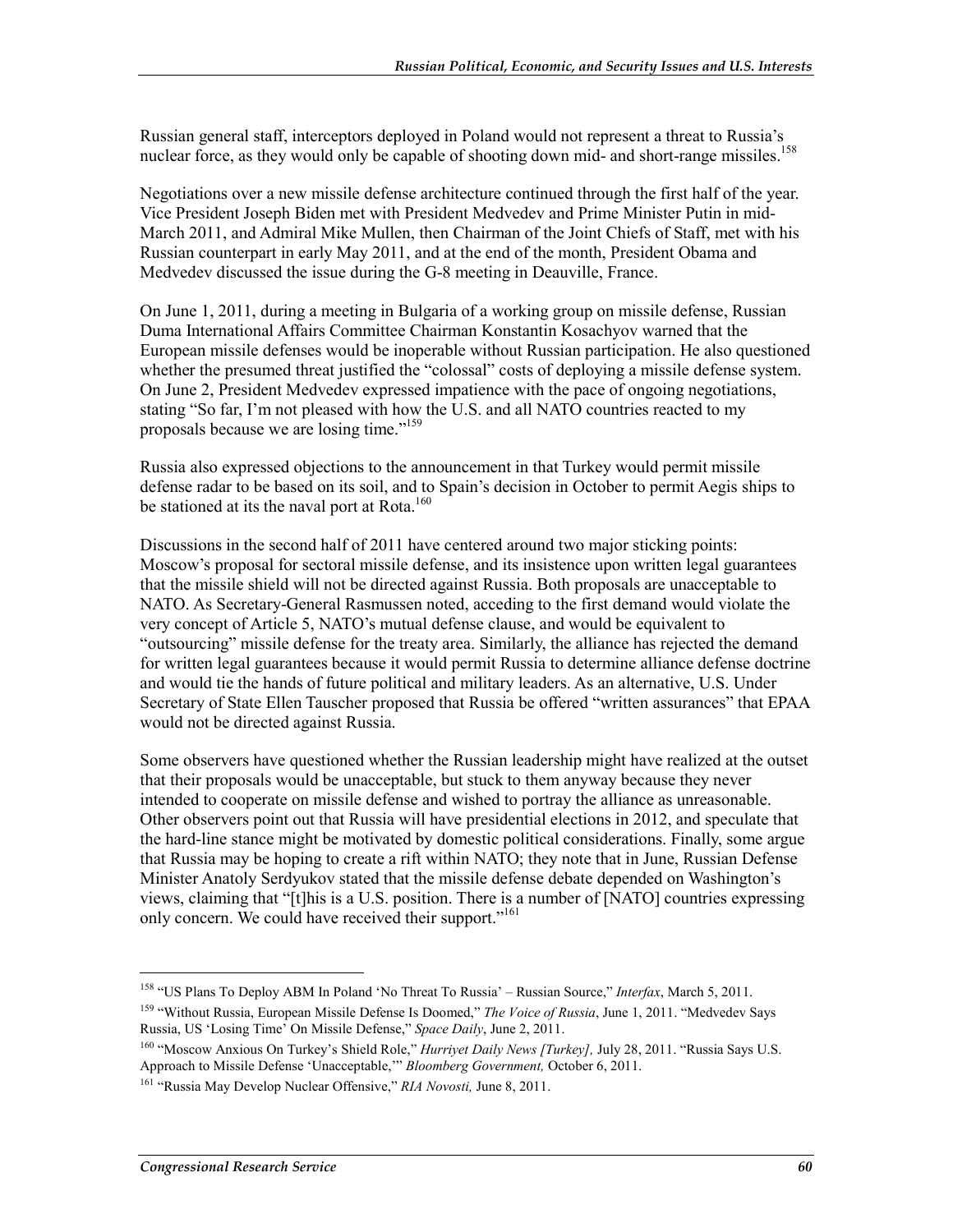### **U.S.-Russia Economic Ties162**

U.S.-Russian trade and investment flows have increased in the post-Cold War period, reflecting the changed U.S.-Russian relationship. Many experts have suggested that the relationship could expand even further. U.S.-Russian trade, at least U.S. imports, has grown appreciably. The surge in the value of imports is largely to attributable to the rise in the world prices of oil and other natural resources—which comprise the large share of U.S. imports from Russia—and not to an increase in the volume of imports. U.S. exports span a range of products including meat, machinery parts, and aircraft parts. U.S. imports increased more than 244%, from \$7.8 billion to \$26.8 billion from 2000 to 2008, and U.S. exports rose 343%, from \$2.1 billion to \$9.3 billion. However, U.S. exports and imports with Russia declined substantially in 2009, as a result of the global financial crisis and economic downturn, but increased in 2010 as both countries have shown signs of recovery.

| (in billions of dollars) |                               |                               |                                         |      |                               |                        |                                         |  |
|--------------------------|-------------------------------|-------------------------------|-----------------------------------------|------|-------------------------------|------------------------|-----------------------------------------|--|
| Year                     | <b>U.S.</b><br><b>Exports</b> | <b>U.S.</b><br><b>Imports</b> | <b>U.S.</b><br>Trade<br><b>Balances</b> | Year | <b>U.S.</b><br><b>Exports</b> | U.S.<br><b>Imports</b> | <b>U.S.</b><br>Trade<br><b>Balances</b> |  |
| 1993                     | 3.0                           | 1.7                           | 1.3                                     | 2002 | 2.4                           | 6.8                    | $-4.4$                                  |  |
| 1994                     | 2.6                           | 3.2                           | $-0.6$                                  | 2003 | 2.4                           | 8.6                    | $-6.2$                                  |  |
| 1995                     | 2.8                           | 4.0                           | $-1.2$                                  | 2004 | 3.0                           | 11.9                   | $-8.9$                                  |  |
| 1996                     | 3.3                           | 3.6                           | $-0.3$                                  | 2005 | 3.9                           | 15.3                   | $-11.3$                                 |  |
| 1997                     | 3.4                           | 4.3                           | $-0.9$                                  | 2006 | 4.7                           | 19.8                   | $-15.1$                                 |  |
| 1998                     | 3.6                           | 5.7                           | $-2.1$                                  | 2007 | 7.4                           | 19.4                   | $-12.0$                                 |  |
| 1999                     | 2.1                           | 5.9                           | $-3.8$                                  | 2008 | 9.3                           | 26.8                   | $-17.5$                                 |  |
| 2000                     | 2.1                           | 7.7                           | $-5.6$                                  | 2009 | 5.4                           | 18.2                   | $-12.8$                                 |  |
| 2001                     | 2.7                           | 6.3                           | $-3.5$                                  | 2010 | 6.0                           | 25.7                   | $-19.7$                                 |  |

**Table 1. U.S. Merchandise Trade with Russia, 1993-2010** 

**Source:** Compiled by CRS from U.S. Department of Commerce, U.S. Census Bureau data. FT900.

**Note:** Major U.S. exports: machinery; vehicles; meat; aircraft. Major U.S. imports: mineral fuels; inorganic chemicals aluminum; steel.

Russia accounted for 1.3% of U.S. imports and 0.5% of U.S. exports in 2010, and the United States accounted for 3.1% of Russian exports and 5.1% of Russian imports.<sup>163</sup> Russia was the  $37<sup>th</sup>$ -largest export market and  $17<sup>th</sup>$ -largest source of imports for the United States in 2010.According to Russian government data, by the end of 2010, the United States accounted for less than 2.5% of total accumulated foreign direct and portfolio investments in Russia and was the However, the first three countries were Cyprus (20.7%), the Netherlands (13.5%), and Luxembourg (11.7%), suggesting that at least 50% of the investments might have been repatriated Russian funds.164

<sup>&</sup>lt;sup>162</sup> Prepared by William H. Cooper, Specialist in International Trade and Finance.

<sup>163</sup> *World Trade Atlas.* Global Trade Information Services, Inc.

<sup>164</sup> Russian Federal Statistics Service. http://www.gks.ru.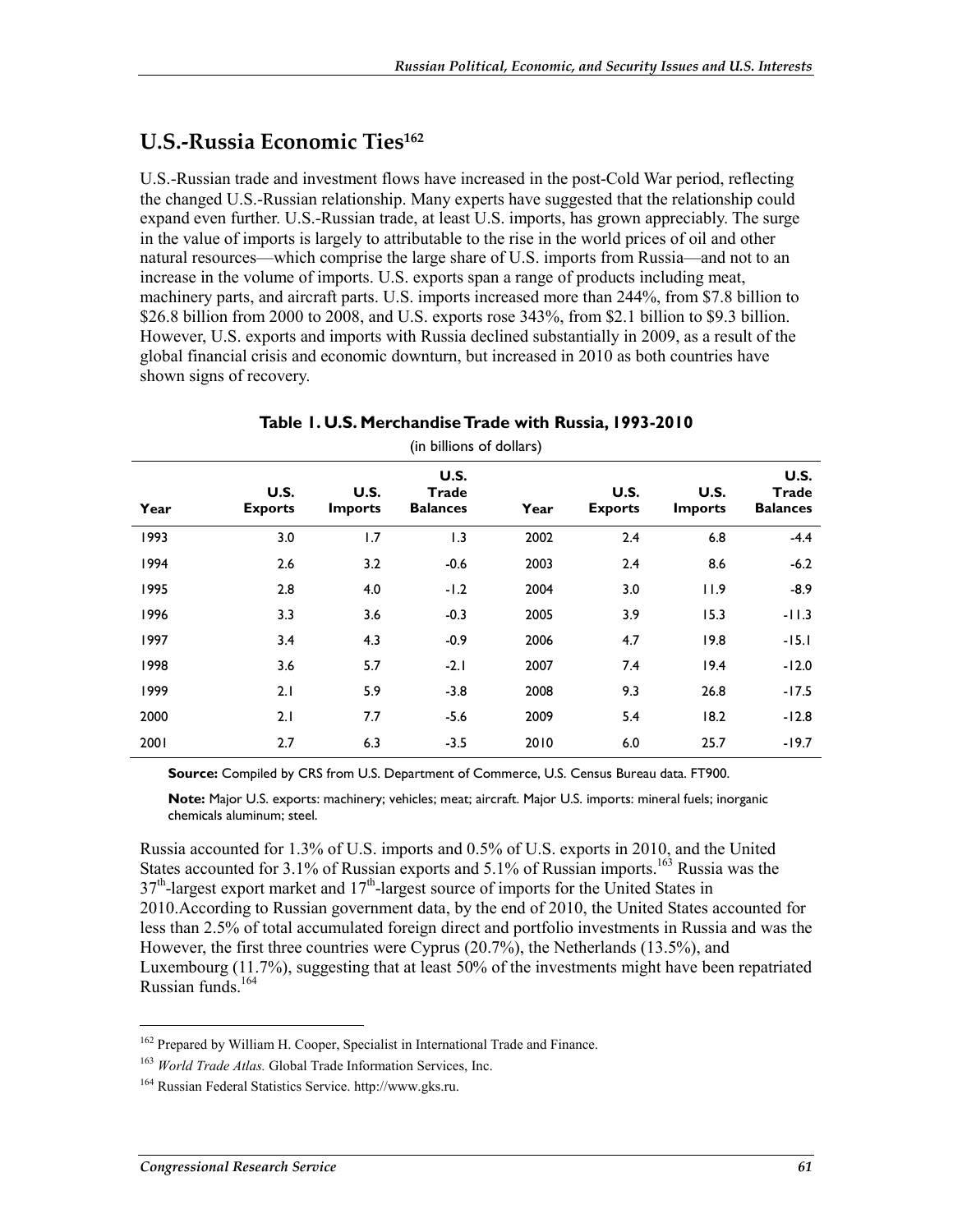Russia and the United States have never been major economic partners, and it unlikely that the significance of bilateral trade will increase much in the near term. However, in some areas, such as agriculture, Russia has become an important market for U.S. exports. Russia is the largest foreign market for U.S. poultry. Furthermore, U.S. exports to Russia of energy exploration equipment and technology, as well as industrial and agricultural equipment, have increased as the dollar has declined in value. Russian demand for these products will likely grow as old equipment and technology need to be replaced and modernized. Russia's significance as a supplier of U.S. imports will also likely remain small given the lack of international competitiveness of Russian production outside of oil, gas, and other natural resources. U.S.-Russian investment relations could grow tighter if Russia's business climate improves; however, U.S. business concerns about the Russian government's seemingly capricious intervention in energy and other sectors could dampen the enthusiasm of all but adventuresome investors.

The greater importance of Russia's economic policies and prospects to the United States lies in their indirect effect on the overall economic and political environment in which the United States and Russia operate. From this perspective, Russia's continuing economic stability and growth can be considered positive for the United States. Because financial markets are interrelated, chaos in even some of the smaller economies can cause uncertainty throughout the rest of the world. Such was the case during Russia's financial meltdown in 1998 and more recently with the 2008-2009 crisis. Promotion of economic stability in Russia has been a basis for U.S. support for Russia's membership in international economic organizations, including the IMF, the World Bank, and the WTO. As a major oil producer and exporter, Russia influences world oil prices that affect U.S. consumers.

### **U.S. Assistance to Russia**

U.S. assistance to Russia as a percentage of all aid to Eurasia has declined over the years, but historically Russia has received about one-half of all U.S. assistance to Eurasia. From FY1992 through FY2011, the U.S. government has budgeted over \$18 billion in assistance to Russia. The bulk of this assistance (nearly 60%) has been expended on CTR (Nunn-Lugar) and other securityrelated programs aiming to prevent the proliferation of WMD, combat drug-trafficking and transnational crime, foster law enforcement and criminal justice sector reforms, and support reconciliation and recovery efforts in Chechnya and other areas of the North Caucasus. Other aid has been provided for democratization, market reform, and health needs.<sup>165</sup>

Annual foreign operations appropriations bills have contained conditions that Russia is expected to meet in order to receive assistance:

• A restriction on aid to Russia was approved in the FY1998 appropriations act and each year thereafter, prohibiting any aid to the central government (local and regional government assistance is permitted) unless the President certifies that Russia has not implemented a law discriminating against religious minorities. Other democratization and human rights conditions were added for FY2008 and retained thereafter in the face of abuses during the run-up to the December 2007 State Duma election. Although religious freedom has been generally respected in recent years, successive administrations have issued waivers to overcome the

<sup>165</sup> See CRS Report RL32866, *U.S. Assistance to the Former Soviet Union*, by Curt Tarnoff.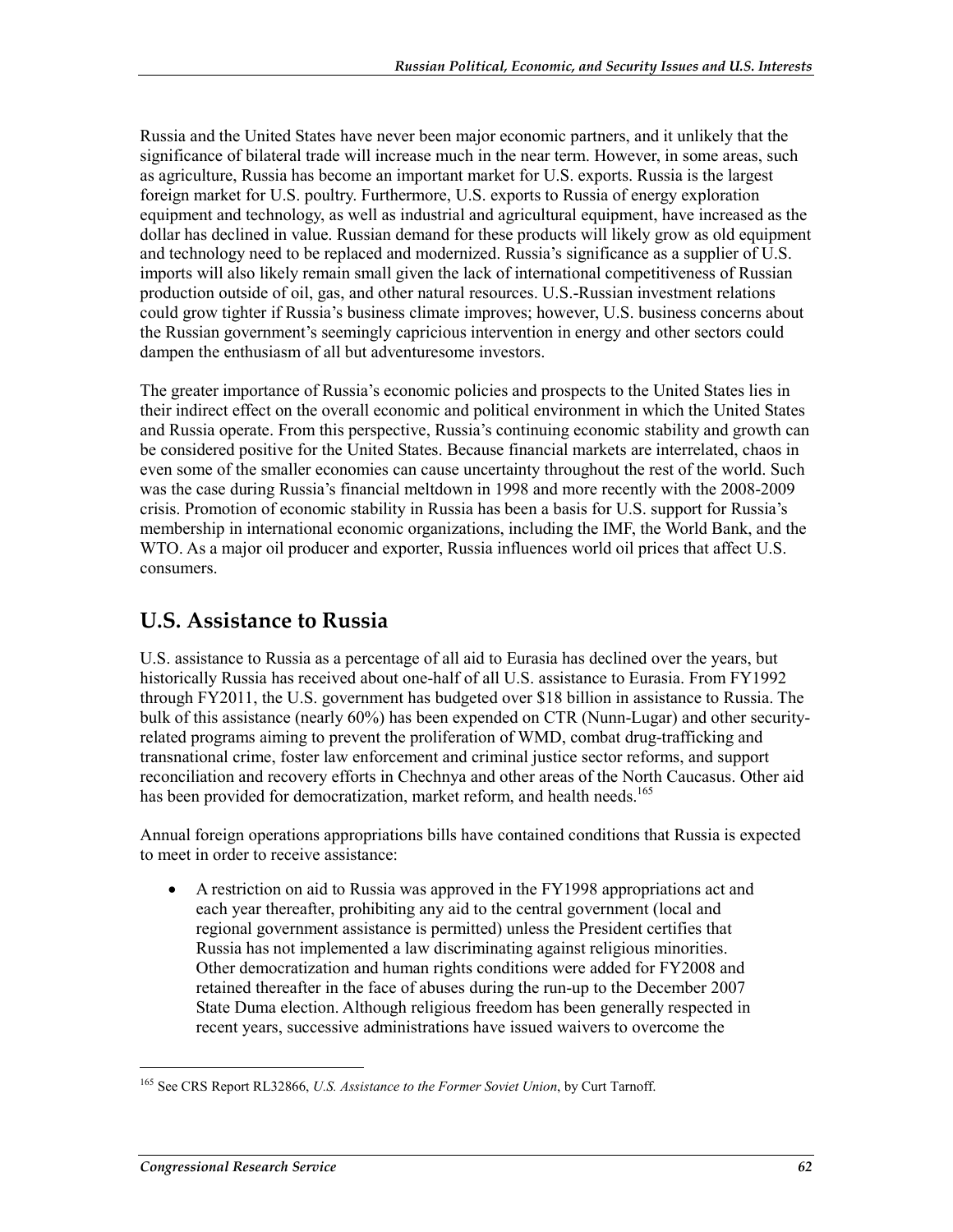restrictions on aid because of ongoing problems of democratization and other human rights.

- Since FY1996, direct assistance to the government of Russia has hinged on whether it is continuing the sale of nuclear reactor technology to Iran. As a result, 60% of planned U.S. assistance to Russia's central government has been cut.
- The FY2001 foreign aid bill prohibited 60% of aid to the central government of Russia if it was not cooperating with international investigations of war crime allegations in Chechnya or providing access to NGOs doing humanitarian work in Chechnya. Possibly as a result of Russian cooperation with the United States in its war on terrorism, the war crime provision was dropped in subsequent years.
- A condition in the FREEDOM Support Act prohibits aid to a Soviet successor state that has violated the territorial integrity of another successor state. A presidential waiver for Russia has been exercised, most recently in May 2011.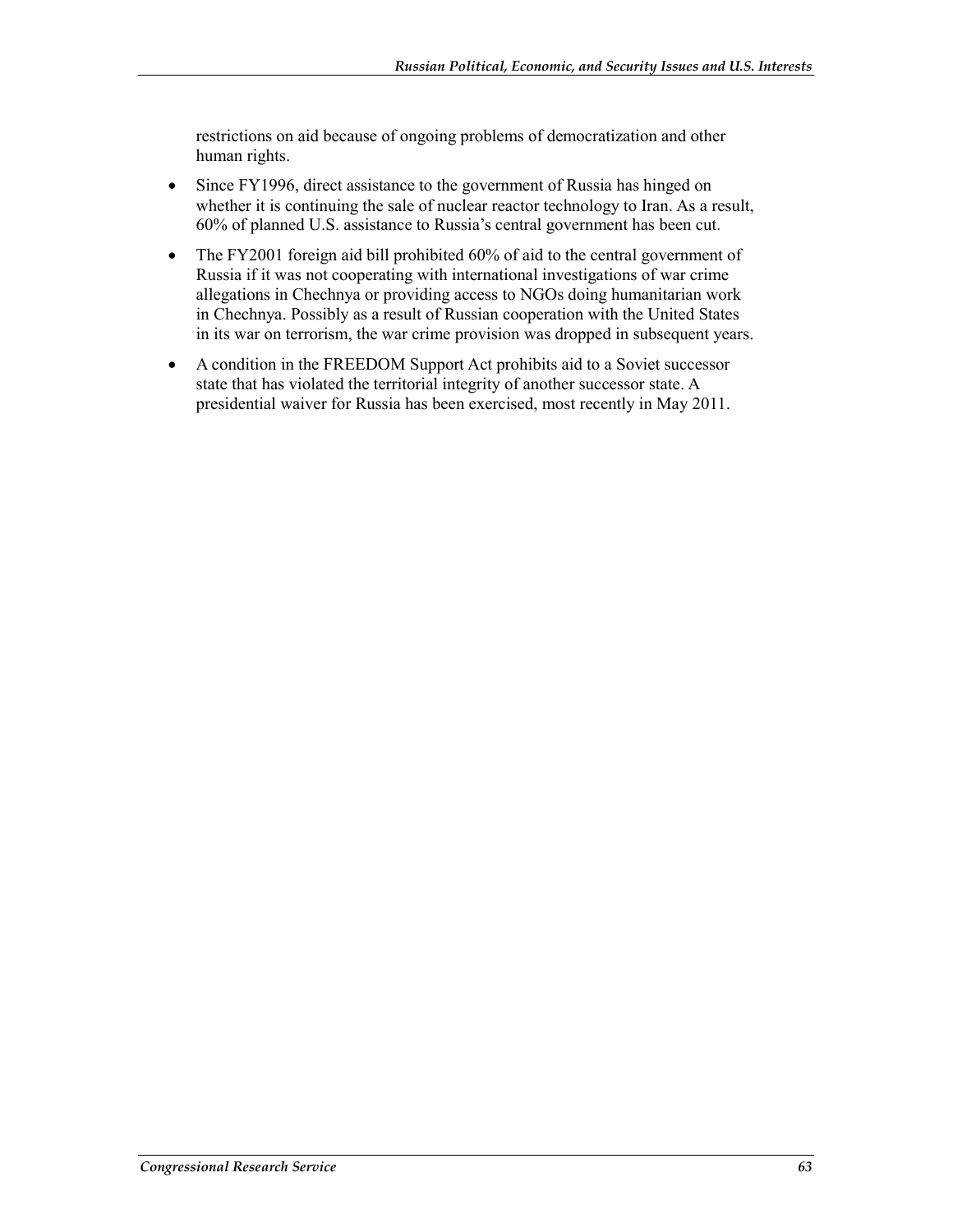| (in millions of dollars)           |             |         |         |        |             |              |        |         |         |        |         |        |        |          |        |         |             |         |          |
|------------------------------------|-------------|---------|---------|--------|-------------|--------------|--------|---------|---------|--------|---------|--------|--------|----------|--------|---------|-------------|---------|----------|
| Fiscal<br>Year/<br>Program<br>Area | 1992        | 1993    | 1994    | 1995   | 1996        | 1997         | 1998   | 1999    | 2000    | 2001   | 2002    | 2003   | 2004   | 2005     | 2006   | 2007    | 2008        | 2009    | Total    |
| Economic<br>Growth                 | 84.68       | 137.21  | 1187.92 | 231.37 | 72.69       | 39.35        | 51.21  | 74.0    | 58.65   | 60.13  | 60.62   | 54.47  | 33.93  | 9.54     | 7.71   | 3.41    | 1.21        | 0.91    | 2169.01  |
| Governing<br>Justly &<br>Democr.   | 33.93       | 63.82   | 238.65  | 70.8   | 49.97       | 38.16        | 67.27  | 83.85   | 68.26   | 82.26  | 79.89   | 79.98  | 64.31  | 64.04    | 78.7   | 57.41   | 67.88       | 59.87   | 1349.05  |
| Humanit.<br>Asst.                  | 167.89      | 1060.4  | 39.49   | 48.44  | 35.34       | 0.93         | 6.34   | 1167.34 | 243.1   | 92.37  | 23.83   | 26.1   | 19.97  | 1.5      | 13.23  | 0.0     | 3.67        | 4.2     | 2954.14  |
| Investing<br>in People             | 13.1        | 8.31    | 79.85   | 12.67  | 10.98       | 10.59        | 10.55  | 15.42   | 15.88   | 21.92  | 21.92   | 19.36  | 21.31  | 28.59    | 23.82  | 23.95   | 29.64       | 23.71   | 391.57   |
| Peace &<br>Security                | 28.81       | 182.71  | 361.69  | 203.19 | 323.18      | 456.21       | 461.36 | 790.05  | 667.52  | 694.86 | 822.79  | 727.59 | 802.43 | 897.75   | 854.8  | 926.66  | 779.58      | 1093.58 | 11074.76 |
| Program<br>Support                 | $\mathbf 0$ | 0       | 4.0     | 0.44   | $\mathbf 0$ | $\mathbf{0}$ | 0      | 0       | 0       | 0      | 0       | 0      | 0      | $\Omega$ | 0.1    | 1.25    | 1.41        | 7.84    | 15.04    |
| Cross-<br>Cutting                  | $\mathbf 0$ | 0       | 0       | 0      | 0           | 0            | 0      | 0       | 0       | 4.19   | 5.49    | 5.0    | 2.71   | 6.88     | 4.48   | 0       | $\mathbf 0$ | 0       | 28.75    |
| Total                              | 328.41      | 1452.45 | 1911.6  | 566.91 | 492.16      | 545.24       | 596.73 | 2130.66 | 1053.41 | 955.73 | 1014.54 | 912.5  | 944.66 | 1008.3   | 982.84 | 1012.68 | 883.39      | 1190.11 | 17982.32 |
| As % of<br>Eurasia<br>aid          |             |         |         |        |             |              |        |         |         |        |         |        |        |          |        |         |             |         | 48       |

#### **Table 2. U.S. Government Funds Budgeted for Assistance to Russia, FY1992-FY2009**

Source: U.S. Department of State, Office of the Coordinator of U.S. Assistance to Europe and Eurasia. Includes Freedom Support Act and other program and agency assistance.